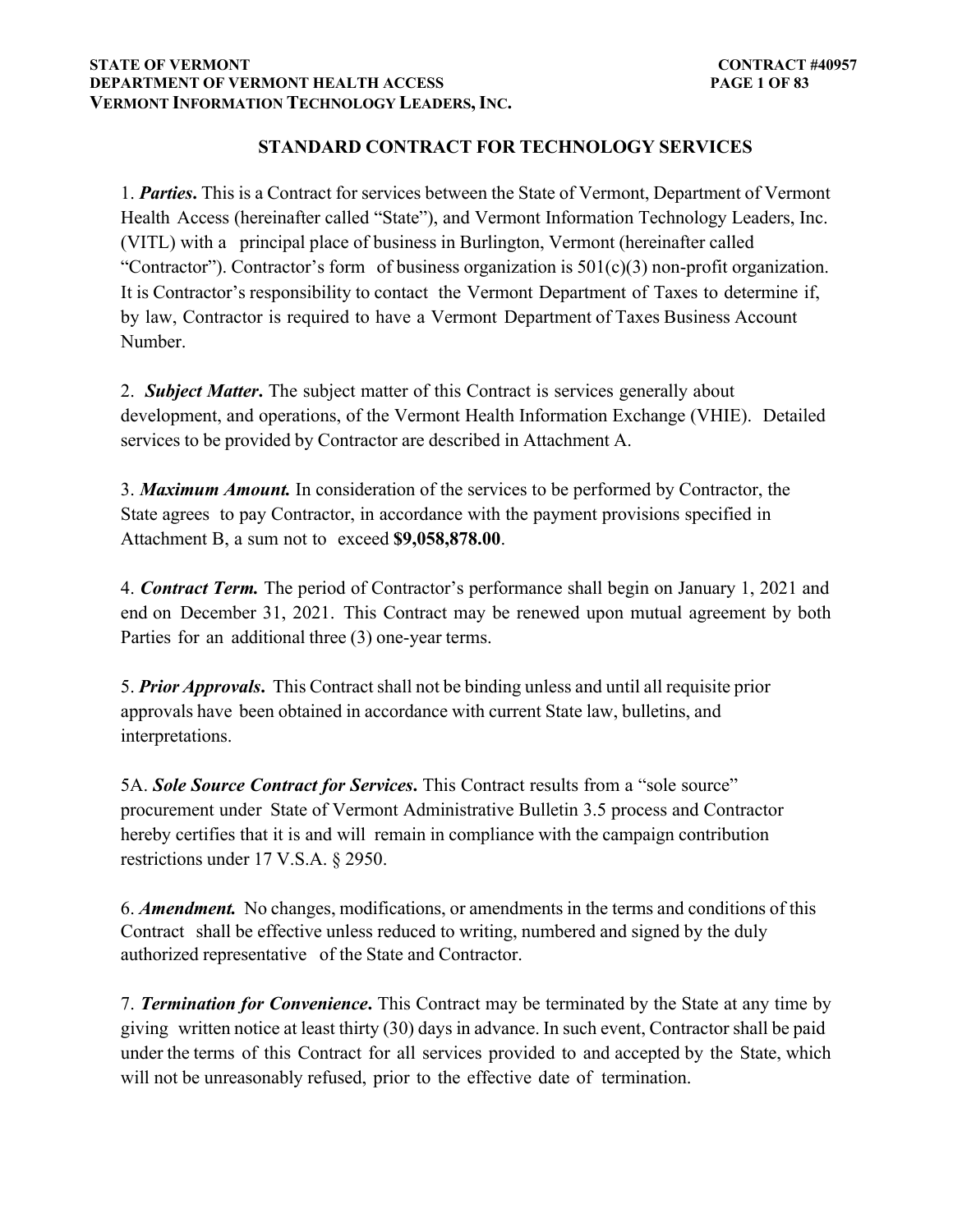### **STATE OF VERMONT DEPARTMENT OF VERMONT HEALTH ACCESS VERMONT INFORMATION TECHNOLOGY LEADERS, INC.**

8. *Attachments***.** This Contract consists of 83 pages including the following attachments which are incorporated herein:

Attachment A – Statement of Work Exhibit 1 – VITLAccess Terms and Conditions for State Health Providers Attachment B – Payment Provisions Attachment C – Standard State Provisions for Contracts and Grants Attachment D – Other Terms and Conditions for Information Technology Contracts Attachment E – Business Associate Agreement Attachment F – Agency of Human Services' Customary Contract/Grant Provisions Attachment H – Business Partner Agreement

9. *Order of Precedence***.** Any ambiguity, conflict or inconsistency between the documents comprising this contract shall be resolved according to the following order of precedence:

- 1) Standard Contract
- 2) Attachment D Other Terms and Conditions for Information Technology Contracts
- 3) Attachment C Standard State Provisions for Contracts and Grants
- 4) Attachment A Statement of Work with Exhibits
- 5) Attachment B Payment Provisions
- 6) Attachment E Business Associate Agreement
- 7) Attachment F Agency of Human Services' Customary Contract/Grant Provisions
- 8) Attachment H Business Partner Agreement

## **WE THE UNDERSIGNED PARTIES AGREE TO BE BOUND BY THIS CONTRACT**

## STATE OF VERMONT CONTRACTOR

## E-SIGNED by Cory Gustafson on 2020-12-31 22:36:10 GMT

NOB 1 South, 280 State Drive Waterbury, VT 05671 Phone: 802-241-0246 Email: Cory.Gustafson@Vermont.gov

Department of Vermont Health Access Vermont Information Technology Leaders

## E-SIGNED by Beth Anderson on 2020-12-31 22:34:09 GMT

CORY GUSTAFSON, COMMISSIONER BETH ANDERSON, VITL PRESIDENT & CEO 1 Mill Street, Suite 249 Burlington, VT 05401 Phone: 802-861-1935 Email: BAnderson@vitl.net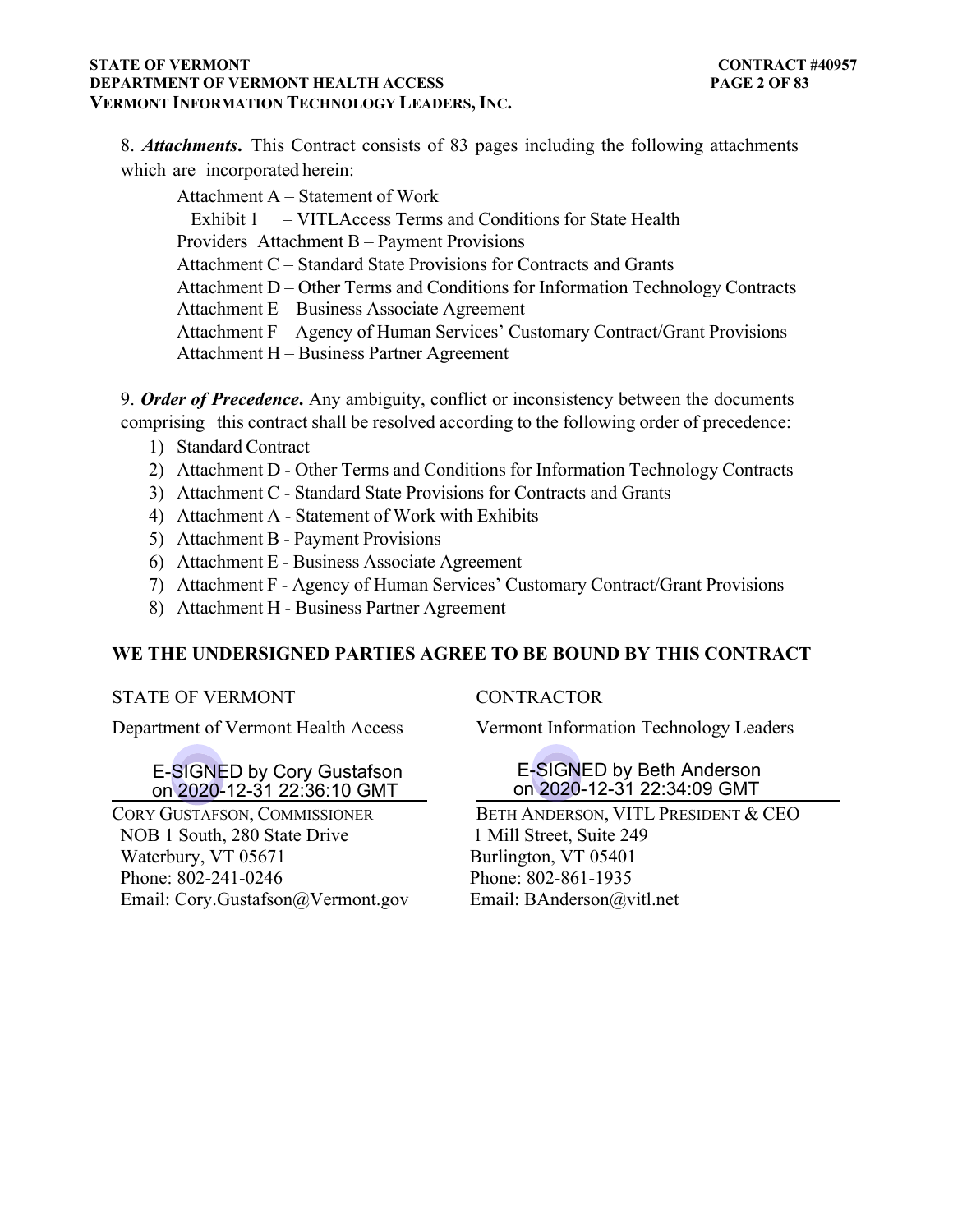#### **STATE OF VERMONT** CONTRACT # 39051 **DEPARTMENT OF VERMONT HEALTH ACCESS PAGE 3 OF 83 VERMONT INFORMATION TECHNOLOGY LEADERS, INC.**

# **ATTACHMENT A – STATEMENT OF WORK**

## **1. Background:**

Pursuant to 18 V.S.A. § 9352, VITL is the State designated Contractor to operate the Vermont Health Information Exchange (VHIE). This Contract describes Contractor's specific obligations to operate, maintain and enhance the VHIE and associated and supporting products, infrastructure, and services.

The terms of this Contract include Operations related to:

- Operations of the VHIE System (Systems Management), including but not limited to, the Collaborative Services modules that have were implemented in CY'20: Master Person Index, Rhapsody Integration Engine, and Terminology Services
- VHIE System Security

The terms of this Contract also include system enhancements in service of end-user needs. These enhancements are categorized as follows:

- Data Access
- Consent Management for new data types
- Connecting EMS and Other Emergency Services to the VHIE
- Data Governance
- Data Extraction and Aggregation
- Completion of the Collaborative Services/New Data Platform
- Data Quality Services
- Public Health

System transitions and upgrade work included in this contract are intended to support compliance with the Health and Human Services (HHS) interoperability and patient access provisions of the 21st Century Cures Act (Cures Act) related to health information exchanges. As specified in Attachment B, all work considered systems enhancements (DDI) must be completed no later than September 30, 2021 and submitted for payment no later than October 11, 2021; Contractor will not receive payment for work completed after that date.

This Contract also includes security and risk assessment consultation services for providers in support of health care organizations participating in the Promoting Interoperability Program to receive incentives for the meaningful use and adoption of health information technology. This year, that work will be expanded to include educating providers about the Cures Act and Information Blocking.

Contractor shall perform its obligations under this Contract in coordination and collaboration with the State and the State's other Contractors.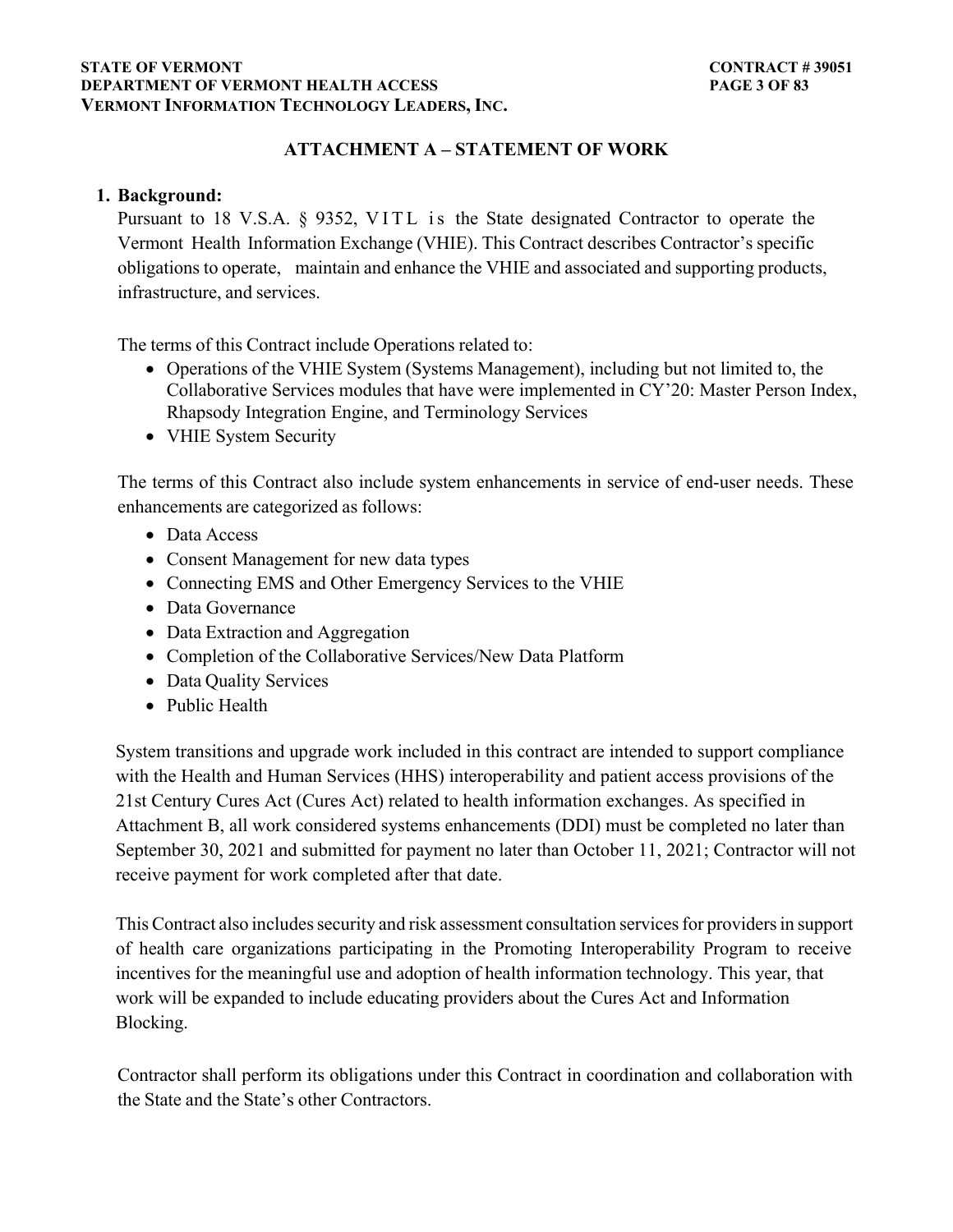#### **STATE OF VERMONT** CONTRACT # 39051 **DEPARTMENT OF VERMONT HEALTH ACCESS PAGE 4 OF 83 VERMONT INFORMATION TECHNOLOGY LEADERS, INC.**

## **2. Definitions:**

- 2.1. *ADT* means a category of Health Level 7 message format typically used for patient demographics updates and for admission, discharge, and transfer events.
- 2.2. *Aggregation* means gathering data from multiple sources into a single representation of the sources.
- 2.3. *Architectural Quality Process* means a structured process resulting in a document that supports articulation of business, application, information, and technology design considerations that together describe how a proposed or existing solution meets the defined business needs and goals.
- 2.4. *Blueprint* means the Vermont Blueprint for Health as described in 18 V.S.A. Chpt. 13.
- 2.5. *Business Associate* means Contractor and any other contractor working with Contractor to fulfill its responsibilities under this Agreement, including but not limited to contractor(s), when any of them perform services described in 45 C.F.R. § 160.103.
- 2.6. *Continuity of Care Document (CCD)* means the specification which is an XML-based markup standard intended to specify the encoding, structure, and semantics of a patient summary clinical document for exchange.
- 2.7. *Certified Electronic Health Record Technology (CEHRT)* is a health IT product that has successfully passed testing on specific standards and criteria selected by the Centers for Medicare and Medicaid Services for use in specific programs. CEHRT can be achieved through use of a single system or a combination of modules that can be used together.
- 2.8. *Clinical Warehouse* means a real-time database (DB) that consolidates data from a variety of clinical sources for storage and use.
- 2.9. *Collaborative Services* means a collaborative project involving VITL, and the HIE Steering Committee to streamline data services required to improve healthcare in the State of Vermont.
- 2.10. *Connectivity Criteria* means the document that fulfills the obligation set forth in 18 V.S.A. §  $9352(i)(2)$  that, "VITL, in consultation with health care providers and health care facilities, shall establish criteria for creating or maintaining connectivity to the State's health information exchange network. VITL shall provide the criteria annually on or before March 1 to the Green Mountain Care Board established pursuant to chapter 220 of this title."
- 2.11. *Cross Community Access* means the capability to query and retrieve patient medical data within the VHIE using a common set of policies and standards*.*
- 2.12. *Cureous Innovations (CI)* means the subsidiary of HealthInfoNet in Maine that is the currently contracted vendor for hosting Rhapsody and TermAtlas for the Contractor.
- *2.13. 21st Century Cures Act: Interoperability, and Information Blocking, and the ONC Health IT Certification Program Final Rule* means implementation of certain provisions of the 21st Century Cures Act, including Conditions and Maintenance of Certification requirements for health information technology (health IT) developers under the ONC Health IT Certification Program (Program), the voluntary certification of health IT for use by pediatric health care providers Patient APIs, and reasonable and necessary activities that do not constitute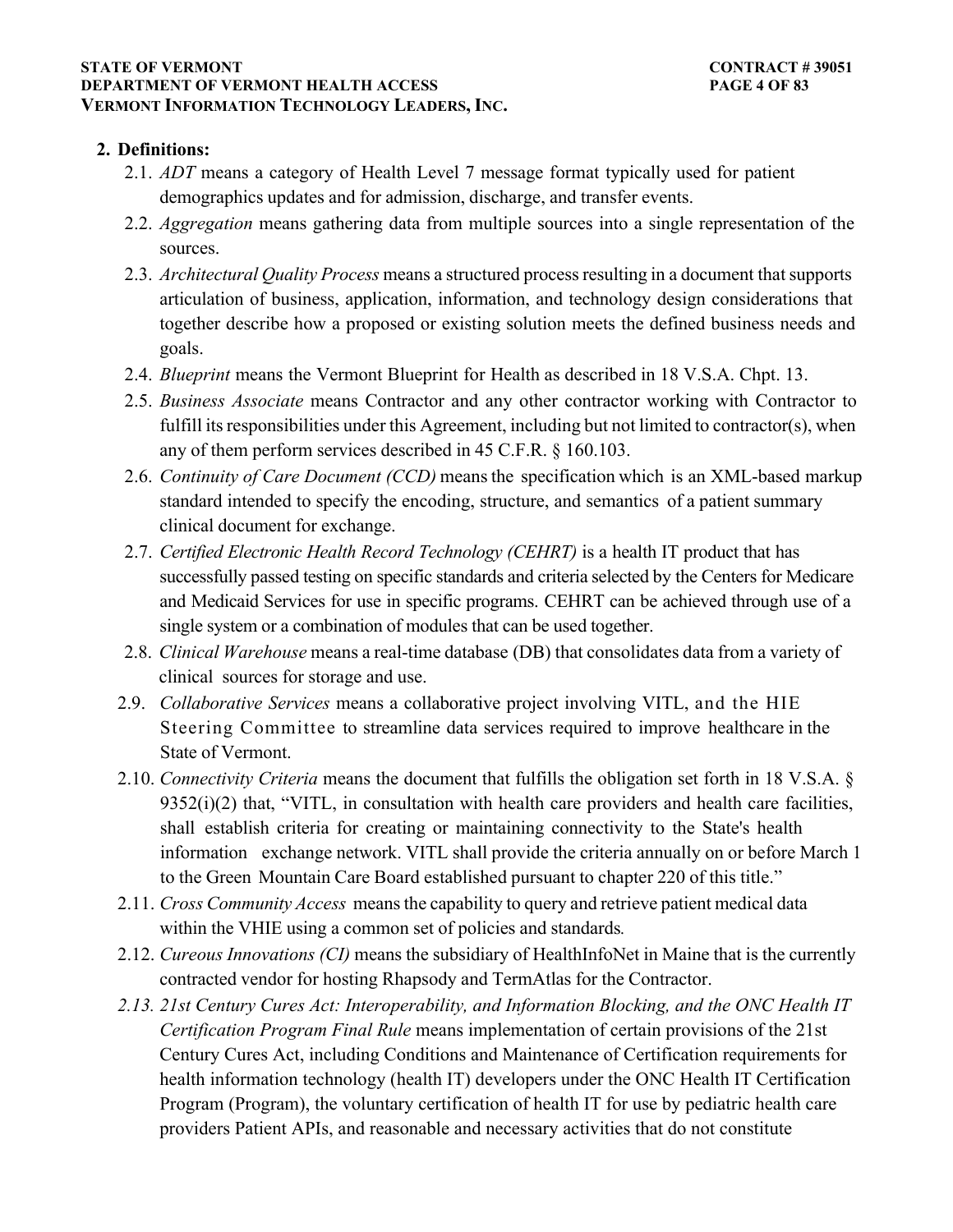information blocking.

- 2.14. *Deliverables Acceptance Document (DAD)* means an official document validating a deliverable has been reviewed and accepted or rejected by a State representative.
- 2.15. *Deliverables Expectations Document (DED)* means an official document representing what will be included in a deliverable before it is developed and submitted to the State by Contractor.
- *2.16. Design, Development and Implementation (DDI)* means a process that encompasses all design, development and implementation activities required to effectively implement a technical solution.
- 2.17. *Direct Project* also known as *Direct, Direct Exchange,* and *Direct Secure Messaging* means the national encryption standard for securely exchanging clinical healthcare data via the internet. The Direct Project specifies the secure, scalable and standards-based method for the exchange of Protected Health Information (PHI).
- 2.18. *eClinicalWorks (eCW)* is an Electronic Health Record vendor for a number of HCOs in Vermont.
- 2.19. *Electronic Health Record (EHR)* means a digital version of a patient's chart. EHRs are realtime, patient-centered records that make information available instantly and securely to authorized users.
- 2.20. *Emergency Medical Services (EMS)* means emergency services which treat illnesses and injuries that require an urgent medical response, providing out-of-hospital treatment and transport to definitive care.
- 2.21. *Go-live* means the point at which the system and/or its sub-component(s) is/are officially and formally available to users in the production environment, who can then initiate transactions in the new system.
- 2.22. *Acceptance* means proof that the system and/or its sub-component(s) functions correctly as defined in the acceptance criteria for Go-live.
- 2.23. *HCI Master Person Index (HCI MPI)* means Master Patient Index in Health Catalyst Interoperability, formally known as Medicity, which links together patient identities from each source organization's Enterprise Master Patient Index (EMPI). Generally, an MPI uses demographic feeds from each participating provider as well as algorithms to accurately match records located in the various repositories to a unique individual.
- 2.24. *Health Care Organizations (HCO)* includes licensed medical providers such as private and commercial labs, hospitals, primary care and specialist practices, and community providers.
- 2.25. *Health Information Exchange (HIE)*, when used as a verb, means the electronic movement of health-related information among organizations according to nationally recognized standards with the goal of facilitating access to and retrieval of clinical data to provide safe, timely, efficient, effective, equitable, patient-centered care. An HIE, when used as a noun, refers to an organization that collects health information electronically, manages it, and makes it available across the health care system.
- 2.26. *HealthInfoNet (HIN)* means the Maine HIE, whose subsidiary is Cureous Innovations.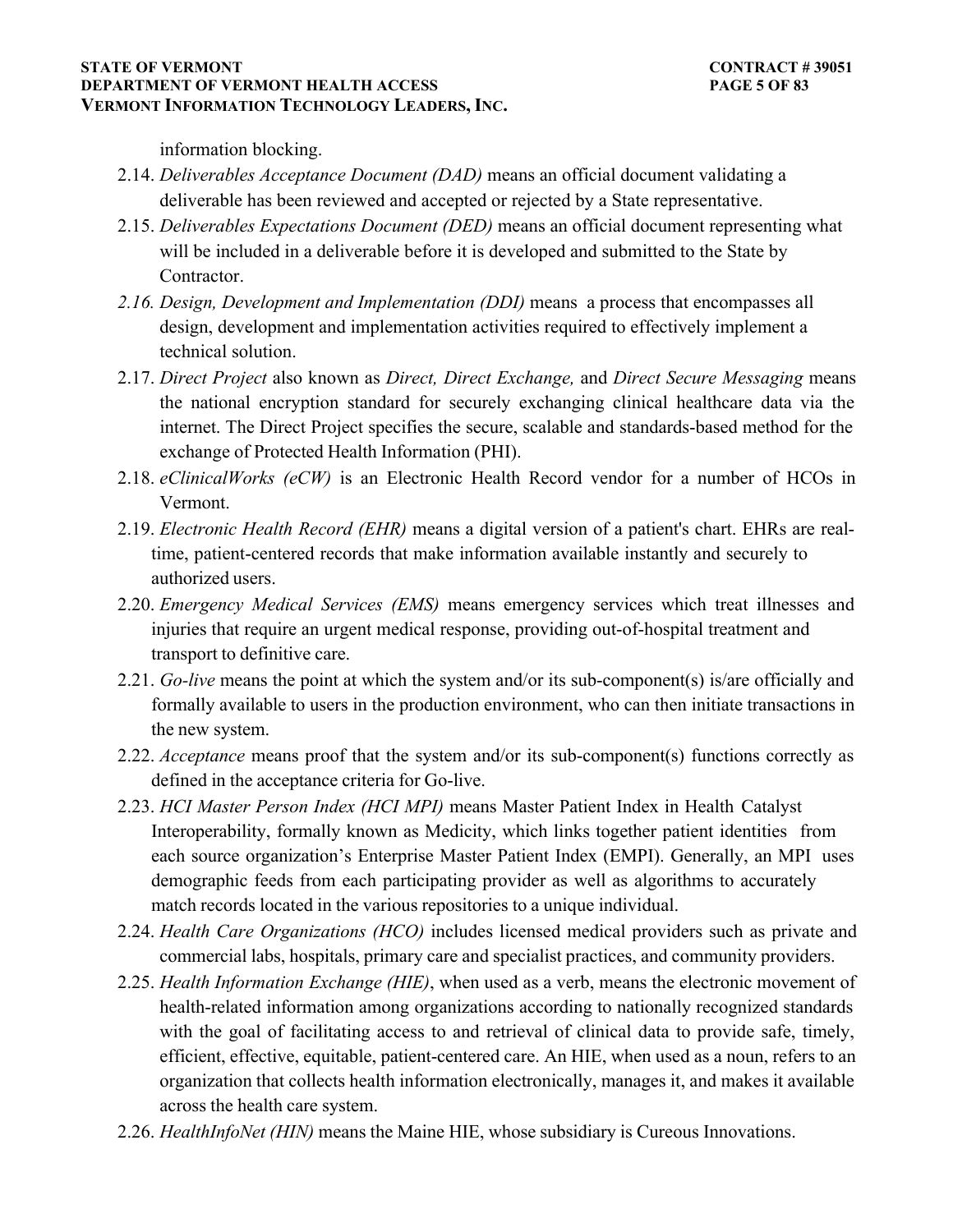#### **STATE OF VERMONT** CONTRACT # 39051 **DEPARTMENT OF VERMONT HEALTH ACCESS PAGE 6 OF 83 VERMONT INFORMATION TECHNOLOGY LEADERS, INC.**

- 2.27. *Incident* means any known successful or known unsuccessful attempt by an authorized or unauthorized individual to inappropriately use, disclose, modify, access, or destroy any information or interfere with systems operations within an information system.
- 2.28. *Integration Engine* means the engine that provides an interfacing solution for health enterprises requiring comprehensive messaging between information systems. This allows HCOs to manage and streamline message exchange between applications, databases, and external systems.
- 2.29. *Interface* means a connection used for transferring certain types of data between a source or destination organization and VHIE with the ability to exchange data at the syntactic level. This includes but is not limited to transfer of demographic and clinical information from the HCO Electronic Health Record (EHR) and other clinical or administrative systems, transfer of laboratory orders and results, and transfer of diagnostic procedure orders and results. There are two parts to every interface: (1) an interface from the EHR vendor to the VHIE to send data and (2) the corresponding interface in the VHIE to receive the data from the EHR.
- 2.30. *Location* means a unique geographic location providing healthcare and can either be a single practice, hospital, or lab, or can be an offsite location of a larger healthcare system like a hospital or group of practices.
- 2.31. *Master Person Index or Master Patient Index (MPI)* means a unique identifier for every patient in the State of Vermont regardless of where they obtained health care.
- 2.32. *Meaningful Use* shall have the same meaning as in Title 42, Part 495 if the Code of Federal Regulations.
- *2.33. MedicaSoft* means the vendor contracted to provide the foundations of the New Data Platform.
- 2.34. *Medication History* means a compilation of filled prescription information from a medication history service based on data gathered from participating pharmacies across the US, to include Vermont, and includes information such as medication name, strength, quantity, and fill date.
- 2.35. *Medicity* or Health Catalyst Interoperability (HCI) means the currently contracted vendor that provides infrastructure and other products and services to the State, by and through a contractual relationship with Contractor, in support of the VHIE and other HIE activities.
- 2.36. *New Data Platform* means the unified data repository with flexible capabilities. The platform is intended to store and provide data and reporting tools which support analysis of health care data for improvement of patient care and efficiency of the health care system.
- 2.37. *Office of the National Coordinator (ONC)* is the principal federal entity charged with coordination of nationwide efforts to implement and use the most advanced health information technology and the electronic exchange of health information.
- 2.38. *Onboarding* means the process by which the providers at an HCO are authenticated, granted access to a VHIE provider service, and trained in the use of that provider service. This process consists of three steps: (1) profiling the HCO, (2) enrolling authorized providers, and (3) launching the service at that HCO.
- 2.39. *Outcomes Based Certification (OBC)* means the Center for Medicare and Medicaid Services' systems certification process that aims to evaluate on how well Medicaid information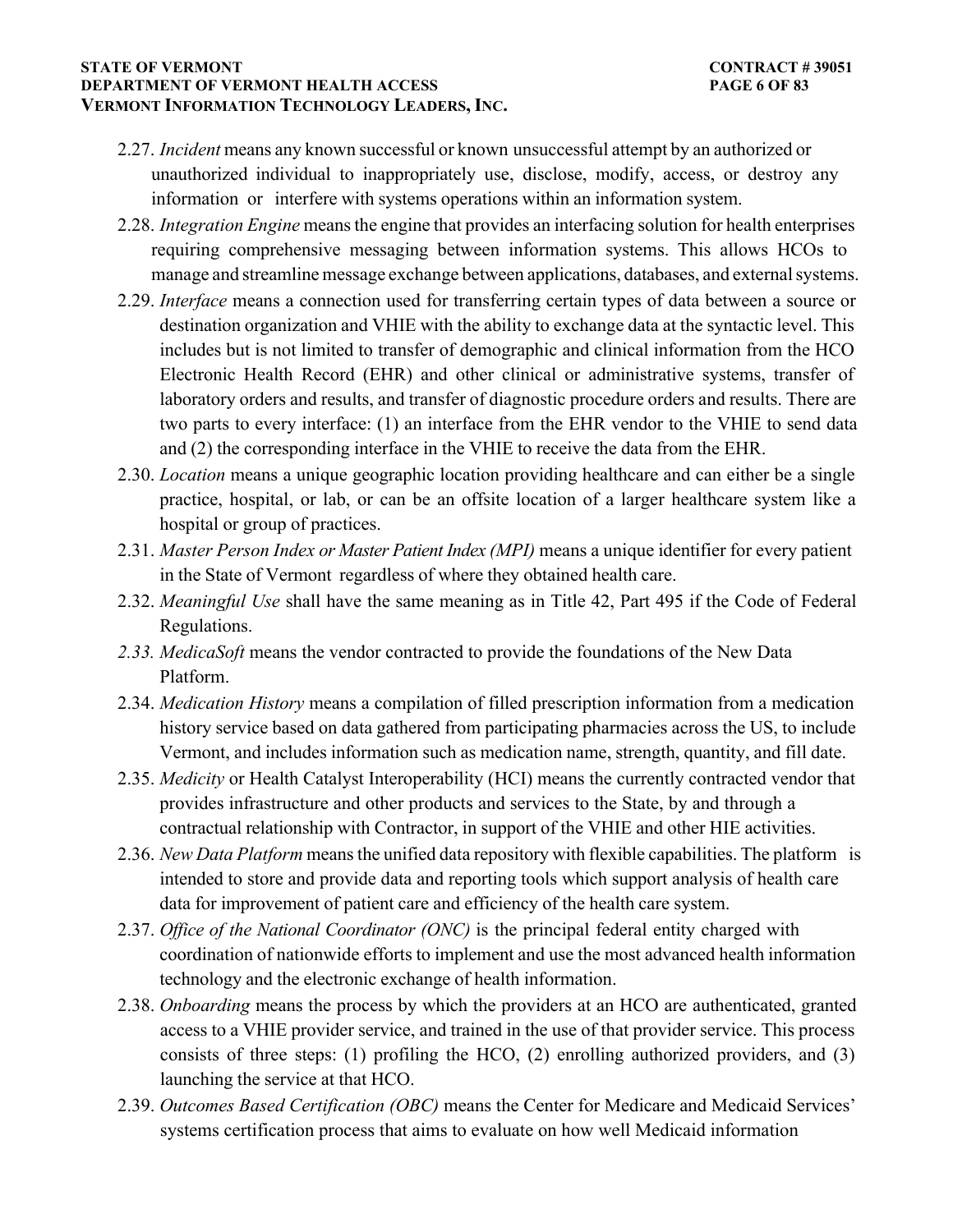#### **STATE OF VERMONT** CONTRACT # 39051 **DEPARTMENT OF VERMONT HEALTH ACCESS PAGE 7 OF 83 VERMONT INFORMATION TECHNOLOGY LEADERS, INC.**

technology systems support desired business outcomes.

- 2.40. *Production* environment means the setting where the system, software and other services related to the system are put into operation for their intended uses by end users.
- 2.41. *Promoting Interoperability Program (PIP)* was established by CMS as the Medicare and Medicaid EHR Incentive Programs (now known as the *Promoting Interoperability Programs*) to encourage clinicians, eligible hospitals, and CAHs to adopt, implement, upgrade (AIU), and demonstrate meaningful use of CEHRT.
- 2.42. *Rhapsody* means the integration engine used by the VHIE to accept, process, transform and route messages to various downstream locations. Rhapsody has been identified as a critical service for the VHIE.
- 2.43. *Record Locator Service (RLS)* means an application that allows users or systems to identify where records are located based upon criteria such as personal identifier and/or record data type.
- 2.44. *Secure Message Repository* means the secure database where patient demographics and clinical data are stored in the VHIE.
- 2.45. *Security* means measures and procedures to protect the information within the VHIE and its supporting infrastructure through detailed reporting on incidents, incident notifications, restoration, and all related Security provisions. Security has been identified as a critical service for the VHIE.
- 2.46. *Sending Facility* means a Healthcare Organization's Electronic Health Record (EHR) system instance that would be represented by a single MSH-4 identifier and which could be served by a single Interface. This could contain multiple practice locations and/or multiple healthcare organizations in some cases.
- 2.47. *Single Sign On (SSO)* is the capability to log into multiple related, but independent software systems using one username and password.
- 2.48. *Stakeholder* means an individual, group, or organization, who may affect, be affected by, or perceive itself to be affected by a decision, activity, or outcome of a project.
- 2.49. *State Program Manager* means the Health Information Exchange program manager who oversees a number of projects and programs, managing performance and providing resources and oversight to the entities under their watch.
- 2.50. *Technical Support Services* means hardware and software support to resolve VHIE services issues.
- 2.51. *Terminology Services or Terminology Services Engine* means an application used to standardize data to a common terminology, including national and international code systems and value sets, enriching the data with context and meaning. Terminology Services has been identified as a critical service for the VHIE.
- 2.52. *Unique Identity* means assigning each patient a unique identifier to create a master patient index is essential to ensure data interoperability across all the points of patient care within a health system.
- 2.53. *Universal Master Patient Index (UMPI*) means a unique identifier for every patient in the State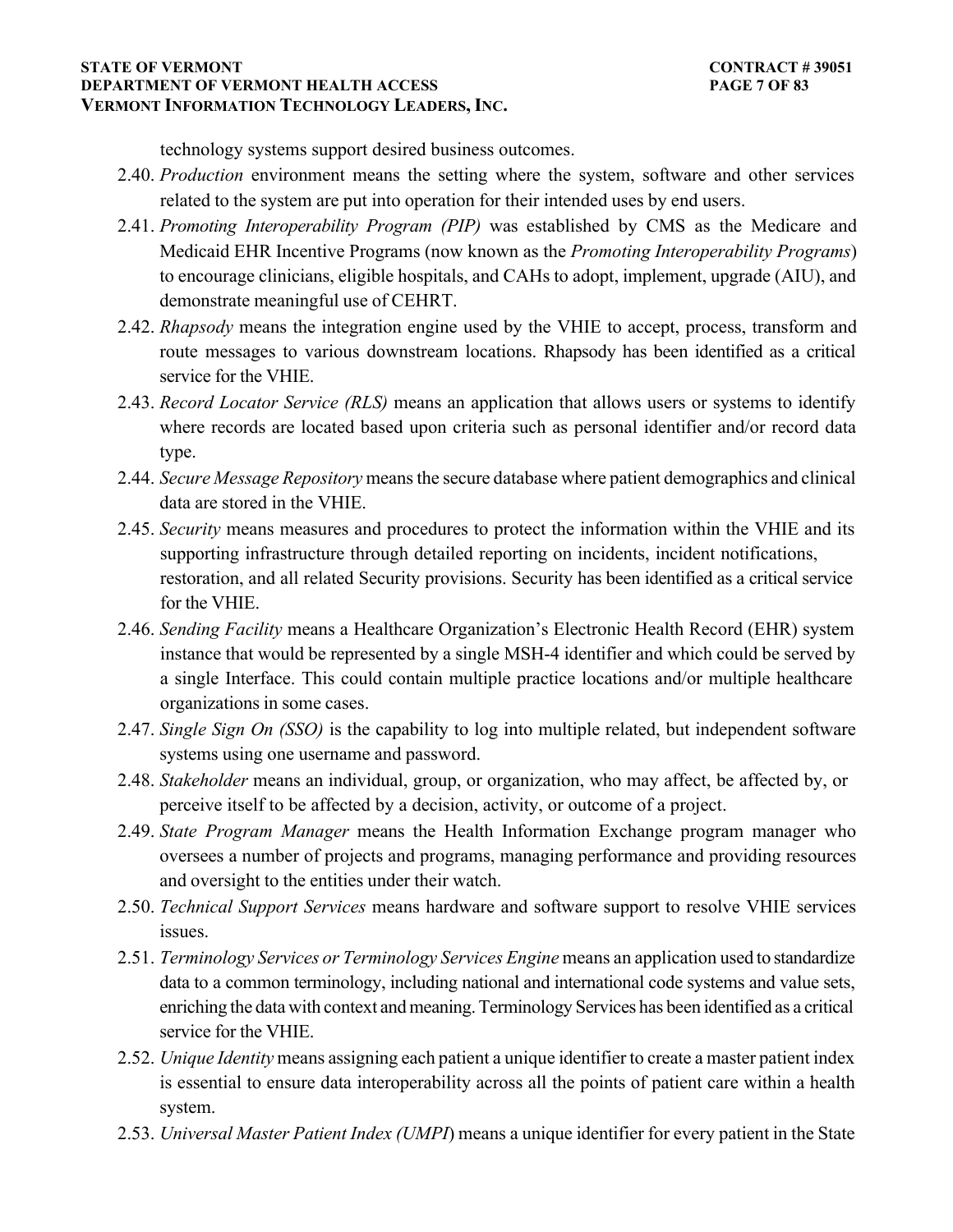### **STATE OF VERMONT** CONTRACT # 39051 **DEPARTMENT OF VERMONT HEALTH ACCESS PAGE 8 OF 83 VERMONT INFORMATION TECHNOLOGY LEADERS, INC.**

of Vermont regardless of where they obtained health care. UMPI has been identified as a critical service for the VHIE.

- 2.54. *Verato* means the currently contracted vendor that provides UMPI solution to the State, by and through a contractual relationship with Contractor, in support of the VHIE and other HIE activities.
- 2.55. *VDH* means the Vermont Department of Health.
- 2.56. *VHIE* Supporting Infrastructure means any technical infrastructure, hardware, and software utilized by Contractor to provide services, capabilities, and support to the operation, and expansion of health information exchange in Vermont.
- 2.57. *VITLAccess* means one of several service offerings provided to authorized users. VITLAccess is a secure Internet portal which provides authorized users, with proper patient consent, a patient-centered view of the Personal Health Information (PHI) available through the VHIE.
- 2.58. *VITLDirect* is a secure messaging service that enables health care organizations to send messages to other providers.

## **3. Operations – Description of Services**

Contractor shall maintain the technical infrastructure, software, hardware, and architecture of the VHIE.

- 3.1. Contractor shall meet the service level and other operational requirements listed in this Section 3 and demonstrate efficient and effective operation of the VHIE and its supporting infrastructure through detailed reporting on availability, Technical Support Services, and Performance. This shall include:
	- i. Operate the Collaborative Services and Clinical Warehouse to ensure they are operational seven (7) days a week and 24 hours a day with at least a 94% average monthly uptime. This infrastructure includes the Integration Engine, Terminology Service, and Clinical Warehouse;
	- ii. Provide the State with Contractor's downtime notification policy detailing the notification procedures in the case of downtime of any of Contractor's services provided under this Contract on an annual basis. The policy shall describe which customers are notified after what period of downtime, and which services apply to this policy;
	- iii. Report unplanned downtime periods exceeding two (2) hours in duration of the VHIE, VITLAccess, VITLDirect, direct connection to State systems, or other data exchange services to the State Program Manager at the time of VHIE client notification. Contractor shall notify clients of planned downtime activities that impact use of the VHIE;
	- iv. Operate disaster recovery capabilities, as defined in the Disaster Recovery Plan provided by CI to the Contractor and approved by the State, to recover from unplanned downtime events in the VHIE production infrastructures;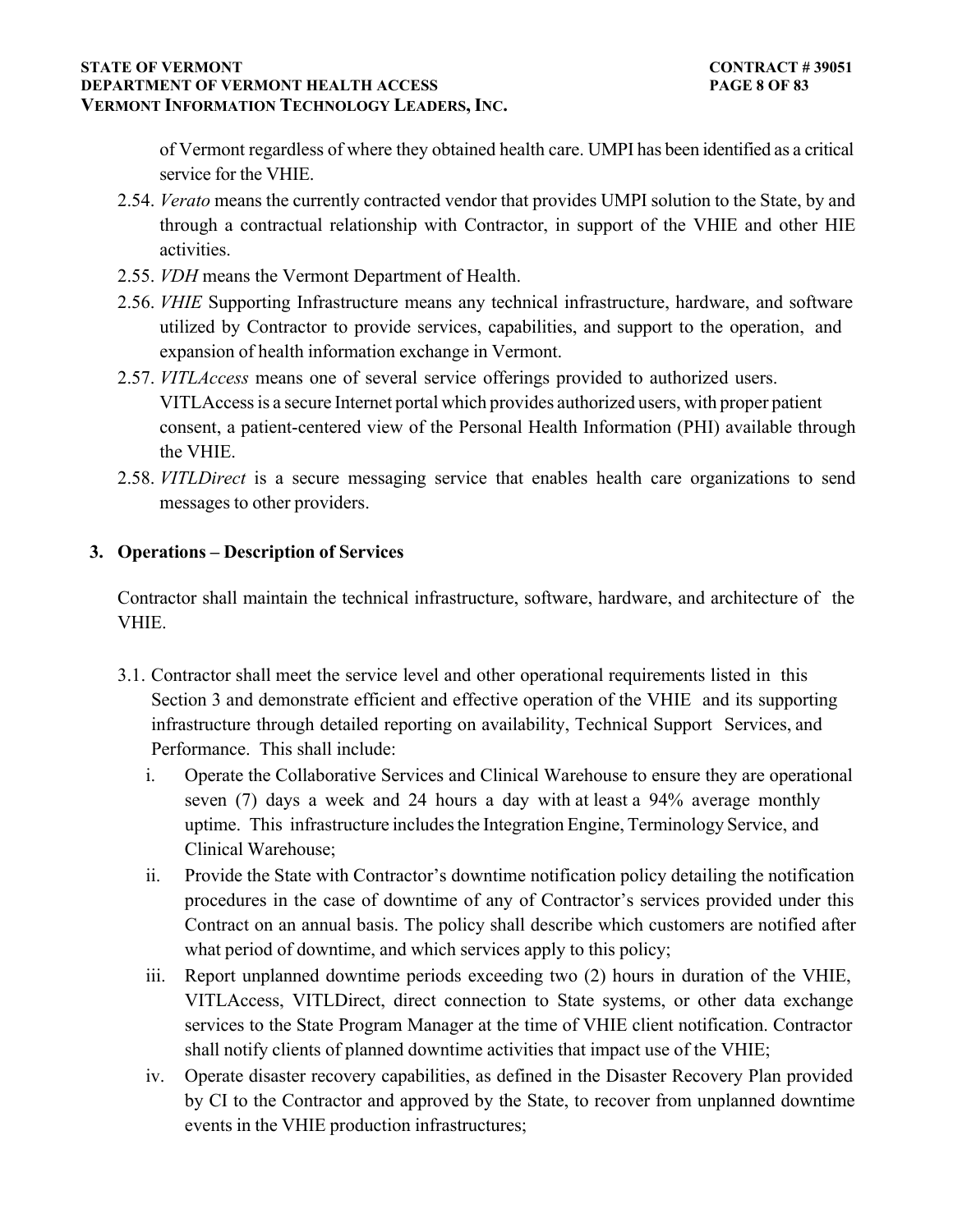#### **STATE OF VERMONT** CONTRACT # 39051 **DEPARTMENT OF VERMONT HEALTH ACCESS PAGE 9 OF 83 VERMONT INFORMATION TECHNOLOGY LEADERS, INC.**

- v. Utilize the VHIE Technical Support Services Team to support client and client EHR vendor issues related to maintaining connections to the VHIE and its supporting infrastructure; and
- vi. Respond to all client technical support inquiries within 48 hours.
- vii. Operate and maintain the Verato Master Person Index including work with the contributing organizations and their vendors to address any issues related to identity management and person records.
- viii. For Medicaid beneficiaries, maintain an identity matching rate of at least 90% and a monthly duplicate records reductions rate of 5%, until the total records count falls within a 10% margin of the actual population count.
- ix. Operate and maintain a Terminology Services (TS) engine. For this Contract Term, Contractor shall continue to operate and maintain the TS engine to standardize local codes and unmapped data elements in HL7 Version 2 (ADT, Lab, Rad, Trans, VXU), HL7 Version 3 (CCD) message types, and FHIR Resources. The operations of the TS engine, include but are not limited to:
	- a) Hemoglobin A1C or HGA1C (average blood sugar level)
	- b) Fecal occult (presence of microscopic blood in the stool)
	- c) High-density lipoproteins or HDL cholesterol ("good" cholesterol)
	- d) Low-density lipoproteins or LDL cholesterol ("bad" cholesterol)
	- e) Cholesterol in Serum or Plasma (total cholesterol plus triglycerides)
	- f) Triglycerides (amount of fat in the blood)
	- g) Glomerular filtration rate (kidney blood filtration)
	- h) Creatinine (waste levels in blood)
	- i) Colonoscopy
	- j) Blood Pressure
	- k) Depression Screening
	- l) Depression Follow up
	- m) Tobacco Use Screening
	- n) Tobacco Cessation Follow-up
- x. Operate and maintain the vendor-hosted Rhapsody Interface Engine. Operation shall cover a consolidated pathway into the new Fast Healthcare Interoperability Resource (FHIR) clinical data warehouse. Any new data interfaces directly to the legacy Health Catalyst Interoperability (HCI) platform or the on-premise Rhapsody requires a special waiver from DVHA.
- 3.2. Contractor shall provide the following data access services:
	- i. Operate the Secure Message Repository as part of the VHIE Supporting Infrastructure. The Secure Message Repository must be operational seven (7) days a week and 24 hours a day with at least a 94% average monthly uptime. The Secure Message Repository includes the RLS server and database server;
	- ii. Maintain the levels of performance (including, but not limited to, a User Directory to maintain roles and privileges), availability, and Security for the VITLAccess web-based service as defined in the correlating DED;
	- iii. Maintain all additional data exchange service implementations from EHRs such as network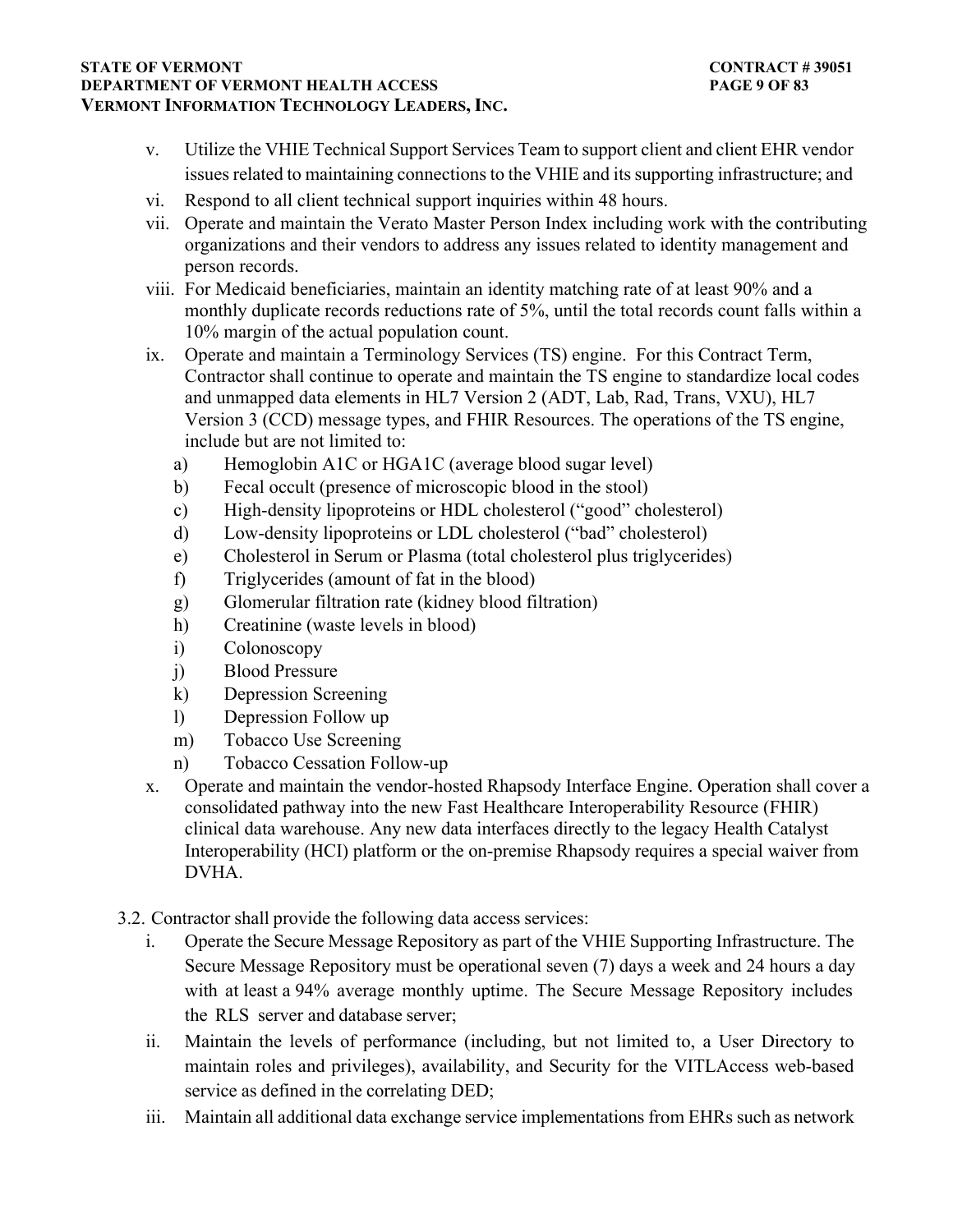#### **STATE OF VERMONT** CONTRACT # 39051 **DEPARTMENT OF VERMONT HEALTH ACCESS PAGE 10 OF 83 VERMONT INFORMATION TECHNOLOGY LEADERS, INC.**

to network query capability, including Cross Community Access;

- iv. Operate the technology that allows authorized health care providers, with patient consent, the ability to obtain Medication History through VITLAccess as provided by Contractor's Medication History vendor;
- v. Maintain VITLDirect, which allows for secure communication, including the transmission of protected health information (PHI) between providers per the Direct Project standards and protocols; and
- vi. Provide, as set forth in Exhibit 1 of this Attachment A, access to Medicaid beneficiary records in the VHIE to Statepersonnel who are "health care providers" under Vermont law, in order to facilitate the State's provision of case management and care coordination activities for Vermont Medicaid beneficiaries.
- 3.3. Contractor shall perform the following data extraction and aggregation services:
	- i. Operate a Record Locator Service to index and retrieve clinical patient records from individual organizational repositories;
	- ii. Operate an Integration Engine to structure and route messages within the VHIE and its supporting infrastructure;
	- iii. Transport and validate immunization HL7 messages, or other message types as approved by the Vermont Department of Health (VDH), in accordance with the Center for Disease Control (CDC) Immunization Implementation Guide, as modified by the VDH Immunization Implementation Guide, without altering the immunization message content, and deliver messages to the VDH Immunization Registry;
	- iv. Transport and validate Laboratory HL7 messages, or other message types as approved by the VDH, in accordance with the National Institute for Standards and Technology (NIST) Electronic Laboratory Reporting requirements, or VDH minimum requirements for other message types, and deliver messages to the VDH Rhapsody engine for ingestion into the National Electronic Disease Surveillance System (NEDSS) Base System (NBS);
	- v. Adhere to the Interface Maintenance, Updates, Monitoring and Support Requirements detailing the data connection between the VHIE and the State's Care Management Solution;
	- vi. Maintain the Technical Support tickets backlog (open tickets) to no more than 15% of previous thirty (30) days running total;
	- vii. Respond to client Interface inquiries within two (2) business days; and
	- viii. Maintain an average monthly recovery time of fifteen (15) business days or less for all down Interfaces, excluding lost connections due to HCO source system technical decisions or issues.
- 3.4. Contractor shall maintain consent management technical and operational infrastructure to support the State's consent protocols for access to data on the VHIE. Contractor shall also support patient education about consent choices by making resources available to health care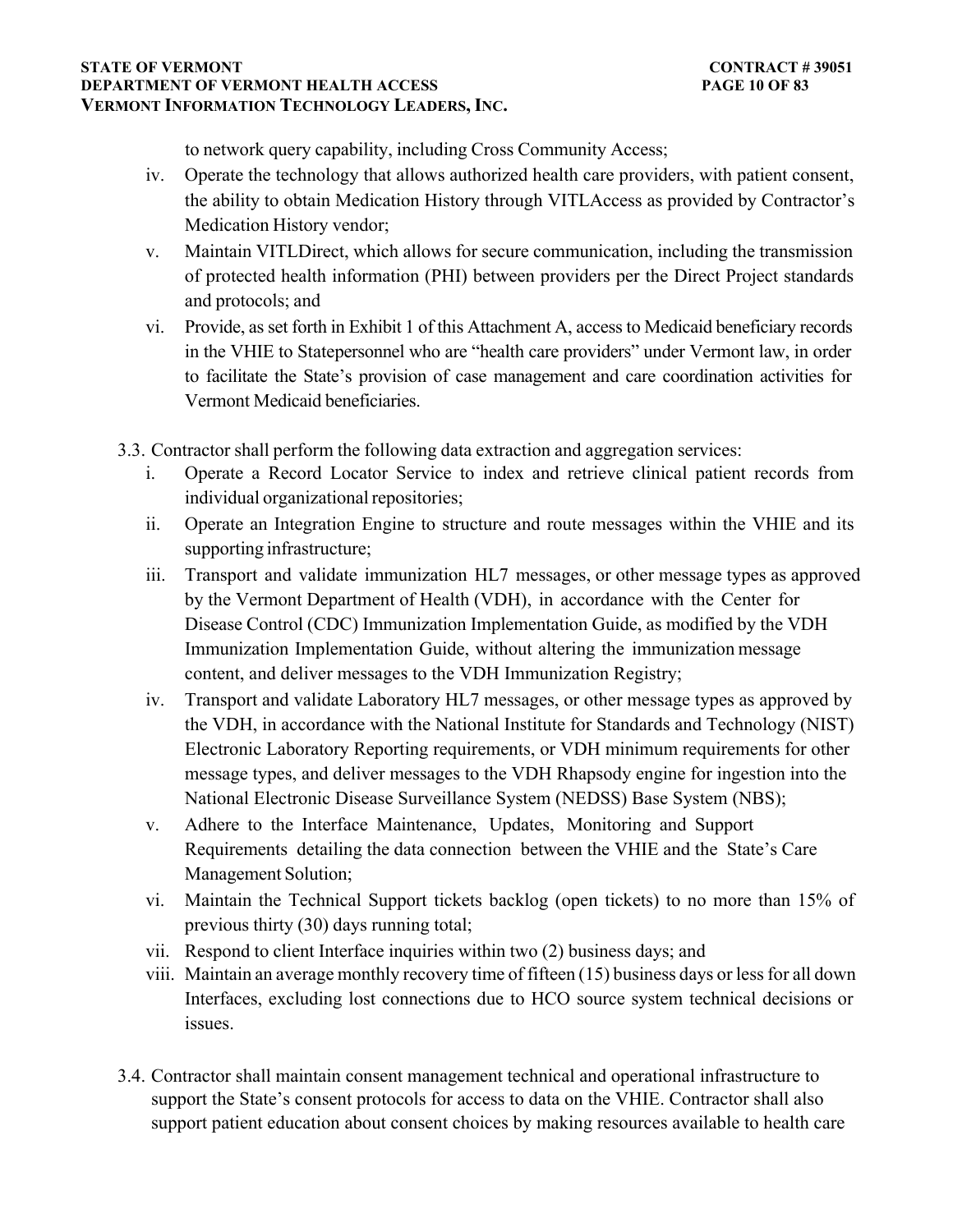#### **STATE OF VERMONT** CONTRACT # 39051 **DEPARTMENT OF VERMONT HEALTH ACCESS PAGE 11 OF 83 VERMONT INFORMATION TECHNOLOGY LEADERS, INC.**

organizations and directly to patients.

- 3.5. Contractor shall leverage the newly implemented Collaborative Services platform to support Medicaid services, including but not limited to, data reporting for the Blueprint for Health Program, and the HEDIS Report gap analysis.
- 3.6. Contractor shall continue to manage the subscription process for the hosting service at Knack for the Blueprint Portal, as required by the Blueprint team. The Blueprint portal includes an interface for sharing Blueprint practice and connectivity data with VITL for the purpose of facilitating any future data quality work conducted with Blueprint practices.
- 3.7. Qualified DVHA and VDH personnel shall have access to the VHIE through its provider portal, VITLAccess, in accordance with the terms and conditions set forth in Exhibit I to this Attachment A.

# 3.8. **Operations – Deliverables**

To demonstrate its operation of the system in accordance with the requirements specified above in this Section 3, Contractor shall:

- i. For Medicaid Services
	- a) Produce the Blueprint VCR extract based on the Blueprint specified priority one data elements for the initial extract at a minimum, and with a continuing cadence as determined through the DED process.
	- b) Produce a report for Medicaid summarizing the HEDIS data gap analysis for Controlling Blood Pressure as determined through the DED process.
- ii. Provide the State with a monthly report detailing adherence to requirements specified in this Section 3. The details of this report will be determined through the DED process. The report shall include, at a minimum, the following elements:
	- a) List of immunization validations implemented specific to meeting the VDH Immunization HL7 Implementation Guide annually, or if updated
	- b) Uptime of VHIE, Collaborative Services, and Clinical Warehouse infrastructures including the following components: Record Locator Service, Integration Engine, Master Patient Index, clinical warehouse, Terminology Services Engine, Provider Portal, VITLDirect, Transactional Database, and Reporting Database; and
	- c) Total number of technical support tickets, total number of new tickets opened, total number of tickets resolved, and number of tickets remaining in an unresolved status with aging.
	- d) VXU Immunization error line chart to show the number of errors reported each month over time.
	- e) Medicaid MPI matching rate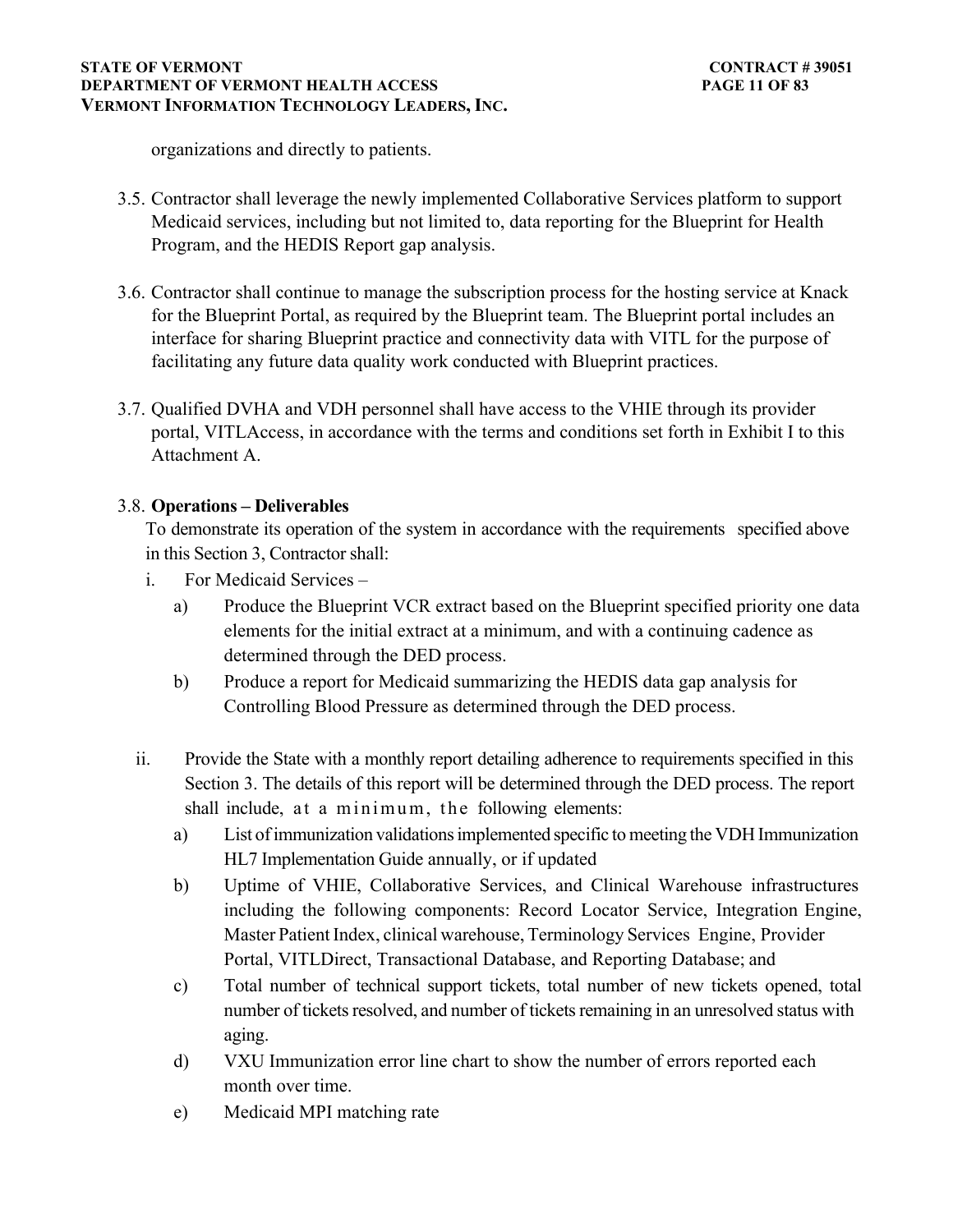#### **STATE OF VERMONT** CONTRACT # 39051 **DEPARTMENT OF VERMONT HEALTH ACCESS PAGE 12 OF 83 VERMONT INFORMATION TECHNOLOGY LEADERS, INC.**

- f) Evaluation of at least 5% of any 70% probability or higher potential Medicaid matches
- g) Number of Overall Unique identities in the system, including out-of-state data;
- h) Number of Unique identities for each VT Sending Facility (this will include out-ofstate patients who get care from a Vermont HCO);
- i) Number of source records associated with these people (This will reflect if a unique person has data from multiple source sending facilities in the system);
- j) New unique people added to the MPI; and
- k) New source person records matched into existing people in the MPI.
- l) Number of sending facilities subject to terminology services;
- m) Number of data concepts being applied;
- n) Number of codes mapped for the data concepts; and
- o) Number of codes inserted into messages.
- p) Percentage of adult Medicaid patient visits that month that included a Blood Pressure reading
- q) Percentage of adult Medicaid diabetic patients that visited a doctor that month and had an A1C test in the past year.
- r) Number of ADT messages sent to Event Notification Services for care coordination.
- s) Report detailing Medicaid beneficiary hospitalization utilization (ED, inpatient, readmission).

# **4. Security – Description of Services**

- 4.1. Contractor shall demonstrate that effective security measures and procedures are in place to protect the information within the VHIE and its supporting infrastructure through detailed reporting on incidents, incident notifications, restoration, and all related security provisions.
- 4.2. Contractor shall maintain security of the VHIE system and meet the following requirements in doing so:
	- i. maintain a prioritized, risk-based approach to security through maintenance of a National Institute of Standards and Technology (NIST) cybersecurity framework (CSF) assessment; and
	- ii. provide best practice, secure infrastructure for the VHIE and its supporting infrastructure through continuous process and procedural improvement towards a CSF that supports NIST moderate level compliance.
- 4.3. Security Deliverables:

The plan of action and milestones outlined in NIST 800-53 *Security and Privacy Controls for Federal Information Systems and Organizations* shall serve as the Plan of Action and Milestones (POA&M) template to be used as a project plan for meeting compliance with the requirements of this contract. Contractor shall: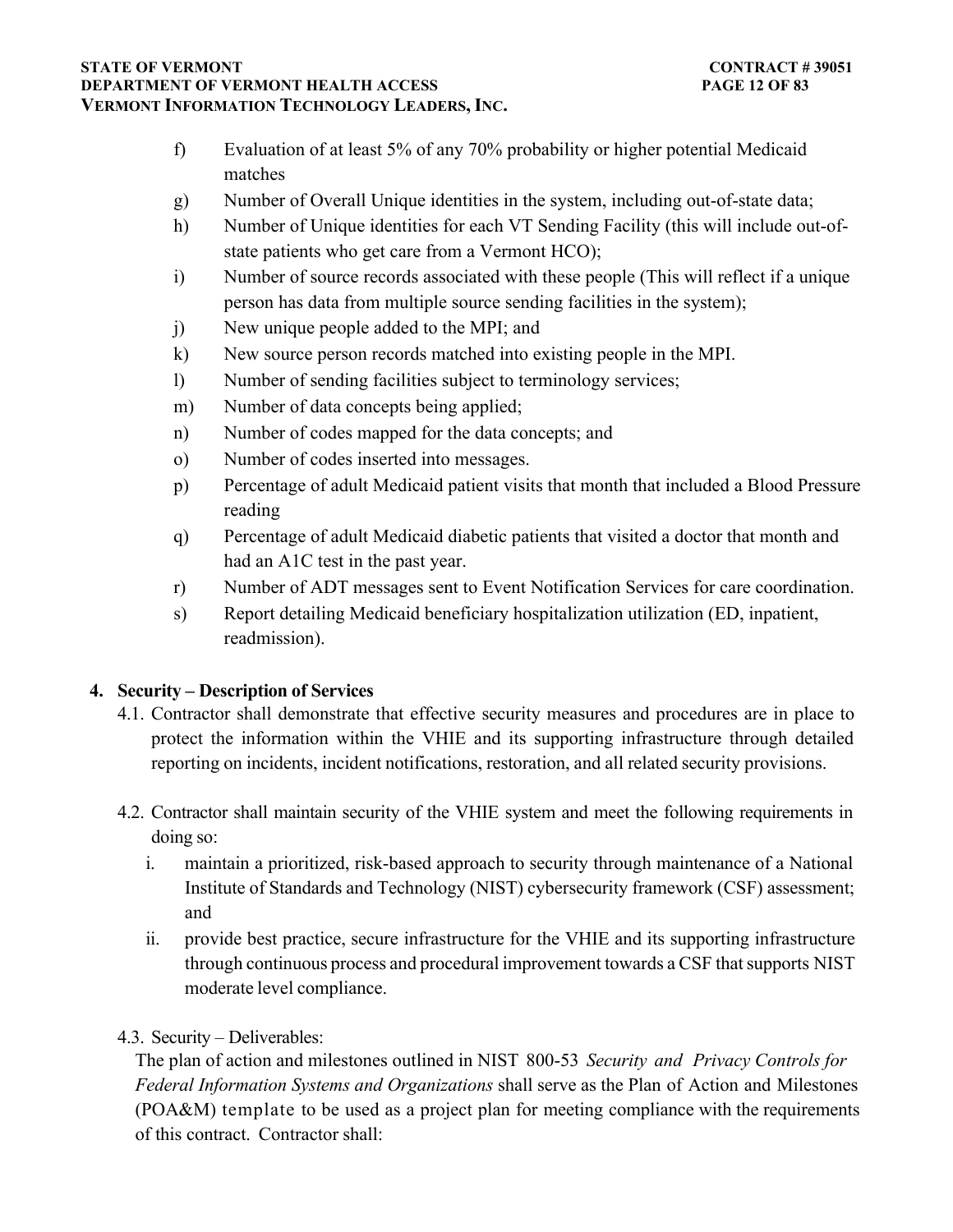#### **STATE OF VERMONT** CONTRACT # 39051 **DEPARTMENT OF VERMONT HEALTH ACCESS PAGE 13 OF 83 VERMONT INFORMATION TECHNOLOGY LEADERS, INC.**

- i. Present the POA&M to the Agency of Digital Services (ADS) Security Lead on a monthly basis. Contractor's presentation shall include progress made in remediating identified issues and any new issues that have arisen. The ADS Security Lead shall use security guidelines and standards set forth by the Center for Medicare and Medicaid Services (CMS) to guide his/her evaluation of the presented materials. Approval of Contractor's monthly reports is contingent upon State approval of remediation timelines;
- ii. Annually obtain or perform security risk assessments for Contractor's third parties that transmit, process, or store data under this Contract. Third parties may include but are not limited to vendors whose systems store or process VHIE data. Contractor shall deliver reports detailing each security risk assessment to the State within fifteen (15) calendar days of completion of the report, but no later than thirty (30) calendar days before the end of the Contract term;
- iii. Ensure that test environments mirror production environments in patching, security controls, and security assessments and that test environment data is scrubbed after each use. Contractor shall provide a signed attestation annually stating this occurred; and
- iv. Furnish the following reports and adhere to the reporting requirements in the National Institute of Standards and Framework's Cybersecurity Framework/Internal Revenue Service (NIST-CSF/IRS) table below:

| <b>NIST-CSF/IRS Reporting Requirements</b> |                                                     |                                                                |                         |                                                           |  |  |
|--------------------------------------------|-----------------------------------------------------|----------------------------------------------------------------|-------------------------|-----------------------------------------------------------|--|--|
| <b>NIST CSF/IRS</b><br>Reference           | <b>Task name</b>                                    | <b>Deliverable</b>                                             | <b>Periodicity</b>      | <b>Deliverable</b><br><b>Due Date</b>                     |  |  |
| DE.CM-3                                    | Privileged Account<br>review                        | <b>Signed Attestation</b>                                      | Weekly<br>(minimum)     | End of Each<br><b>State Fiscal</b><br>Year Quarter        |  |  |
| <b>DE.AE - 2-5</b>                         | Audit log review                                    | <b>Signed Attestation</b>                                      | Weekly<br>(minimum)     | <b>End of State</b><br><b>Fiscal Year</b><br>Each Quarter |  |  |
| DE.CM - 1, 4,<br>5, 6, 7                   | Continuous<br>monitoring/Security<br>metrics report | <b>Signed Attestation</b>                                      | Monthly                 | End of Each<br><b>State Fiscal</b><br>Year Quarter        |  |  |
| <b>ID.RA-6</b>                             | <b>POAM Review</b>                                  | POAM deliverable                                               | Monthly                 | Monthly                                                   |  |  |
| DE.CM-8                                    | Vulnerability<br>Assessment                         | <i>Executive summary</i><br>from <i>Vulnerability</i><br>scans | <i><u>Ouarterly</u></i> | <i><u>Ouarterly</u></i>                                   |  |  |
| $PR. AC - 1, 2, 3,$<br>6, 7                | <b>System Access review</b>                         | Signed Attestation                                             | $180 \, days$           | 180 days from<br>the last System<br><b>Access Review</b>  |  |  |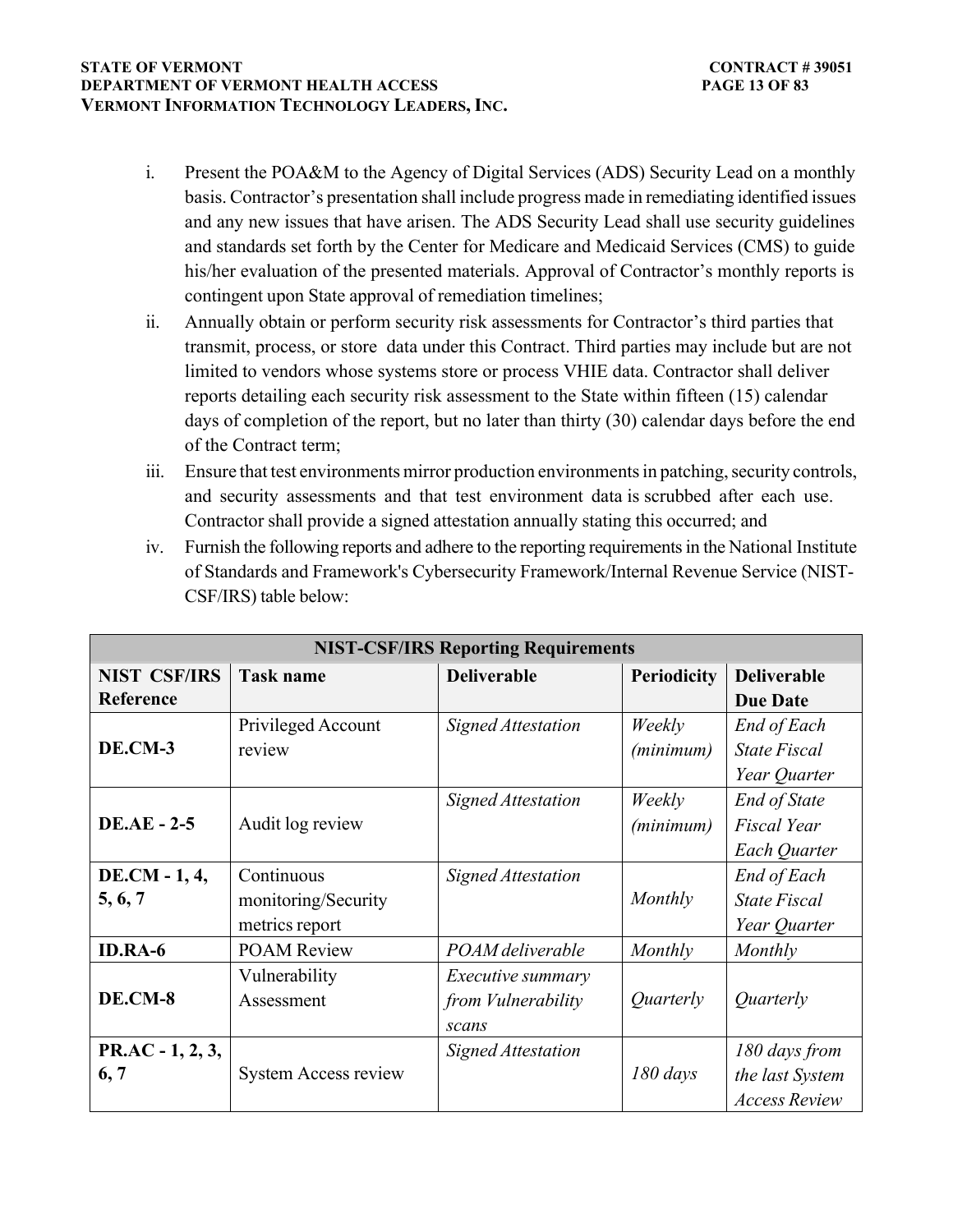### **STATE OF VERMONT CONTRACT # 39051 DEPARTMENT OF VERMONT HEALTH ACCESS PAGE 14 OF 83 VERMONT INFORMATION TECHNOLOGY LEADERS, INC.**

| <b>PR.AC-4</b>                    | Roles review for<br>separation of duties -       | <b>Signed Attestation</b>                                                                                                                                  | Annual                                                         | Annual    |  |
|-----------------------------------|--------------------------------------------------|------------------------------------------------------------------------------------------------------------------------------------------------------------|----------------------------------------------------------------|-----------|--|
| <b>PR.IP-9</b>                    | Contingency plan<br>review/test                  | Contingency Plan<br>documentation and<br>signed Attestation<br>training was<br>completed                                                                   | Annual                                                         | Annual    |  |
| <b>PR.IP-10</b><br><b>RS.CO-1</b> | Incident Response Plan<br>review & training      | <b>Incident Response</b><br>Documentation and<br>signed attestation that<br>certifies that Incident<br>Response Tabletop<br>exercise has been<br>completed | Annual                                                         | Annual    |  |
| <b>ID.RA-1-6</b>                  | <b>Risk Assessment</b>                           | Risk Assessment<br>Documentation                                                                                                                           | Annual                                                         | Annual    |  |
| <b>PR.AT-1-5</b>                  | Awareness training                               | <b>Signed Attestation</b>                                                                                                                                  | Annual                                                         | Annual    |  |
| <b>PR.IP-2</b>                    | <b>Review System Security</b><br>Plan and update | <b>System Security Plan</b><br>Documentation                                                                                                               | Annual                                                         | Annual    |  |
| <b>PR.IP-9</b>                    | Disaster recovery<br>presentation and Review     | Disaster Recovery<br>Documentation                                                                                                                         | Annual                                                         | Annual    |  |
| <b>ID.RA-3,4,5</b>                | <b>System wide Security</b><br>Assessment        | Results of<br>independent<br>assessment                                                                                                                    | Annual                                                         | Annual    |  |
| <b>ID.RA-1</b>                    | Pen Test                                         | Results of penetration<br>test                                                                                                                             | Annual                                                         | Annual    |  |
| <b>ID.RA-1</b>                    | Static/Dynamic Code<br>Analysis or peer review   | <b>Signed Attestation</b>                                                                                                                                  | Major<br>release or<br>when<br>security<br>impact<br>triggered | As Needed |  |

## **5. VHIE Enhancement: Data Access – Description of Services**

5.1. Contractor shall expand access for providers to health data through available methods including VITLAccess, Single Sign On (SSO) directly from an EHR to the VITLAccess provider portal, Cross Community Access, and direct data feeds of transcribed reports, laboratory and radiology results from the VHIE to EHR systems. Contractor shall follow the technical standards set forth in federal and state regulation to facilitate the exchange of health data including, but not limited to, claims data, social determinants of health data, mental and physical health data and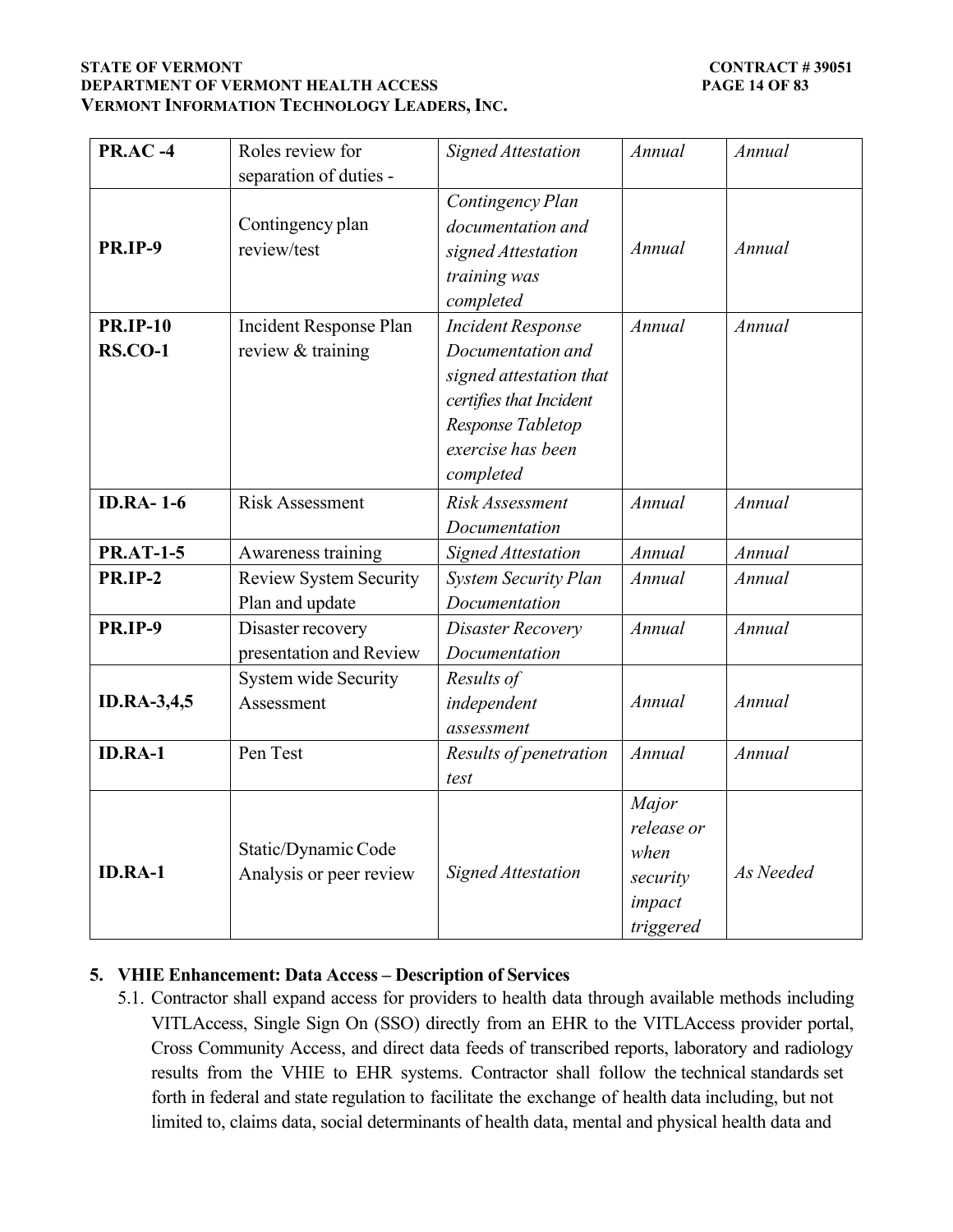substance use disorder data. This includes incorporating new data transmissions standards like Fast Healthcare Interoperability Resources (FHIR) and updating Connectivity Criteria based on USCDI and end-user needs, where possible and supported.

- 5.2. Contractor shall remain current in supporting all HL7 data transmission standards of Certified Electronic Health Record Technology (CEHRT) required by ONC under the federal Promoting Interoperability Program (PIP), including support for FHIR.
- 5.3. Contactor's work under this section shall include the following:
	- i. Expand access to patient data through the onboarding of new entities on VITLAccess, VITLAccess SSO or Cross Community Access
	- ii. Implement data access expansion in the form of direct feeds of transcribed reports and laboratory and radiology data to EHR systems in accordance with the prioritized implementation list
	- iii. Implement data access remediation.

# **6. Consent Management – Description of Services**

Contractor shall develop stakeholder informed VHIE policies and procedures that will enable a consent management process that supports aggregation and access to clinically sensitive data (to be defined through the DED process) including, but not limited to, data governed by 42 CFR Part 2. Contractor shall incorporate into the VHIE policies and procedures changes to federal rules about data access to substance use disorder data such as those resulting from the CARES Act, and act according to existing regulations until changes are made official. Contractor shall involve stakeholders in the development of the consent management process and educate stakeholders about potential changes impacting data collection and exchange of clinically sensitive data.

Contractor shall:

- i. Develop policies, procedures, and documentation to support access to clinically sensitive data
- ii. Prepare, but not implement, pilot policies and procedures for managing clinically sensitive data with one or more health care organizations. To demonstrate this preparation, Contractor will provide:
	- a. information about the selected pilot site(s) and associated pilot implementation plans, which shall include but not be limited to consent management workflows to enable patient education and consent decision making
	- b. pilot site provider, staff, and patient education strategies and materials
	- c. pilot evaluation strategies.
- iii. Develop an education program to introduce substance use disorder treatment community and mental health treatment community to the VHIE and build awareness of projected plans for 2022 piloting and rollout of sensitive data sharing policies and procedures. The details of the education program will be confirmed through the DED process.

## **7. Connecting EMS and Other Emergency Services to the VHIE – Description of Services -**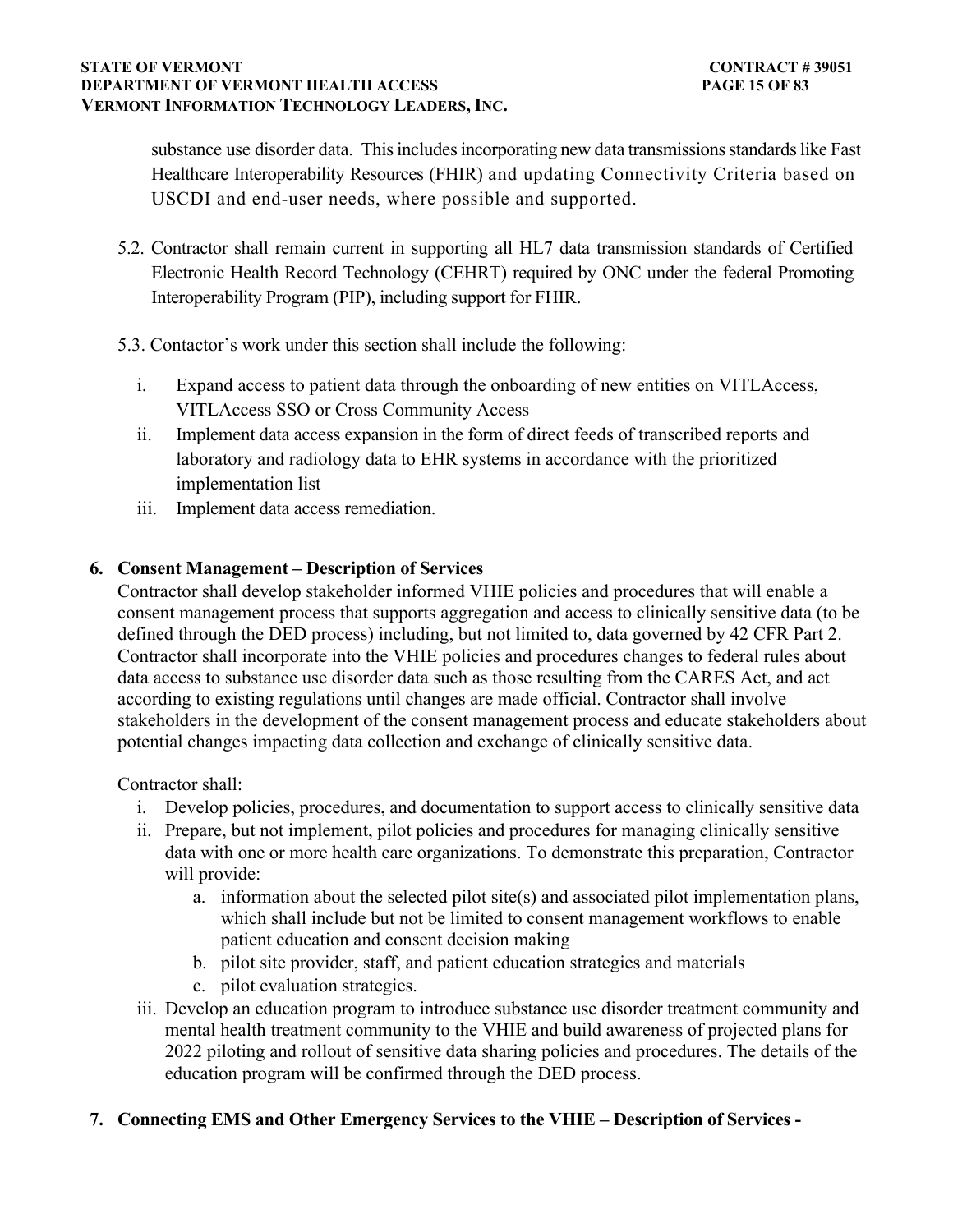#### **STATE OF VERMONT** CONTRACT # 39051 **DEPARTMENT OF VERMONT HEALTH ACCESS PAGE 16 OF 83 VERMONT INFORMATION TECHNOLOGY LEADERS, INC.**

Contractor shall help provide health care data to clinicians, EMT/Paramedics, and other emergency healthcare providers through a web-based platform in the event of a disaster or emergency. Contractor shall participate in a national network(s) to support nationwide access to patient data to allow the ability to support Vermonters who could be affected by emergencies in Vermont or in another state participating in the national network, and to allow emergency healthcare providers to support visitors to Vermont impacted by an emergency in Vermont. Contractor shall work to build awareness among emergency response organizations/coalitions of the opportunity to incorporate access to VITL data into their emergency response plans, solicit feedback on the implementation plan, and offer live and on-demand training to these organizations and emergency health care providers.

To facilitate work under this section, Contractor shall provide:

- i. Project management and coordination of stakeholders to encourage and support incorporation of VITLAccess into emergency response planning.
- ii. Live training for emergency healthcare response/preparedness organizations to introduce organizations and staff to how to use VITLAccess.
- iii. Attestation that live training has occurred, listing date and participating organizations and number of individuals.
- iv. On-demand training or support resources to help VITLAccess users learn how to use the portal, including but not limited to resources that will be accessible in emergency situations where time to train is limited and quick, task-oriented how-to's are needed.
- v. Contractor shall implement and test the connection from the Provider Portal to the eHealth Exchange Hub. This testing will involve working with eHealth exchange to validate our initiator and responder configurations prior to their providing approval to move to production.
- vi. Contractor shall create a Cutover planning document with all affected systems for the eHealth Exchange solution to move to Production that describes the plan and timing for Go Live.
- vii. Contractor shall provide proof that the eHealth Exchange Connection is live in Production and is functioning as expected. Provide attestation affirming successful queries to the network in Production.

## **8. Architectural Quality Process - VITL Data Governance Implementation – Description of Services**

Contractor shall implement a data governance policy that:

- documents guidelines for ensuring that data within the VHIE is managed consistently and used properly. Such guidelines will include policies covering stakeholder engagement, data quality, access, security, privacy, usage, and roles and responsibilities.
- articulates principles, practices, and standards that are determined to ensure data assets are protected and maintain the highest quality standard.
- defines the data governance structure used by stakeholders and VITL personnel to follow in their daily operations.

To facilitate work under this section, Contractor shall:

**i.** Complete and deliver documentation of all relevant policies and procedures supporting data governance identified in chapter 8 of the VITL Data Governance Implementation Charter created in CY20 for all existing data types and new data types planned in the CY 21 contract.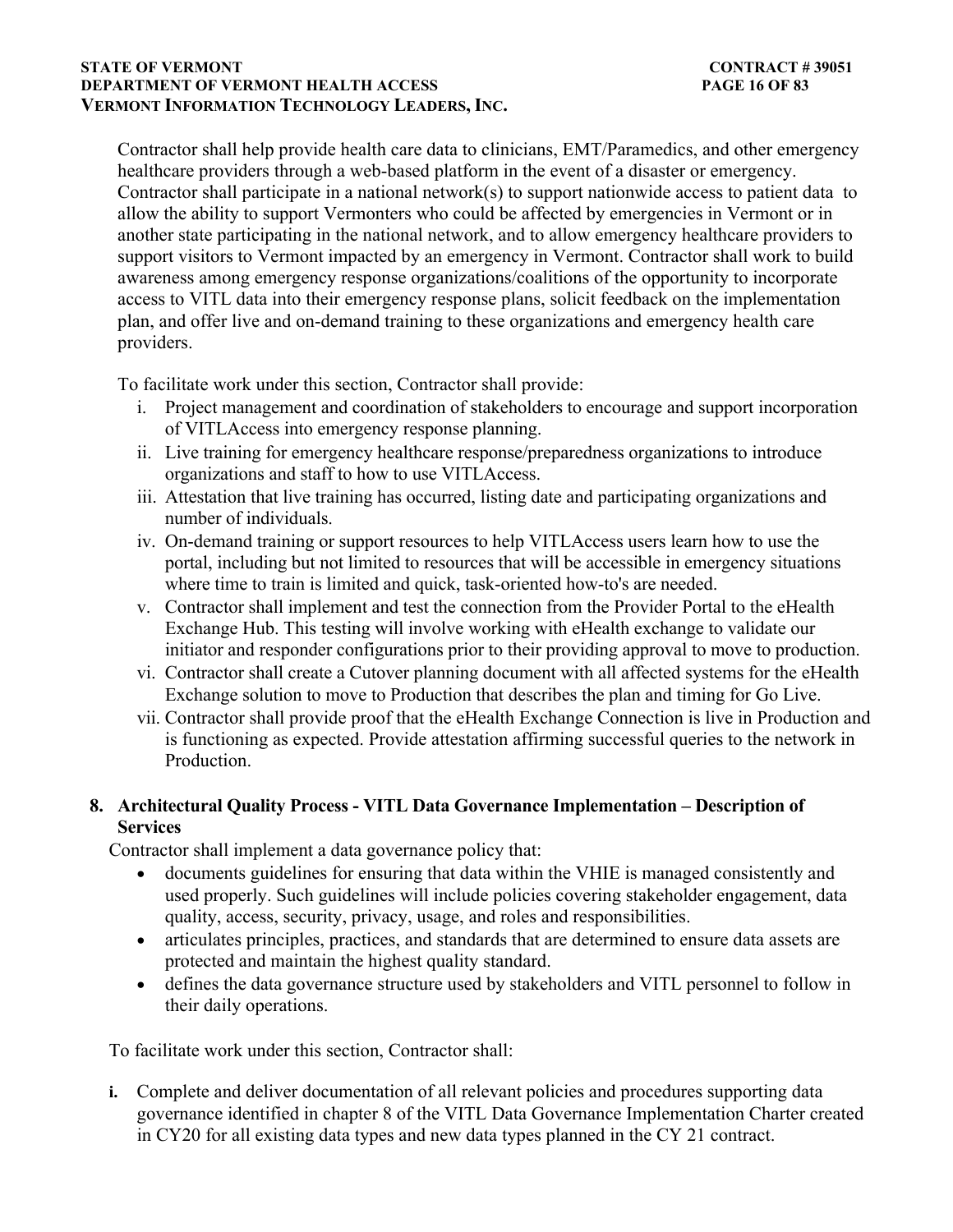### **STATE OF VERMONT** CONTRACT # 39051 **DEPARTMENT OF VERMONT HEALTH ACCESS PAGE 17 OF 83 VERMONT INFORMATION TECHNOLOGY LEADERS, INC.**

- ii. Develop and deliver documentation of a data dictionary that consists of a centralized repository of information about VHIE data such as meaning, relationships to other data, origin, usage, and format.
- iii. Complete and deliver documentation of the Data Governance Policy that is approved by the VITL Board of Directors.
- iv. Create and deliver documentation of a stakeholder engagement plan to Educate select stakeholders, including but not limited to the HIE Steering Committee, VHIE data contributors, and VHIE data users, on VITL's Data Governance Policy.

These deliverables will be more specifically defined by the DED process.

## **9. Data Extraction and Aggregation [VHIE Connectivity]**

Contractor operates a Health Information Exchange. To facilitate the sharing of health records, the Contractor will follow existing and new standard data exchange transport protocols including putting support for FHIR APIs in place for both HCO and Patient uses. As called for in 45 CFR Parts 170 and 171, RIN 0955-AA01, CMS's Interoperability and Patient Access Final Rule (CMS-9115-F) identifies HL7 FHIR as the foundational standard to support data exchange via secure APIs and US Core Data for Interoperability (USCDI) version 1 data set for defining electronic health information (EHI). Contractor shall comply with this standard by the deadlines articulated in associated federal regulations. Interfaces shall be developed by Contractor in partnership with HCOs and their respective EHR vendor(s) and for any HCOs that are not yet able to meet the new interoperability standards, the Contractor will provide mapping services to FHIR, so that this data can be made available via the proposed new FHIR APIs. These APIs will provide a standard way for the VHIE stakeholders to exchange data seamlessly in the future, and to enable patients electronic access to their data.

9.1 Contractor shall Continue working on Connectivity projects that are already in progress but not yet completed and also continue to support Public Health initiatives based on mandates and critical program needs. See Section 13 of the contract for more details surrounding this.

Contactor's work under this section shall include the following deliverables:

- i. Develop a Tactical Interface Plan that provides the following:
	- a. Results of a survey of EHR vendors known to be used by HCOs contributing data to the VHIE for their FHIR API capability and readiness in 2021;
	- b. Timeline for when the FHIR API for contributing data will be ready;
	- c. Projections for interface projects, specifying projects that will be completed during the remainder of the year; and
	- d. Migration paths and planning for current legacy interfaces to move to the latest FHIR standards/protocols.
- 9.2 Develop connections to the VHIE that are compliant with new federal standards:

Contactor's work under this section shall include the following deliverables: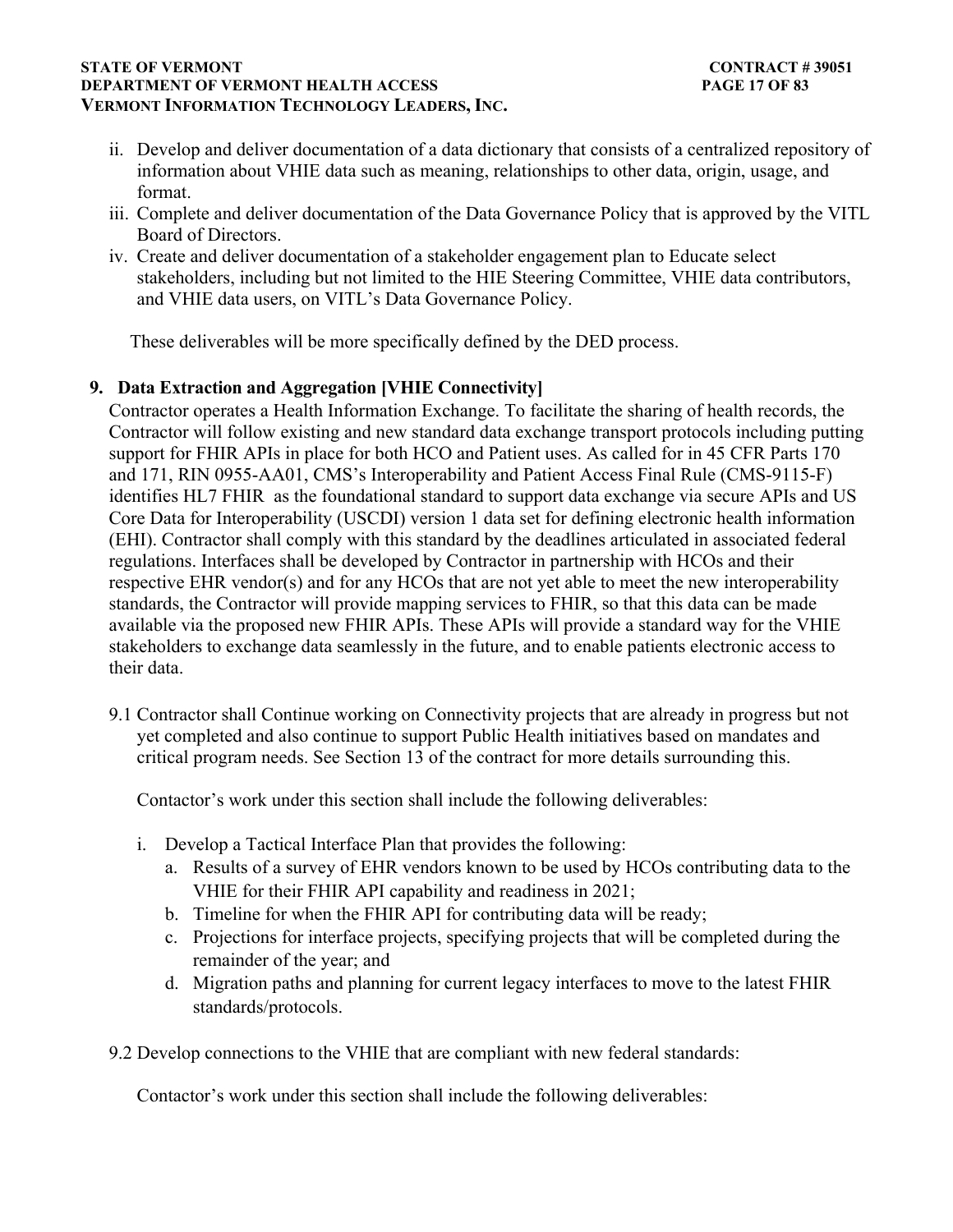### **STATE OF VERMONT** CONTRACT # 39051 **DEPARTMENT OF VERMONT HEALTH ACCESS PAGE 18 OF 83 VERMONT INFORMATION TECHNOLOGY LEADERS, INC.**

- i. Develop VHIE Procedures for onboarding users of FHIR APIs that are contributing data to the VHIE.
- ii. Implement and Test the FHIR API for Data contribution and provide an attestation that the work is complete.
- iii. Update Contractor's existing Baseline Connectivity Evaluation Scoring document to accommodate FHIR standards.
- iv. Update the Interface Prioritization Matrix documentation for CY21 via the Subcommittee for the HIE Steering Committee to reflect the desire to move to FHIR based interfaces.
- v. Create a migration plan that documents what the planned transition from FHIR R3 to R4 for Claims data will consists of and defines the needed high-level testing scenarios for validating the migration, as well as any other risks or dependencies of the migration.
- vi. Migrate the Data Repository upgrade from FHIR R3 to R4 for Claims data and provide an attestation that the work is complete.
- vii. Test the Data Repository upgrade from FHIR R3 to R4 for Claims data and provide an attestation that the work is complete.
- viii. Migrate HL7 HCO data connections from Health Catalyst to the VHIE for application of the Master Patient Index, Terminology Services and translation into the FHIR DB.
- ix. Implement Pilot FHIR Interface for Data contribution with an HCO selected based on the survey and that are approved on the Interface priority list by the HIE Steering Committee. Attestation by the HCO or their vendor will be provided confirming that the interface is live and functioning as expected.
- 9.3 Increase the volume of data flowing to the VHIE.

Contactor's work under this section shall include the following deliverables:

- i. Create a plan for a minimum of five (5) FHIR Interface connections after the FHIR Pilot is live with HCO locations that are approved on the Interface priority list developed in collaboration with the HIE Steering Committee.
- ii. Implement a minimum of (30) Interface connections that will be mapped to the FHIR DB with HCO Locations that are approved on the Interface Prioritization Matrix by the HIE Steering Committee. Attestation by the HCO or their vendor will be provided confirming that the interface is live and functioning as expected.
- iii. Provide Connectivity Dashboard, which will include data about all current and requested VHIE Connections for locations either contributing data or utilizing data.
- 9.4 Increase the quality of data flowing into the VHIE (at the source, translated at the VHIE, and distributed to users):

Contactor's work under this section shall include the following deliverables:

i. Update the Connectivity Criteria for Physical Health and Mental Health and Behavioral Health to ensure consistency with USCDI & FHIR standards. The Criteria is to be approved by the HIE Steering Committee in 2021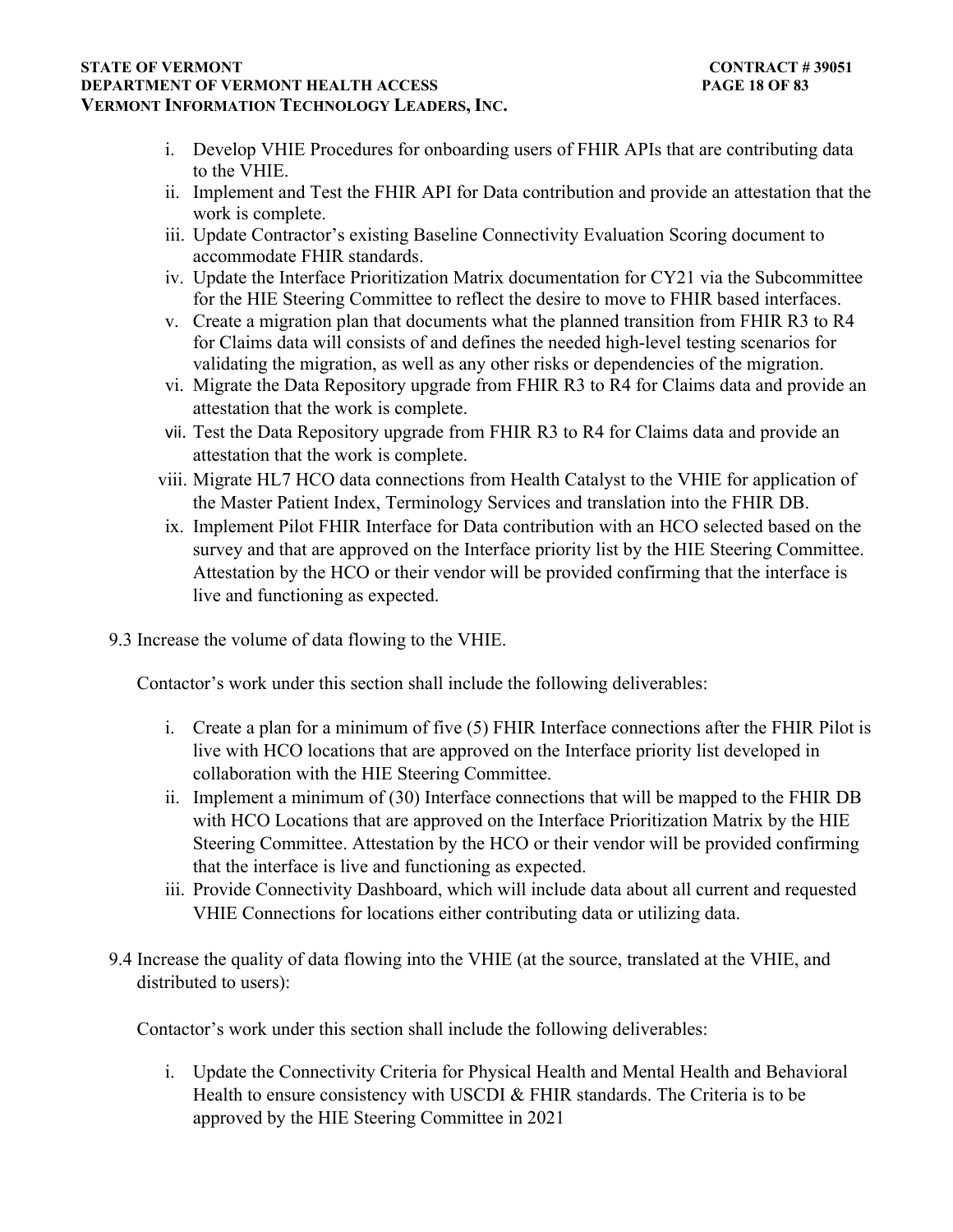#### **STATE OF VERMONT** CONTRACT # 39051 **DEPARTMENT OF VERMONT HEALTH ACCESS PAGE 19 OF 83 VERMONT INFORMATION TECHNOLOGY LEADERS, INC.**

- ii. Expand the Connectivity Criteria to include Medicaid claims data based on available standards. The Criteria is to be approved by the HIE Steering Committee in 2021.
- iii. Collaborate with Vermont Rural Health Alliance (VRHA) to establish updated data quality protocols for the VHIE (See section 10 of the Contract).
- iv. Provide Connectivity Criteria to the HIE Steering Committee for approval for inclusion in the 2021 update to the Health Information Exchange Plan.
- 9.5 Expand the quality and quantity of feeds from the VHIE to HCOs:

Contactor's work under this section shall include the following deliverables:

- i. Develop VHIE Procedures for onboarding HCO users that wish to access data in the VHIE using FHIR APIs.
- ii. Develop VHIE Procedures for authenticating and providing access to available USCDI data in the VHIE via FHIR API.
- iii. Implement and Test the FHIR API for HCO Data Access of VHIE Data.
- iv. Implement and test the FHIR API for Patient data access of their USCDI data.
- v. Go live with the FHIR API for HCO Data Access. Attestation by the HCO or their vendor will be provided confirming that the interface is live and functioning as expected.
- vi. Go live with the FHIR API for Patient Data Access. Attestation will be provided confirming that the API has been accessed by the patient.

## **10. VHIE Enhancement: Data Quality Services**

Contractor shall subcontract with the Vermont Rural Health Alliance (VRHA), a project of Bi-State Primary Care Association and a Health Center Controlled Network (HCCN), to execute the Model for Improvement, a data use process designed by VRHA, with Vermont HCOs. The Model aims to improve individual processes or behaviors occurring within the clinical setting that impact chronic conditions and preventive care. Through this data-informed approach, VRHA helps HCOs to identify issues, develop and execute improvement measures, and track progress towards goals.

The Model was developed for use with Federally Qualified Health Centers (FQHC). Contractor will support VRHA in expanding the Model for deployment with other HCOs beyond FQHCs.

Data sources necessary for the implementation of the Model include Medicaid claims data which will be provided to VRHA by DVHA. Both the implementation and development of the Model support DVHA's quality improvement activities under the Medicaid State Plan.

To execute the Model for Improvement, Contractor shall subcontract with VRHA to:

- Maintain and augment the data model to support data quality and quality improvement.
- Use information technology systems to support data quality and quality improvement with HCOs.
- Collaborate with Contractor to develop a program that allows for spread of these methodologies to other primary care practices in Vermont.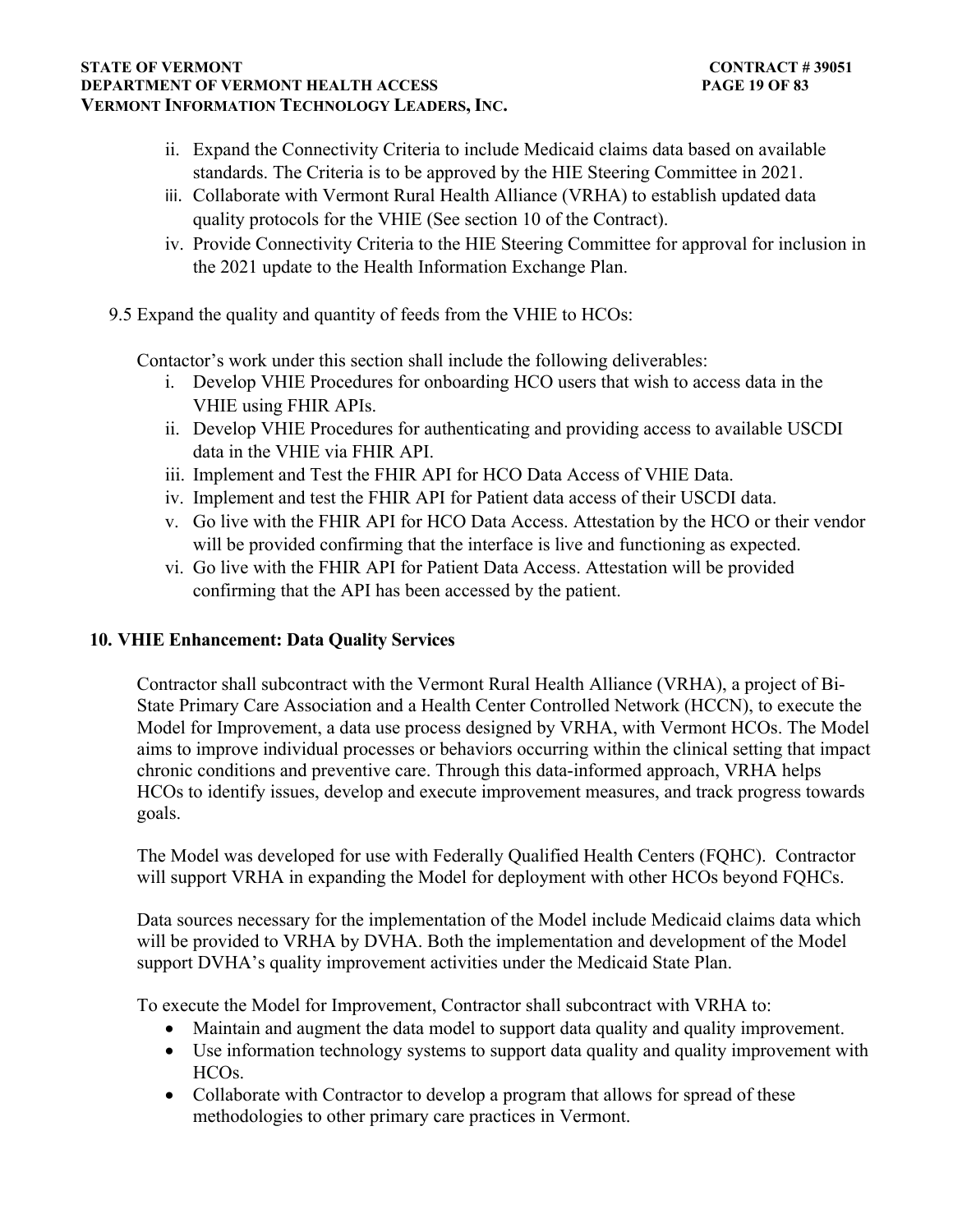### **STATE OF VERMONT** CONTRACT # 39051 **DEPARTMENT OF VERMONT HEALTH ACCESS PAGE 20 OF 83 VERMONT INFORMATION TECHNOLOGY LEADERS, INC.**

Contactor's work under this section through a subcontract with VRHA shall include the following deliverables:

- i. A monthly report of accomplishments and plans with a summary of activities, to be submitted to the State, including but not limited to:
	- a. A summary of data and stakeholder work
	- b. Data extracts and Qlik applications that have been developed or enhanced
	- c. Model for Improvement designs with HCOs
	- d. HCO education strategies and plans
	- e. Engagement with stakeholder groups and impacted HCOs to further refine the program and plans to promulgate the program more broadly
- ii. Operational support for data quality services implementation.

## **11. VHIE Enhancement: Collaborative Services/New Data Platform**

Contractor shall continue to implement the new data platform that will enable the Health Information Exchange to meet the new Federal interoperability guidelines, improve existing services for healthcare organizations, and enable future services.

## **11.1 Roadmap**

Contactor's work under this section shall include the following deliverables:

- i. Contractor shall develop a Platform roadmap for CY2021 and beyond that provides the following:
	- a. Timeline for when Transactional DB will be available.
	- b. Timeline for when Relational DB will be available.
	- c. Timeline for when Provider portal will be available.
	- d. Projections for any other services.
- ii. Contractor shall provide Status reports to DVHA twice a month detailing the progress on implementing the different phases of the new platform.

## **11.2 Databases**

The databases that hold the clinical information contributed to the VHIE are critical for multiple use cases, including clinical decision making in real time at the point of care for providers, data quality reporting to understand the data and work to improve where Terminology Services can be applied or where there are data gaps from the sending facilities, and to perform reporting that is needed to support statewide initiatives. This work is to develop, test and implement transactional and relational databases for the VHIE that are compliant with new federal standards, and support data quality and reporting needs now and in the future.

Contactor's work under this section shall include the following deliverables:

i. Integrate Terminology Services into the FHIR transactional database, so that any new terminology mappings applied now and in the future can be applied retroactively to data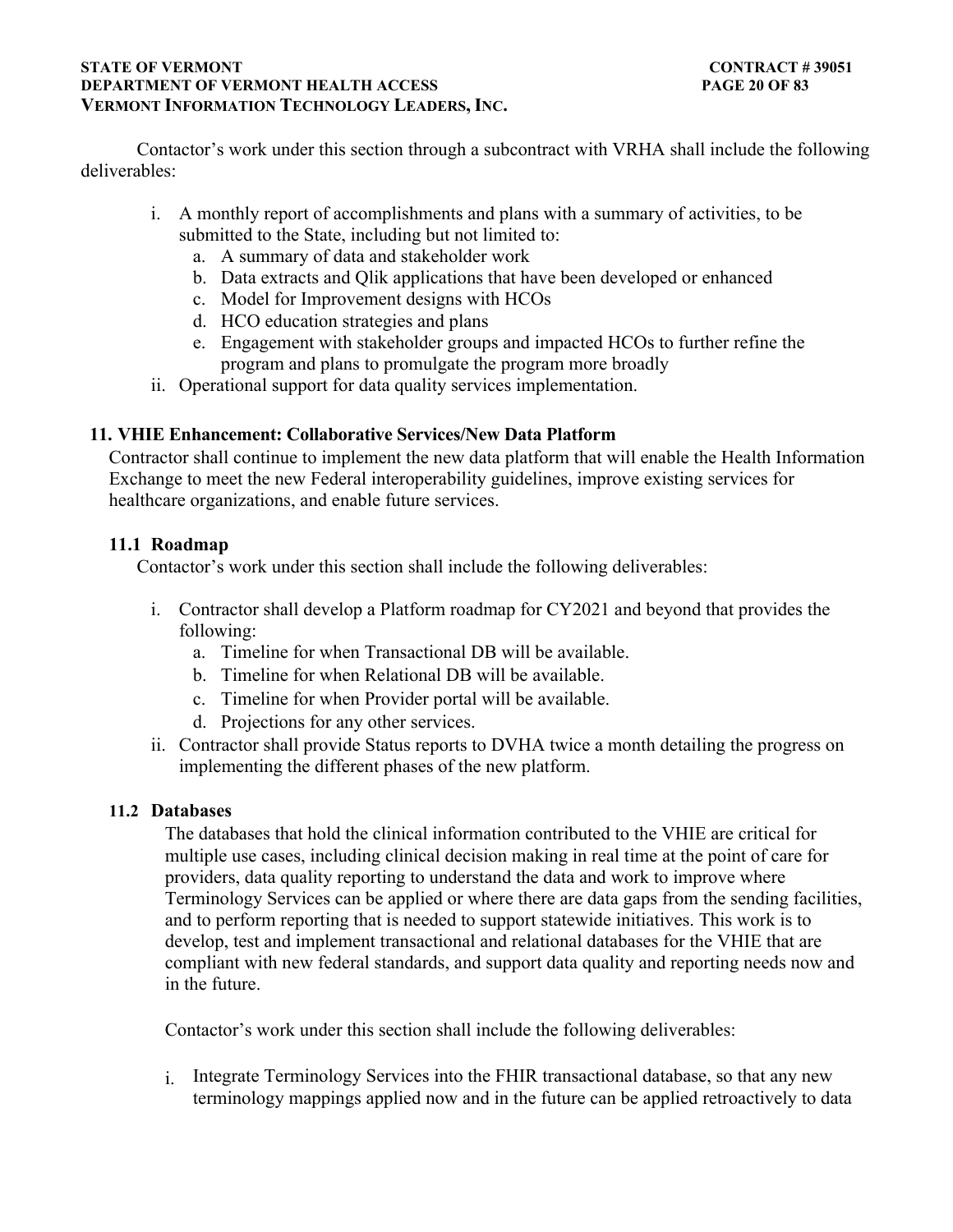### **STATE OF VERMONT** CONTRACT # 39051 **DEPARTMENT OF VERMONT HEALTH ACCESS PAGE 21 OF 83 VERMONT INFORMATION TECHNOLOGY LEADERS, INC.**

already stored in the database. Contractor shall provide State an attestation affirming successful integration.

- ii. Integrate the MPI tool into the FHIR transactional database, so that any updates to the identities of a person based on new data received can be applied retroactively to the data already stored in the database. Provide an attestation affirming successful integration.
- iii. Create a cutover planning document with all affected systems for the FHIR transactional database move to Production that describes the plan and timing for Go Live.
- iv. Determine data model for relational database that will support internal and external reporting needs. This needs to support multiple stakeholders, support all the standardized elements from the FHIR database, and be flexible enough to support future use cases. Data model should follow modular design principles.
- v. Complete relational database implementation to ensure database model components exist and are configured to transfer data from the FHIR transactional database into the new relational database. Contractor shall provide an attestation affirming successful implementation when completed.
- vi. Complete relational database testing to ensure data is being translated and stored appropriately from the FHIR transactional database in the relational database. Contractor shall provide an attestation affirming testing is completed.
- vii. Create a Cutover planning document with all affected systems for the relational database move to Production that describes the plan and timing for Go Live
- viii. Evaluate and define which legacy system reports can be replaced by other functionality and any steps to enable these in the new platform, which reports are no longer needed and which reports will need to be rewritten against the new databases and document the plan.
- $i_{\mathbf{X}}$ . Re-write the other needed reports for go live against either the FHIR database or the relational database based on the evaluation of needs planning. Provide attestation affirming successful implementation.
- $x<sub>x</sub>$ . In preparation for decommissioning the legacy HIE database functionality, an evaluation of all existing functionality must occur to determine if it is still needed, can be retired, or is still needed in a modified solution. The results of the evaluation will be documented.
- xi. Complete a plan for decommissioning of legacy HIE databases based on the evaluation of needed functionality. The plan will include timing for decommissioning or migration of the different functionality.
- xii. Medicaid Claims data requirements development to include FHIR Mapping table that will enable streamlined development, if any is needed, and be used to accurately test once the data has been ingested into the FHIR database.
- xiii. Social Determinants of Health (SDoH) data evaluation for the three data types that have been identified as the first priorities: Medicaid Program Screening Data, Economic Data, and Housing Data as provided by the State of Vermont Agency of Human Services. Contractor will utilize available mapping of SDoH data that the Gravity Project has done in the evaluation to determine if there are any current gaps in FHIR resources for the data in the 3 priority file types. This evaluation will inform future decisions on how best to utilize and ingest this new data type into the new platform.
- xiv.Contractor shall provide proof that the transactional FHIR database is live in Production and processing real time message flow, by providing an attestation affirming successful data flow.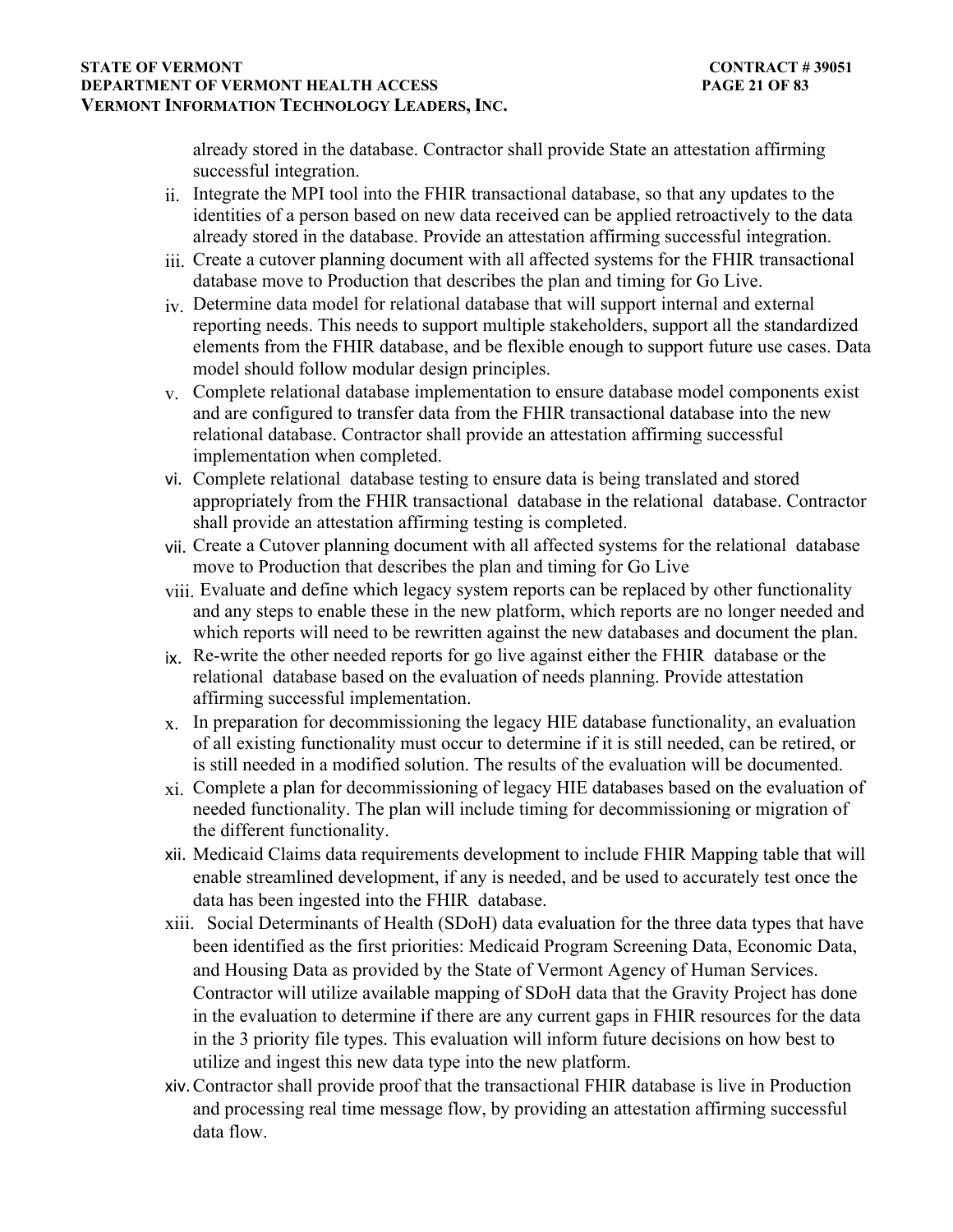#### **STATE OF VERMONT** CONTRACT # 39051 **DEPARTMENT OF VERMONT HEALTH ACCESS PAGE 22 OF 83 VERMONT INFORMATION TECHNOLOGY LEADERS, INC.**

- xv. Contractor shall provide proof that the relational database is live in Production and contains the data needed for analysis and reporting. Provide attestation affirming successful data transfer from the Production FHIR database.
- xvi. Contractor will develop Consent Test Plans to ensure that all the necessary Consent scenarios are tested to include minor consent, default settings, and auditing, as well as Part 2 consent pending availability of final guidance.
- xvii. Contractor will implement and execute the test plans developed to ensure that the Provider Portal general consent functionality is working as expected and follows the state consent policy.
- xviii. Contractor will implement and execute the test plans developed to ensure that the Provider Portal Part 2 consent functionality is working as expected, and follows the new Federal rules if available.
- xix. Contractor shall rewrite all of the complex logic to generate and test the daily COVID-19 Hospitalization report to run against the Relational database.
- xx. Contractor shall implement, test, and prepare the Relational database view for access by the first client for testing. This includes testing auditing functionality of external access to the relational database.
- xxi.Ingest the Medicaid claims pilot file into the FHIR database and test all of the required fields are being stored accurately in the FHIR transactional database.
- xxii. Build an interface to accept three (3) SDoH pilot files (Medicaid Screening, Economic and Housing data), enrich each with the Master Patient Index tool with needed patient identifiers, and deliver the files to the stakeholders on a monthly basis for the remainder of the contract period after the first files are delivered.
- xxiii. Decommission of the initial group of legacy databases as addressed in the plan. This is a key first step to reduce the number of legacy VHIE databases that are in production and to fully decommissioning the legacy systems in favor of the new platform and cloud based alternatives which align with the VHIE strategic technology goals.

## **11.3 Provider Portal/Direct Secure Messaging/Results Delivery**

The VHIE provides data services to users at the point of care to facilitate better outcomes when treating Vermont patients, which include :

- A provider portal where providers can look up their patients' aggregated longitudinal healthcare data that includes data from across the state for all the data contributors to the VHIE.
- Direct secure Messaging which enables providers to securely email clinical data to one another to support transitions of care between facilities.
- Results delivery which delivers laboratory, radiology, and transcribed reports electronically directly into the provider EMR for their use within their preferred workflow.

These key services will need to be migrated to solutions that can utilize the new Transactional FHIR database and message data flows to include the Master Patient Index, and Terminology Services that have been implemented as part of the Collaborative Services project over the past year.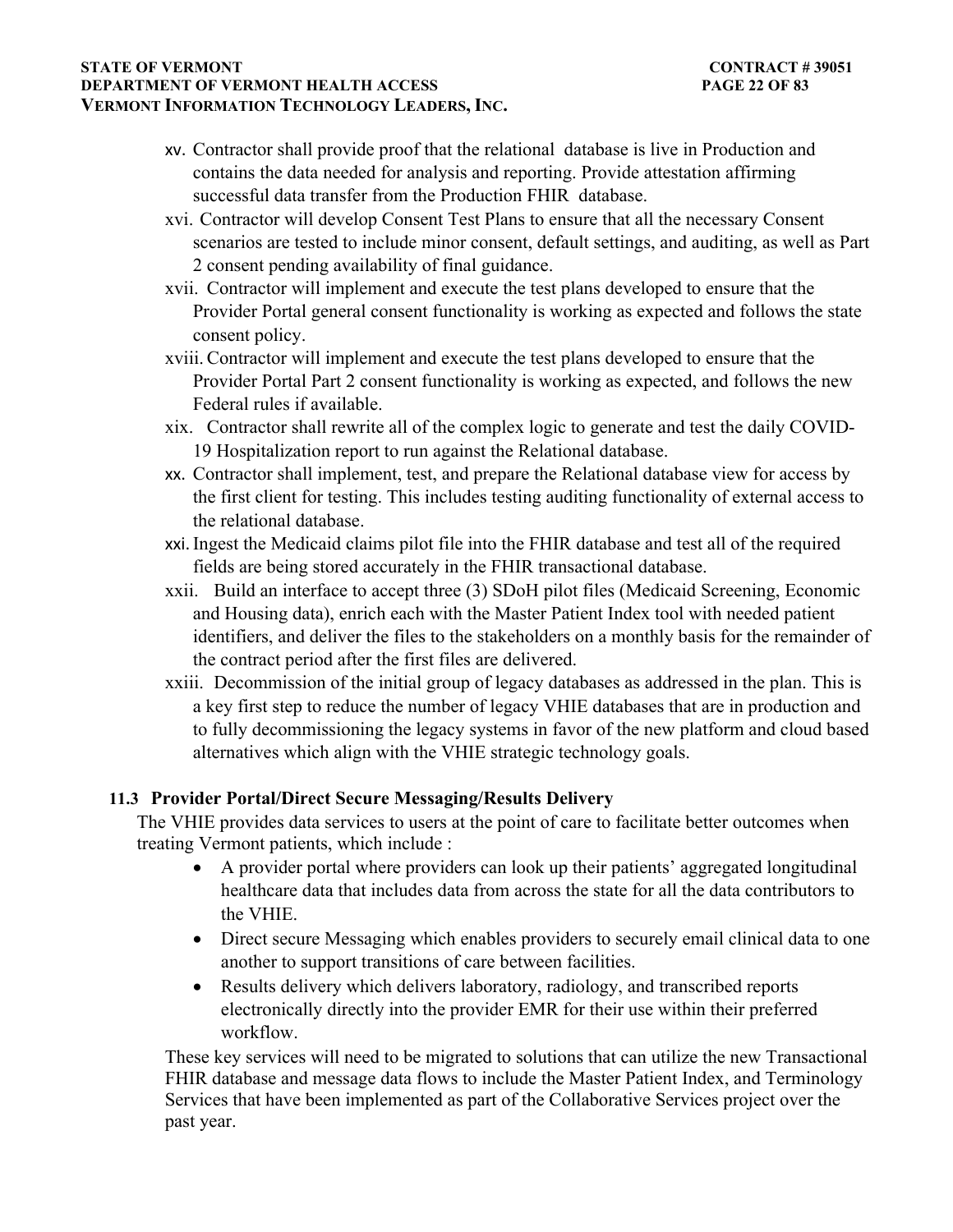Contactor's work under this section shall include the following deliverables:

- i. Contractor shall complete Implementation and testing of the Direct Secure Messaging Solution functionality for all currently defined use cases. Provide attestation affirming successful implementation.
- ii. Contractor shall create a Cutover planning document with all affected systems for the Direct Secure Messaging Solution move to Production that describes the plan and timing for Go Live
- iii. Contractor shall update all VHIE Procedures and Client documentation for the Direct Secure Messaging solution to follow the standard Direct Trust protocols.
- iv. Contractor shall select and contract for a Provider Portal that can utilize the FHIR API on the Transactional FHIR database to obtain the necessary data and be a modular component of the HIE technology stack going forward.
- $v<sub>x</sub>$ . Contractor will integrate and test the Master Patient Index with provider portal solution to ensure that there is a consolidated view of all the known patient records for a person.
- vi. Contractor will implement and test the functionality and the data presentation of the provider portal, to ensure the application and the data shown are what is expected based on the underlying data. This step will also identify if there are any functionality gaps that need to be closed in the future and is a critical step in preparation for go live.
- vii. Contractor shall update all VHIE Policies and Procedures for provider portal to include items like setting up new organizations, provisioning new users, and auditing user accounts.
- viii. Contractor shall set up and configure all existing Client Organizations in the provider portal with the appropriate data rights, permissions, roles, and other settings unique to each organization in preparation for Production rollout.
- ix. Contractor shall create a Cutover planning document with all affected systems for the provider portal move to Production that describes the plan and timing for Go Live.
- $x<sub>x</sub>$ . Contractor shall determine the requirements needed for a Results Delivery solution based on current and future needs. This will be a document that can influence the requirements in a vendor contract.
- xi. Contractor shall select and contract for a Results Delivery solution that meets the VHIE requirements.
- xii. Contractor shall develop a Test plan for Results Delivery based on the requirements document that covers all the use cases and functionality that clients will have available.
- xiii. Contractor shall create a project planning document with all affected systems for the Results Delivery move to Production that describes the plan and timing for Go Live.
- xiv. Contractor shall provide proof that the Direct Secure Messaging solution is live in Production and is working as expected. Provide attestation affirming successful message transfer in Production.
- xv. Contractor shall provide proof that the Provider Portal is live in Production and is functioning as expected. Provide attestation affirming successful move to Production and Production data is available in the Portal.
- xvi. Contractor shall migrate the identified Pilot Client(s) to new Provider Portal as initial users who can provide valuable feedback to the VHIE on the training materials, the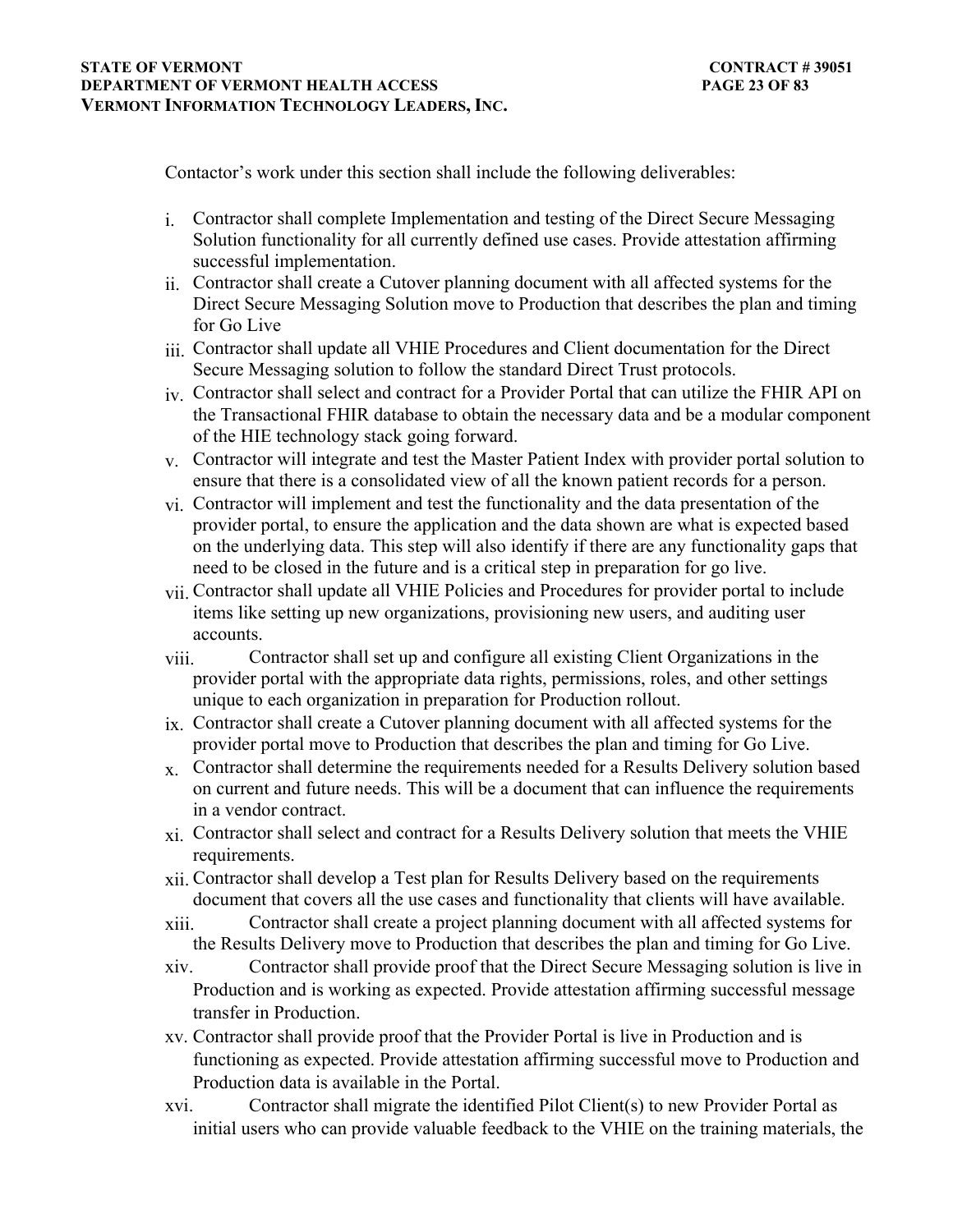### **STATE OF VERMONT** CONTRACT # 39051 **DEPARTMENT OF VERMONT HEALTH ACCESS PAGE 24 OF 83 VERMONT INFORMATION TECHNOLOGY LEADERS, INC.**

system, and the data, so that adjustments can be made to ensure as smooth a transition for the rest of the users who will be migrated in the future.

## **12. Client Services Meaningful Use and Security Risk Assessment Consulting:**

- i. Contractor shall provide Meaningful Use, Security Risk Assessment, and Interoperability Rule Education consulting to Vermont's eligible health care providers.
- ii. Contractor shall provide the State with attestations from impacted entities of Security Risk Assessment consulting services provided during the previous month.
- iii. Contractor shall provide the State with attestations from impacted entities of Meaningful Use consulting/ or Interoperability Rule Education services for any Healthcare Organizations receiving more than 3 hours of consulting in a month. For Healthcare Organizations receiving less than 3 hours in any month, Contractor will provide a list and hours spent per Healthcare Organization which will serve as the contractor's attestation and will be accepted in lieu of the HCO attestation. Payment is contingent upon delivery of attestations from impacted entities and delivery of monthly invoices detailing total Contractor labor hours per Healthcare Organization.

# **13. Public Health**

 Contractor will continue to execute on ongoing activities that not only align with national guidance from the ONC but with guidance from the CDC which promotes new targets for data system interoperability in the CDC Data Modernization Initiative. Those activities aim to help facilitate data collection and availability, including aggregation of Immunization and Laboratory data, for the Vermont Immunization Registry, the VDH Epidemiology team and others in the State addressing the COVID-19 Pandemic. The Contractor will work in partnership with VDH and the Vermont Agency of Digital Services, and HCOs, Pharmacies, Commercial Laboratories, as well as any other organizations identified by the VDH to support and supplement their data collection and reporting needs, including implementing interfaces to electronically capture needed information. The data from each interface will be transformed into the FHIR transactional database once live, where it will be available for extraction and analysis.

Contractor shall:

- Connect to national tools being developed to capture and share information about immunization activity.
- Move high volume immunizers like pharmacies from a monthly batch file to daily automated HL7 files to help VDH with the CDC's daily reporting requirements for COVID-19 vaccine administration.
- Automate sharing of statewide testing results and enhance vaccine collection through the VHIE. Additional sites may include long term care facilities and additional commercial labs.
- Continue data sharing to support ongoing surveillance through the VHIE, beyond COVID-19.
- Connect additional VDH registries to the VHIE to make essential data available to providers (e.g., death registry).
- Establish direct feeds of lab results to health care organizations and offer reporting to stakeholders for specialized care needs.
- Connect providers to direct lab feeds across the state to ensure they have the real-time information they need to provide care.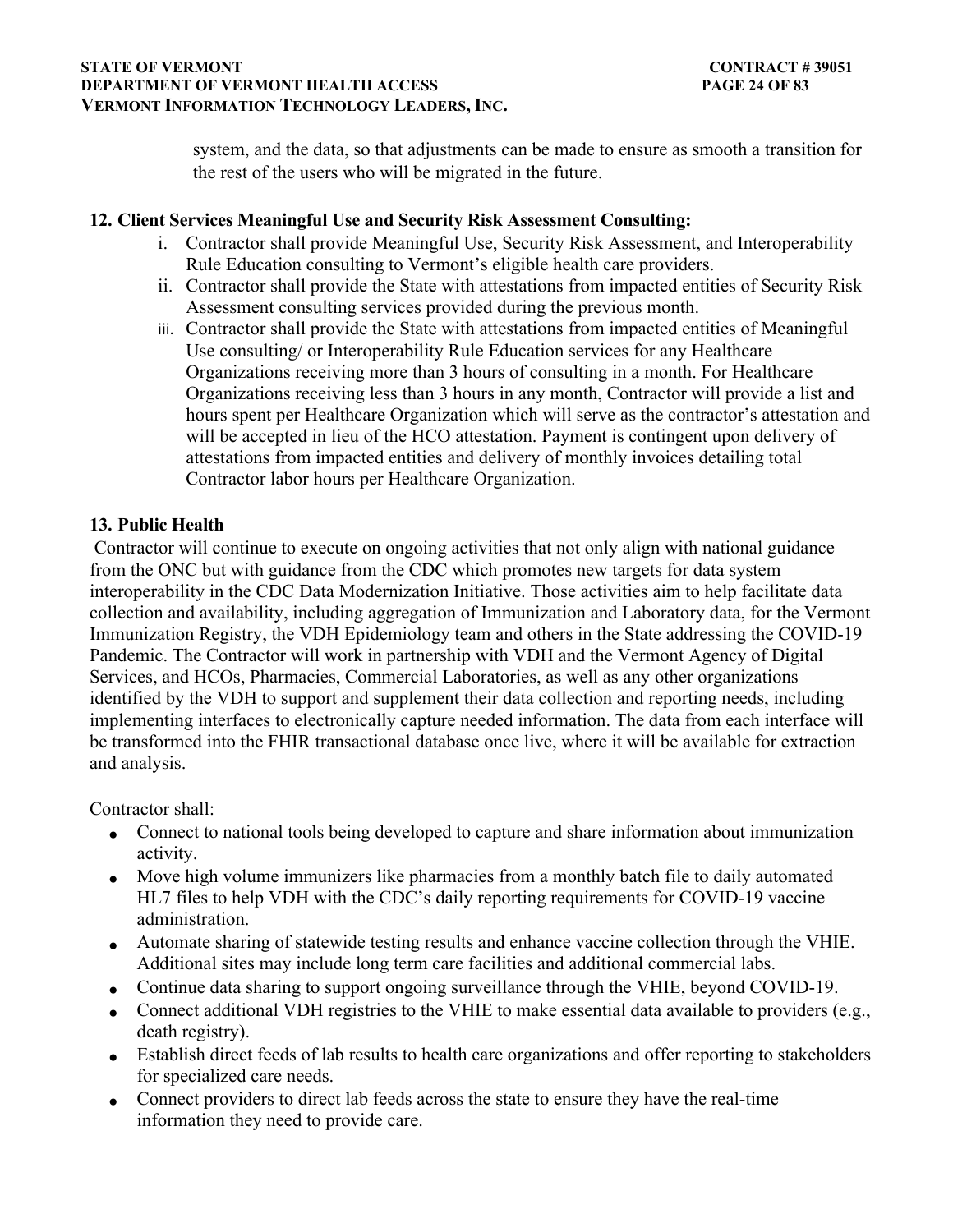#### **STATE OF VERMONT** CONTRACT # 39051 **DEPARTMENT OF VERMONT HEALTH ACCESS PAGE 25 OF 83 VERMONT INFORMATION TECHNOLOGY LEADERS, INC.**

- Leverage the VHIE's connection to EMResource to support the automation of hospital reporting in future emergencies.
- Work to expand the VHIE connection to a national network eHealth Exchange to enable Vermont's providers and VDH to access Vermont patient data from care that occurred outside of state borders. This connection will also make health data available to providers outside of Vermont providing care to Vermonters.
- Continue to expand emergency medical service agency, and other provider, use of the provider portal (VITLAccess) to support COVID and public health needs.

Contactor's work under this section shall include the following deliverables:

- i. Implement a minimum of twenty-five (25) Interface connections that are prioritized to support Public Health in support of the COVID-19 Pandemic. These interfaces will allow for real time electronic exchange of Laboratory and Immunization data and allow the VDH to meet Federal reporting guidelines for COVID-19 data.
- ii. Connect to the national Immunization Gateway to enable data from the Vaccination Administration Management Systems (VAMS) to flow to the VHIE and be used in conjunction with other clinical data to support Public Health reporting in Vermont.
- iii. Expand access to statewide health data for up to 15 Emergency Medical Services (EMS) or other providers to support their COVID-19 response efforts through VITLAccess Onboardings, by giving them access to timely clinical data for the patients they are supporting.
- iv. Maintain daily operation of the COVID Hospitalization report that reports data on behalf of VT Hospitals to the State Dashboards, and also, eventually, to the HHS Teletracker system for mandated COVID-19 data reporting, until no longer deemed necessary.
- $v<sub>x</sub>$ . Create an interface to electronically ingest the Death Registry flat file from the VDH and update the Master Patient Index Tool appropriately for use by multiple VHIE stakeholders.
- vi. Other activities as prioritized by the VDH as part of the COVID-19 Immunization and Laboratory reporting needs and defined in the DED process.

# **14. Deliverables Expectations Document (DED) Process:**

# **14.1 DED Development:**

- i. Contractor shall provide to State an evaluation of the existing DED catalog and a schedule and plan for delivering updated and new DEDs for all deliverables described in Attachment B of this Contract within fifteen (15) days of Contract execution.
- ii. All DEDs shall include deliverable description, definitions, acronyms and abbreviations, timeline for the development and review processes, members of the review and approval team, deliverable requirements and acceptance criteria.

# **14.2 DED Review and Approval Process:**

- i. Contractor shall work with State to develop DEDs and then submit to the State for review.
- ii. The State shall have ten (10) business days to review and approve the DED, or to provide comments if the DED is not acceptable. During this ten (10) day period, the State may schedule and conduct a joint walkthrough of the DED with Contractor so that Contractor can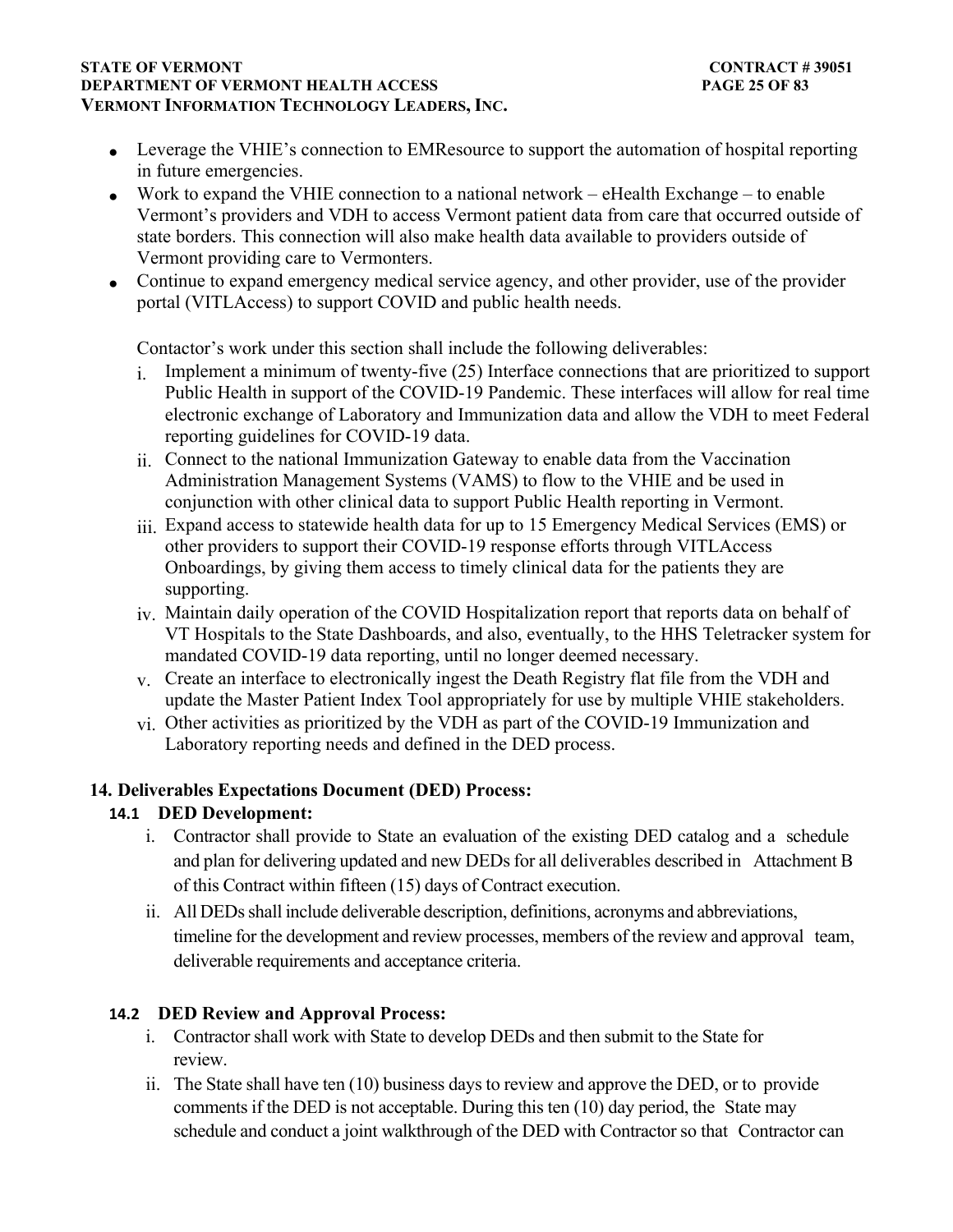#### **STATE OF VERMONT** CONTRACT # 39051 **DEPARTMENT OF VERMONT HEALTH ACCESS PAGE 26 OF 83 VERMONT INFORMATION TECHNOLOGY LEADERS, INC.**

make real-time updates based on State feedback. At the conclusion of the walkthrough, the Contractor and State shall confirm that updates to the DED are acceptable to both parties.

iii. If State provides comments to Contractor on or before the end of the ten (10) day period, Contractor shall have no more than ten (10) business days to incorporate comments and resubmit the DED to State for electronic approval.

## **14.3 DED Revision Process:**

- i. A DED may be reopened for modification (Revised DED) upon mutual agreement of the State Program Manager and Contractor to address minor changes such as correcting and/or clarifying criteria. It is understood that generally a DED may not be modified more than once per Contract year. Until a Revised DED has been approved by the State, existing DED criteria shall continue to apply.
- ii. The State shall have five (5) business days upon receipt of Revised DED to confirm that comments provided to the Contractor have been addressed and approve or reject the DED.

## **15. Changes to Scope of Work:**

- 15.1 Contractor and State acknowledge that any changes to the scope of work described in this Attachment A must follow the DVHA Portfolio Change Control Plan, a copy of which is posted on the Department of Vermont Health Access website (the "CCP").
- 15.2 During the Contract term Contractor and State may identify additional tasks to be performed by Contractor within the general scope of its work, the specific requirements of which shall be determined by mutual agreement. Contractor and State agree that these additional items of work shall be construed as "Specification Orders" within the meaning of the CCP and shall be processed accordingly. It is further understood and agreed that the contract maximum amount includes an amount specified in Attachment B specifically reserved and allocated to pay for the additional items of work described in this section. If and when this reserved amount is exhausted, no additional work may be requested, ordered, or approved except in accordance with the CCP.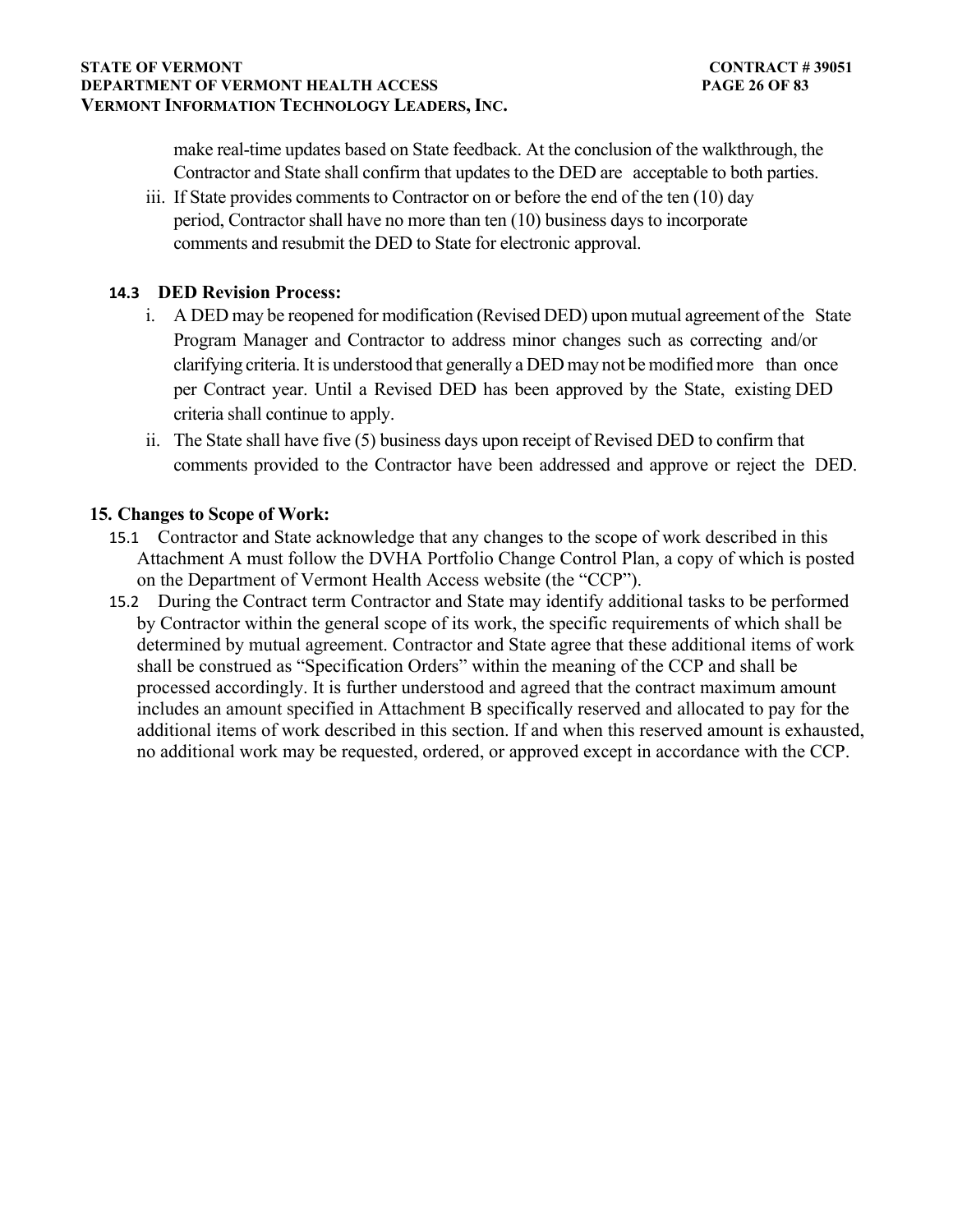## **EXHIBIT 1 TO ATTACHMENT A**

## **VITLAccess Terms and Conditions for State Health Care Providers**

Exhibit 1 sets forth the terms under which Contractor shall provide access to Medicaid beneficiary records in the Vermont Health Information Exchange ("VHIE") to DVHA personnel who are "health care providers" under Vermont law, in order to facilitate the State's provision of case management and care coordination activities for Vermont Medicaid beneficiaries, and by VDH personnel for authorized public health purposes

### **Section 1 - Definitions**

As used in this Exhibit 1, the following terms shall have the definitions as described below:

- (a) "Authorized User" means an individual authorized by Contractor and a Participating Health Care Organization to use the VHIE to access Data for a Permitted Use. State's health care provider staff are Authorized Users.
- (b) "Data" means the patient record data elements including all written or electronic patient information relating to patient identity, medical history, diagnosis, treatment, tests or prognosis which is accessible to a Participating Health Care Organization in the VHIE. Such information may include, but not be limited to, admission, discharge, transfer, medical, prescription, billing, and/or other data.
- (c) "Data Services" means access to Data for Vermont Medicaid beneficiaries through VITLAccess, which is a secure internet portal allowing State health care provider staff to view patient data from other health care organizations through the VHIE.
- (d) "Data Subcontractor" means the vendor(s) with whom Contractor has subcontracted as its Business Associate(s) pursuant to the terms of this Contract to assist it in meeting its obligations under this Exhibit 1 and as the operator of the VHIE. Contractor shall obtain adequate written assurances from any Data Subcontractor that it will comply with all applicable laws, including but not limited to the HIPAA Privacy and Security Regulations.
- (e) "Documentation" means user and administrator manuals and guides for the scope and use of Data Services that are available from Contractor, including on its website [\(www.vitl.net](http://www.vitl.net/)) and include Policies and Procedures, as such terms are defined in Section 3.
- (f) "HIPAA Privacy and Security Regulations" means the Standards for Privacy of Individually Identifiable Health Information at 45 C.F.R. Parts 160 and 164 and the Security Standards for the Protection of Electronic Protected Health Information at 45 C.F.R. Parts 160 and 164.
- (g) "Participating Health Care Organization" means an individual hospital, medical practice, physician practice, home health care agency or other health care provider who has entered into a VHIE Services Agreement with Contractor or a substantially similar agreement, agreeing to participate in the exchange of Data on the VHIE.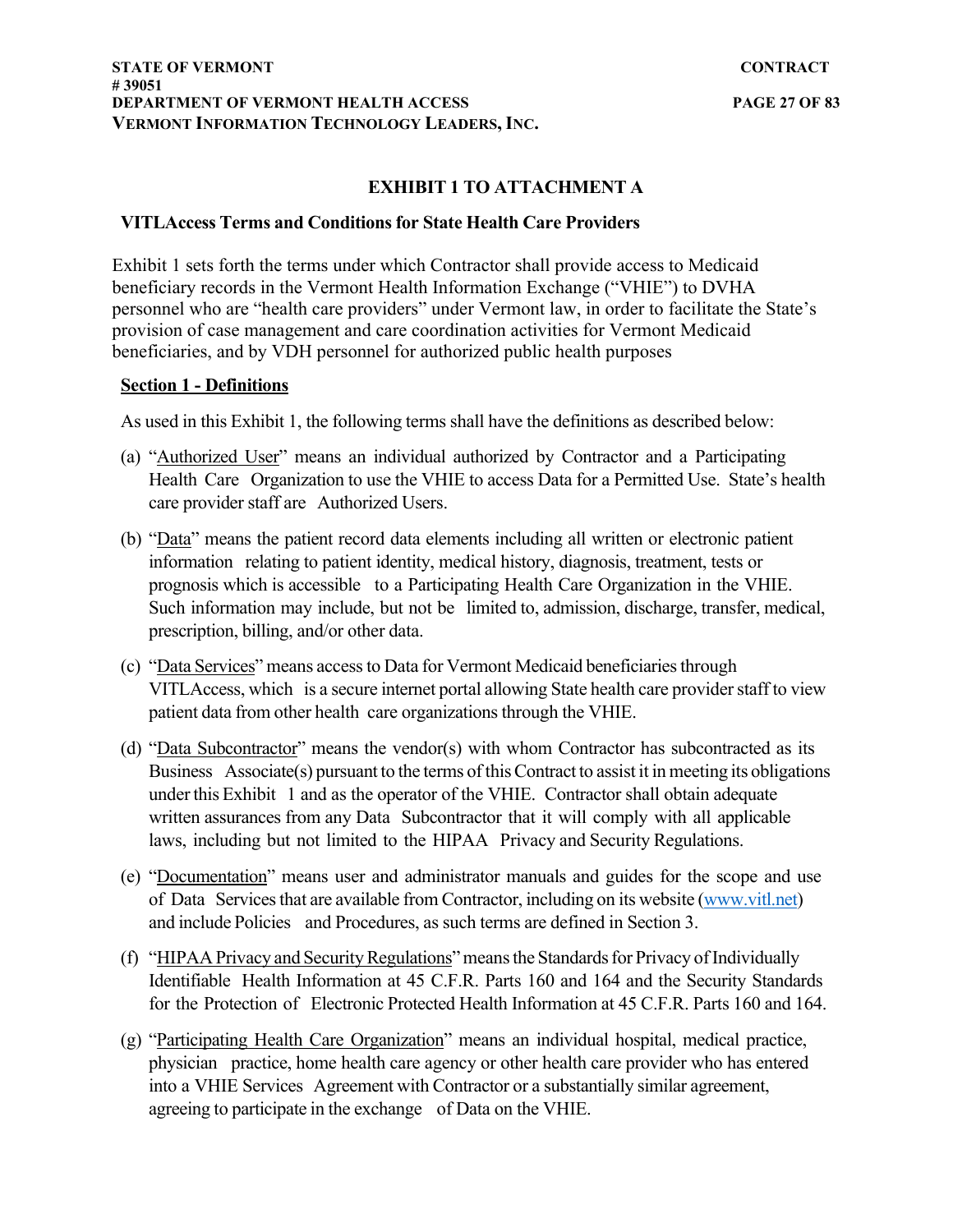- (h) "Patient" means an individual who has received or will receive treatment or health care services from a Participating Health Care Organization.
- (i) "Permitted Use" means the use of any Data available on the VHIE only for the purposes of treatment, payment or health care operations by the State's health care provider staff or a Participating Health Care Organization as permitted under State and federal law and the Policies and Procedures of VITL. "Permitted Use" includes query-based access by other national exchanges for permitted purposes as defined by the Restatement II of the Data Use and Reciprocal Support Agreement ("DURSA"), April 13, 2019. "Permitted Use" may include the use of Data available on the VHIE for public health purposes with public health authorities to the extent that access is authorized under applicable law.
- (j) "Project Charter" means a document agreed to by Contractor and the State which includes, among other things, a plan of implementation for Data Services.
- (k) "Protected Health Information" and the abbreviation "PHI" shall have the same meaning as the term "protected health information" in 45 C.F.R. § 160.103, limited to the individually identifiable health information created or received by a Business Associate from or on behalf of a Participating Health Care Organization. Such term shall also include Electronic Protected Health Information.
- (l) "Quality Review" shall mean the review of Data for the purpose of disease management, utilization review or quality assessment or improvement. Utilization review includes precertification and preauthorization of services, and concurrent and retrospective review of services. It does not include post-payment audits of services rendered.
- (m)"Treatment" shall have the definition assigned to it by the HIPAA Privacy and Security Regulations at 45 C.F.R. § 164.501, namely the provision, coordination, or management of health care and related services by one or more health care providers, including but not limited to, services for the diagnosis, prevention, cure or relief of a health care injury or disease. It may also include the coordination or management of health care by a health care provider with a third party, consultation between health care providers relating to a patient, or the referral of a patient for health care from one health care provider to another.
- (n) "Vermont Health Information Exchange" or "VHIE" means the Vermont Health Information Exchange, an integrated electronic health information infrastructure for the sharing of PHI and Data among Participating Health Care Organizations and the State's health care provider staff.

## **Section 2 – Contractor's Role and the Vermont Health Information Exchange**

(a) Contractor and the State shall cooperate to develop the Project Charter and perform the implementation activities described therein as soon as reasonably practicable following the effectiveness of this Exhibit 1.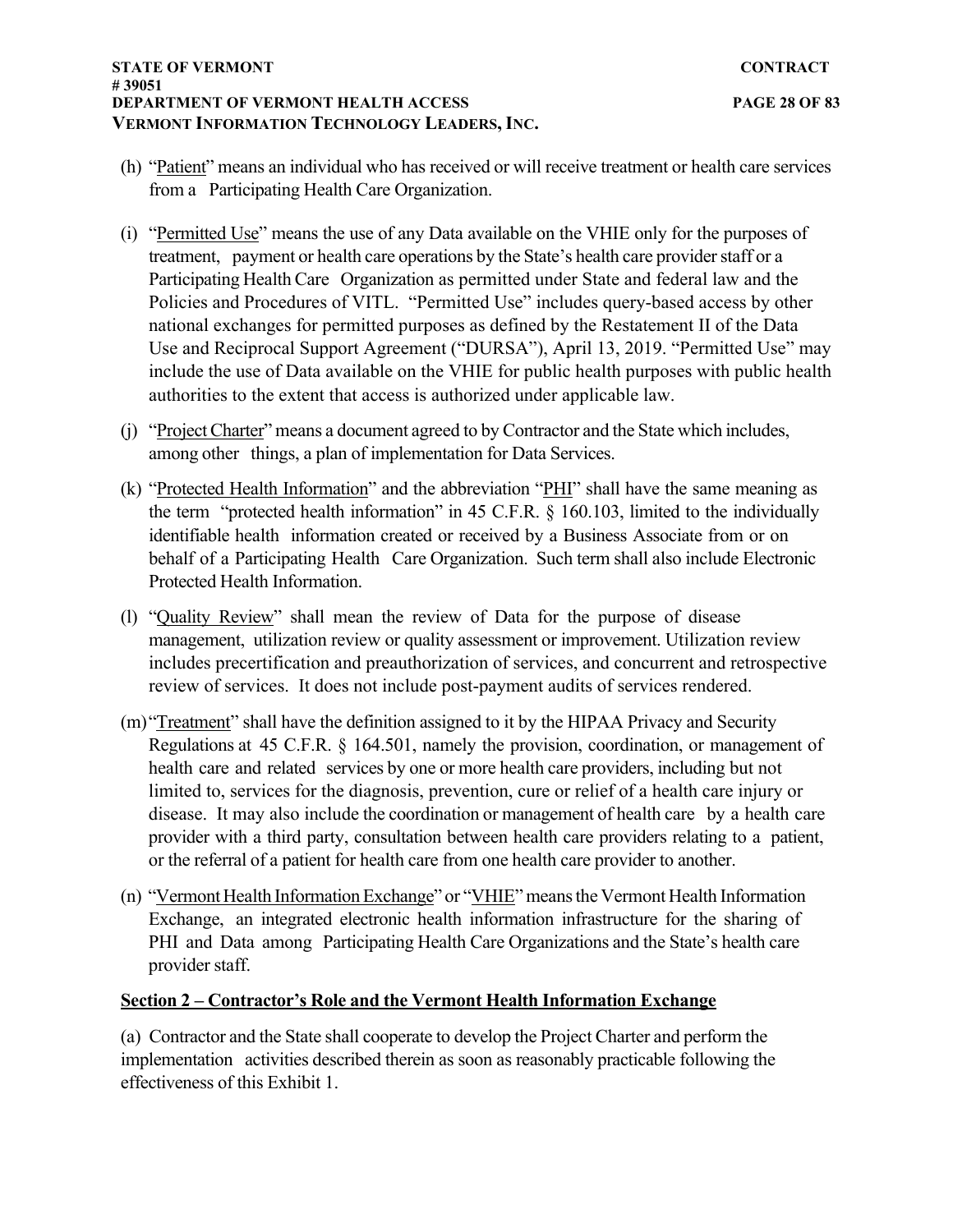#### **STATE OF VERMONT CONTRACT # 39051 DEPARTMENT OF VERMONT HEALTH ACCESS PAGE 29 OF 83 VERMONT INFORMATION TECHNOLOGY LEADERS, INC.**

(b) Contractor shall manage and administer the VHIE and provide Data Services to the State as described in this Exhibit 1 and in compliance with applicable laws and regulations. Contractor may delegate responsibilities related to its role to one or more Data Subcontractors so long as Contractor and such Data Subcontractors are Business Associates.

(c) Contractor will make the VHIE available only for a Permitted Use as defined in Section 1 (i).

(d) Contractor will make commercially reasonable efforts to make the VHIE available to the State twenty- four (24) hours a day, seven (7) days a week; however, the VHIE's availability may be suspended for maintenance or unscheduled interruptions. Contractor will use commercially reasonable efforts to provide the State with reasonable advance notice of any suspension or interruption of the VHIE's availability and to restore the VHIE's availability.

## **Section 3 – Policies and Procedures of the Vermont Health Information Exchange**

Contractor will establish policies and procedures, including but not limited to policies covering patient consent and use of Data (respectively, "Policies" and "Procedures") that will govern Contractor's and Participating Health Care Organizations' activity on the VHIE, and these Policies and Procedures are available at Contractor's website [\(www.vitl.net\)](http://www.vitl.net/). These Policies and Procedures govern use of the VHIE and Data provided to and available on the VHIE. The State's use of the VHIE constitutes acceptance of those Policies and Procedures. No Policy or Procedure shall allow any use of Data for any purpose other than a Permitted Use. Contractor may provide access to Data in the VHIE for the services related to Permitted Use, and may provide access to such Data for Quality Review consistent with its Policy on Secondary Use of PHI on the VHIE which provides for use by Accountable Care Organizations or Health Plans for Quality Review under a Data Use Agreement.

(a) Changes to Policies and Procedures. Contractor may change or amend the Policies and Procedures from time to time at its discretion and will post notice of final changes at Contractor's website ([www.vitl.net\)](http://www.vitl.net/). Contractor shall provide the State and Participating Health Care Organizations notice of such changes to Policies and Procedures by electronic mail or other electronic notification such as by posting such notice on its website. Any changes will be effective sixty (60) days following adoption by Contractor, unless Contractor determines that an earlier effective date is required to address a legal requirement, a concern relating to the privacy or security of Data or an emergency situation. Except as expressly provided herein, Participating Health Care Organizations will have no ownership or other property rights in the Policies and Procedures or other materials or services provided by Contractor.

## **Section 4 – State's Role and the Vermont Health Information Exchange**

(a) The State, solely through its health care provider staff, may access and receive Data in accordance with the terms of this Exhibit 1 and the Documentation incorporated herein.

(b) The State agrees that it shall be responsible for all costs charged by its vendors, internet service providers or telecommunications providers in connection with connecting its computer network to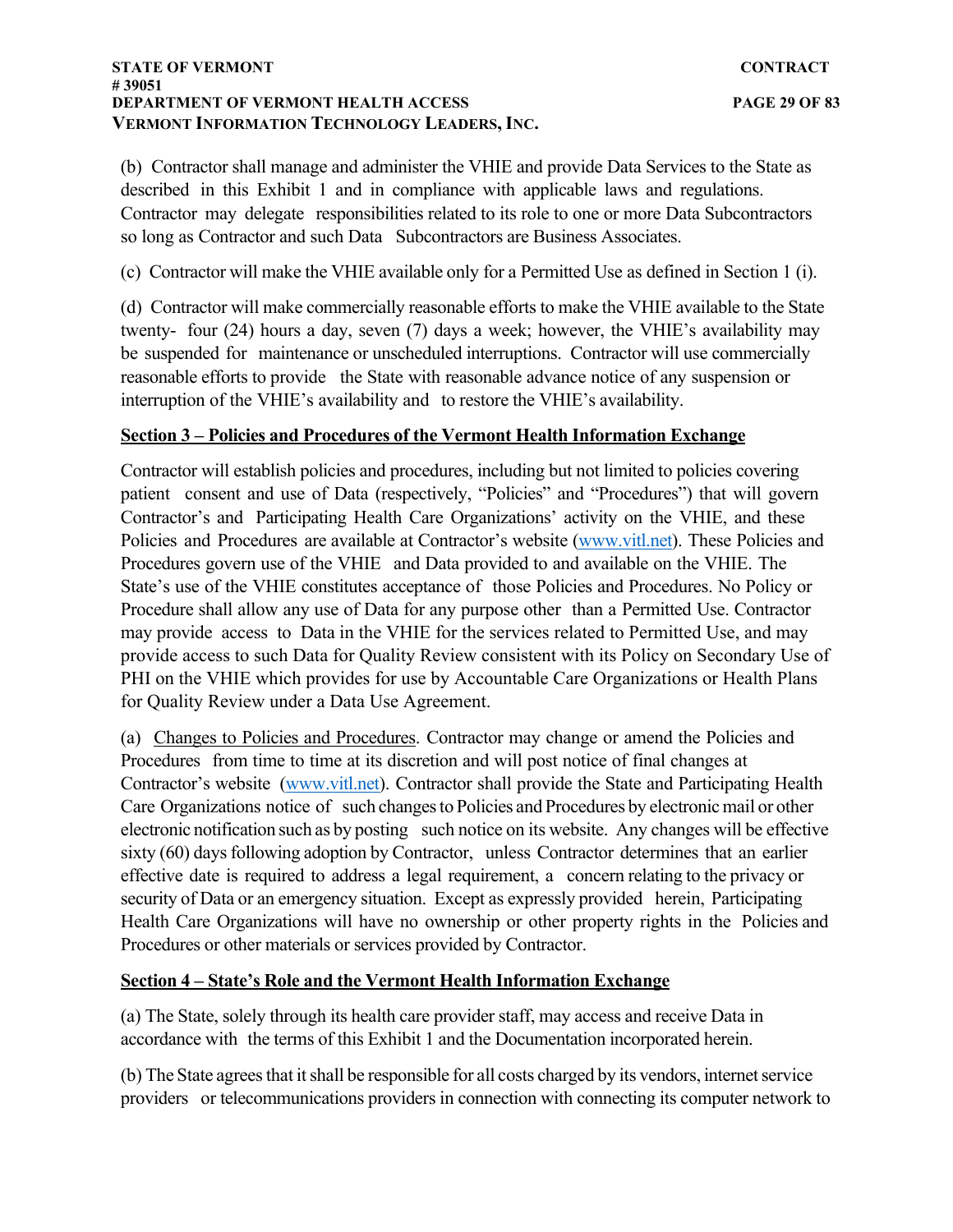the VHIE.

## **Section 5 – Ownership of Exchange Equipment and Rights**

(a) Any equipment or communication lines supplied by the State shall remain the sole property of the State. Equipment, software, intellectual property, or communication lines owned by Contractor shall remain the sole property of Contractor.

(b) Contractor grants to the State a non-exclusive, nontransferable, non-sublicensable license to access and use the Data and to use the software comprising the VHIE system solely for Permitted Uses and subject to the other limitations described in this Exhibit 1. Neither party, nor any of their respective employees, agents, affiliates or subcontractors, will acquire any rights to any intellectual property, software, information or other materials owned by the other party (or any employee, agent, affiliate or subcontractor thereof) prior to the effectiveness of this Exhibit 1 unless expressly agreed otherwise.

## **Section 6 – Medical Judgment Required**

The State acknowledges that neither Contractor nor the VHIE provides Treatment or makes clinical, medical, or other similar decisions, and that participation in the VHIE is not a substitute for competent, properly trained and knowledgeable staff who bring professional judgment and analysis to the Data provided through the VHIE. Each party further acknowledges that, as between Contractor and its Data Subcontractors on the one hand and the State and its subcontractors on the other, the State is solely responsible for verifying the accuracy of all Data and determining the data necessary for its health care

provider staff to make Treatment decisions, as well as complying with all laws, regulations, licensing requirements applicable to its delivery of health care services.

## **Section 7 – Disclaimer of Warranties**

EACH PARTY ACKNOWLEDGES THAT, EXCEPT AS EXPRESSLY PROVIDED IN THIS EXHIBIT OR THE CONTRACT TO WHICH IT RELATES, NO WARRANTIES HAVE BEEN MADE BY ANY OTHER PARTY, EXPRESS OR IMPLIED, WITH RESPECT TO THE DATA SERVICES DESCRIBED AND DELIVERED HEREUNDER OR WITH RESPECT TO CLINICAL DATA, INFORMATION, OR THE VHIE.

## **Section 8 – No Fees**

Data Services shall be provided by Contractor to the State under this Exhibit 1 at no cost.

## **Section 9 – Single Sign On Access**

(a) VITL offers Single Sign On Access and the State seeks to establish Single Sign On functionality between its electronic health record network and the VHIE in order to facilitate the treatment of patients. VITL is willing to provide Single Sign On Access to the State during the term of the Agreement, so long as the State agrees to meet certain requirements (1) for training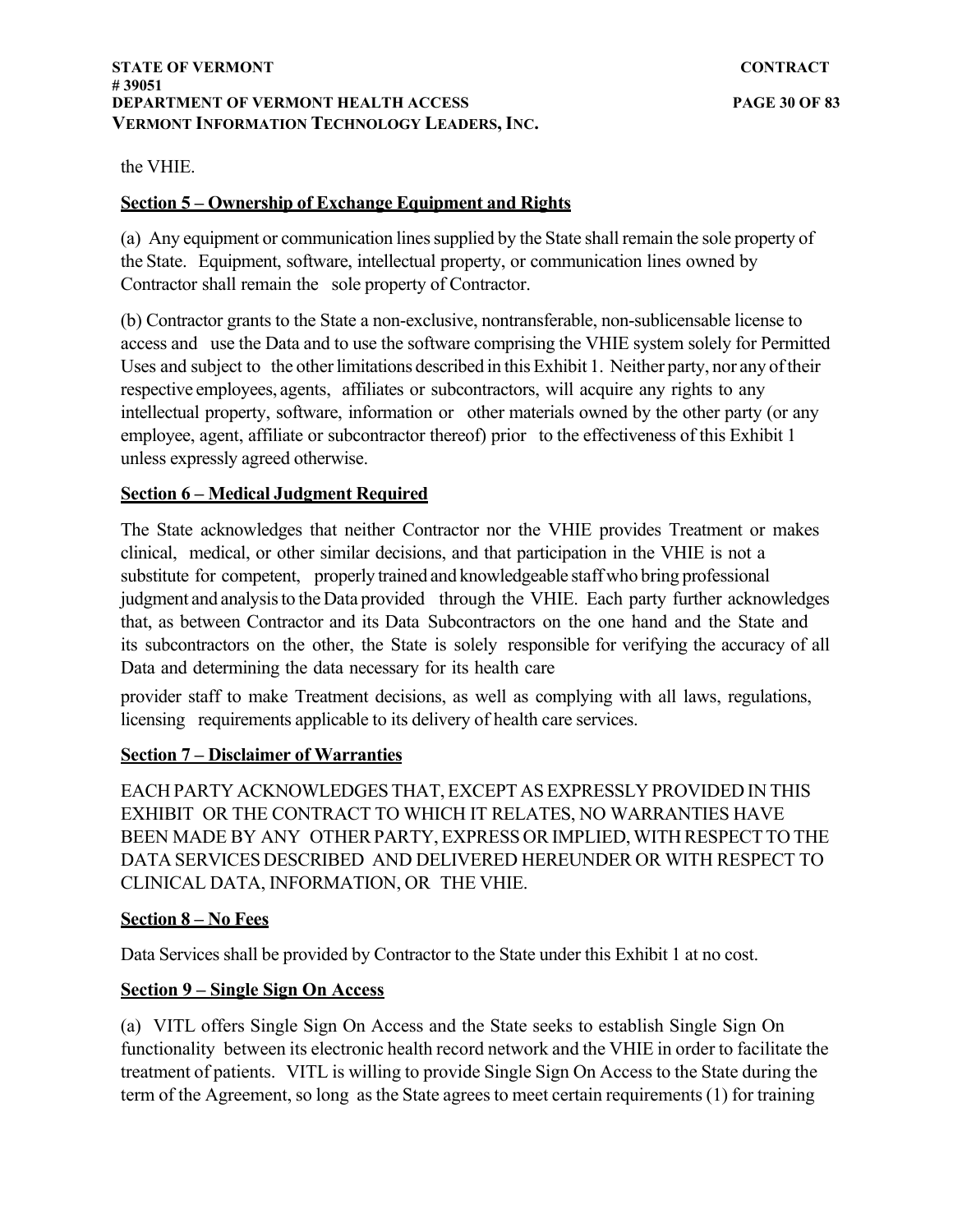#### **STATE OF VERMONT** CONTRACT **# 39051 DEPARTMENT OF VERMONT HEALTH ACCESS PAGE 31 OF 83 VERMONT INFORMATION TECHNOLOGY LEADERS, INC.**

its end users, (2) for monitoring all VHIE access by its end users consistent with VITL's Policies and Procedures and (3) for auditing use.

(b) VITL agrees to provide the State Single Sign On access to the VHIE during the term of the Agreement. The State agrees that Single Sign On access to the VHIE shall only be granted to end users ("Single Sign On End Users") for purposes related to the diagnosis and treatment, payment for treatment or necessary health care operations related to that treatment of the State's patients.

(c) The State agrees that it will provide orientation and regular training to each of its designated Single Sign On End Users who may use the Single Sign On functionality on the terms and conditions which apply to the State's access to Protected Health Information on the VHIE which includes the following:

(1) that access to the Protected Health Information is restricted to individuals for whom the Single Sign On End User is, or will be, involved in their diagnosis and treatment, payment for this treatment or necessary health care operations related to such treatment;

(2) that access to the VHIE is not allowed for:

- (i) the Single Sign On End User to access his or her own medical record or the medical records of family members;
- (ii) education purposes; or
- (iii) research purposes.

(3) the confidentiality requirements for Protected Health Information accessed from the VHIE under the VHIE Patient Consent Policy and all other VHIE Policies and Procedures, as well as under state and federal law, including the HIPAA Privacy and Security Regulations;

(4) privacy and security compliance procedures, including safeguarding passwords and related measures; and

(5) that all Single Sign On End User access is subject to periodic compliance audits at any time conducted by the State and/or VITL.

The State agrees to provide a record of orientation and training of any VHIE Single Sign On end user upon request by VITL.

(d) The State is responsible for the compliance of its designated Single Sign On End Users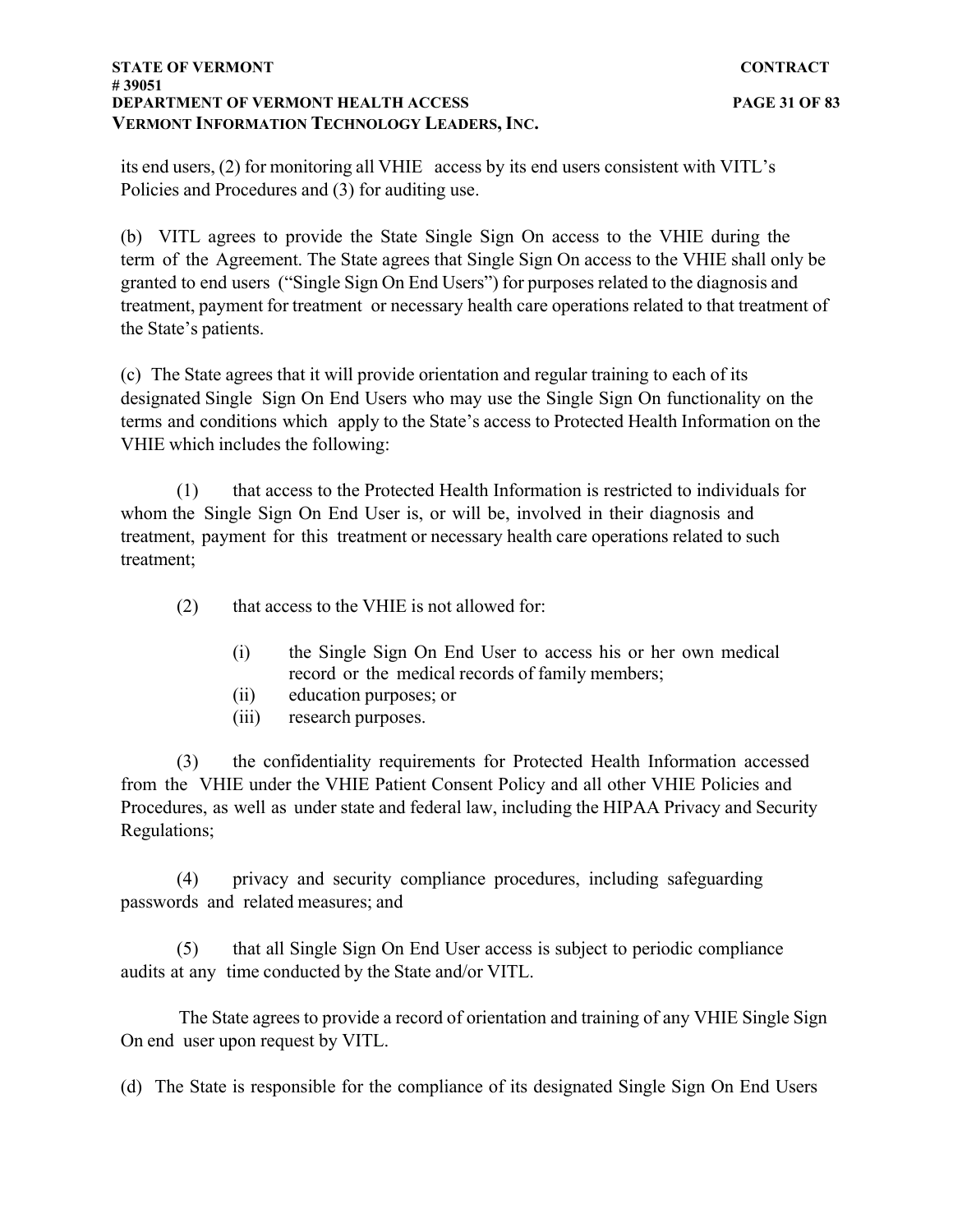#### **STATE OF VERMONT** CONTRACT **# 39051 DEPARTMENT OF VERMONT HEALTH ACCESS PAGE 32 OF 83 VERMONT INFORMATION TECHNOLOGY LEADERS, INC.**

with the VHIE Policies and Procedures and federal and state privacy and security law, notwithstanding its fulfilling the orientation and training requirements as set forth in paragraph (c) of this Section.

(e) The State agrees to regularly monitor and audit the use and appropriateness of its VHIE Single Sign On End Users' access to the VHIE and agrees to discipline, including to terminate the access of, any VHIE Single Sign On End User in the event that it determines that such user has violated any State or VHIE Policies or Procedures related to VHIE access, and to promptly, and within forty-eight (48) hours, notify VITL of the termination and circumstances involved. The State agrees to fully cooperate with and assist VITL in investigating any potential breach activity and in making all notifications and taking steps to mitigate any harm.

(f) Either VITL or the State may terminate the State's Single Sign On Access contemplated by this Section: (i) without cause upon no less than 90 days' prior written notice of termination to the other party; or (ii) for cause at any time for material failure of the other party to comply with the terms and conditions hereof, if such material failure is not corrected within a period of thirty (30) days after receipt of written notice from the other party specifying such failure or, in the event that such material failure cannot be cured within such period, commence and pursue diligent efforts to cure within such time period.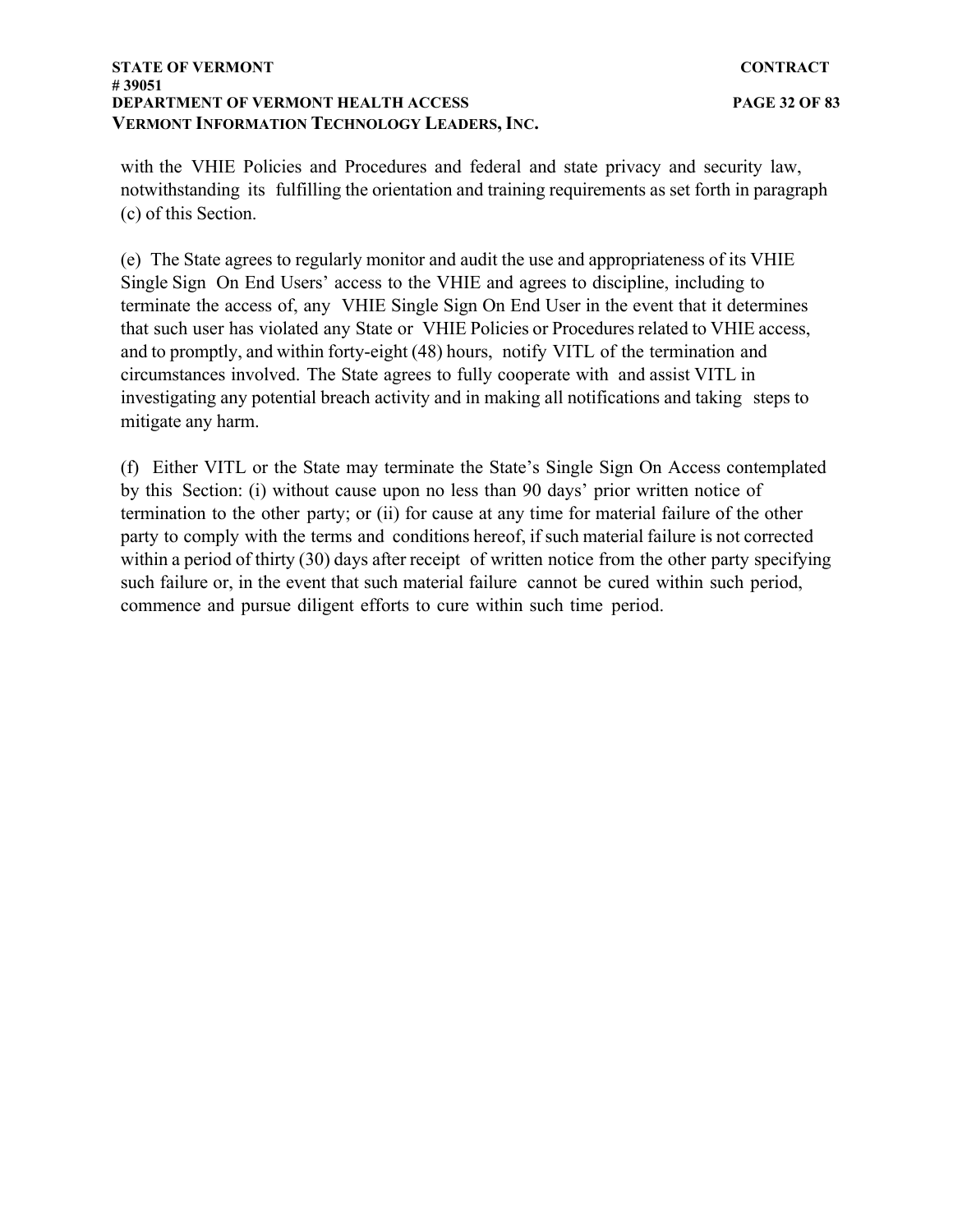#### **STATE OF VERMONT CONTRACT # 39051 DEPARTMENT OF VERMONT HEALTH ACCESS PAGE 33 OF 83 VERMONT INFORMATION TECHNOLOGY LEADERS, INC.**

# **ATTACHMENT B – PAYMENT PROVISIONS**

The maximum dollar amount payable under this Contract is not intended as any form of a guaranteed amount. Contractor shall be paid for services actually delivered or performed as specified in Attachment A, up to the maximum allowable amount specified on page one of this Contract.

- 1. Prior to commencement of work and release of any payments, Contractor shall submit to the State:
	- a. a certificate of insurance consistent with the requirements set forth in Attachment C, Section 8 (Insurance), and with any additional requirements for insurance as may be set forth elsewhere in this Contract; and
	- b. a current IRS Form W-9 (signed within the last six months).
- 2. Payment terms are **Net 15** days from the date State receives an error-free invoice with all necessary and complete supporting documentation.
- 3. Contractor shall complete all DDI work by September  $30<sup>th</sup>$ ,  $2021$ , and submit for payment by October 11, 2021. If Contractor fails to complete the work by September 30th, 2021, the payment will not be authorized.
- 4. Contractor shall submit detailed invoices, which shall include an invoice number, date of submission, dates of service, the Contract number, descriptions of services and deliverables performed, evidence of deliverable approval by the State, total amount billed broken down into work packages by project and shall be signed by an authorized representative of Contractor. Contractor shall not submit an invoice for any deliverable under this Contract until it has received written notice of acceptance of the deliverable by the State in the form of a DAD.
- 5. If a deliverable is not accepted by the State,which shall not be unreasonably refused, the State shall not release payment. Contractor has ten (10) business days to acknowledge the rejection of the deliverable and present a timeline for revision to resubmit the deliverable. If the schedule is not adhered to, then payment is foregone.
- 6. Contractor shall submit invoices to the State in accordance with the schedule set forth in this Attachment B. Unless a more particular schedule is provided herein, invoices shall be submitted not more frequently than monthly.
- 7. Invoices and any required reports shall be submitted to the State electronically at the following address: [AHS.DVHAInvoices@vermont.gov](mailto:AHS.DVHAInvoices@vermont.gov)
- 8. EXPENSES: The fee for services shall be inclusive of Contractor expenses.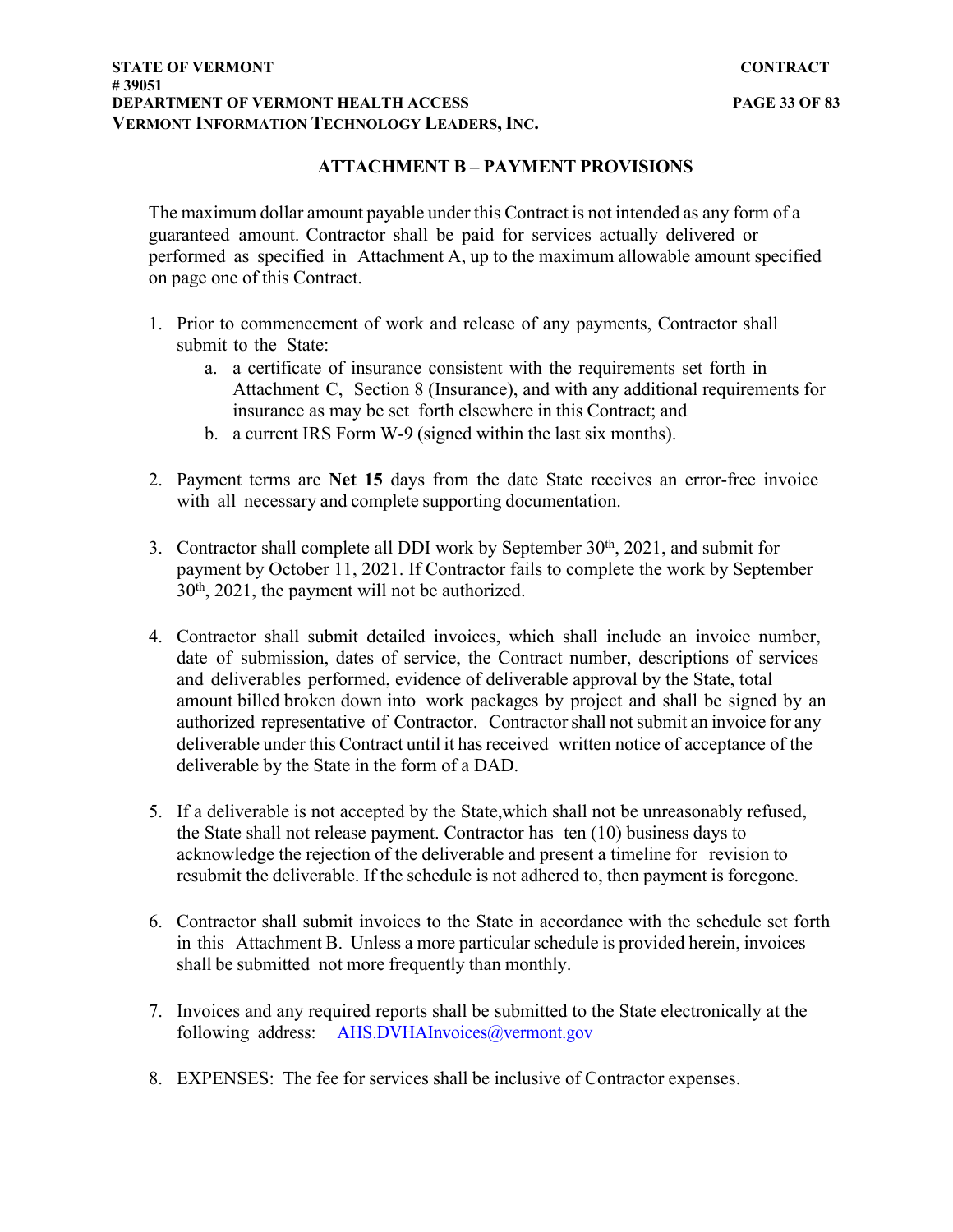- 9. Contractor shall not invoice for travel time.
- 10. The payment schedule for delivered products, or rates for services performed, and any additional reimbursements, are as follows: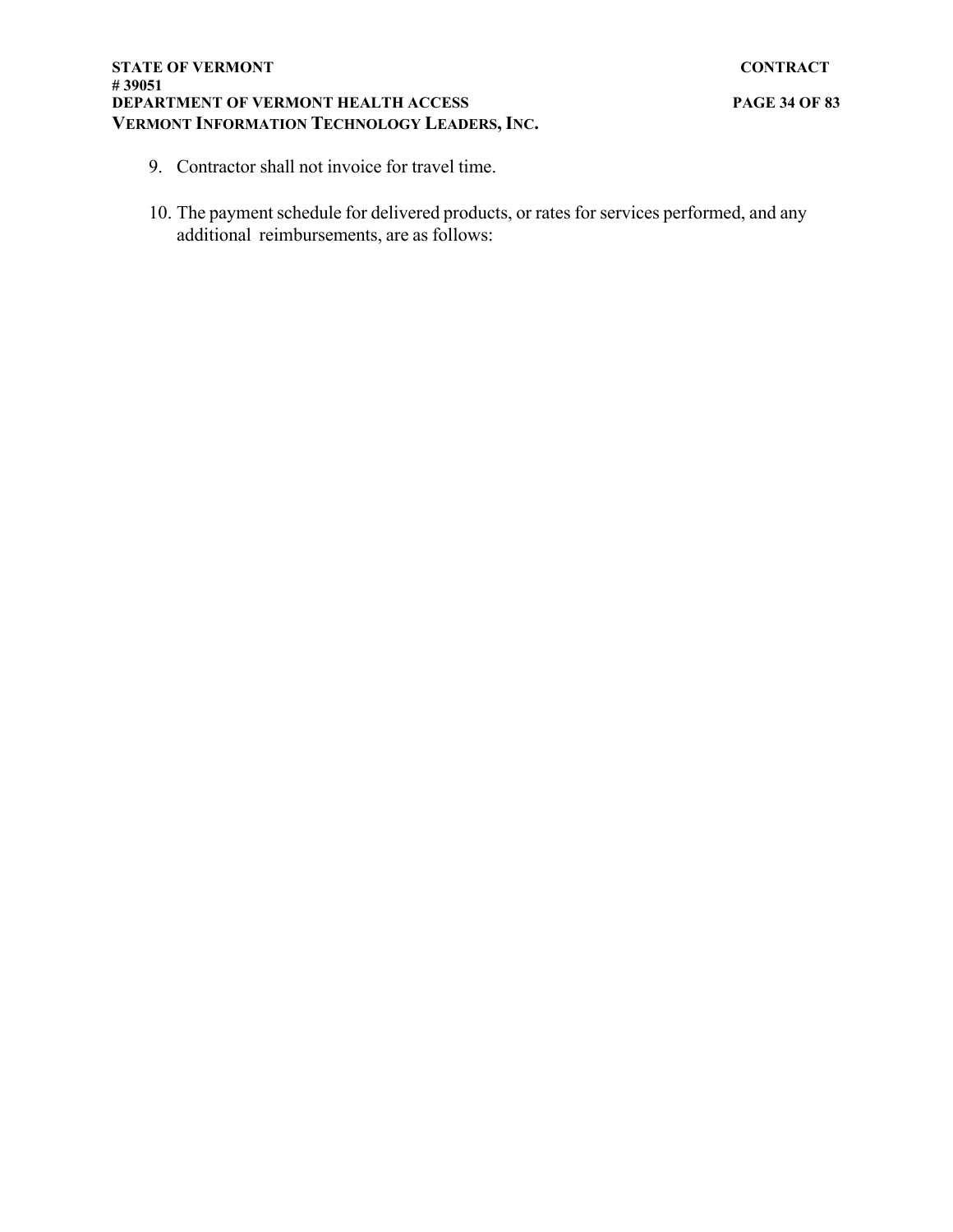### STATE OF VERMONT<br>DEPARTMENT OF VERMONT HEALTH ACCESS PAGE 35 OF 83 **DEPARTMENT OF VERMONT HEALTH ACCESS VERMONT INFORMATION TECHNOLOGY LEADERS, INC.**

# **Table 1.1: Payment Provisions – Operations**

| <b>Deliverable/Metric Description</b>                      | <b>OBC</b><br><b>Metric</b><br><b>Baseline</b> | <b>Base Amount</b><br>per<br><b>Deliverable</b> | <b>Min Amount</b><br>per<br><b>Deliverable</b> | <b>Max</b><br><b>Amount</b> per<br><b>Deliverable</b> | Actual<br><b>OBC</b><br>Metric | CY'21<br><b>FRQ</b> | <b>Estimated</b><br><b>Payable</b><br><b>Amount</b> | Min<br>Payable<br><b>Amount</b> | <b>Max Payable</b><br><b>Amount</b> |
|------------------------------------------------------------|------------------------------------------------|-------------------------------------------------|------------------------------------------------|-------------------------------------------------------|--------------------------------|---------------------|-----------------------------------------------------|---------------------------------|-------------------------------------|
| <b>Bonus Factor</b>                                        | 20%                                            |                                                 | <b>Max FHIR</b><br>Int                         | 70                                                    |                                |                     |                                                     |                                 |                                     |
| <b>Section 3. Operations</b>                               |                                                |                                                 |                                                |                                                       |                                |                     |                                                     |                                 |                                     |
| 3.8.ii. Monthly operational reports                        |                                                | \$10,000                                        | \$10,000                                       | \$10,000                                              |                                | 12                  | \$120,000                                           | \$120,000                       | \$120,000                           |
| 3.8.i .Medicaid Services Reports -<br>Blueprint            |                                                | \$50,000                                        | \$50,000                                       | \$50,000                                              |                                |                     | \$50,000                                            | \$50,000                        | \$50,000                            |
| 3.8.i. Medicaid Services Reports<br>General                |                                                | \$100,000                                       | \$100,000                                      | \$100,000                                             |                                | $\Omega$            | \$0                                                 | \$0                             | \$0                                 |
| 3.8.ii.b. FHIR DB - Operations                             |                                                | \$38,050                                        | \$38,050                                       | \$38,050                                              |                                | 12                  | \$456,600                                           | \$456,600                       | \$456,600                           |
| 3.8.ii.b. MPI - Operations                                 |                                                | \$19,500                                        | \$19,500                                       | \$19,500                                              |                                | 12                  | \$234,000                                           | \$234,000                       | \$234,000                           |
| 3.v8.ii.e. MPI - Medicaid Matching<br>Rate (min 90%)       | 90%                                            | \$3,000                                         | \$2,400                                        | \$3,600                                               | 90%                            | 12                  | \$36,000                                            | \$28,800                        | \$43,200                            |
| 3.8.ii.f MPI - Total Records Reduction<br>Rate             | $5\%$                                          | \$3,000                                         | \$2,400                                        | \$3,600                                               | $5\%$                          | 12                  | \$36,000                                            | \$28,800                        | \$43,200                            |
| 3.8.ii.b. Rhapsody - Operations                            |                                                | \$28,750                                        | \$28,750                                       | \$28,750                                              |                                | 12                  | \$345,000                                           | \$345,000                       | \$345,000                           |
| 3.8.ii.c Interfaces - Maintenance                          |                                                | \$10,000                                        | \$10,000                                       | \$10,000                                              |                                | 12                  | \$120,000                                           | \$120,000                       | \$120,000                           |
| 3.8.ii.r. Interfaces - Volume of ADT<br>messages           | $0\%$                                          | \$1,000                                         | \$800                                          | \$1,200                                               | $0\%$                          | 12                  | \$12,000                                            | \$9,600                         | \$14,400                            |
| 3.8.ii.b.VHIE Hosting                                      |                                                | \$83,307.25                                     | \$83,307.25                                    | \$83,307.25                                           |                                | 12                  | \$999,687                                           | \$999,687                       | \$999,687                           |
| 3.8.ii.m. TS - # of data concepts<br>applied               | 14                                             | \$2,000                                         | \$1,600                                        | \$2,400                                               | 14                             | 12                  | \$24,000                                            | \$19,200                        | \$28,800                            |
| 3.8.ii.n. TS - % of codes mapped for<br>the data concepts  | 90%                                            | \$2,000                                         | \$1,600                                        | \$2,400                                               | 90%                            | 12                  | \$24,000                                            | \$19,200                        | \$28,800                            |
| 3.8.ii.o. TS - % of messages with<br>mapped/inserted codes | 90%                                            | \$2,000                                         | \$1,600                                        | \$2,400                                               | 90%                            | 12                  | \$24,000                                            | \$19,200                        | \$28,800                            |
| 3.4. Consent Management - Education                        |                                                | \$5,416.67                                      | \$5,416.67                                     | \$5,416.67                                            |                                | 12                  | \$65,000                                            | \$65,000                        | \$65,000                            |
| <b>Section 3. Operations</b>                               |                                                |                                                 |                                                |                                                       |                                |                     | \$2,546,287                                         | \$2,515,087                     | \$2,577,487                         |
|                                                            |                                                |                                                 |                                                |                                                       |                                |                     |                                                     |                                 |                                     |
| Sec 4. Security                                            |                                                |                                                 |                                                |                                                       |                                |                     |                                                     |                                 |                                     |
| 4.3.NIST-CSF compliant reports                             |                                                | \$35,824                                        | \$35,824                                       | \$35,824                                              |                                | 12                  | \$429,891                                           | \$429,891                       | \$429,891                           |
| <b>Grand Total Maintenance &amp; Operations</b>            |                                                |                                                 |                                                |                                                       |                                |                     | \$2,976,178                                         | \$2,944,978                     | \$3,007,378                         |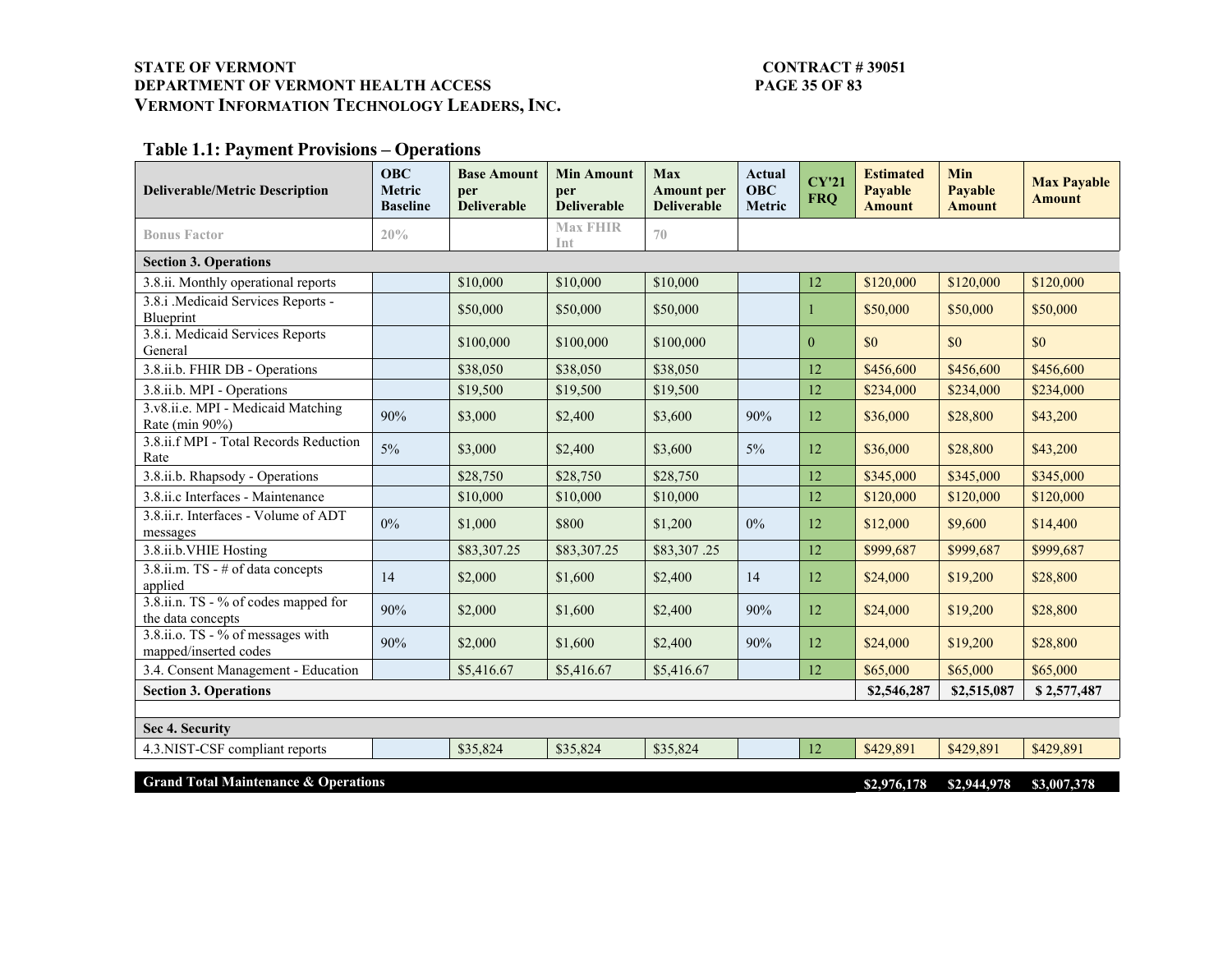| Project                                        | <b>Deliverable Detail</b>                                                                                                                                                                                                                                                                                                                                                                                                      | Payment<br>Cycle                                                         | <b>Amount Per</b><br><b>Deliverable</b>             | <b>Maximum</b><br>Payable<br><b>Amount</b> |  |  |
|------------------------------------------------|--------------------------------------------------------------------------------------------------------------------------------------------------------------------------------------------------------------------------------------------------------------------------------------------------------------------------------------------------------------------------------------------------------------------------------|--------------------------------------------------------------------------|-----------------------------------------------------|--------------------------------------------|--|--|
| 5. VHIE<br><b>Enhancement</b><br>: Data Access | 5.3.1. Expand access to patient<br>data through the onboarding of<br>new entities on VITLAccess,<br>SSO, Cross Community Access                                                                                                                                                                                                                                                                                                | \$7,500.00 each for<br>Upon<br>a maximum<br>completion<br>of \$37,500.00 |                                                     |                                            |  |  |
|                                                | 5.3.ii. Implement data access<br>expansion in the form of direct<br>feeds of transcribed reports and<br>laboratory and radiology data to<br>EHR systems in accordance<br>with the prioritized<br>implementation list                                                                                                                                                                                                           | Upon<br>completion                                                       | \$10,000.00 each to<br>a maximum of<br>\$200,000.00 | \$537,500.00                               |  |  |
|                                                | 5.3.iii. Implement data access<br>remediation.                                                                                                                                                                                                                                                                                                                                                                                 | Upon<br>completion                                                       | \$7,500.00 each to a<br>maximum of<br>\$300,000     |                                            |  |  |
| 6. Consent<br><b>Management</b>                | 6.i. Develop policies,<br>procedures, and documentation<br>to support access to clinically<br>sensitive data.                                                                                                                                                                                                                                                                                                                  | Upon<br>completion                                                       | \$100,000.00                                        |                                            |  |  |
|                                                | 6.ii.a. Preparation to pilot<br>policies and procedures for<br>managing clinically sensitive<br>data with one or more health<br>care organization. Contractor<br>will provide information<br>about the selected pilot<br>site(s) and associated pilot<br>implementation plans, which<br>shall include, but not be<br>limited to, consent<br>management workflows to<br>enable patient education and<br>consent decision making | Upon<br>\$27,500<br>completion                                           |                                                     | \$210,000.00                               |  |  |
|                                                | 6.ii.b. Pilot site provider, staff,<br>and patient education strategies<br>and materials                                                                                                                                                                                                                                                                                                                                       |                                                                          | \$7,500                                             |                                            |  |  |
|                                                | 6.ii.c. Pilot evaluation strategies                                                                                                                                                                                                                                                                                                                                                                                            |                                                                          | \$10,000                                            |                                            |  |  |
|                                                | 6.iii. Develop an education<br>program to introduce the<br>substance use disorder<br>treatment community and<br>mental health treatment<br>community to the VHIE and                                                                                                                                                                                                                                                           |                                                                          | \$65,000                                            |                                            |  |  |

# **Table 1.2: Payment Provisions – DDI**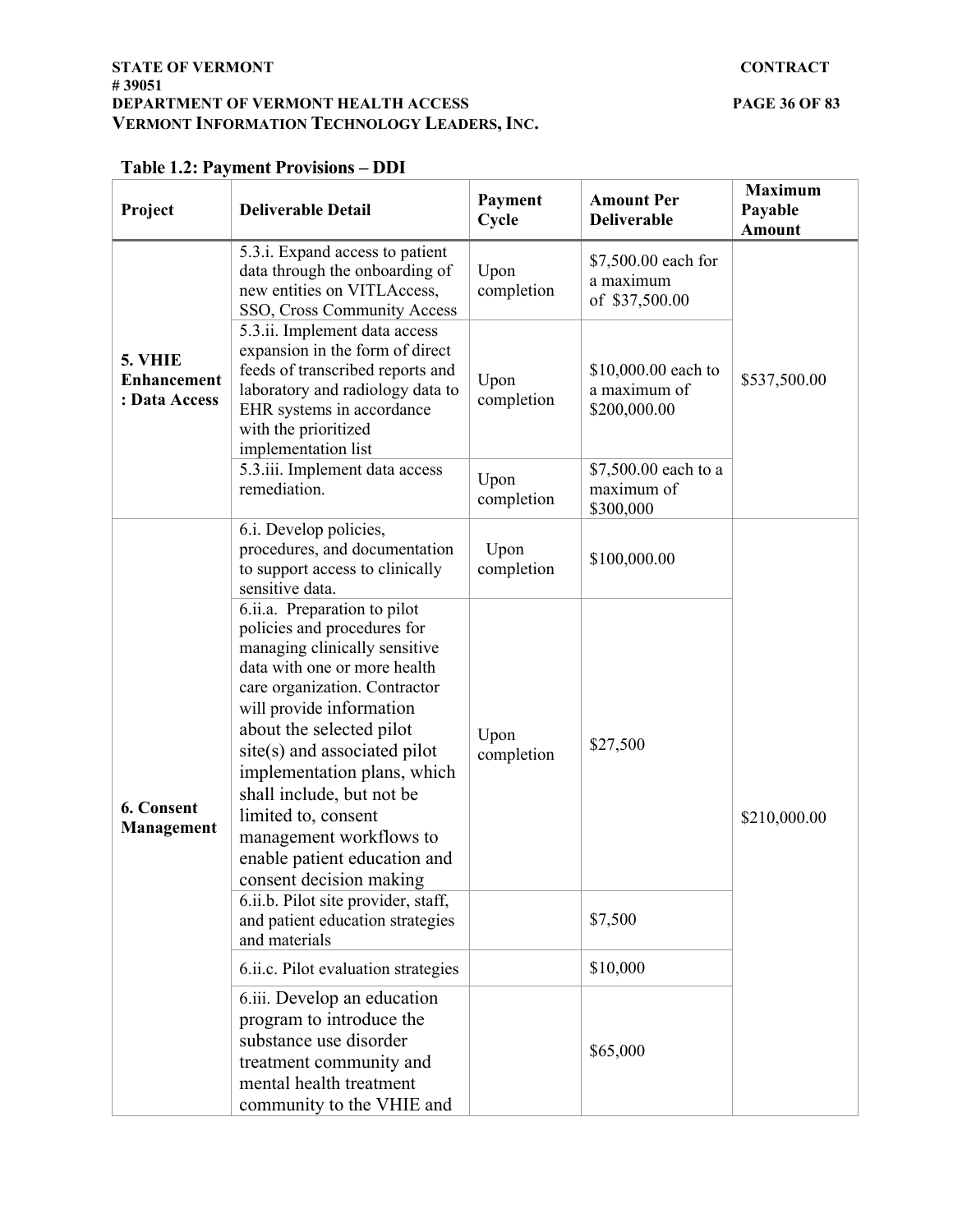#### **STATE OF VERMONT CONTRACT # 39051 DEPARTMENT OF VERMONT HEALTH ACCESS PAGE 37 OF 83 VERMONT INFORMATION TECHNOLOGY LEADERS, INC.**

| Project                                                                                        | <b>Deliverable Detail</b>                                                                                                                                                                                                                                                                                        | Payment<br>Cycle   | <b>Amount Per</b><br><b>Deliverable</b>                                  | <b>Maximum</b><br>Payable<br><b>Amount</b> |
|------------------------------------------------------------------------------------------------|------------------------------------------------------------------------------------------------------------------------------------------------------------------------------------------------------------------------------------------------------------------------------------------------------------------|--------------------|--------------------------------------------------------------------------|--------------------------------------------|
|                                                                                                | build awareness of plans for<br>2022 piloting and rollout of<br>sensitive data sharing<br>policies and procedures                                                                                                                                                                                                |                    |                                                                          |                                            |
| 7. Connecting<br><b>EMS</b> and<br>Other<br><b>Emergency</b><br><b>Services to</b><br>the VHIE | 7.i. Project management and<br>coordination of stakeholders to<br>encourage and support<br>incorporation of VITLAccess in<br>emergency response plans and<br>trainings                                                                                                                                           | Monthly            | \$4,000.00/month<br>for four months<br>Up to a maximum<br>of \$16,000.00 | \$226,000.00                               |
|                                                                                                | 7.ii. Agenda and materials for a<br>live training for emergency<br>healthcare response<br>/preparedness organizations to<br>introduce organizations and<br>staff to how to use VITLAcess                                                                                                                         | Upon<br>completion | \$8,000.00                                                               |                                            |
|                                                                                                | 7.iii. Attestation that live<br>training has occurred, listing<br>date and participating<br>organizations and number of<br>individuals (pdf)                                                                                                                                                                     | Upon<br>completion | \$2,000.00                                                               |                                            |
|                                                                                                | 7.iv. On-demand training or<br>support resources to help<br>VITLAccess users learn how to<br>use portal, including resources<br>that will be accessible in<br>emergency situations where<br>time to train is limited and<br>quick, task-oriented how-to's<br>are needed                                          | Upon<br>completion | \$75,000.00                                                              |                                            |
|                                                                                                | 7.v. Contractor shall implement<br>and test the connection from the<br>Provider Portal to the eHealth<br>Exchange Hub. This testing will<br>involve working with eHealth<br>exchange to validate our<br>initiator and responder<br>configurations prior to their<br>providing approval to move to<br>production. | Upon<br>completion | \$50,000.00                                                              |                                            |
|                                                                                                | 7.vi. Contractor shall create a<br>Cutover planning document<br>with all affected systems for the<br>eHealth Exchange solution to<br>move to Production that                                                                                                                                                     | Upon<br>completion | \$50,000.00                                                              |                                            |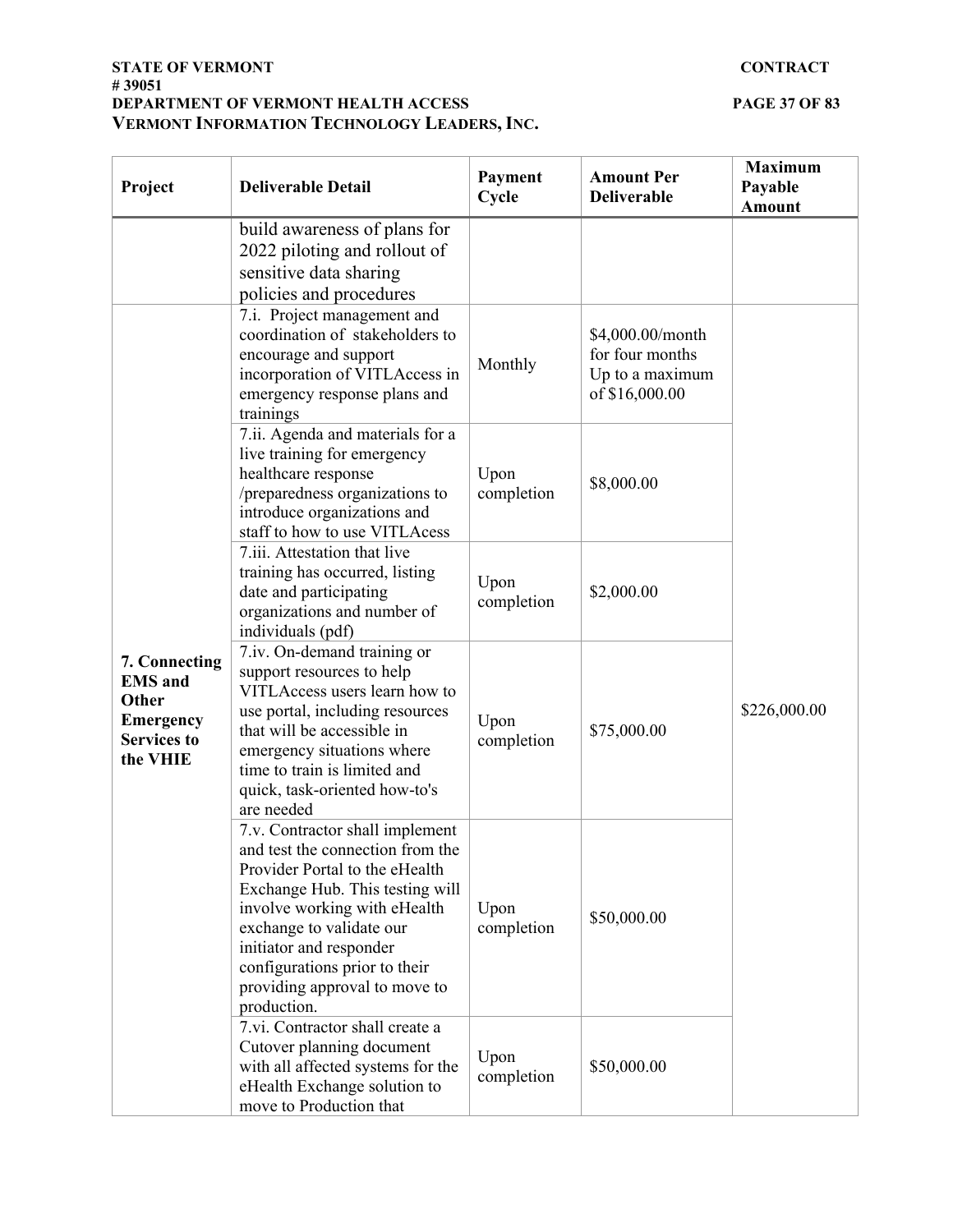#### **STATE OF VERMONT CONTRACT # 39051 DEPARTMENT OF VERMONT HEALTH ACCESS PAGE 38 OF 83 VERMONT INFORMATION TECHNOLOGY LEADERS, INC.**

| Project                                                                             | <b>Deliverable Detail</b>                                                                                                                                                                                                                                                                                             | Payment<br>Cycle   | <b>Amount Per</b><br><b>Deliverable</b> | <b>Maximum</b><br>Payable<br><b>Amount</b> |
|-------------------------------------------------------------------------------------|-----------------------------------------------------------------------------------------------------------------------------------------------------------------------------------------------------------------------------------------------------------------------------------------------------------------------|--------------------|-----------------------------------------|--------------------------------------------|
|                                                                                     | describes the plan and timing<br>for Go Live.                                                                                                                                                                                                                                                                         |                    |                                         |                                            |
|                                                                                     | 7.vii. Contractor shall provide<br>proof that the eHealth<br>Exchange Connection is live in<br>Production and is functioning<br>as expected. Provide attestation<br>affirming successful queries to<br>the network in Production.                                                                                     | Upon<br>completion | \$25,000.00                             |                                            |
|                                                                                     | 8.i. Complete and deliver<br>documentation of all relevant<br>policies and procedures<br>supporting data governance<br>identified in chapter 8 of the<br><b>VITL Data Governance</b><br>Implementation Charter created<br>in CY20 for all existing data<br>types and new data types<br>planned in the CY 21 contract. | Upon<br>completion | \$40,000.00                             |                                            |
| 8.<br><b>Architectural</b><br>Quality<br>Process-<br><b>VITL Data</b><br>Governance | 8.ii. Develop and deliver<br>documentation of a data<br>dictionary that consists of a<br>centralized repository of<br>information about VHIE data<br>such as meaning, relationships<br>to other data, origin, usage, and<br>format.                                                                                   | Upon<br>completion | \$30,000.00                             | \$100,000.00                               |
| Implementati<br>on                                                                  | 8.iii. Complete and deliver<br>documentation of a Data<br>Governance Policy that is<br>approved by the VITL Board of<br>Directors.                                                                                                                                                                                    | Upon<br>completion | \$15,000.00                             |                                            |
|                                                                                     | 8.iv. Create and deliver<br>documentation of a stakeholder<br>engagement plan to Educate<br>select stakeholders, including<br>but not limited to the HIE<br>Steering Committee, VHIE data<br>contributors, and VHIE data<br>users, on VITL's Data<br>Governance Policy.                                               | Upon<br>completion | \$15,000.00                             |                                            |
| 9. VHIE<br><b>Enhancement</b>                                                       | 9.1.i. Tactical Interface Plan                                                                                                                                                                                                                                                                                        | Upon<br>Completion | \$105,000.00                            | \$1,293,000.00                             |
| : Data<br><b>Extraction</b>                                                         | 9.2.i. Develop VHIE<br>Procedures for FHIR API data                                                                                                                                                                                                                                                                   | Upon<br>Completion | \$30,000.00                             |                                            |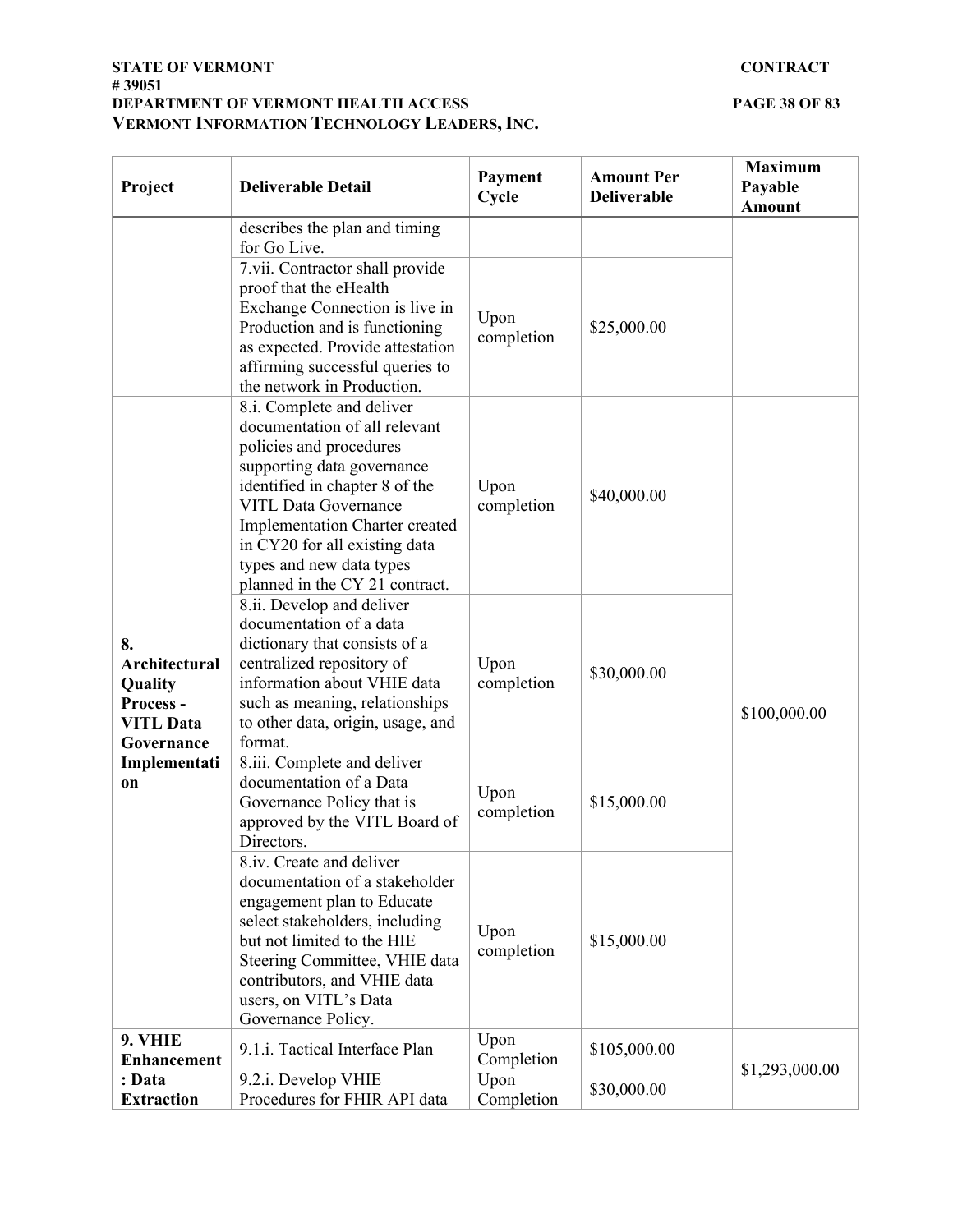#### **STATE OF VERMONT CONTRACT # 39051 DEPARTMENT OF VERMONT HEALTH ACCESS PAGE 39 OF 83 VERMONT INFORMATION TECHNOLOGY LEADERS, INC.**

| Project                             | <b>Deliverable Detail</b>                                                                               | Payment<br>Cycle                                                                      | <b>Amount Per</b><br><b>Deliverable</b>                                          | <b>Maximum</b><br>Payable<br><b>Amount</b> |
|-------------------------------------|---------------------------------------------------------------------------------------------------------|---------------------------------------------------------------------------------------|----------------------------------------------------------------------------------|--------------------------------------------|
| and                                 | Contributors                                                                                            |                                                                                       |                                                                                  |                                            |
| <b>Aggregation</b><br>(Connectivity | 9.2.ii. Implement and Test<br>FHIR API for data contributors                                            | Upon<br>Completion                                                                    | \$30,000.00                                                                      |                                            |
| ⟩                                   | 9.2.iii. Update Baseline<br><b>Connectivity Evaluation</b><br>Scoring to accommodate FHIR<br>standards. | Upon<br>Completion                                                                    | \$30,000.00                                                                      |                                            |
|                                     | 9.2.iv. Update the Interface<br>Prioritization Matrix via the<br>Subcommittee for the HIESC.            | Upon<br>Completion                                                                    | \$10,000.00                                                                      |                                            |
|                                     | 9.2.v. FHIR R3 to R4 Migration<br>Plan for Claims data                                                  | Upon<br>Completion                                                                    | \$20,000.00                                                                      |                                            |
|                                     | 9.2.vi. FHIR R3 to R4<br>Migration implemented for<br>claims data                                       | Upon<br>Completion                                                                    | \$120,000.00                                                                     |                                            |
|                                     | 9.2.vii. FHIR R3 to R4<br>migration tested for claims data                                              | Upon<br>completion                                                                    | \$120,000.00                                                                     |                                            |
|                                     | 9.2.viii. Migrate HL7 HCO<br><b>Connections from Health</b><br>Catalyst to the VHIE first               | Upon<br>Completion                                                                    | \$3,000.00 each<br>migration to FHIR<br>DB, up to a<br>maximum of<br>\$90,000.00 |                                            |
|                                     | 9.2.ix. FHIR data contribution<br>pilot                                                                 | Upon<br>Completion                                                                    | \$25,000.00                                                                      |                                            |
|                                     | 9.3.i. Create a plan for five $(5)$<br>FHIR interface connections<br>starting in Q4                     | Upon<br>Completion                                                                    | \$50,000.00                                                                      |                                            |
|                                     | 9.3.ii. Implement a minimum of<br>thirty (30) interfaces that will<br>be mapped into the FHIR DB        | Upon<br>Completion                                                                    | \$6000.00 per<br>interface up to a<br>maximum of<br>\$302,000.00                 |                                            |
|                                     | 9.3.iii. Provide Connectivity<br>Dashboard                                                              | Due by the<br>10th day after<br>the end of<br>each month<br>beginning<br>January 2021 | \$20,000.00 each,<br>up to a maximum<br>of \$180,000.00                          |                                            |
|                                     | 9.4.i. Update Connectivity<br>Criteria for Physical Health,<br>Mental Health and Behavioral<br>Health   | Approved by<br>the HIE<br>Steering<br>Committee<br>by Oct $10$                        | \$15,000.00                                                                      |                                            |
|                                     | 9.4.ii. Expand Connectivity<br>Criteria to include Medicaid<br>claims                                   | Approved by<br>the HIE<br>Steering                                                    | \$26,000.00                                                                      |                                            |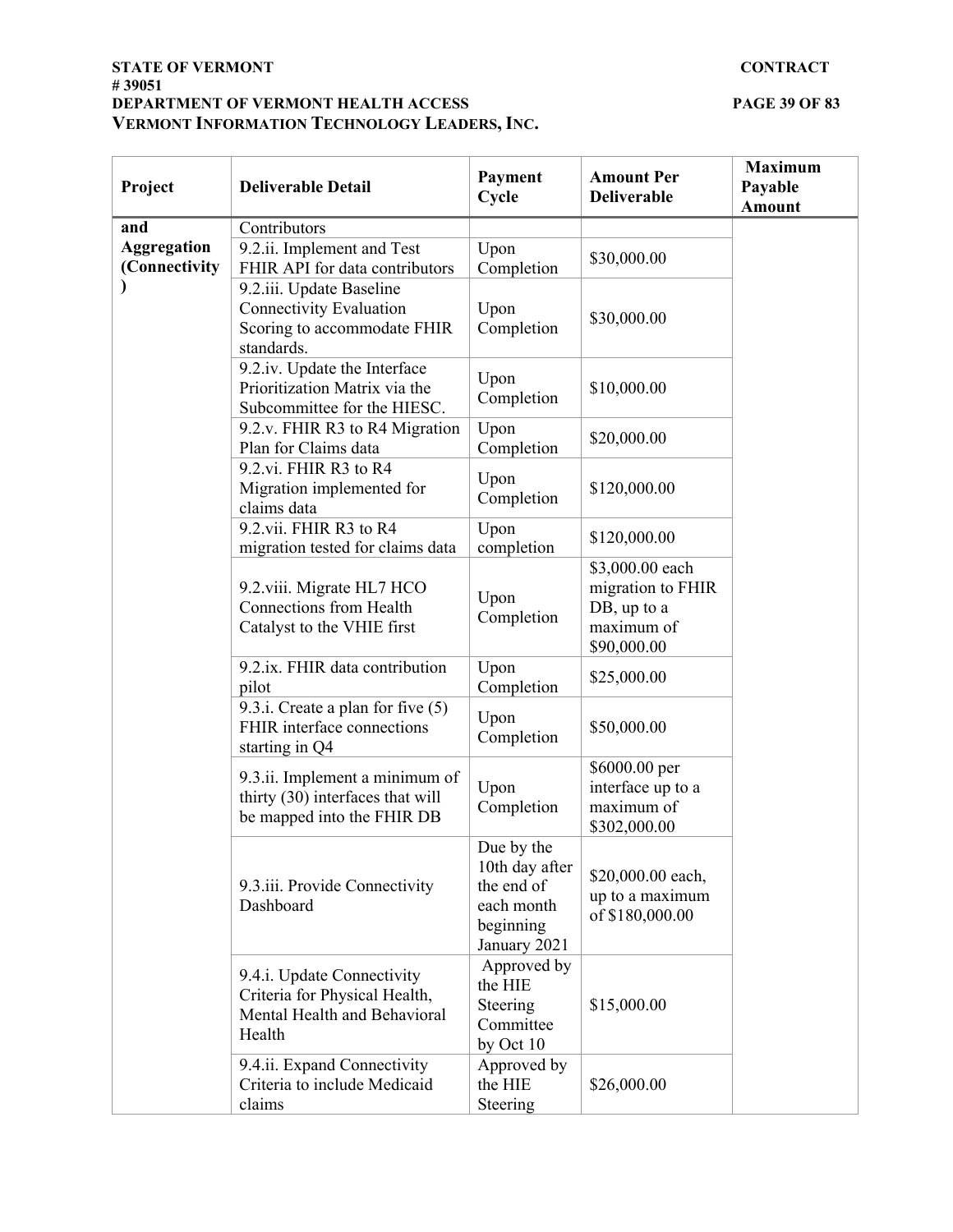#### **STATE OF VERMONT CONTRACT # 39051 DEPARTMENT OF VERMONT HEALTH ACCESS PAGE 40 OF 83 VERMONT INFORMATION TECHNOLOGY LEADERS, INC.**

| Project                                                   | <b>Deliverable Detail</b>                                                                                     | Payment<br>Cycle                              | <b>Amount Per</b><br><b>Deliverable</b>            | <b>Maximum</b><br>Payable<br><b>Amount</b> |
|-----------------------------------------------------------|---------------------------------------------------------------------------------------------------------------|-----------------------------------------------|----------------------------------------------------|--------------------------------------------|
|                                                           |                                                                                                               | Committee<br>by Oct 10                        |                                                    |                                            |
|                                                           | 9.4.iii. Collaborate with VRHA<br>to establish updated data quality<br>protocols                              | Upon<br>completion                            | \$20,000.00                                        |                                            |
|                                                           | 9.5.i. Develop VHIE<br>procedures for onboarding<br>HCO users that wish to access<br>VHIE data using FHIR API | Upon<br>completion                            | \$20,000.00                                        |                                            |
|                                                           | 9.5.ii. Develop VHIE<br>Procedures for authenticating<br>and providing access to USCDI<br>data to Patients    | Upon<br>completion                            | \$20,000.00                                        |                                            |
|                                                           | 9.5.iii. Implement and Test<br>FHIR API for data contribution                                                 | Upon<br>completion                            | \$25,000.00                                        |                                            |
|                                                           | 9.5.iv. Implement and Test<br>FHIR API for Patients                                                           | Upon<br>completion                            | \$25,000.00                                        |                                            |
|                                                           | 9.5.v. Go live with FHIR API<br>for HCO Data Access                                                           | Upon<br>completion                            | \$15,000.00                                        |                                            |
|                                                           | 9.5.vi. Go live with FHIR API<br>for Patient Data Access                                                      | Upon<br>completion                            | \$15,000.00                                        |                                            |
| 10.<br><b>VHIE</b><br><b>Enhancement</b>                  | 10.i. Monthly report of<br>accomplishments and plans<br>with a summary of activities.                         | Monthly<br>$(January -$<br>September)         | \$33,111.11<br>up to a maximum<br>of \$298,0000.00 |                                            |
| : Data<br>Quality<br><b>Services</b>                      | 10.ii Operational support for<br>Data Quality Services<br>implementation                                      | Upon<br>completion                            | \$2,000.00                                         | \$300,000.00                               |
|                                                           | 11.1. ROADMAP                                                                                                 |                                               |                                                    |                                            |
|                                                           | 11.1.i. Create a platform<br>roadmap & plan for CY2021<br>and beyond                                          | Upon<br>Completion                            | \$100,000.00                                       | \$190,000.00                               |
| <b>VHIE</b><br>11.<br><b>Enhancement</b><br>Collaborative | 11.1.ii. Deliver Platform Status<br>Reports twice a month                                                     | 2 per month,<br>paid on a<br>monthly<br>basis | \$10,000.00 per<br>month, up to<br>\$90,000.00     |                                            |
| <b>Services/New</b>                                       | 11.2. DATABASES                                                                                               |                                               |                                                    |                                            |
| Data<br><b>Platform</b>                                   | 11.2.i. Integration of<br>Terminology Services into<br><b>FHIR Database</b>                                   | Upon<br>Completion                            | \$30,000.00                                        |                                            |
|                                                           | 11.2.ii. Integration of MPI into<br><b>FHIR DB</b>                                                            | Upon<br>Completion                            | \$50,000.00                                        | \$1,310,000.00                             |
|                                                           | 11.2.iii. FHIR DB Cutover Plan                                                                                | Upon                                          | \$45,000.00                                        |                                            |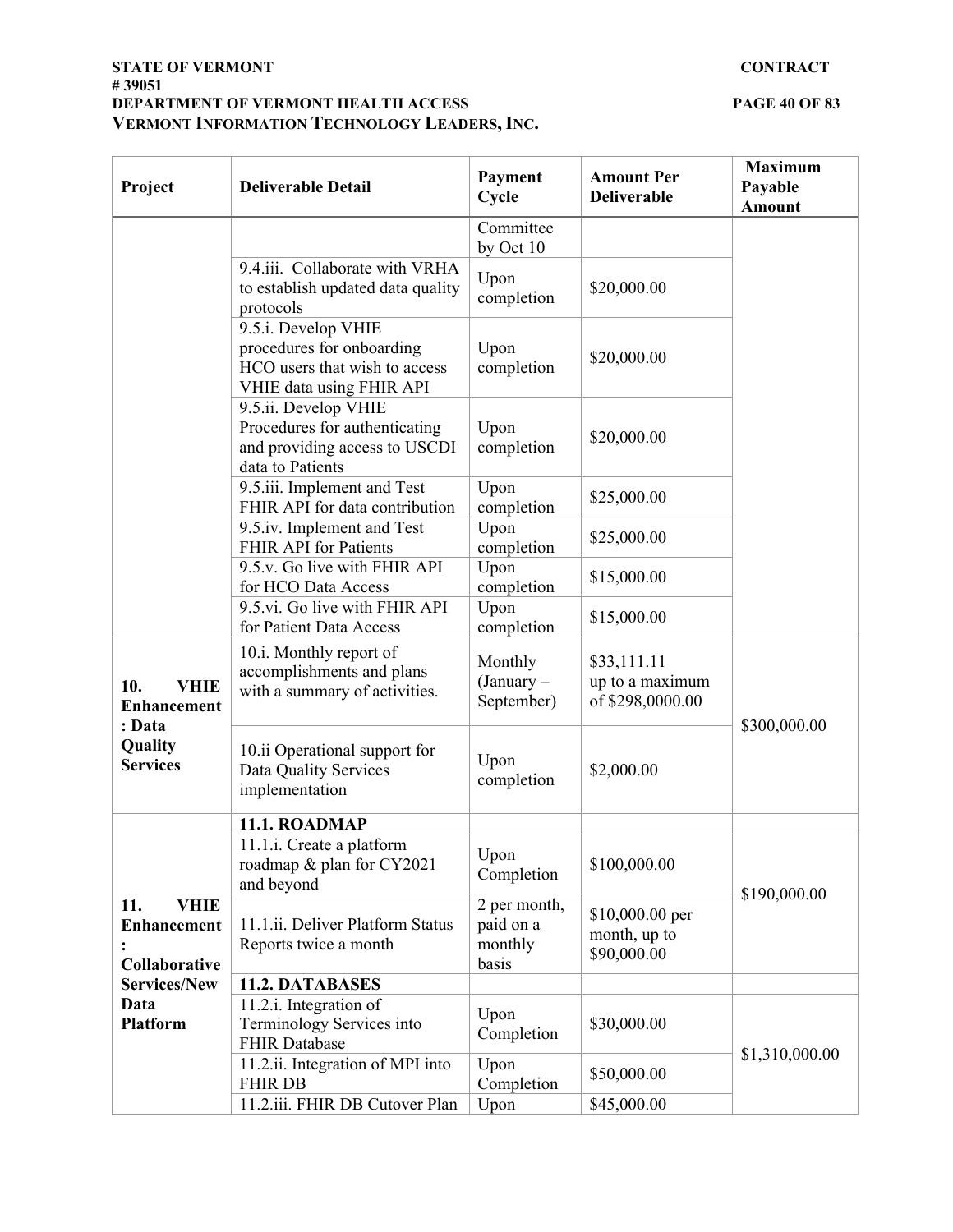#### **STATE OF VERMONT CONTRACT # 39051 DEPARTMENT OF VERMONT HEALTH ACCESS PAGE 41 OF 83 VERMONT INFORMATION TECHNOLOGY LEADERS, INC.**

| Project | <b>Deliverable Detail</b>                                                                    | Payment<br>Cycle   | <b>Amount Per</b><br><b>Deliverable</b> | <b>Maximum</b><br>Payable<br><b>Amount</b> |
|---------|----------------------------------------------------------------------------------------------|--------------------|-----------------------------------------|--------------------------------------------|
|         | Document                                                                                     | Completion         |                                         |                                            |
|         | 11.2.iv. Provide new Relational<br>DB Data Model document                                    | Upon<br>Completion | \$75,000.00                             |                                            |
|         | 11.2.v. Relational DB<br>implementation complete                                             | Upon<br>Completion | \$75,000.00                             |                                            |
|         | 11.2.vi. Relational DB testing<br>complete                                                   | Upon<br>Completion | \$75,000.00                             |                                            |
|         | 11.2.vii.Provide Relational<br>database Cutover Planning<br>Document                         | Upon<br>Completion | \$50,000.00                             |                                            |
|         | 11.2.viii. Provide Reports<br><b>Evaluation and Plan Document</b>                            | Upon<br>Completion | \$50,000.00                             |                                            |
|         | 11.2.ix. Rewrite needed reports<br>for go live against FHIR or<br>Relational database.       | Upon<br>Completion | \$30,000.00                             |                                            |
|         | 11.2.x. Provide HIE Database<br><b>Evaluation Document</b>                                   | Upon<br>Completion | \$50,000.00                             |                                            |
|         | 11.2.xi. Provide HIE Database<br>Decommissioning Plan                                        | Upon<br>Completion | \$50,000.00                             |                                            |
|         | 11.2.xii. Medicaid Claims Data<br>requirements developed                                     | Upon<br>Completion | \$50,000.00                             |                                            |
|         | 11.2.xiii.SDoH Data<br>requirements developed                                                | Upon<br>Completion | \$70,000.00                             |                                            |
|         | 11.2.xiv. Transactional FHIR<br>database Go Live                                             | Upon<br>Completion | \$75,000.00                             |                                            |
|         | 11.2.xv. Relational database is<br>live                                                      | Upon<br>Completion | \$40,000.00                             |                                            |
|         | 11.2.xvi. Develop Consent Test<br>Plans for provider Portal<br>(Medicasoft Platform)         | Upon<br>Completion | \$40,000.00                             |                                            |
|         | 11.2.xvii. Implement and Test<br>General Consent in Provider<br>Portal (Medicasoft Platform) | Upon<br>Completion | \$40,000.00                             |                                            |
|         | 11.2. xviii. Implement and test<br>Part 2 Consent for new Federal<br>rules                   | Upon<br>Completion | \$75,000.00                             |                                            |
|         | 11.2.xix. COVID-19 report on<br>Relational database go live                                  | Upon<br>Completion | \$70,000.00                             |                                            |
|         | 11.2.xx. Relational database<br>Extract/View Ready for Client<br>testing                     | Upon<br>Completion | \$50,000.00                             |                                            |
|         | 11.2.xxi. Ingest and test<br>Medicaid Claims data in FHIR<br>database                        | Upon<br>Completion | \$80,000.00                             |                                            |
|         | 11.2.xxii. 3 SDoH interfaces to                                                              | Upon               | \$30,000.00 each up                     |                                            |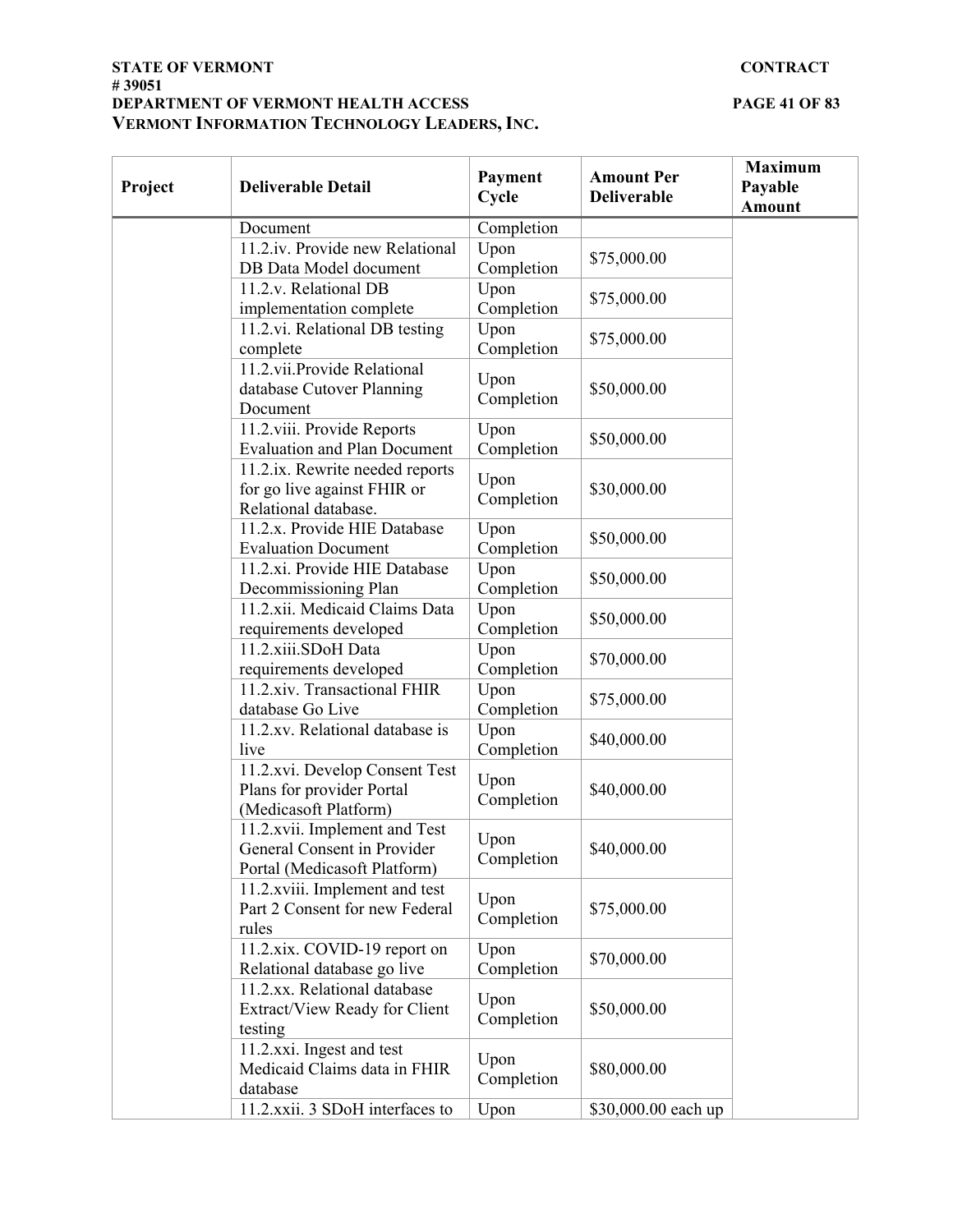#### **STATE OF VERMONT CONTRACT # 39051 DEPARTMENT OF VERMONT HEALTH ACCESS PAGE 42 OF 83 VERMONT INFORMATION TECHNOLOGY LEADERS, INC.**

| Project | <b>Deliverable Detail</b>                                                               | Payment<br>Cycle   | <b>Amount Per</b><br><b>Deliverable</b> | <b>Maximum</b><br>Payable<br><b>Amount</b> |
|---------|-----------------------------------------------------------------------------------------|--------------------|-----------------------------------------|--------------------------------------------|
|         | enrich data with Master Patient<br>Index                                                | Completion         | to a maximum of<br>\$90,000.00          |                                            |
|         | 11.2.xxiii. Decommission of<br>initial group of legacy<br>databases.                    | Upon<br>Completion | \$50,000.00                             |                                            |
|         | 11.3. PROVIDER PORTAL,<br><b>SECURE MESSAGING,</b><br><b>RESULTS DELIVERY</b>           |                    |                                         |                                            |
|         | 11.3.i. Direct Secure Messaging<br>Implementation and testing<br>complete.              | Upon<br>Completion | \$50,000.00                             |                                            |
|         | 11.3.ii. Direct Secure<br>Messaging Cutover Plan                                        | Upon<br>Completion | \$30,000.00                             |                                            |
|         | 11.3.iii. VHIE Policies and<br>Procedures updated for Direct<br><b>Secure Messaging</b> | Upon<br>Completion | \$30,000.00                             |                                            |
|         | 11.3.iv. Provider Portal<br>Selection and Contracting                                   | Upon<br>Completion | \$30,000.00                             |                                            |
|         | 11.3.v. MPI integration into<br>Provider Portal                                         | Upon<br>Completion | \$30,000.00                             |                                            |
|         | 11.3.vi. Implement and test<br>Provider Portal                                          | Upon<br>Completion | \$100,000.00                            |                                            |
|         | 11.3.vii. VHIE Policies and<br>Procedures updated for the<br>Provider Portal            | Upon<br>Completion | \$50,000.00                             |                                            |
|         | 11.3.viii. Set up and Configure<br>HCO Clients in the Provider<br>Portal                | Upon<br>Completion | \$30,000.00                             | \$735,000.00                               |
|         | 11.3.ix. Provider Portal Cutover<br>plan                                                | Upon<br>Completion | \$50,000.00                             |                                            |
|         | 11.3.x. Results Delivery<br>Requirements documentation                                  | Upon<br>Completion | \$50,000.00                             |                                            |
|         | 11.3.xi. Select and Contract for<br>Results Delivery solution                           | Upon<br>Completion | \$30,000.00                             |                                            |
|         | 11.3.xii. Results Delivery Test<br>Plan                                                 | Upon<br>Completion | \$50,000.00                             |                                            |
|         | 11.3.xiii. Results Delivery<br>Project Plan                                             | Upon<br>Completion | \$30,000.00                             |                                            |
|         | 11.3.xiv. Direct Secure<br>Messaging Go Live                                            | Upon<br>Completion | \$50,000.00                             |                                            |
|         | 11.3.xv. Provider Portal Go<br>Live                                                     | Upon<br>Completion | \$75,000.00                             |                                            |
|         | 11.3.xvi. Pilot Clients migrated<br>to provider portal                                  | Upon<br>Completion | \$50,000.00                             |                                            |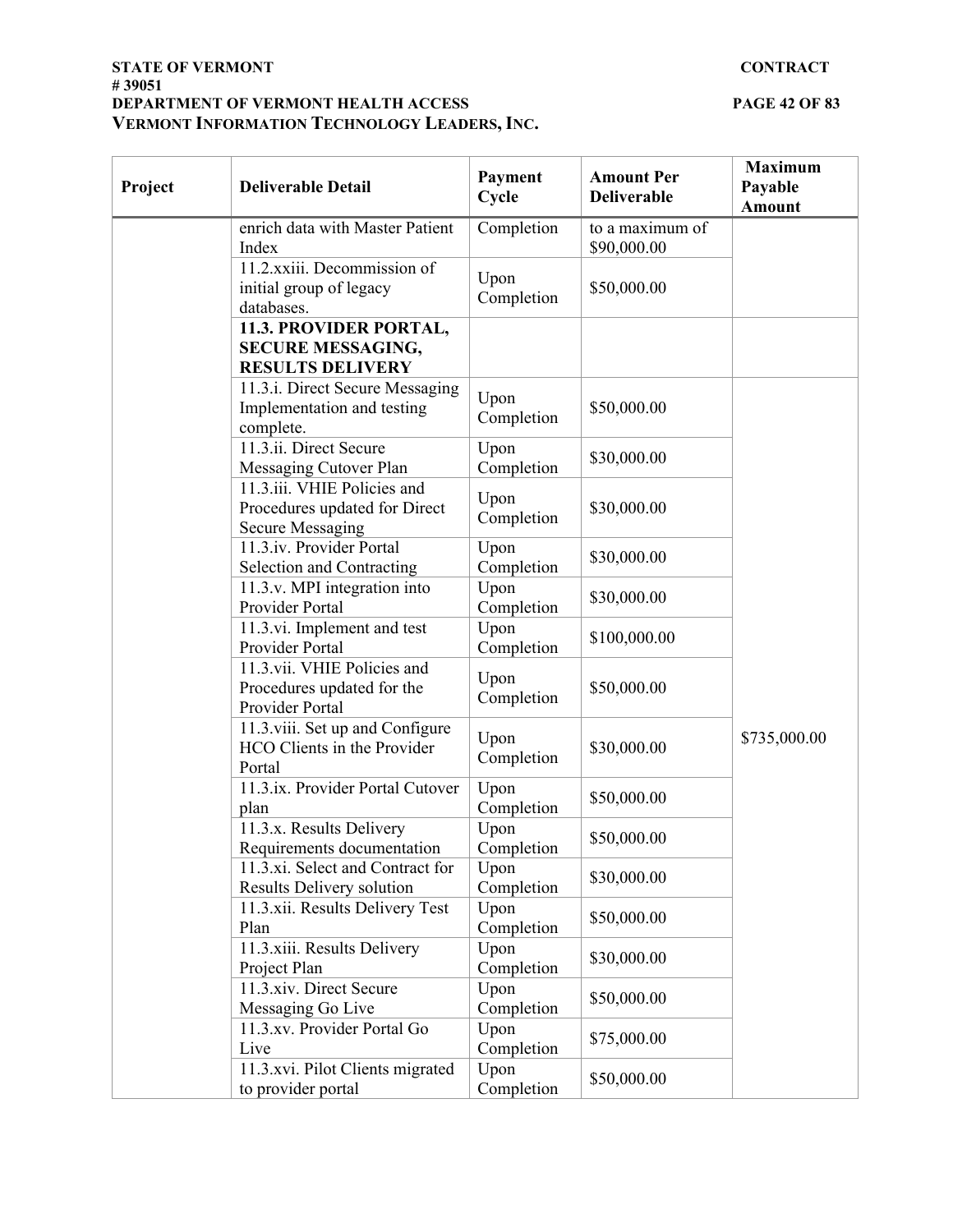#### **STATE OF VERMONT CONTRACT # 39051 DEPARTMENT OF VERMONT HEALTH ACCESS PAGE 43 OF 83 VERMONT INFORMATION TECHNOLOGY LEADERS, INC.**

| Project                                                                                                                             | <b>Deliverable Detail</b>                                                                                                                                                                                                                                                                                                                                                                                                                                                                                       | Payment<br>Cycle                               | <b>Amount Per</b><br><b>Deliverable</b>                                                  | <b>Maximum</b><br>Payable<br><b>Amount</b> |
|-------------------------------------------------------------------------------------------------------------------------------------|-----------------------------------------------------------------------------------------------------------------------------------------------------------------------------------------------------------------------------------------------------------------------------------------------------------------------------------------------------------------------------------------------------------------------------------------------------------------------------------------------------------------|------------------------------------------------|------------------------------------------------------------------------------------------|--------------------------------------------|
| <b>Client</b><br>12.<br><b>Services</b><br>Meaningful<br>Use and<br><b>Security Risk</b><br><b>Assessment</b><br><b>Consulting:</b> | i. Provide the State with a list<br>and attestations from impacted<br>entities of Meaningful Use and<br><b>Security Risk Assessment</b><br>consulting services provided<br>during the previous month.<br>Payment is contingent upon:<br>ii. Delivery of attestations from<br>impacted entities $(3+ hours)$ , or<br>attestation from VITL in lieu of<br>practice attestation $(< 3$ Hours)<br>and;<br>iii. Delivery of list, attestations<br>and monthly invoices detailing<br>total VITL labor hours per site. | Monthly on<br>the 10th day<br>of each<br>month | \$10,416.67/month<br>Plus \$125/hour<br>labor rate<br>Up to a maximum<br>of \$150,000.00 | \$150,000.00                               |
| 13. Public<br><b>Health</b>                                                                                                         | 13.i Implement a minimum of<br>twenty-five (25) Interface<br>connections that are prioritized<br>to support Public Health in<br>support of the COVID-19<br>Pandemic. Provide attestation<br>from impacted HCO affirming<br>successful Interface<br>implementation.                                                                                                                                                                                                                                              | Upon<br>Completion                             | \$7,661.29.00 each,<br>up to a maximum<br>of \$237,500.00                                |                                            |
|                                                                                                                                     | 13.ii Connection to IZ gateway<br>to support COVID-19 reporting                                                                                                                                                                                                                                                                                                                                                                                                                                                 | Upon<br>Completion                             | \$50,000.00                                                                              |                                            |
|                                                                                                                                     | 13.iii Up to 15 VITLAccess<br>Onboardings for emergency<br>medical service providers and<br>others to support COVID<br>response                                                                                                                                                                                                                                                                                                                                                                                 | Upon<br>Completion                             | \$7500.00 each, up<br>to a maximum of<br>\$112,500.00                                    | \$600,000.00                               |
|                                                                                                                                     | 13. iv Daily COVID<br><b>Hospitalization Reporting</b>                                                                                                                                                                                                                                                                                                                                                                                                                                                          | Monthly                                        | \$13,333.33 per<br>month, up to a<br>maximum of<br>\$120,000.00                          |                                            |
|                                                                                                                                     | 13.v Implement the Death<br><b>Registry Interface</b>                                                                                                                                                                                                                                                                                                                                                                                                                                                           | Upon<br>Completion                             | \$50,000.00                                                                              |                                            |
|                                                                                                                                     | 13.vi Public Health Activities to<br>support COVID-19 response to<br>be defined by DED Process                                                                                                                                                                                                                                                                                                                                                                                                                  | Upon<br>Completion                             | \$30,000.00                                                                              |                                            |
| <b>Task Order</b>                                                                                                                   | Scope to be defined through<br>DEDs to allow agility in                                                                                                                                                                                                                                                                                                                                                                                                                                                         | Upon<br>Completion                             | Up to \$400,000.00                                                                       | \$400,000.00                               |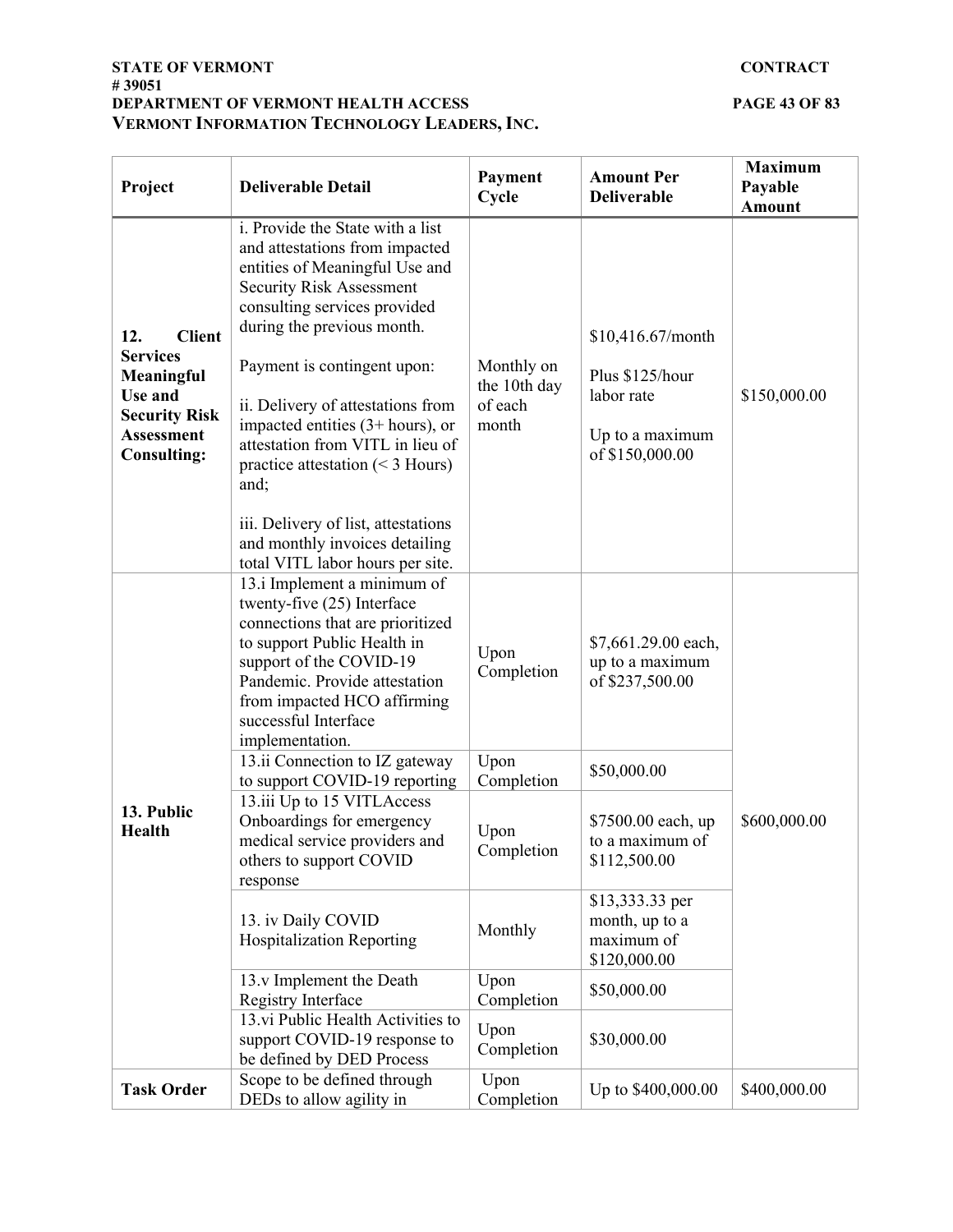#### **STATE OF VERMONT CONTRACT # 39051 DEPARTMENT OF VERMONT HEALTH ACCESS PAGE 44 OF 83 VERMONT INFORMATION TECHNOLOGY LEADERS, INC.**

| Project                     | <b>Deliverable Detail</b>                                                                               | Payment<br>Cycle | <b>Amount Per</b><br><b>Deliverable</b> | <b>Maximum</b><br>Payable<br><b>Amount</b> |
|-----------------------------|---------------------------------------------------------------------------------------------------------|------------------|-----------------------------------------|--------------------------------------------|
|                             | meeting already known public<br>health, OBC, and Cures Act<br>requirements that need further<br>clarity |                  |                                         |                                            |
| <b>Total Payable Amount</b> |                                                                                                         |                  |                                         | \$6,051,500.00                             |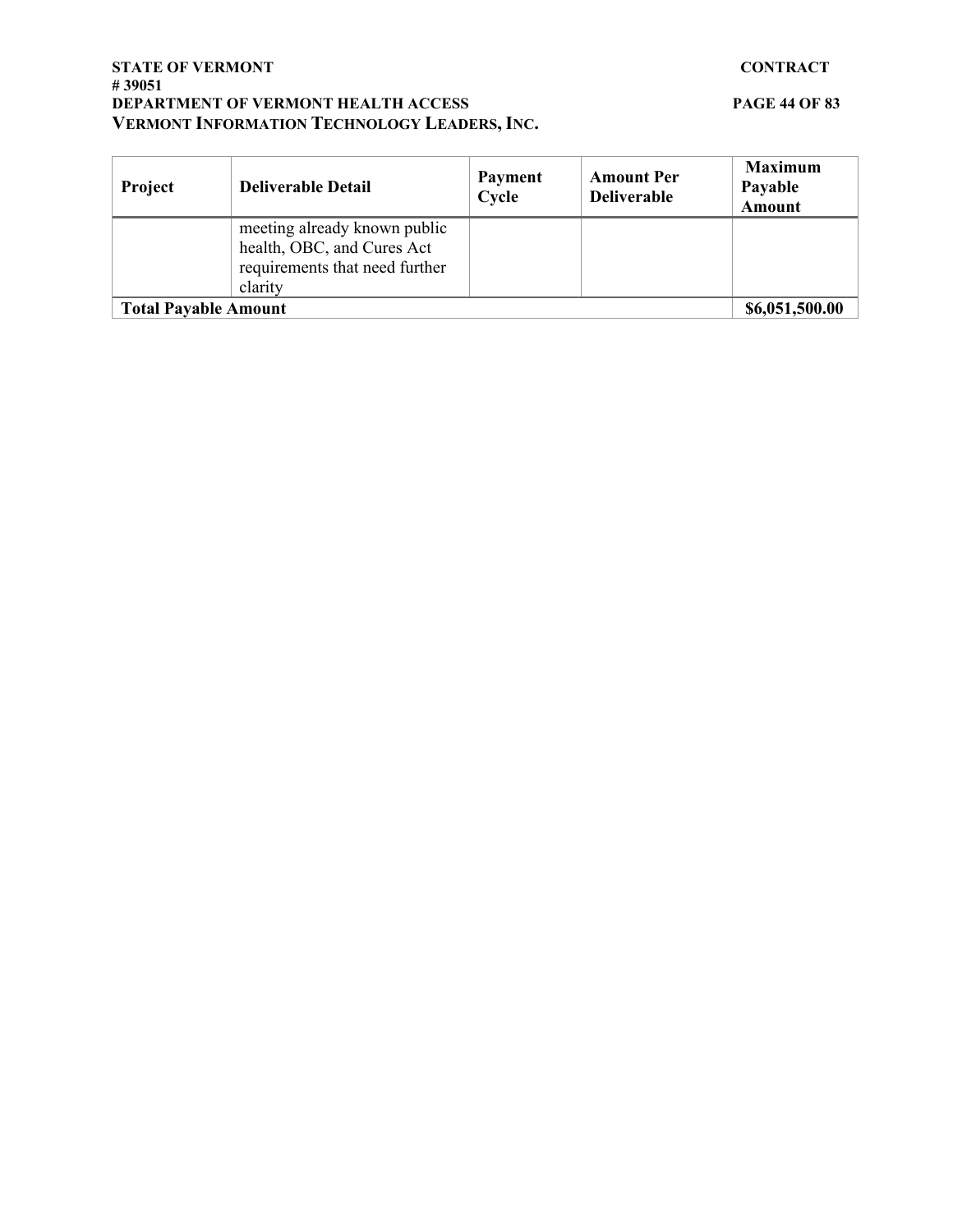## **ATTACHMENT C: STANDARD STATE - PROVISIONS FOR CONTRACTS AND GRANTS REVISED DECEMBER 15, 2017 –**

**1. Definitions:** For purposes of this Attachment, "Party" shall mean the Contractor, Grantee or Subrecipient, with whom the State of Vermont is executing this Agreement and consistent with the form of the Agreement. "Agreement" shall mean the specific contract or grant to which this form is attached.

**2. Entire Agreement:** This Agreement, whether in the form of a contract, State-funded grant, or Federally-funded grant, represents the entire agreement between the parties on the subject matter. All prior agreements, representations, statements, negotiations, and understandings shall have no effect.

**3. Governing Law, Jurisdiction and Venue; No Waiver of Jury Trial:** This Agreement will be governed by the laws of the State of Vermont. Any action or proceeding brought by either the State or the Party in connection with this Agreement shall be brought and enforced in the Superior Court of the State of Vermont, Civil Division, Washington Unit. The Party irrevocably submits to the jurisdiction of this court for any action or proceeding regarding this Agreement. The Party agrees that it must first exhaust any applicable administrative remedies with respect to any cause of action that it may have against the State with regard to its performance under this Agreement. Party agrees that the State shall not be required to submit to binding arbitration or waive its right to a jury trial.

**4. Sovereign Immunity:** The State reserves all immunities, defenses, rights or actions arising out of the State's sovereign status or under the Eleventh Amendment to the United States Constitution. No waiver of the State's immunities, defenses, rights or actions shall be implied or otherwise deemed to exist by reason of the State's entry into this Agreement.

**5. No Employee Benefits For Party:** The Party understands that the State will not provide any individual retirement benefits, group life insurance, group health and dental insurance, vacation or sick leave, workers compensation or other benefits or services available to State employees, nor will the State withhold any state or Federal taxes except as required under applicable tax laws, which shall be determined in advance of execution of the Agreement. The Party understands that all tax returns required by the Internal Revenue Code and the State of Vermont, including but not limited to income, withholding, sales and use, and rooms and meals, must be filed by the Party, and information as to Agreement income will be provided by the State of Vermont to the Internal Revenue Service and the Vermont Department of Taxes.

**6. Independence:** The Party will act in an independent capacity and not as officers or employees of the State.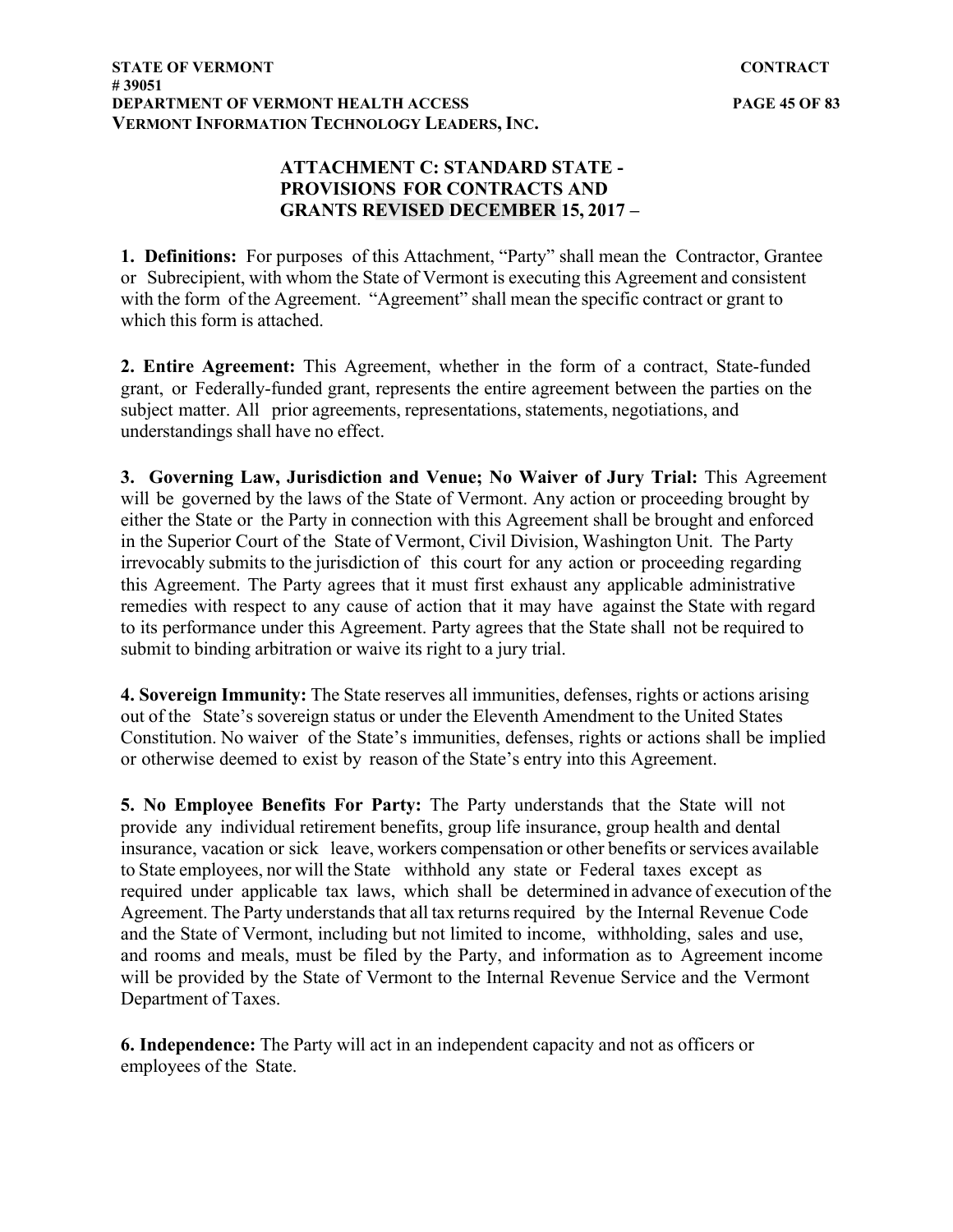**7. Defense and Indemnity:** The Party shall defend the State and its officers and employees against all third party claims or suits arising in whole or in part from any act or omission of the Party or of any agent of the Party in connection with the performance of this Agreement. The State shall notify the Party in the event of any such claim or suit, and the Party shall immediately retain counsel and otherwise provide a complete defense against the entire claim or suit. The State retains the right to participate at its own expense in the defense of any claim. The State shall have the right to approve all proposed settlements of such claims or suits.

After a final judgment or settlement, the Party may request recoupment of specific defense costs and may file suit in Washington Superior Court requesting recoupment. The Party shall be entitled to recoup costs only upon a showing that such costs were entirely unrelated to the defense of any claim arising from an act or omission of the Party in connection with the performance of this Agreement.

The Party shall indemnify the State and its officers and employees if the State, its officers or employees become legally obligated to pay any damages or losses arising from any act or omission of the Party or an agent of the Party in connection with the performance of this Agreement.

Notwithstanding any contrary language anywhere, in no event shall the terms of this Agreement or any document furnished by the Party in connection with its performance under this Agreement obligate the State to (1) defend or indemnify the Party or any third party, or (2) otherwise be liable for the expenses or reimbursement, including attorneys' fees, collection costs or other costs of the Party or any third party.

**8. Insurance:** Before commencing work on this Agreement the Party must provide certificates of insurance to show that the following minimum coverages are in effect. It is the responsibility of the Party to maintain current certificates of insurance on file with the State through the term of this Agreement. No warranty is made that the coverages and limits listed herein are adequate to cover and protect the interests of the Party for the Party's operations. These are solely minimums that have been established to protect the interests of the State. *Workers Compensation*: With respect to all operations performed, the Party shall carry workers' compensation insurance in accordance with the laws of the State of Vermont. Vermont will accept an out-of-state employer's workers' compensation coverage while operating in Vermont provided that the insurance carrier is licensed to write insurance in Vermont and an amendatory endorsement is added to the policy adding Vermont for coverage purposes. Otherwise, the party shall secure a Vermont workers' compensation policy, if necessary to comply with Vermont law.

*General Liability and Property Damage*: With respect to all operations performed under this Agreement, the Party shall carry general liability insurance having all major divisions of coverage including, but not limited to:

Premises - Operations Products and Completed Operations Personal Injury Liability Contractual Liability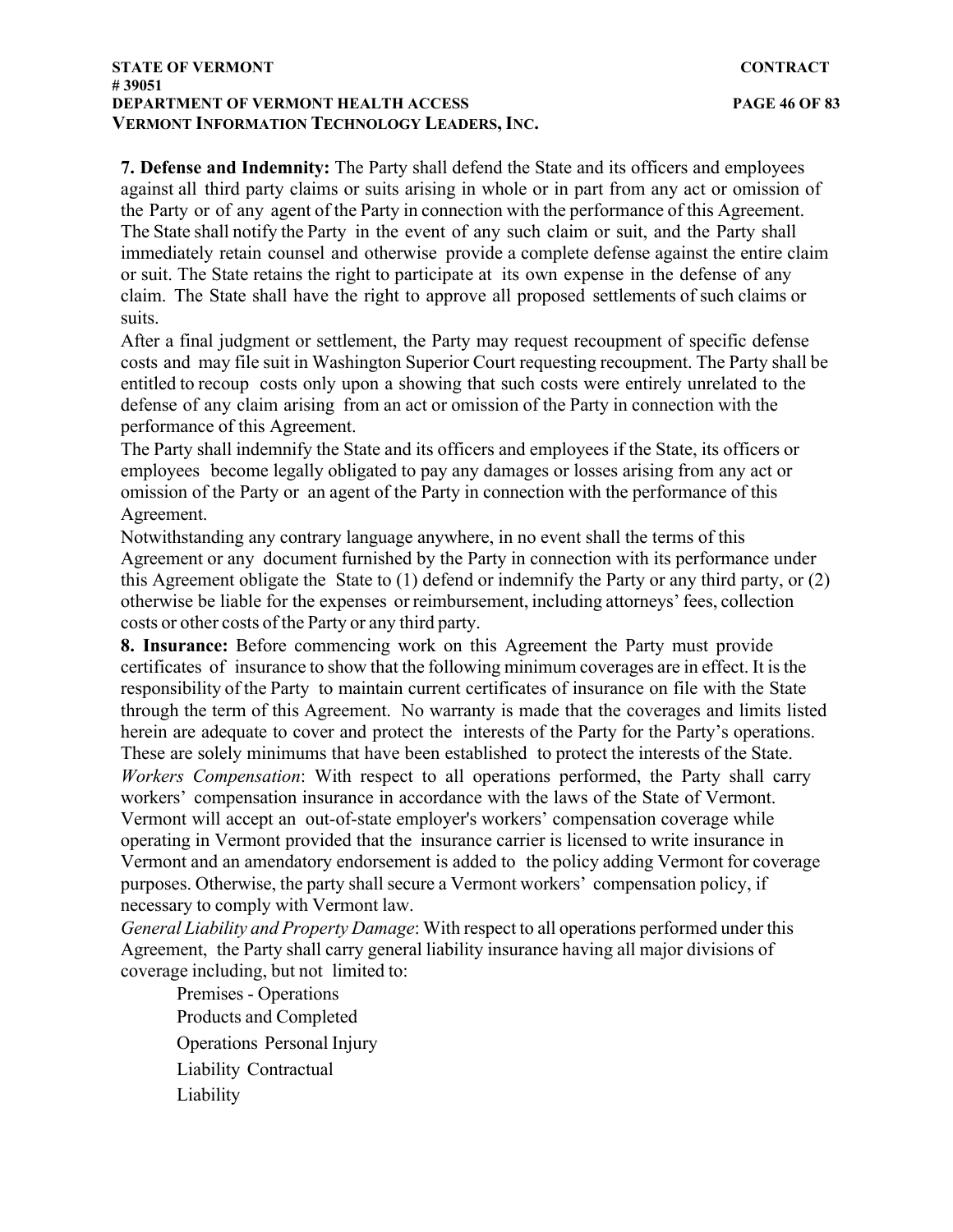The policy shall be on an occurrence form and limits shall not be less than:

\$1,000,000 Each Occurrence

\$2,000,000 General Aggregate

\$1,000,000 Products/Completed Operations Aggregate

\$1,000,000 Personal & Advertising Injury

*Automotive Liability:* The Party shall carry automotive liability insurance covering all motor vehicles, including hired and non-owned coverage, used in connection with the Agreement. Limits of coverage shall not be less than \$500,000 combined single limit. If performance of this Agreement involves construction, or the transport of persons or hazardous materials, limits of coverage shall not be less than

\$1,000,000 combined single limit.

*Additional Insured.* The General Liability and Property Damage coverages required for performance of this Agreement shall include the State of Vermont and its agencies, departments, officers and employees as Additional Insureds. If performance of this Agreement involves construction, or the transport of persons or hazardous materials, then the required Automotive Liability coverage shall include the State of Vermont and its agencies, departments, officers and employees as Additional Insureds. Coverage shall be primary and non-contributory with any other insurance and self-insurance.

*Notice of Cancellation or Change.* There shall be no cancellation, change, potential exhaustion of aggregate limits or non-renewal of insurance coverage(s) without thirty (30) days written prior written notice to the State.

**9. Reliance by the State on Representations:** All payments by the State under this Agreement will be made in reliance upon the accuracy of all representations made by the Party in accordance with this Agreement, including but not limited to bills, invoices, progress reports and other proofs of work.

**10. False Claims Act:** The Party acknowledges that it is subject to the Vermont False Claims Act as set forth in 32 V.S.A. § 630 *et seq.* If the Party violates the Vermont False Claims Act it shall be liable to the State for civil penalties, treble damages and the costs of the investigation and prosecution of such violation, including attorney's fees, except as the same may be reduced by a court of competent jurisdiction. The Party's liability to the State under the False Claims Act shall not be limited notwithstanding any agreement of the State to otherwise limit Party's liability.

**11. Whistleblower Protections:** The Party shall not discriminate or retaliate against one of its employees or agents for disclosing information concerning a violation of law, fraud, waste, abuse of authority or acts threatening health or safety, including but not limited to allegations concerning the False Claims Act. Further, the Party shall not require such employees or agents to forego monetary awards as a result of such disclosures, nor should they be required to report misconduct to the Party or its agents prior to reporting to any governmental entity and/or the public.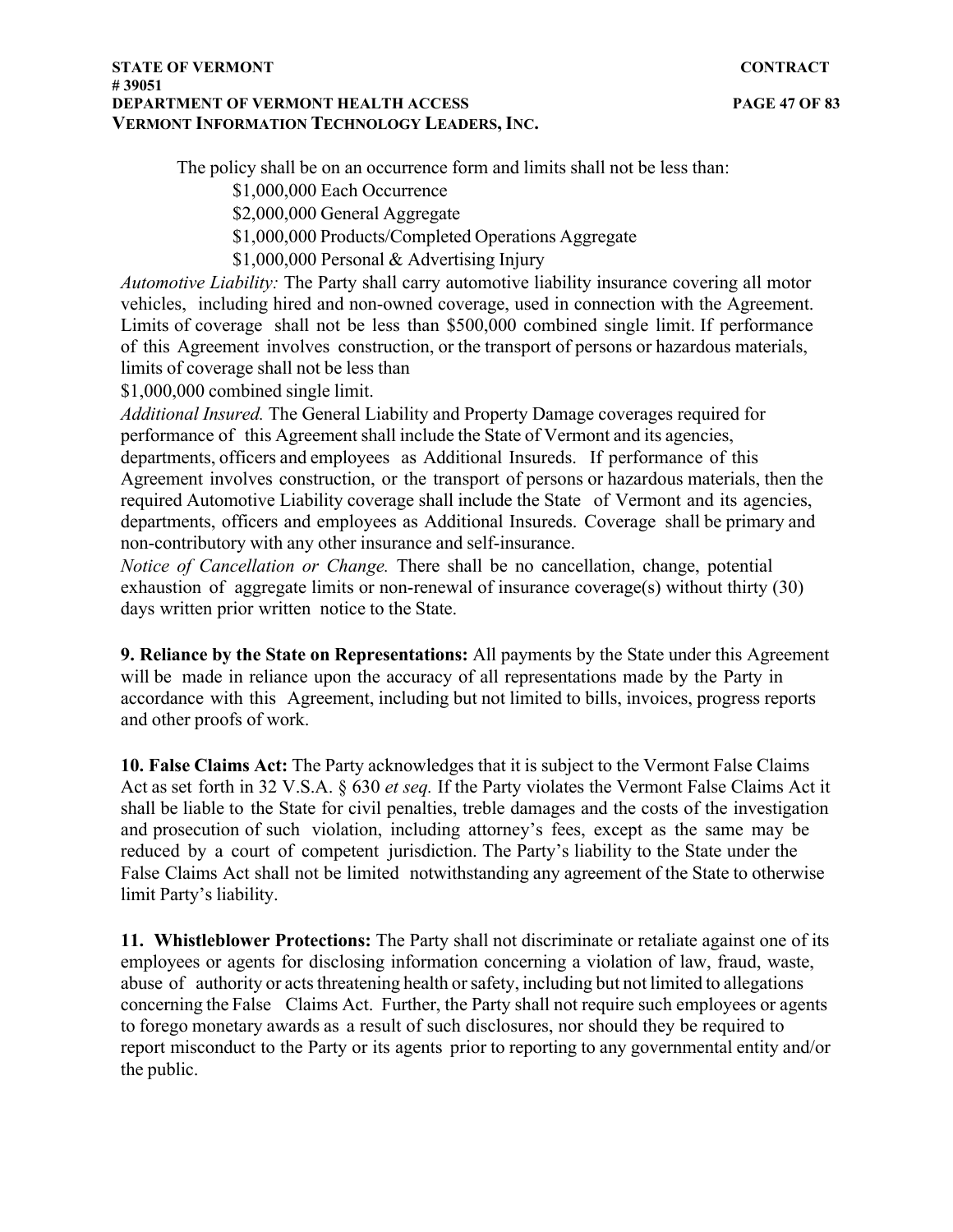**12. Location of State Data:** No State data received, obtained, or generated by the Party in connection with performance under this Agreement shall be processed, transmitted, stored, or transferred by any means outside the United States, except with the express written permission of the State.

**13. Records Available for Audit:** The Party shall maintain all records pertaining to performance under this agreement. "Records" means any written or recorded information, regardless of physical form or characteristics, which is produced or acquired by the Party in the performance of this agreement. Records produced or acquired in a machine-readable electronic format shall be maintained in that format. The records described shall be made available at reasonable times during the period of the Agreement and for three years thereafter or for any period required by law for inspection by any authorized representatives of the State or Federal Government. If any litigation, claim, or audit is started before the expiration of the three-year period, the records shall be retained until all litigation, claims or audit findings involving the records have been resolved.

**14. Fair Employment Practices and Americans with Disabilities Act:** Party agrees to comply with the requirement of 21 V.S.A. Chapter 5, Subchapter 6, relating to fair employment practices, to the full extent applicable. Party shall also ensure, to the full extent required by the Americans with Disabilities Act of 1990, as amended, that qualified individuals with disabilities receive equitable access to the services, programs, and activities provided by the Party under this Agreement.

**15. Set Off:** The State may set off any sums which the Party owes the State against any sums due the Party under this Agreement; provided, however, that any set off of amounts due the State of Vermont as taxes shall be in accordance with the procedures more specifically provided hereinafter.

### **16. Taxes Due to the State:**

- **A.** Party understands and acknowledges responsibility, if applicable, for compliance with State tax laws, including income tax withholding for employees performing services within the State, payment of use tax on property used within the State, corporate and/or personal income tax on income earned within the State.
- **B.** Party certifies under the pains and penalties of perjury that, as of the date this Agreement is signed, the Party is in good standing with respect to, or in full compliance with, a plan to pay any and all taxes due the State of Vermont.
- **C.** Party understands that final payment under this Agreement may be withheld if the Commissioner of Taxes determines that the Party is not in good standing with respect to or in full compliance with a plan to pay any and all taxes due to the State of Vermont.
- **D.** Party also understands the State may set off taxes (and related penalties, interest and fees) due to the State of Vermont, but only if the Party has failed to make an appeal within the time allowed by law, or an appeal has been taken and finally determined and the Party has no further legal recourse to contest the amounts due.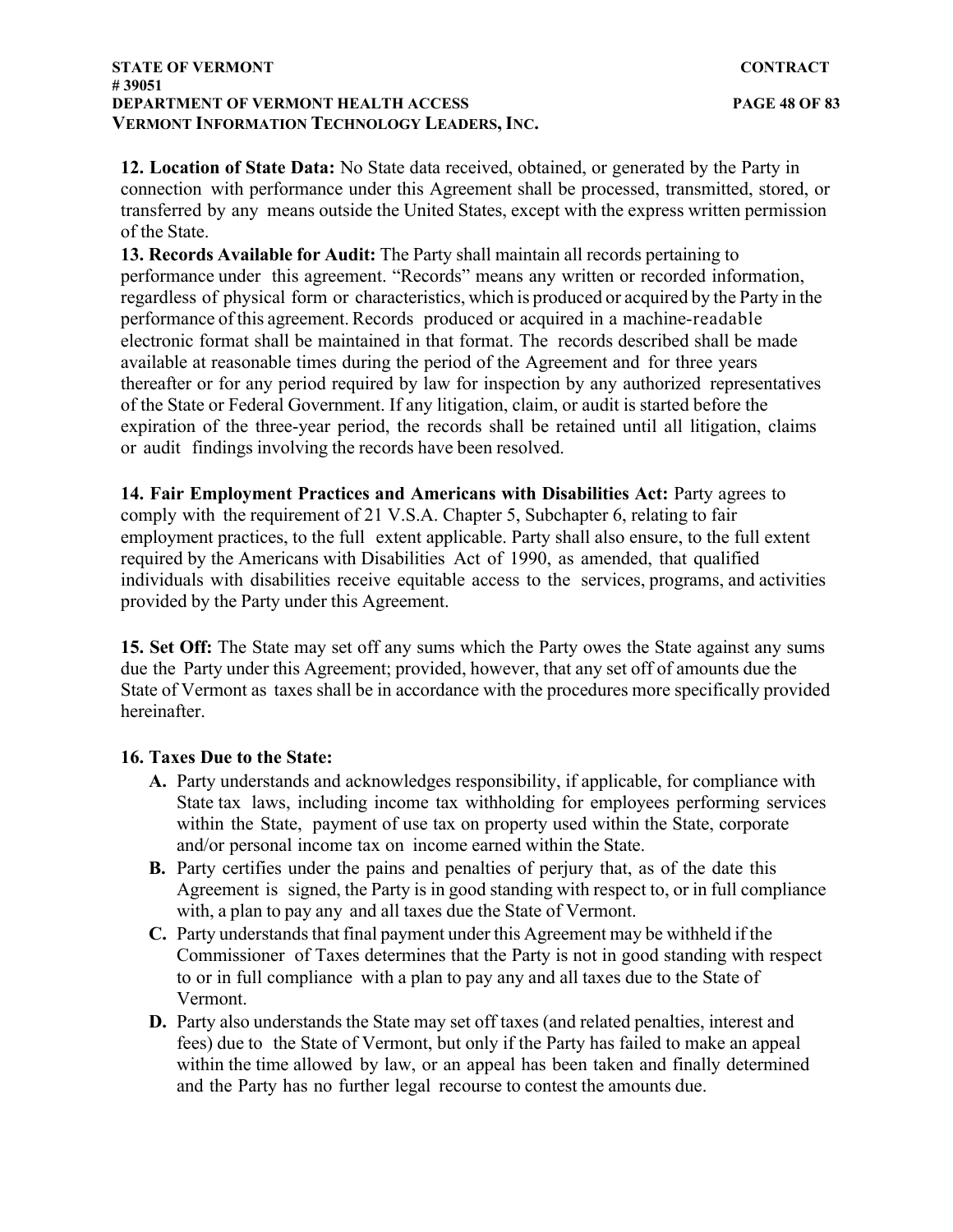**17. Taxation of Purchases:** All State purchases must be invoiced tax free. An exemption certificate will be furnished upon request with respect to otherwise taxable items.

**18. Child Support:** (Only applicable if the Party is a natural person, not a corporation or partnership.) Party states that, as of the date this Agreement is signed, he/she:

- **A.** is not under any obligation to pay child support; or
- **B.** is under such an obligation and is in good standing with respect to that obligation; or
- **C.** has agreed to a payment plan with the Vermont Office of Child Support Services and is in full compliance with that plan.

Party makes this statement with regard to support owed to any and all children residing in Vermont. In addition, if the Party is a resident of Vermont, Party makes this statement with regard to support owed to any and all children residing in any other state or territory of the United States.

**19. Sub-Agreements:** Party shall not assign, subcontract or subgrant the performance of this Agreement or any portion thereof to any other Party without the prior written approval of the State. Party shall be responsible and liable to the State for all acts or omissions of subcontractors and any other person performing work under this Agreement pursuant to an agreement with Party or any subcontractor.

In the case this Agreement is a contract with a total cost in excess of \$250,000, the Party shall provide to the State a list of all proposed subcontractors and subcontractors' subcontractors, together with the identity of those subcontractors' workers compensation insurance providers, and additional required or requested information, as applicable, in accordance with Section 32 of The Vermont Recovery and Reinvestment Act of 2009 (Act No. 54).

Party shall include the following provisions of this Attachment C in all subcontracts for work performed solely for the State of Vermont and subcontracts for work performed in the State of Vermont: Section 10 ("False Claims Act"); Section 11 ("Whistleblower Protections"); Section 12 ("Location of State Data"); Section 14 ("Fair Employment Practices and Americans with Disabilities Act"); Section 16 ("Taxes Due the State"); Section 18 ("Child Support"); Section 20 ("No Gifts or Gratuities"); Section

22 ("Certification Regarding Debarment"); Section 30 ("State Facilities"); and Section 32.A ("Certification Regarding Use of State Funds").

**20. No Gifts or Gratuities:** Party shall not give title or possession of anything of substantial value (including property, currency, travel and/or education programs) to any officer or employee of the State during the term of this Agreement.

**21. Copies:** Party shall use reasonable best efforts to ensure that all written reports prepared under this Agreement are printed using both sides of the paper.

**22. Certification Regarding Debarment:** Party certifies under pains and penalties of perjury that, as of the date that this Agreement is signed, neither Party nor Party's principals (officers, directors, owners, or partners) are presently debarred, suspended, proposed for debarment,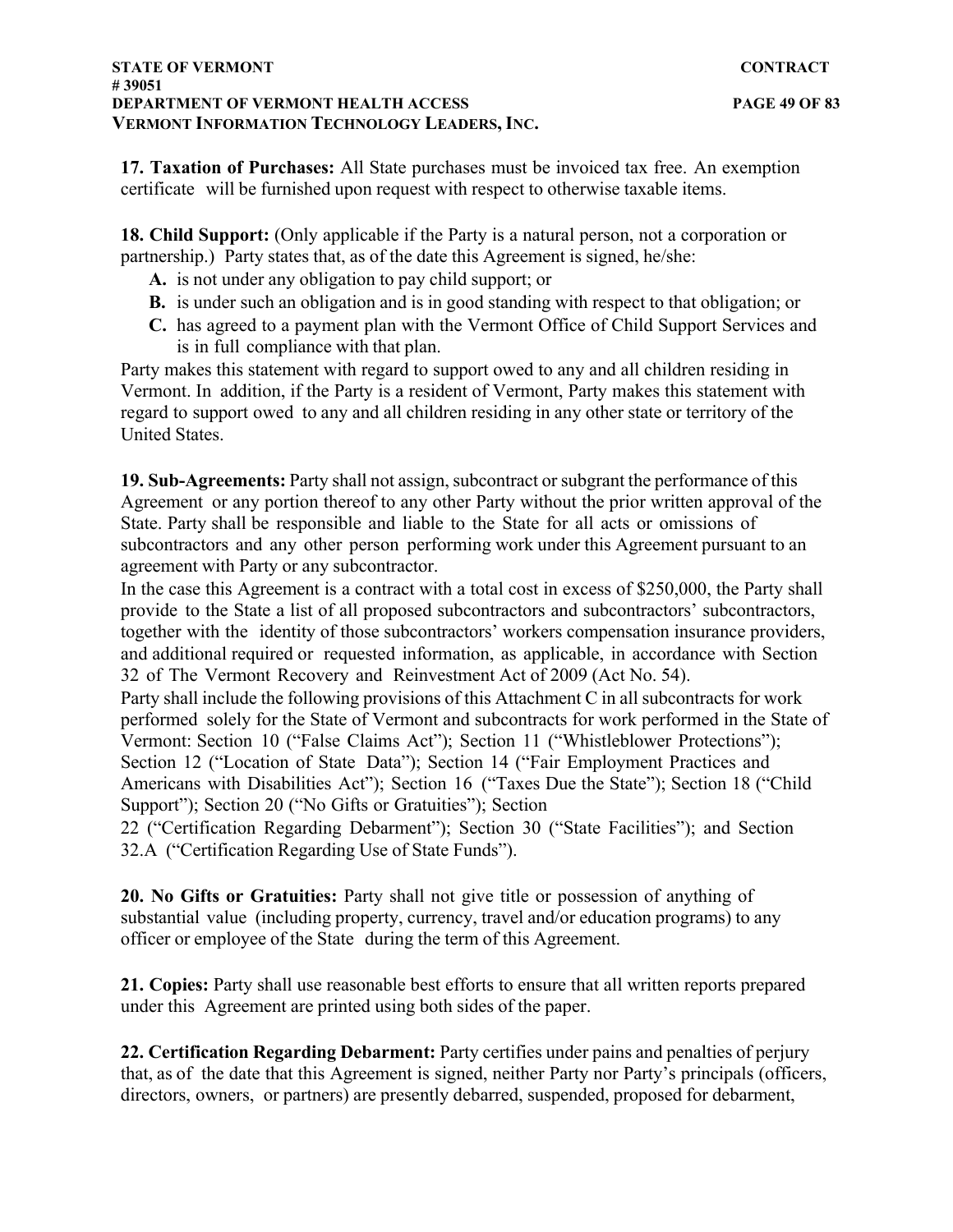declared ineligible or excluded from participation in Federal programs, or programs supported in whole or in part by Federal funds.

Party further certifies under pains and penalties of perjury that, as of the date that this Agreement is signed, Party is not presently debarred, suspended, nor named on the State's debarment list at: <http://bgs.vermont.gov/purchasing/debarment>

**23. Conflict of Interest:** Party shall fully disclose, in writing, any conflicts of interest or potential conflicts of interest.

**24. Confidentiality:** Party acknowledges and agrees that this Agreement and any and all information obtained by the State from the Party in connection with this Agreement are subject to the State of Vermont Access to Public Records Act, 1 V.S.A. § 315 et seq.

**25. Force Majeure:** Neither the State nor the Party shall be liable to the other for any failure or delay of performance of any obligations under this Agreement to the extent such failure or delay shall have been wholly or principally caused by acts or events beyond its reasonable control rendering performance illegal or impossible (excluding strikes or lock-outs) ("Force Majeure"). Where Force Majeure is asserted, the nonperforming party must prove that it made all reasonable efforts to remove, eliminate or minimize such cause of delay or damages, diligently pursued performance of its obligations under this Agreement, substantially fulfilled all non-excused obligations, and timely notified the other party of the likelihood or actual occurrence of an event described in this paragraph.

**26. Marketing:** Party shall not refer to the State in any publicity materials, information pamphlets, press releases, research reports, advertising, sales promotions, trade shows, or marketing materials or similar communications to third parties except with the prior written consent of the State.

### **27. Termination:**

- **A. Non-Appropriation:** If this Agreement extends into more than one fiscal year of the State (July 1 to June 30), and if appropriations are insufficient to support this Agreement, the State may cancel at the end of the fiscal year, or otherwise upon the expiration of existing appropriation authority. In the case that this Agreement is a Grant that is funded in whole or in part by Federal funds, and in the event Federal funds become unavailable or reduced, the State may suspend or cancel this Grant immediately, and the State shall have no obligation to pay Subrecipient from State revenues.
- **B. Termination for Cause:** Either party may terminate this Agreement if a party materially breaches its obligations under this Agreement, and such breach is not cured within thirty (30) days after delivery of the non-breaching party's notice or such longer time as the non-breaching party may specify in the notice.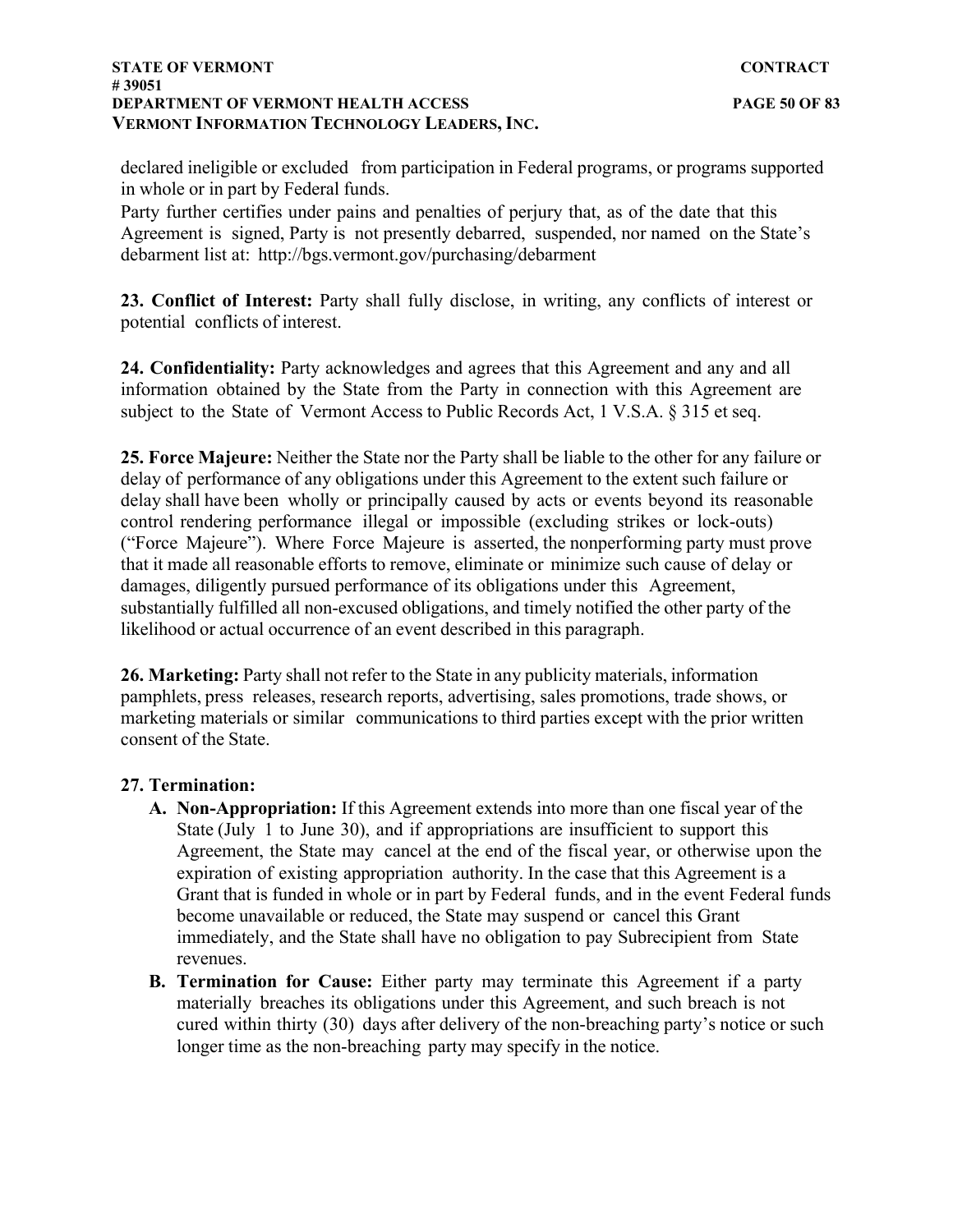#### **STATE OF VERMONT** CONTRACT # 39051 **DEPARTMENT OF VERMONT HEALTH ACCESS PAGE 51 OF 83 VERMONT INFORMATION TECHNOLOGY LEADERS, INC.**

**C. Termination Assistance:** Upon nearing the end of the final term or termination of this Agreement, without respect to cause, the Party shall take all reasonable and prudent measures to facilitate any transition required by the State. All State property, tangible and intangible, shall be returned to the State upon demand at no additional cost to the State in a format acceptable to the State.

**28. Continuity of Performance:** In the event of a dispute between the Party and the State, each party will continue to perform its obligations under this Agreement during the resolution of the dispute until this Agreement is terminated in accordance with its terms.

**29. No Implied Waiver of Remedies:** Either party's delay or failure to exercise any right, power or remedy under this Agreement shall not impair any such right, power or remedy, or be construed as a waiver of any such right, power or remedy. All waivers must be in writing.

**30. State Facilities:** If the State makes space available to the Party in any State facility during the term of this Agreement for purposes of the Party's performance under this Agreement, the Party shall only use the space in accordance with all policies and procedures governing access to and use of State facilities which shall be made available upon request. State facilities will be made available to Party on an "AS IS, WHERE IS" basis, with no warranties whatsoever.

## **31. Requirements Pertaining Only to Federal Grants and Subrecipient Agreements:** If this Agreement is a grant that is funded in whole or in part by Federal funds:

**A. Requirement to Have a Single Audit:** The Subrecipient will complete the Subrecipient Annual Report annually within 45 days after its fiscal year end, informing the State of Vermont whether or not a Single Audit is required for the prior fiscal year. If a Single Audit is required, the Subrecipient will submit a copy of the audit report to the granting Party within 9 months. If a single audit is not required, only the Subrecipient Annual Report is required.

For fiscal years ending before December 25, 2015, a Single Audit is required if the subrecipient expends \$500,000 or more in Federal assistance during its fiscal year and must be conducted in accordance with OMB Circular A-133. For fiscal years ending on or after December 25, 2015, a Single Audit is required if the subrecipient expends \$750,000 or more in Federal assistance during its fiscal year and must be conducted in accordance with 2 CFR Chapter I, Chapter II, Part 200, Subpart F. The Subrecipient Annual Report is required to be submitted within 45 days, whether or not a Single Audit is required.

- **B. Internal Controls:** In accordance with 2 CFR Part II, §200.303, the Party must establish and maintain effective internal control over the Federal award to provide reasonable assurance that the Party is managing the Federal award in compliance with Federal statutes, regulations, and the terms and conditions of the award. These internal controls should be in compliance with guidance in "Standards for Internal Control in the Federal Government" issued by the Comptroller General of the United States and the "Internal Control Integrated Framework", issued by the Committee of Sponsoring Organizations of the Treadway Commission (COSO).
- **C. Mandatory Disclosures:** In accordance with 2 CFR Part II, §200.113, Party must disclose, in a timely manner, in writing to the State, all violations of Federal criminal law involving fraud, bribery, or gratuity violations potentially affecting the Federal award. Failure to make required disclosures may result in the imposition of sanctions which may include disallowance of costs incurred, withholding of payments, termination of the Agreement, suspension/debarment, etc.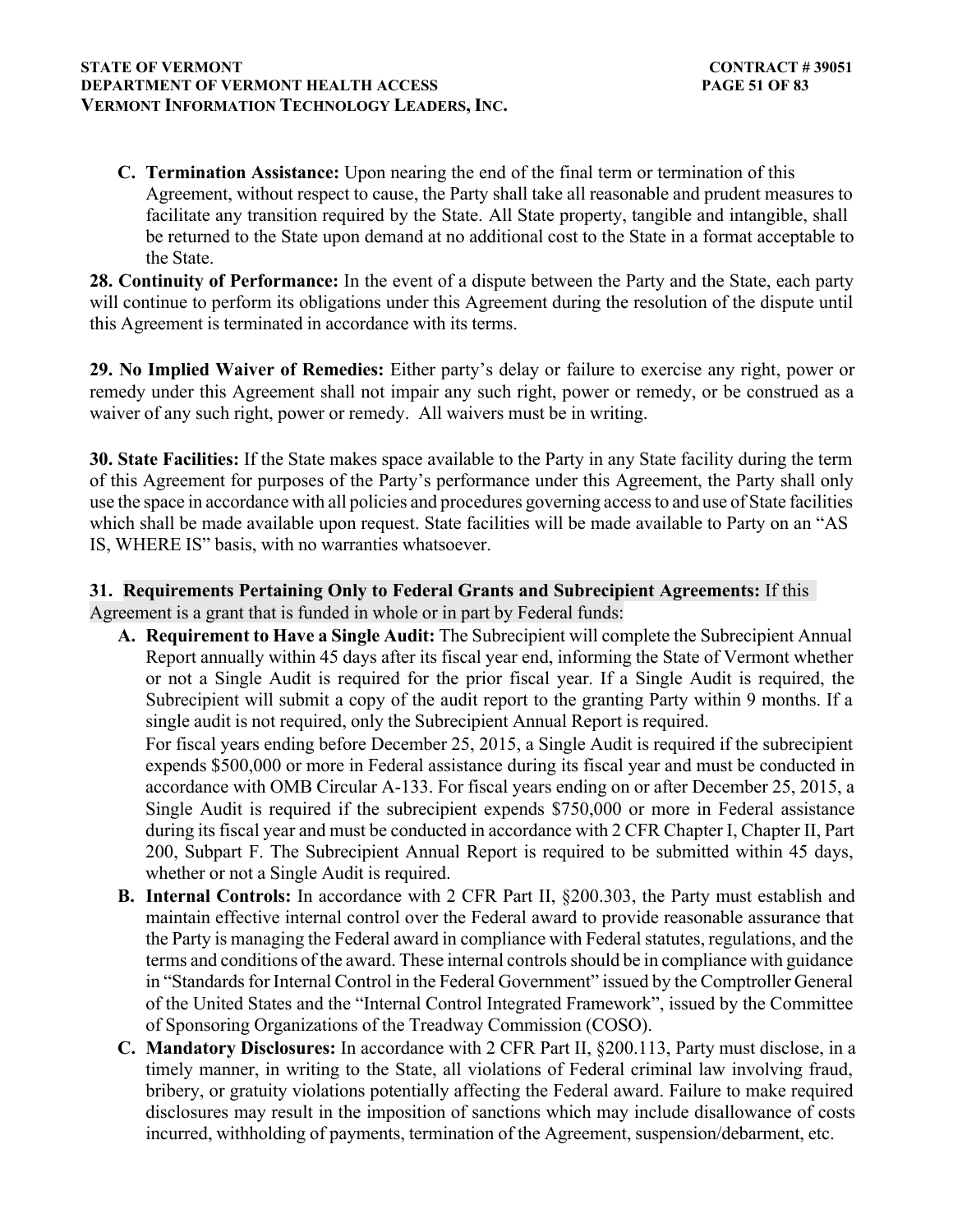## **32. Requirements Pertaining Only to State-Funded Grants:**

- **A. Certification Regarding Use of State Funds:** If Party is an employer and this Agreement is a State-funded grant in excess of \$1,001, Party certifies that none of these State funds will be used to interfere with or restrain the exercise of Party's employee's rights with respect to unionization.
- **B. Good Standing Certification (Act 154 of 2016):** If this Agreement is a State-funded grant, Party hereby represents: (i) that it has signed and provided to the State the form prescribed by the Secretary of Administration for purposes of certifying that it is in good standing (as provided in Section 13(a)(2) of Act 154) with the Agency of Natural Resources and the Agency of Agriculture, Food and Markets, or otherwise explaining the circumstances surrounding the inability to so certify, and (ii) that it will comply with the requirements stated therein.

(End of Standard Provisions)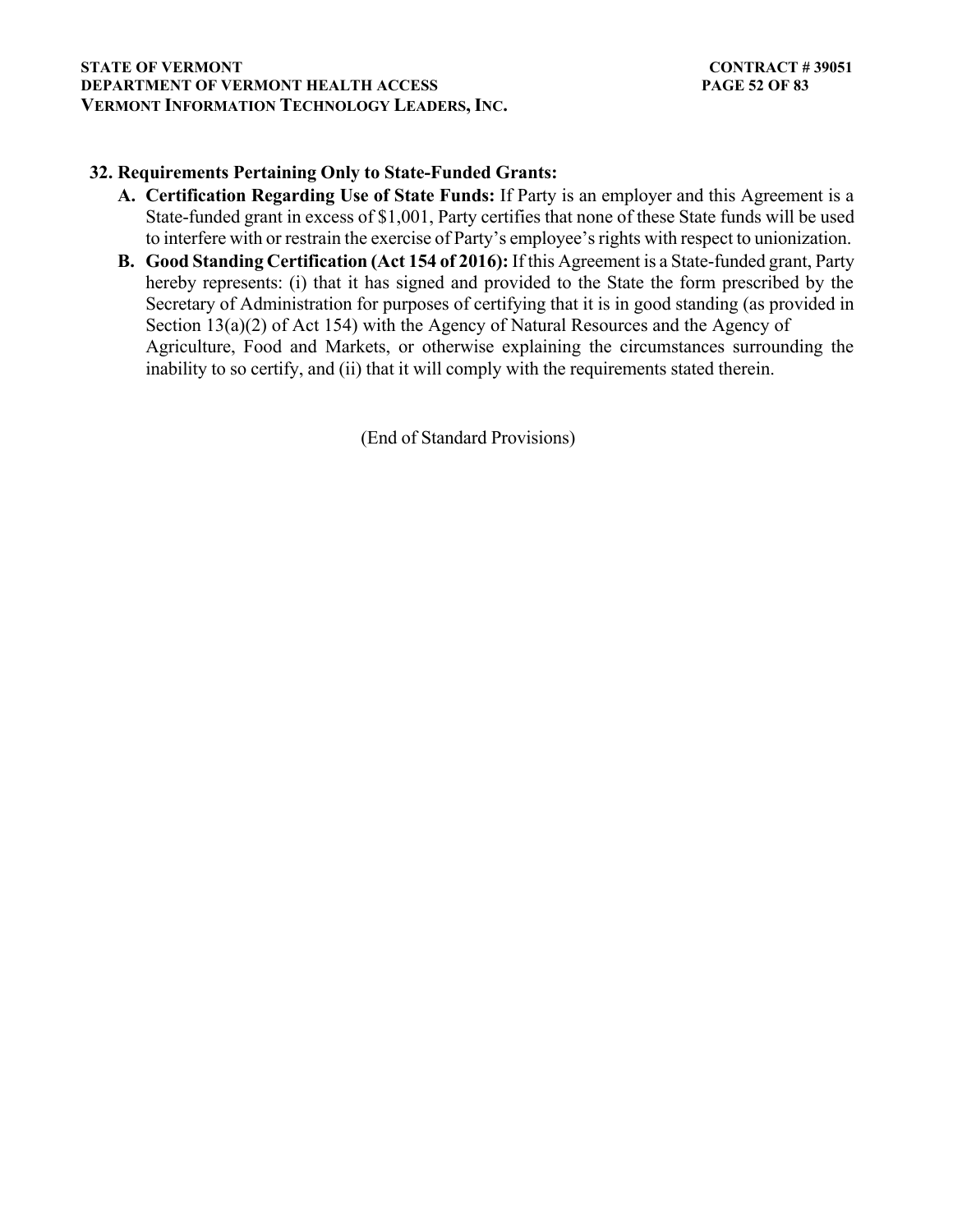# **ATTACHMENT D INFORMATION TECHNOLOGY PROFESSIONAL SERVICES TERMS AND CONDITIONS (rev. 3/21/19)**

## **1. OWNERSHIP AND LICENSE IN DELIVERABLES**

**1.1 Contractor Intellectual Property**. Contractor shall retain all right, title and interest in and to any work, ideas, inventions, discoveries, tools, methodology, computer programs, processes and improvements and any other intellectual property, tangible or intangible, that has been created by Contractor prior to entering into this Contract ("Contractor Intellectual Property"). Should the State require a license for the use of Contractor Intellectual Property in connection with the development or use of the items that Contractor is required to deliver to the State under this Contract, including Work Product ("Deliverables"), the Contractor shall grant the State a royalty-free license for such development and use. For the avoidance of doubt, Work Product shall not be deemed to include Contractor Intellectual Property, provided the State shall be granted an irrevocable, perpetual, non-exclusive royaltyfree license to use any such Contractor Intellectual Property that is incorporated into Work Product.

**1.2 State Intellectual Property.** The State shall retain all right, title and interest in and to (i) all content and all property, data and information furnished by or on behalf of the State or any agency, commission or board thereof, and to all information that is created under this Contract, including, but not limited to, all data that is generated under this Contract as a result of the use by Contractor, the State or any third party of any technology systems or knowledge bases that are developed for the State and used by Contractor hereunder, and all other rights, tangible or intangible; and (ii) all State trademarks, trade names, logos and other State identifiers, Internet uniform resource locators, State user name or names, Internet addresses and e-mail addresses obtained or developed pursuant to this Contract (collectively, "State Intellectual Property").

Contractor may not use State Intellectual Property for any purpose other than as specified in this Contract. Upon expiration or termination of this Contract, Contractor shall return or destroy all State Intellectual Property and all copies thereof, and Contractor shall have no further right or license to such State Intellectual Property.

Contractor acquires no rights or licenses, including, without limitation, intellectual property rights or licenses, to use State Intellectual Property for its own purposes. In no event shall the Contractor claim any security interest in State Intellectual Property.

**1.3 Work Product.** All Work Product shall belong exclusively to the State, with the State having the sole and exclusive right to apply for, obtain, register, hold and renew, in its own name and/or for its own benefit, all patents and copyrights, and all applications and registrations, renewals and continuations thereof and/or any and all other appropriate protection. To the extent exclusive title and/or complete and exclusive ownership rights in and to any Work Product may not originally vest in the State by operation of law or otherwise as contemplated hereunder, Contractor shall immediately upon request, unconditionally and irrevocably assign, transfer and convey to the State all right, title and interest therein.

"Work Product" means any tangible or intangible ideas, inventions, improvements, modifications,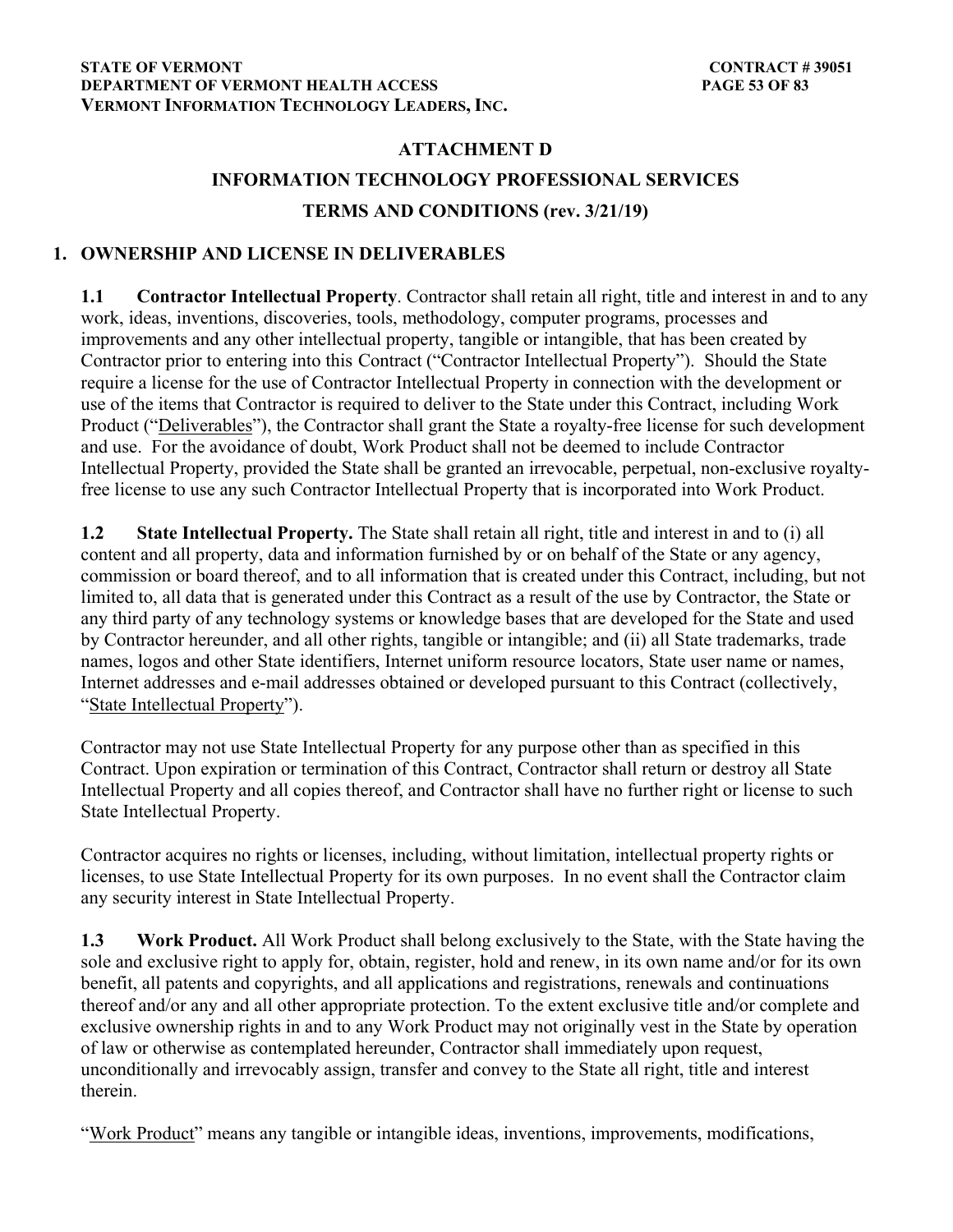### **STATE OF VERMONT** CONTRACT # 39051 **DEPARTMENT OF VERMONT HEALTH ACCESS PAGE 54 OF 83 VERMONT INFORMATION TECHNOLOGY LEADERS, INC.**

discoveries, development, customization, configuration, methodologies or processes, designs, models, drawings, photographs, reports, formulas, algorithms, patterns, devices, compilations, databases, computer programs, work of authorship, specifications, operating instructions, procedures manuals or other documentation, technique, know-how, secret, or intellectual property right whatsoever or any interest therein (whether patentable or not patentable or registerable under copyright or similar statutes or subject to analogous protection), that is specifically made, conceived, discovered or reduced to practice by Contractor, either solely or jointly with others, pursuant to this Contract. Work Product does not include Contractor Intellectual Property or third party intellectual property.

To the extent delivered under this Contract, upon full payment to Contractor in accordance with Attachment B, and subject to the terms and conditions contained herein, Contractor hereby (i) assigns to State all rights in and to all Deliverables, except to the extent they include any Contractor Intellectual Property; and (ii) grants to State a perpetual, non-exclusive, irrevocable, royalty-free license to use for State's internal business purposes, any Contractor Intellectual Property included in the Deliverables in connection with its use of the Deliverables and, subject to the State's obligations with respect to Confidential Information, authorize others to do the same on the State's behalf. Except for the foregoing license grant, Contractor or its licensors retain all rights in and to all Contractor Intellectual Property.

The Contractor shall not sell or copyright a Deliverable without explicit permission from the State. If the Contractor is operating a system or application on behalf of the State of Vermont, then the Contractor shall not make information entered into the system or application available for uses by any other party than the State of Vermont, without prior authorization by the State. Nothing herein shall entitle the State to pre-existing Contractor Intellectual Property or Contractor Intellectual Property developed outside of this Contract with no assistance from State.

## **2. CONFIDENTIALITY AND NON-DISCLOSURE; SECURITY BREACH REPORTING**

**2.1** For purposes of this Contract, confidential information will not include information or material which (a) enters the public domain (other than as a result of a breach of this Contract); (b) was in the receiving party's possession prior to its receipt from the disclosing party; (c) is independently developed by the receiving party without the use of confidential information; (d) is obtained by the receiving party from a third party under no obligation of confidentiality to the disclosing party; or (e) is not exempt from disclosure under applicable State law.

**2.2 Confidentiality of Contractor Information.** The Contractor acknowledges and agrees that this Contract and any and all Contractor information obtained by the State in connection with this Contract are subject to the State of Vermont Access to Public Records Act, 1 V.S.A. § 315 et seq. The State will not disclose information for which a reasonable claim of exemption can be made pursuant to 1 V.S.A. § 317(c), including, but not limited to, trade secrets, proprietary information or financial information, including any formulae, plan, pattern, process, tool, mechanism, compound, procedure, production data, or compilation of information which is not patented, which is known only to the Contractor, and which gives the Contractor an opportunity to obtain business advantage over competitors who do not know it or use it.

The State shall immediately notify Contractor of any request made under the Access to Public Records Act, or any request or demand by any court, governmental agency or other person asserting a demand or request for Contractor information. Contractor may, in its discretion, seek an appropriate protective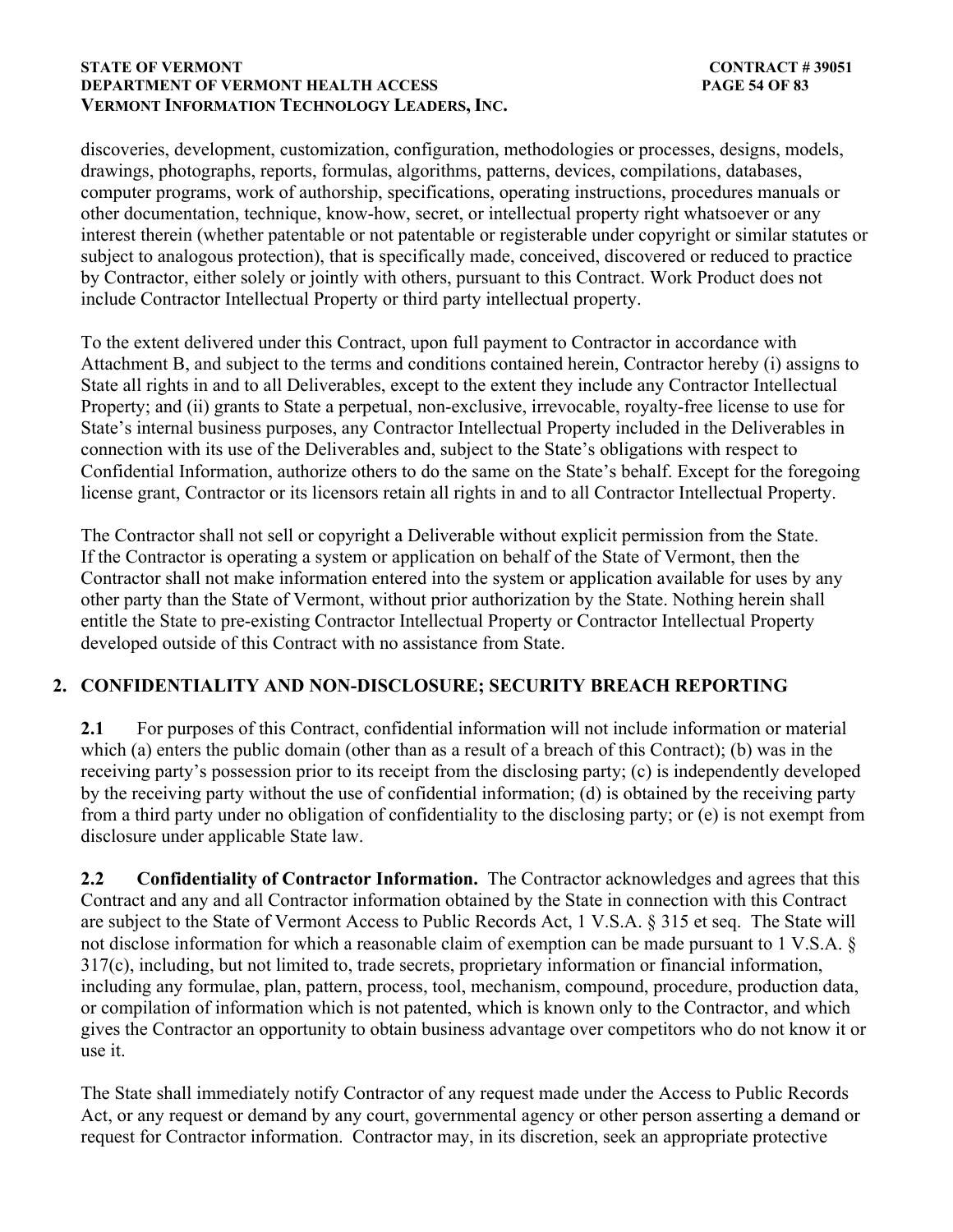#### **STATE OF VERMONT** CONTRACT # 39051 **DEPARTMENT OF VERMONT HEALTH ACCESS PAGE 55 OF 83 VERMONT INFORMATION TECHNOLOGY LEADERS, INC.**

order, or otherwise defend any right it may have to maintain the confidentiality of such information under applicable State law within three business days of the State's receipt of any such request. Contractor agrees that it will not make any claim against the State if the State makes available to the public any information in accordance with the Access to Public Records Act or in response to a binding order from a court or governmental body or agency compelling its production. Contractor shall indemnify the State for any costs or expenses incurred by the State, including, but not limited to, attorneys' fees awarded in accordance with 1 V.S.A. § 320, in connection with any action brought in connection with Contractor's attempts to prevent or unreasonably delay public disclosure of Contractor's information if a final decision of a court of competent jurisdiction determines that the State improperly withheld such information and that the improper withholding was based on Contractor's attempts to prevent public disclosure of Contractor's information.

The State agrees that (a) it will use the Contractor information only as may be necessary in the course of performing duties, receiving services or exercising rights under this Contract; (b) it will provide at a minimum the same care to avoid disclosure or unauthorized use of Contractor information as it provides to protect its own similar confidential and proprietary information; (c) except as required by the Access to Records Act, it will not disclose such information orally or in writing to any third party unless that third party is subject to a written confidentiality agreement that contains restrictions and safeguards at least as restrictive as those contained in this Contract; (d) it will take all reasonable precautions to protect the Contractor's information; and (e) it will not otherwise appropriate such information to its own use or to the use of any other person or entity.

Contractor may affix an appropriate legend to Contractor information that is provided under this Contract to reflect the Contractor's determination that any such information is a trade secret, proprietary information or financial information at time of delivery or disclosure.

**2.3 Confidentiality of State Information.** In performance of this Contract, and any exhibit or schedule hereunder, the Party acknowledges that certain State Data (as defined below), to which the Contractor may have access may contain individual federal tax information, personal protected health information and other individually identifiable information protected by State or federal law or otherwise exempt from disclosure under the State of Vermont Access to Public Records Act, 1 V.S.A. § 315 et seq ("State Data").In addition to the provisions of this Section, the Contractor shall comply with the requirements set forth in the State's HIPAA Business Associate Agreement attached hereto as Attachment F*.* Before receiving or controlling State Data, the Contractor will have an information security policy that protects its systems and processes and media that may contain State Data from internal and external security threats and State Data from unauthorized disclosure, and will have provided a copy of such policy to the State.

State Data shall not be stored, accessed from, or transferred to any location outside the United States. The Contractor agrees that (a) it will use the State Data only as may be necessary in the course of performing duties or exercising rights under this Contract; (b) it will provide at a minimum the same care to avoid disclosure or unauthorized use of State Data as it provides to protect its own similar confidential and proprietary information; (c) it will not publish, reproduce, or otherwise divulge any State Data in whole or in part, in any manner or form orally or in writing to any third party unless it has received written approval from the State and that third party is subject to a written confidentiality agreement that contains restrictions and safeguards at least as restrictive as those contained in this Contract; (d) it will take all reasonable precautions to protect the State's information; and (e) it will not otherwise appropriate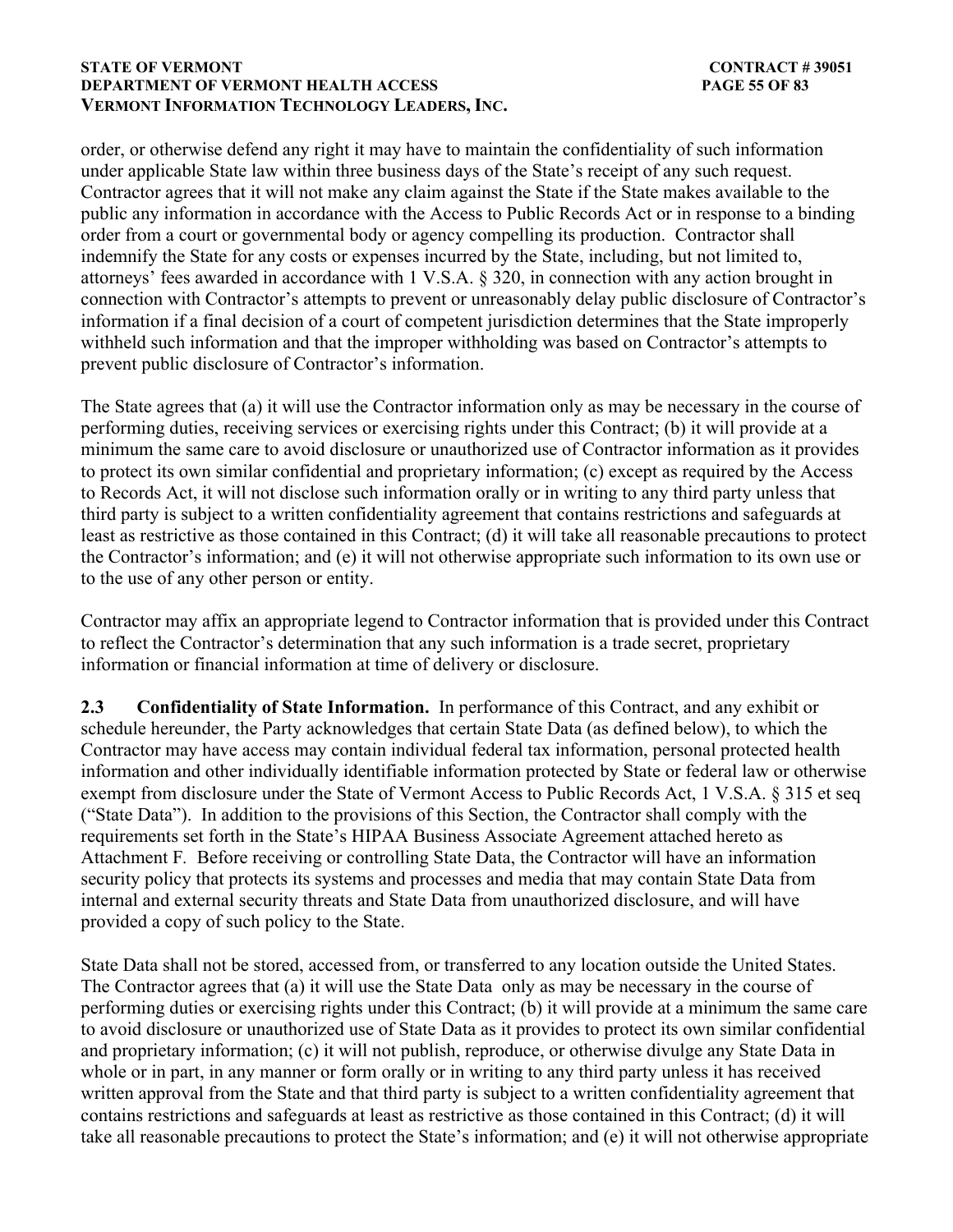#### **STATE OF VERMONT** CONTRACT # 39051 **DEPARTMENT OF VERMONT HEALTH ACCESS PAGE 56 OF 83 VERMONT INFORMATION TECHNOLOGY LEADERS, INC.**

such information to its own use or to the use of any other person or entity. Contractor will take reasonable measures as are necessary to restrict access to State Data in the Contractor's possession to only those employees on its staff who must have the information on a "need to know" basis. The Contractor shall not retain any State Data except to the extent required to perform the services under this Contract.

Contractor shall not access State user accounts or State Data, except in the course of data center operations, response to service or technical issues, as required by the express terms of this Contract, or at State's written request.

Contractor may not share State Data with its parent company or other affiliate without State's express written consent.

The Contractor shall promptly notify the State of any request or demand by any court, governmental agency or other person asserting a demand or request for State Data to which the Contractor or any third party hosting service of the Contractor may have access, so that the State may seek an appropriate protective order.

## **3. SECURITY OF STATE INFORMATION.**

**3.1 Security Standards.** To the extent Contractor has access to, processes, handles, collects, transmits, stores or otherwise deals with State Data, the Contractor represents and warrants that it will provide a best practice, secure infrastructure for the VHIE and its supporting infrastructure through continuous process and procedural improvement consistent with a CSF that supports NIST *Special Publication 800-53* (version 4 or higher) and *Federal Information Processing Standards Publication* 200 and designed to (i) ensure the security and confidentiality of State Data; (ii) protect against any anticipated security threats or hazards to the security or integrity of the State Data; and (iii) protect against unauthorized access to or use of State Data. Such measures shall include at a minimum: (1) access controls on information systems, including controls to authenticate and permit access to State Data only to authorized individuals and controls to prevent the Contractor employees from providing State Data to unauthorized individuals who may seek to obtain this information (whether through :fraudulent means or otherwise); (2) industry-standard firewall protection; (3) encryption of electronic State Data while in transit from the Contractor networks to external networks; (4) measures to store in a secure fashion all State Data which shall include secure authentication; (5) dual control procedures, and segregation of duties, where required, under NIST standards, and pre-employment criminal background checks for employees with responsibilities for or access to State Data; (6) measures to ensure that the State Data shall not be inappropriately altered or corrupted without the prior written consent of the State; (7) measures to protect against destruction, loss or damage of State Data due *to* potential environmental hazards, such as fire and water damage; (8) staff training to implement the information security measures; and (9) monitoring of the security of any portions of the Contractor systems that are used in the provision of the services against intrusion on a twenty-four (24) hour a day basis.

**3.2 Security Breach Notice and Reporting.** The Contractor shall have policies and procedures in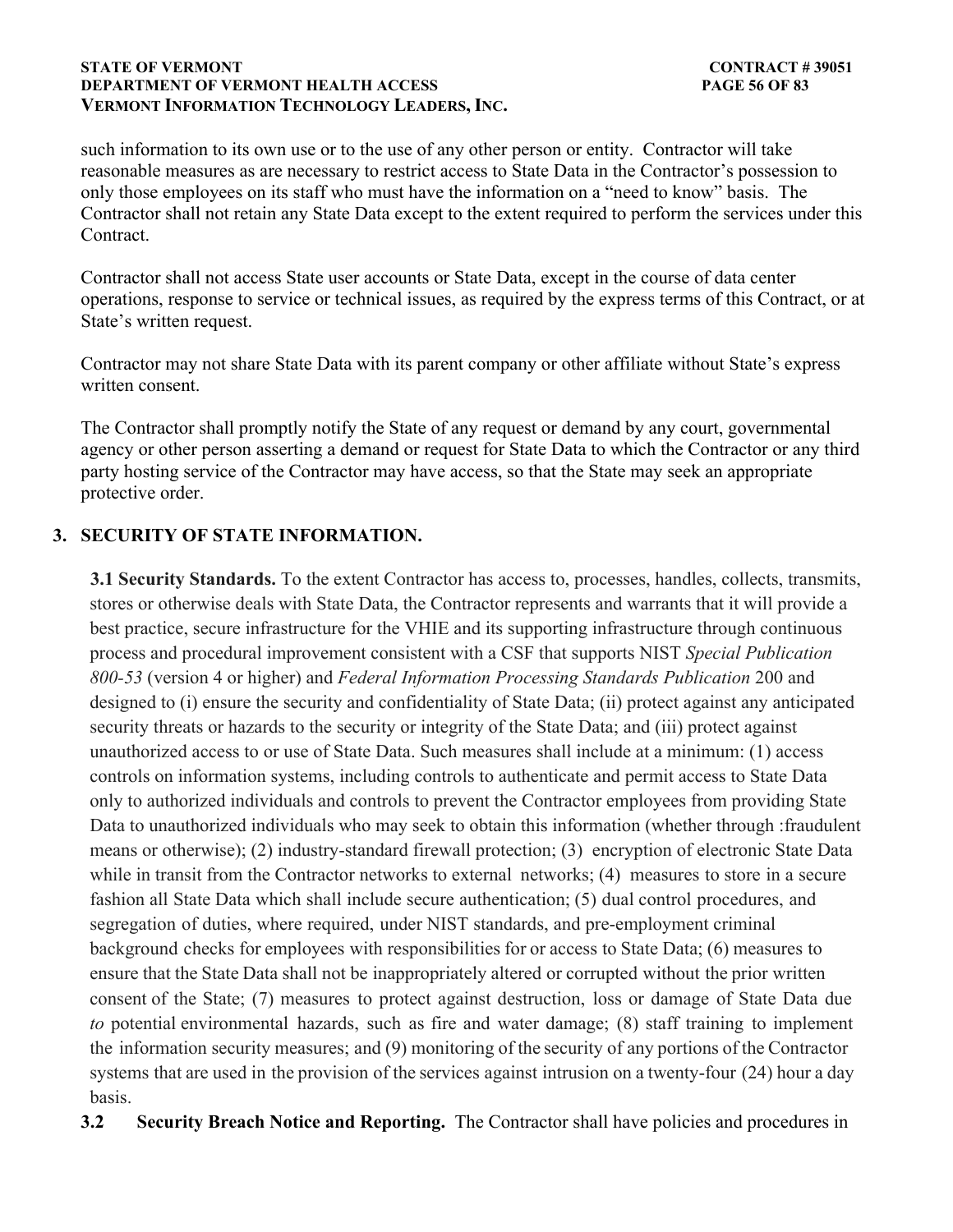### **STATE OF VERMONT** CONTRACT # 39051 **DEPARTMENT OF VERMONT HEALTH ACCESS PAGE 57 OF 83 VERMONT INFORMATION TECHNOLOGY LEADERS, INC.**

place for the effective management of Security Breaches, as defined below, which shall be made available to the State upon request.

In addition to the requirements set forth in any applicable Business Associate Agreement as may be attached to this Contract, in the event of any actual security breach or reasonable belief of an actual security breach the Contractor either suffers or learns of that either compromises or could compromise State Data (a "Security Breach"), the Contractor shall notify the State within 24 hours of its discovery. Contractor shall immediately determine the nature and extent of the Security Breach, contain the incident by stopping the unauthorized practice, recover records, shut down the system that was breached, revoke access and/or correct weaknesses in physical security. Contractor shall report to the State: (i) the nature of the Security Breach; (ii) the State Data used or disclosed; (iii) who made the unauthorized use or received the unauthorized disclosure; (iv) what the Contractor has done or shall do to mitigate any deleterious effect of the unauthorized use or disclosure; and (v) what corrective action the Contractor has taken or shall take to prevent future similar unauthorized use or disclosure. The Contractor shall provide such other information, including a written report, as reasonably requested by the State. Contractor shall analyze and document the incident and provide all notices required by applicable law.

In accordance with Section 9 V.S.A. §2435(b)(3), the Contractor shall notify the Office of the Attorney General, or, if applicable, Vermont Department of Financial Regulation ("DFR"), within fourteen (14) business days of the Contractor's discovery of the Security Breach. The notice shall provide a preliminary description of the breach. The foregoing notice requirement shall be included in the subcontracts of any of Contractor's subcontractors, affiliates or agents which may be "data collectors" hereunder.

The Contractor agrees to fully cooperate with the State and assume responsibility at its own expense for the following, to be determined in the sole discretion of the State: (i) notice to affected consumers if the State determines it to be appropriate under the circumstances of any particular Security Breach, in a form recommended by the AGO; and (ii) investigation and remediation associated with a Security Breach, including but not limited to, outside investigation, forensics, counsel, crisis management and credit monitoring, in the sole determination of the State.

The Contractor agrees to comply with all applicable laws, as such laws may be amended from time to time (including, but not limited to, Chapter 62 of Title 9 of the Vermont Statutes and all applicable State and federal laws, rules or regulations) that require notification in the event of unauthorized release of personally-identifiable information or other event requiring notification.

In addition to any other indemnification obligations in this Contract, the Contractor shall fully indemnify and save harmless the State from any costs, loss or damage to the State resulting from a Security Breach or the unauthorized disclosure of State Data by the Contractor, its officers, agents, employees, and subcontractors.

## **4. CONTRACTOR'S REPRESENTATIONS AND WARRANTIES**

## **4.1 General Representations and Warranties.** The Contractor represents, warrants and covenants that:

(i) The Contractor has all requisite power and authority to execute, deliver and perform its obligations under this Contract and the execution, delivery and performance of this Contract by the Contractor has been duly authorized by the Contractor.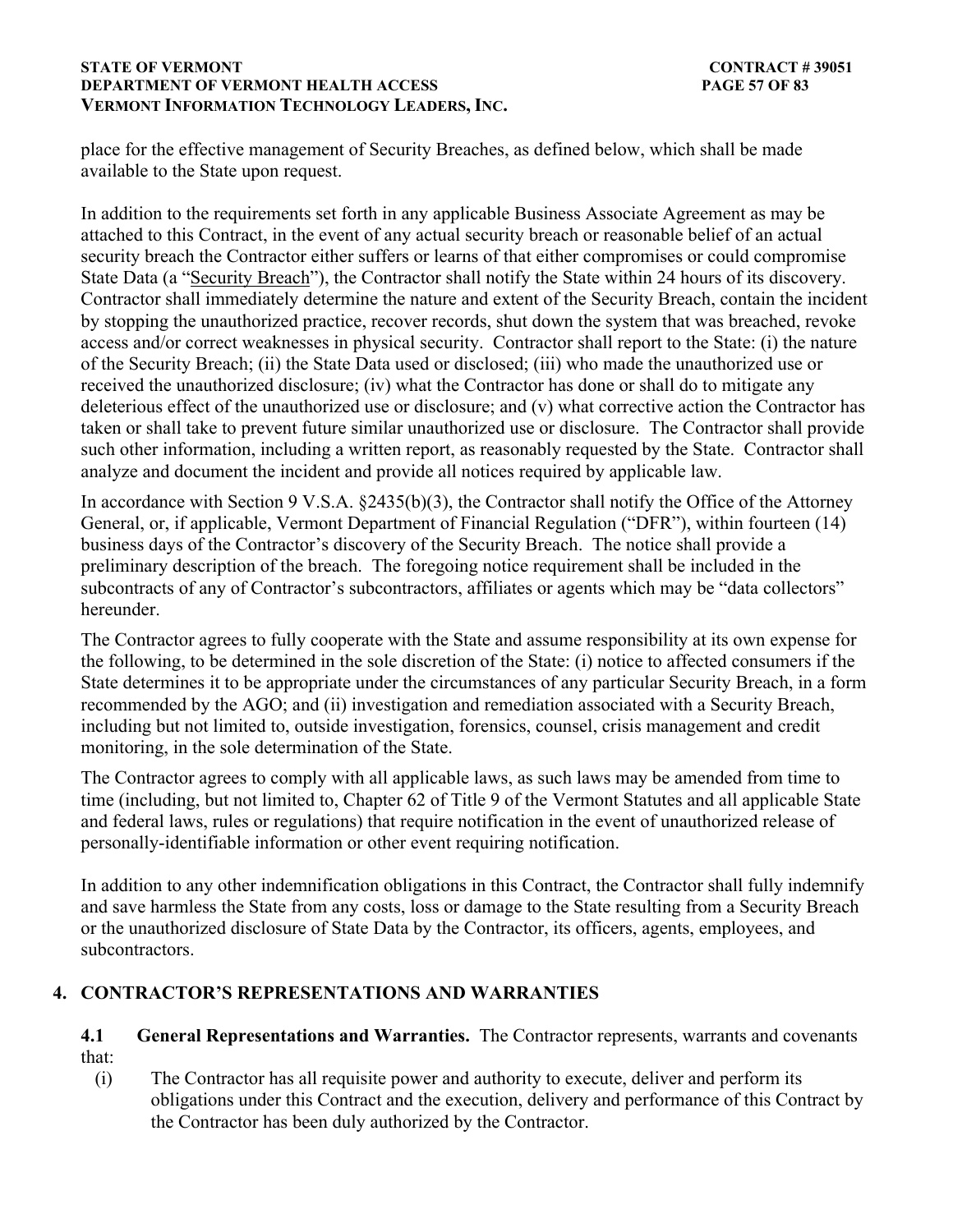### **STATE OF VERMONT** CONTRACT # 39051 **DEPARTMENT OF VERMONT HEALTH ACCESS PAGE 58 OF 83 VERMONT INFORMATION TECHNOLOGY LEADERS, INC.**

- (ii) There is no pending litigation, arbitrated matter or other dispute to which the Contractor is a party which, if decided unfavorably to the Contractor, would reasonably be expected to have a material adverse effect on the Contractor's ability to fulfill its obligations under this Contract.
- (iii) The Contractor will comply with all laws applicable to its performance of the services and otherwise to the Contractor in connection with its obligations under this Contract.
- (iv) The Contractor (a) owns, or has the right to use under valid and enforceable agreements, all intellectual property rights reasonably necessary for and related to delivery of the services and provision of the services as set forth in this Contract; (b) shall be responsible for and have full authority to license all proprietary and/or third party software modules, including algorithms and protocols, that Contractor incorporates into its product; and (c) none of the services or other materials or technology provided by the Contractor to the State will infringe upon or misappropriate the intellectual property rights of any third party.
- (v) The Contractor has adequate resources to fulfill its obligations under this Contract.
- (vi) Neither Contractor nor Contractor's subcontractors has past state or federal violations, convictions or suspensions relating to miscoding of employees in NCCI job codes for purposes of differentiating between independent contractors and employees.
- **4.2 Contractor's Performance Warranties.** Contractor represents and warrants to the State that: (i) Each and all of the services shall be performed in a timely, diligent, professional and skillful manner, in accordance with the highest professional or technical standards applicable to such services, by qualified persons with the technical skills, training and experience to perform such services in the planned environment.
	- (ii) Any time software is delivered to the State, whether delivered via electronic media or the internet, no portion of such software or the media upon which it is stored or delivered will have any type of software routine or other element which is designed to facilitate unauthorized access to or intrusion upon; or unrequested disabling or erasure of; or unauthorized interference with the operation of any hardware, software, data or peripheral equipment of or utilized by the State. Without limiting the generality of the foregoing, if the State believes that harmful code may be present in any software delivered hereunder, Contractor will, upon State's request, provide a new or clean install of the software. Notwithstanding the foregoing, Contractor assumes no responsibility for the State's negligence or failure to protect data from viruses, or any unintended modification, destruction or disclosure.
	- (iii) To the extent Contractor resells commercial hardware or software it purchased from a third party, Contractor will, to the extent it is legally able to do so, pass through any such third party warranties to the State and will reasonably cooperate in enforcing them. Such warranty passthrough will not relieve the Contractor from Contractor's warranty obligations set forth herein.

## **5. PROFESSIONAL LIABILITY AND CYBER LIABILITY INSURANCE COVERAGE**

In addition to the insurance required in Attachment C to this Contract, before commencing work on this Contract and throughout the term of this Contract, Contractor agrees to procure and maintain (a) Technology Professional Liability insurance for any and all services performed under this Contract, with minimum third party coverage of \$2,000,000.00 per claim, \$4,000,000.00 aggregate. To the extent Contractor has access to, processes, handles, collects, transmits, stores or otherwise deals with State Data, Contractor shall maintain first party Breach Notification Coverage of not less than \$2,000,000.00.

Before commencing work on this Contract the Contractor must provide certificates of insurance to show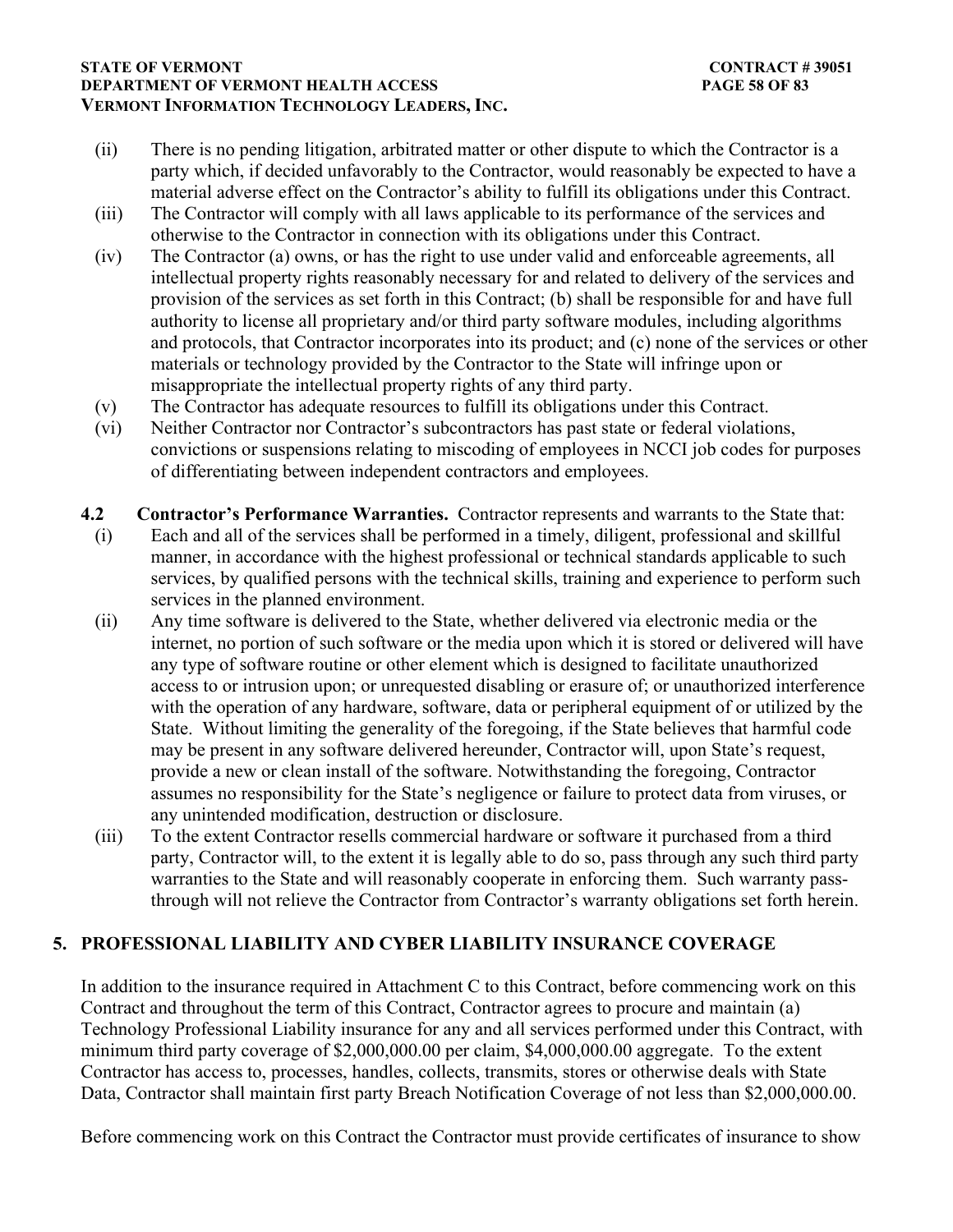that the foregoing minimum coverages are in effect.

With respect to the first party Breach Notification Coverage, Contractor shall name the State of Vermont and its officers and employees as additional insureds for liability arising out of this Contract.

**6. REMEDIES FOR DEFAULT.** In the event either party is in default under this Contract, the nondefaulting party may, at its option, pursue any or all of the remedies available to it under this Contract, including termination for cause, and at law or in equity.

## **7. TERMINATION**

**7.1** Contractor shall reasonably cooperate with other parties in connection with all services to be delivered under this Contract, including without limitation any successor provider to whom State Data, State Intellectual Property or other State information and materials are to be transferred in connection with termination. Contractor shall assist the State in exporting and extracting any and all State data, in a format usable without the use of the Services and as agreed to by State, at no additional cost. Any transition services requested by State involving additional knowledge transfer and support may be subject to a contract amendment for a fixed fee or at rates to be mutually agreed upon by the parties.

If the State determines in its sole discretion that a documented transition plan is necessary, then no later than sixty (60) days prior to termination, Contractor and the State shall mutually prepare a Transition Plan identifying transition services to be provided.

**7.2 Return of Property.** Upon termination of this Contract for any reason whatsoever, Contractor shall immediately deliver to State all State Intellectual Property and State Data (including without limitation any Deliverables for which State has made payment in whole or in part), that are in the possession or under the control of Contractor in whatever stage of development and form of recordation such State property is expressed or embodied at that time.

**8. DESTRUCTION OF STATE DATA.** At any time during the term of this Contract within thirty days of (i) the State's written request or (ii) termination or expiration of this Contract for any reason, Contractor shall securely dispose of all copies, whether in written, electronic or other form or media, of State Data according to National Institute of Standards and Technology (NIST) approved methods, and certify in writing to the State that such State Data has been disposed of securely. Further, upon the relocation of State Data, Contractor shall securely dispose of such copies from the former data location according to National Institute of Standards and Technology (NIST) approved methods and certify in writing to the State that such State Data has been disposed of securely. Contractor shall comply with all reasonable directions provided by the State with respect to the disposal of State Data.

## **9. IRS TERMS IF FEDERAL TAX INFORMATION WILL BE PROCESSED OR STORED (Per IRS Publication 1075)**

To the extent Contractor's performance under this Contract involves the processing or storage of Federal tax information, then, pursuant to IRS Publication 1075, the following provisions shall apply in addition to any other security standard or requirements set forth in this Contract:

## **A. PERFORMANCE**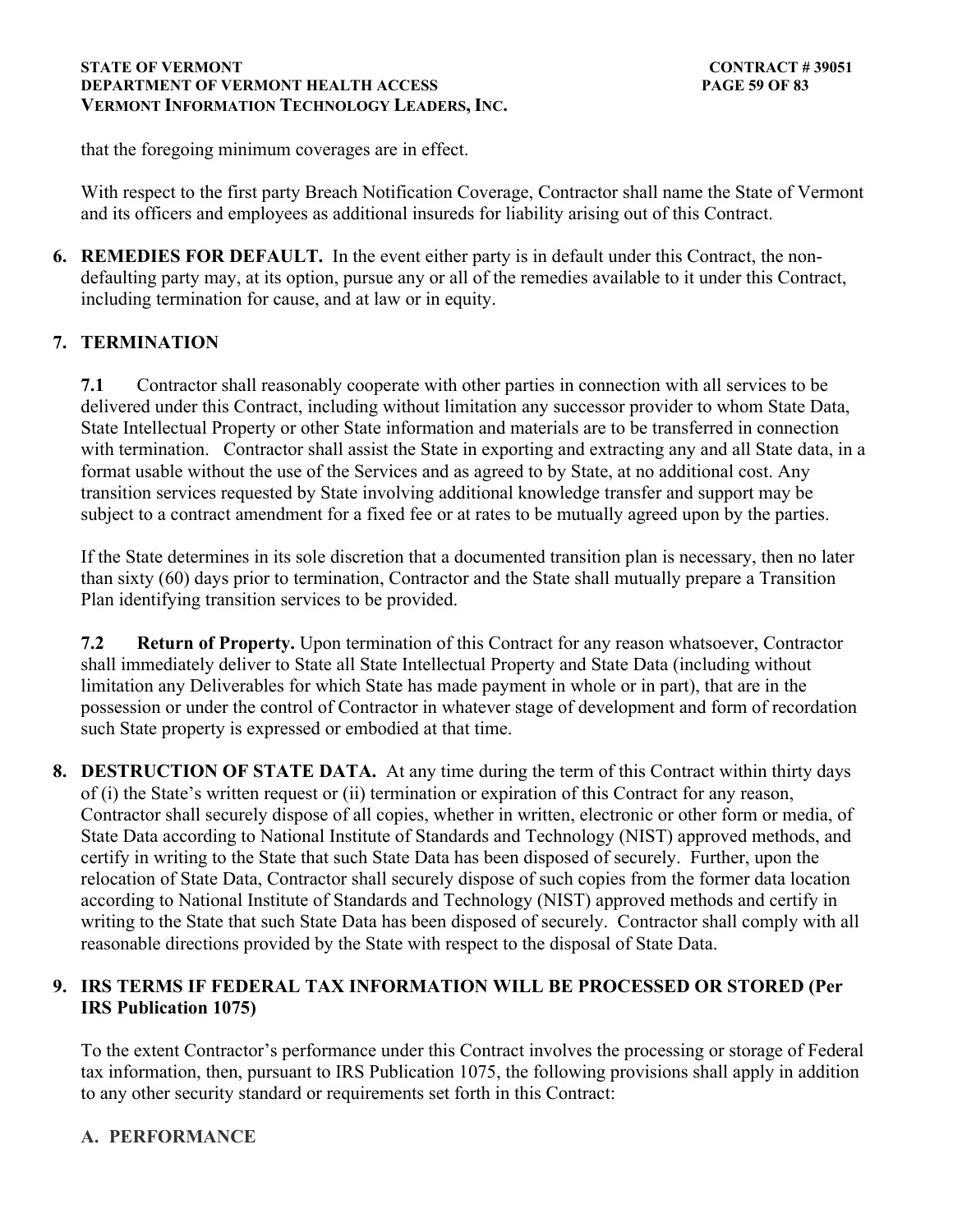In performance of this Contract, the Contractor agrees to comply with and assume responsibility for compliance by its employees with the following requirements:

- 1. All work will be done under the supervision of the Contractor or the Contractor's employees.
- 2. The Contractor and the Contractor's employees with access to or who use Federal tax information must meet the background check requirements defined in IRS Publication 1075.
- 3. Any return or return information made available in any format shall be used only for the purpose of carrying out the provisions of this Contract. Information contained in such material will be treated as confidential and will not be divulged or made known in any manner to any person except as may be necessary in the performance of this Contract. Disclosure to anyone other than an officer or employee of the Contractor will be prohibited.
- 4. All returns and return information will be accounted for upon receipt and properly stored before, during, and after processing. In addition, all related output will be given the same level of protection as required for the source material.
- 5. The Contractor certifies that the data processed during the performance of this Contract will be completely purged from all data storage components of his or her computer facility, and no output will be retained by the Contractor at the time the work is completed. If immediate purging of all data storage components is not possible, the Contractor certifies that any IRS data remaining in any storage component will be safeguarded to prevent unauthorized disclosures.
- 6. Any spoilage or any intermediate hard copy printout that may result during the processing of IRS data will be given to the State or his or her designee. When this is not possible, the Contractor will be responsible for the destruction of the spoilage or any intermediate hard copy printouts, and will provide the State or its designee with a statement containing the date of destruction, description of material destroyed, and the method used.
- 7. All computer systems processing, storing, or transmitting Federal tax information must meet the requirements defined in IRS Publication 1075. To meet functional and assurance requirements, the security features of the environment must provide for the managerial, operational, and technical controls. All security features must be available and activated to protect against unauthorized use of and access to Federal tax information.
- 8. No work involving Federal tax information furnished under this Contract will be subcontracted without prior written approval of the IRS.
- 9. The Contractor will maintain a list of employees authorized access. Such list will be provided to the State and, upon request, to the IRS reviewing office.
- 10. The State will have the right to void the Contract if the Contractor fails to provide the safeguards described above.

## **B. CRIMINAL/CIVIL SANCTIONS:**

1. Each officer or employee of any person to whom returns or return information is or may be disclosed will be notified in writing by such person that returns or return information disclosed to such officer or employee can be used only for a purpose and to the extent authorized herein, and that further disclosure of any such returns or return information for a purpose or to an extent unauthorized herein constitutes a felony punishable upon conviction by a fine of as much as \$5,000 or imprisonment for as long as 5 years, or both, together with the costs of prosecution. Such person shall also notify each such officer and employee that any such unauthorized further disclosure of returns or return information may also result in an award of civil damages against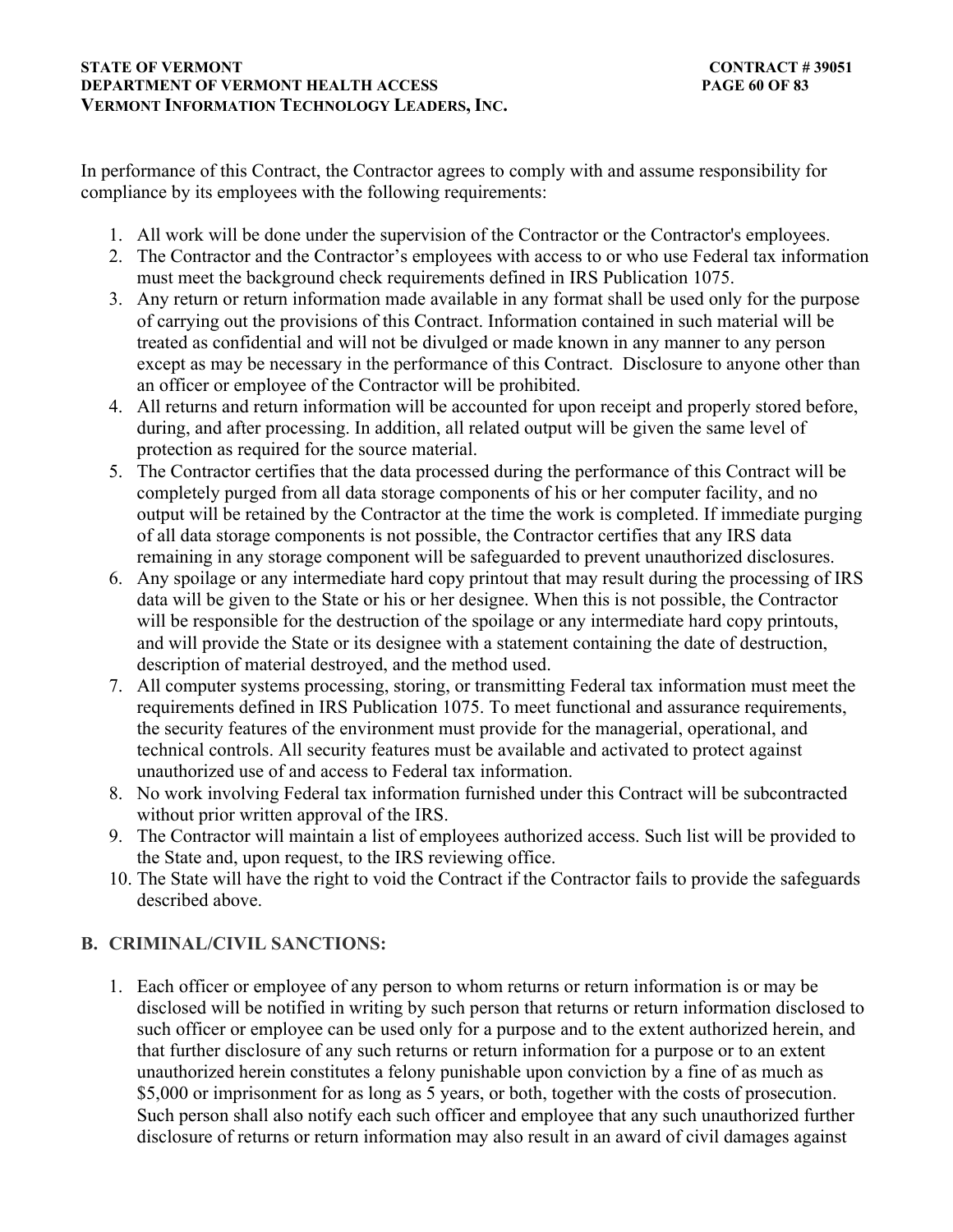### **STATE OF VERMONT** CONTRACT # 39051 **DEPARTMENT OF VERMONT HEALTH ACCESS PAGE 61 OF 83 VERMONT INFORMATION TECHNOLOGY LEADERS, INC.**

the officer or employee in an amount not less than \$1,000 with respect to each instance of unauthorized disclosure. These penalties are prescribed by IRC sections 7213 and 7431 and set forth at 26 CFR 301.6103(n)-1.

- 2. Each officer or employee of any person to whom returns or return information is or may be disclosed shall be notified in writing by such person that any return or return information made available in any format shall be used only for the purpose of carrying out the provisions of this Contract. Information contained in such material shall be treated as confidential and shall not be divulged or made known in any manner to any person except as may be necessary in the performance of the Contract. Inspection by or disclosure to anyone without an official need to know constitutes a criminal misdemeanor punishable upon conviction by a fine of as much as \$1,000 or imprisonment for as long as 1 year, or both, together with the costs of prosecution. Such person shall also notify each such officer and employee that any such unauthorized inspection or disclosure of returns or return information may also result in an award of civil damages against the officer or employee in an amount equal to the sum of the greater of \$1,000 for each act of unauthorized inspection or disclosure with respect to which such defendant is found liable or the sum of the actual damages sustained by the plaintiff as a result of such unauthorized inspection or disclosure plus in the case of a willful inspection or disclosure which is the result of gross negligence, punitive damages, plus the costs of the action. These penalties are prescribed by IRC section 7213A and 7431, and set forth at 26 CFR 301.6103(n)-1.
- 3. Additionally, it is incumbent upon the Contractor to inform its officers and employees of the penalties for improper disclosure imposed by the Privacy Act of 1974, 5 U.S.C. 552a. Specifically, 5 U.S.C. 552a(i)(1), which is made applicable to contractors by 5 U.S.C. 552a(m)(1), provides that any officer or employee of a contractor, who by virtue of his/her employment or official position, has possession of or access to State records which contain individually identifiable information, the disclosure of which is prohibited by the Privacy Act or regulations established thereunder, and who knowing that disclosure of the specific material is prohibited, willfully discloses the material in any manner to any person or agency not entitled to receive it, shall be guilty of a misdemeanor and fined not more than \$5,000.
- 4. Prior to Contractor having access to Federal tax information, Contractor shall certify that each Contractor employee or other individual with access to or who use Federal tax information on Contractor's behalf pursuant to this Contract understands the State's security policy and procedures for safeguarding Federal tax information. Contractor's authorization to access Federal tax information hereunder shall be contingent upon annual recertification. The initial certification and recertification must be documented and placed in the State's files for review. As part of the certification, and at least annually afterwards, Contractor will be advised of the provisions of IRCs 7431, 7213, and 7213A (see IRS Publication 1075 *Exhibit 4, Sanctions for Unauthorized Disclosure*, and *Exhibit 5, Civil Damages for Unauthorized Disclosure*). The training provided before the initial certification and annually thereafter must also cover the incident response policy and procedure for reporting unauthorized disclosures and data breaches (See Publication 1075, Section 10). For both the initial certification and the annual certification, the Contractor must sign a confidentiality statement certifying its understanding of the security requirements.

## **C. INSPECTION:**

The IRS and the State, with 24 hours' notice, shall have the right to send its officers, employees, and inspectors into the offices and plants of the Contractor for inspection of the facilities and operations provided for the performance of any work under this Contract. for compliance with the requirements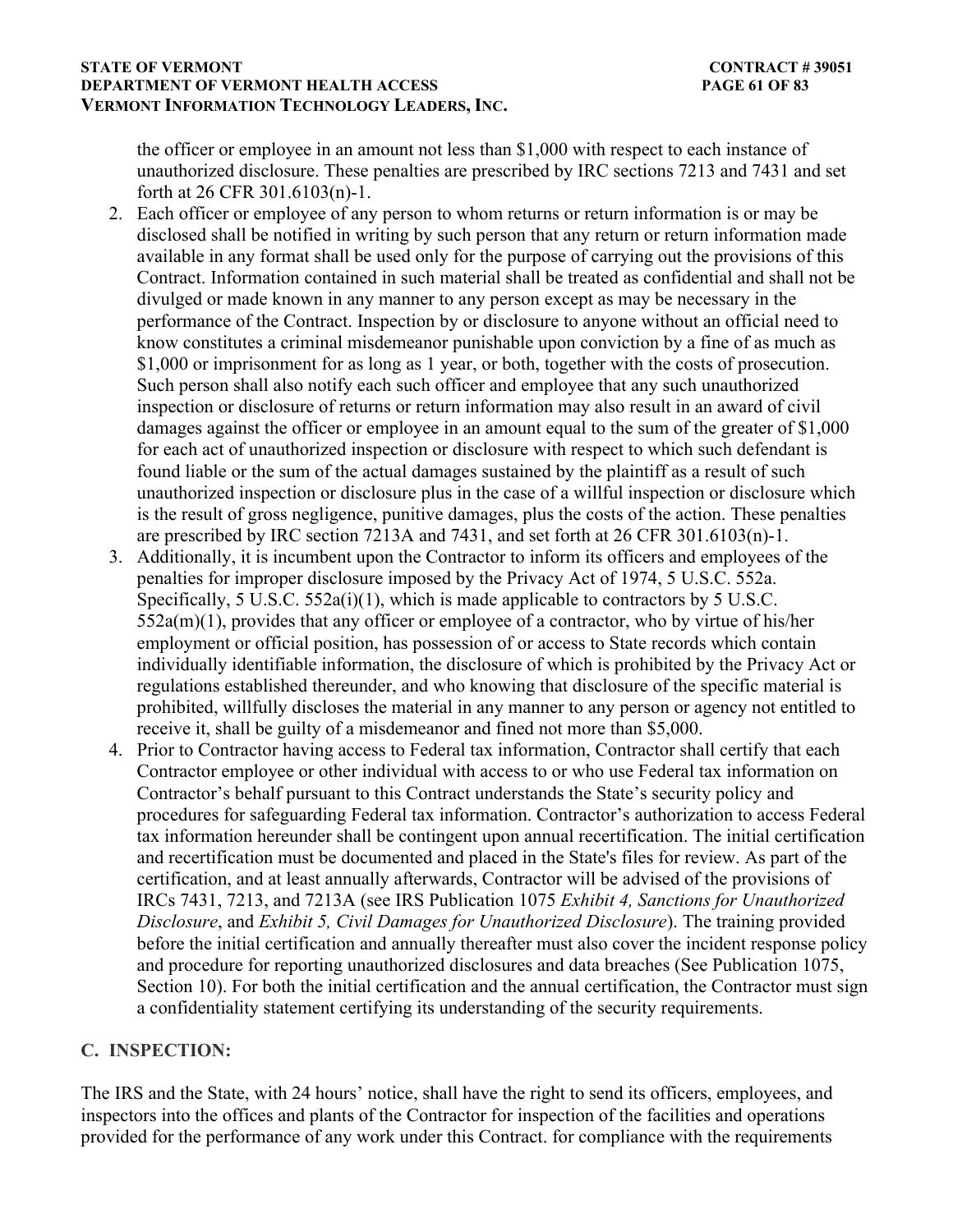### **STATE OF VERMONT** CONTRACT # 39051 **DEPARTMENT OF VERMONT HEALTH ACCESS PAGE 62 OF 83 VERMONT INFORMATION TECHNOLOGY LEADERS, INC.**

defined in IRS Publication 1075. The IRS's right of inspection shall include the use of manual and/or automated scanning tools to perform compliance and vulnerability assessments of information technology assets that access, store, process or transmit Federal tax information. On the basis of such inspection, corrective actions may be required in cases where the Contractor is found to be noncompliant with Contract safeguards.

## **10. SOV Cybersecurity Standard 19-01**

All products and service provided to or for the use of the State under this Contract shall be in compliance with State of Vermont Cybersecurity Standard 19-01, which Contractor acknowledges has been provided to it, and is available on-line at the following URL:

<https://digitalservices.vermont.gov/cybersecurity/cybersecurity-standards-and-directives>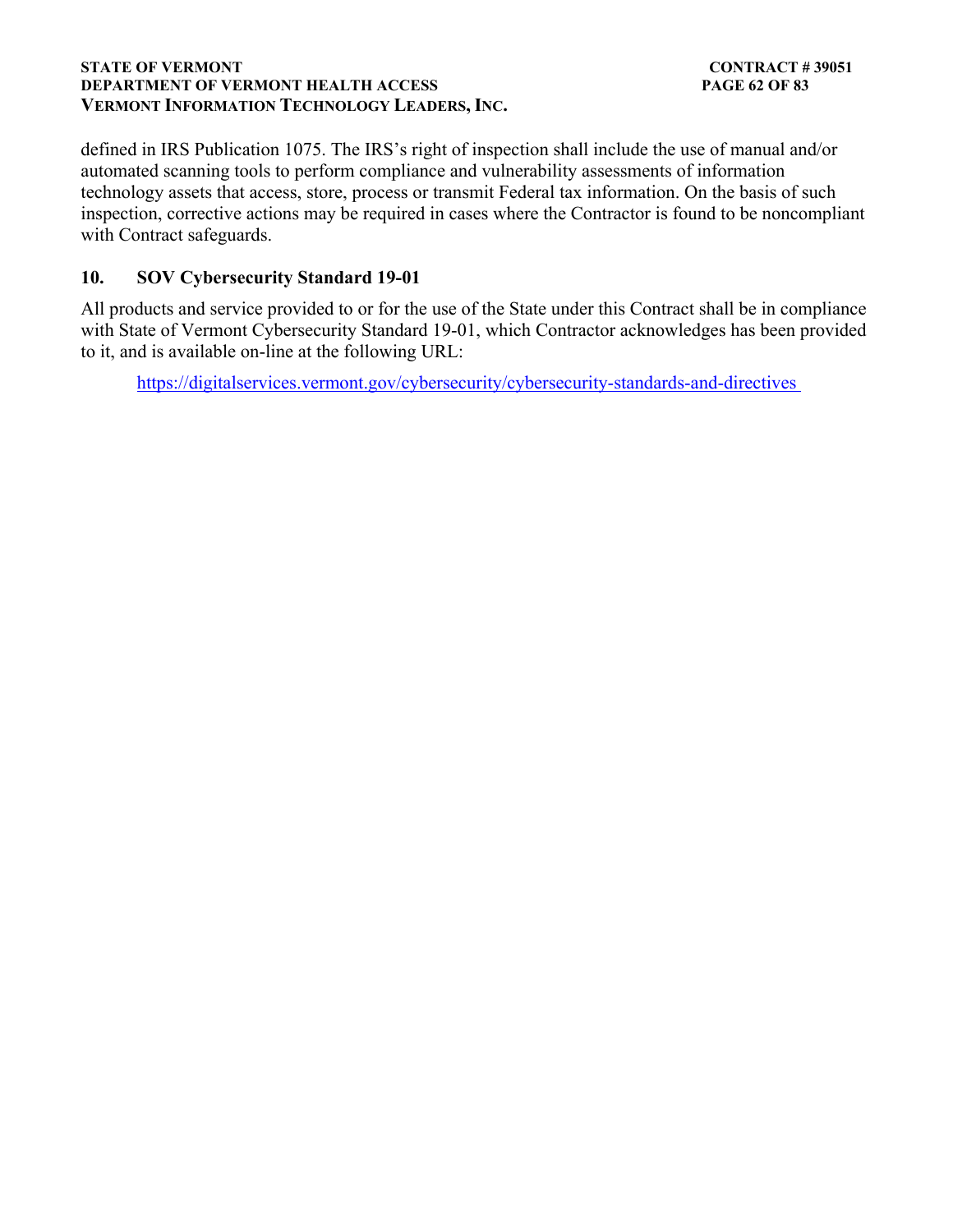#### **STATE OF VERMONT** CONTRACT # 39051 **DEPARTMENT OF VERMONT HEALTH ACCESS PAGE 63 OF 83 VERMONT INFORMATION TECHNOLOGY LEADERS, INC.**

## **ATTACHMENT E BUSINESS ASSOCIATE AGREEMENT**

## **SOV CONTRACTOR/GRANTEE/BUSINESS ASSOCIATE: VERMONT INFORMATION TECHNOLOGY LEADERS**

## **SOV CONTRACT NO. 40957 CONTRACT EFFECTIVE DATE: 1/1/2021**

This Business Associate Agreement ("Agreement") is entered into by and between the State of Vermont Agency of Human Services, operating by and through its Department of Vermont Health Access ("Covered Entity") and Party identified in this Agreement as Contractor or Grantee above **("**Business Associate"). This Agreement supplements and is made a part of the contract or grant (Contract or Grant) to which it is attached.

Covered Entity and Business Associate enter into this Agreement to comply with the standards promulgated under the Health Insurance Portability and Accountability Act of 1996 ("HIPAA"), including the Standards for the Privacy of Individually Identifiable Health Information, at 45 CFR Parts 160 and 164 ("Privacy Rule"), and the Security Standards, at 45 CFR Parts 160 and 164 ("Security Rule"), as amended by Subtitle D of the Health Information Technology for Economic and Clinical Health Act (HITECH), and any associated federal rules and regulations.

### **The parties agree as follows:**

**Definitions**. All capitalized terms used but not otherwise defined in this Agreement have the meanings set forth in 45 CFR Parts 160 and 164 as amended by HITECH and associated federal rules and regulations. Terms defined in this Agreement are italicized. Unless otherwise specified, when used in this Agreement, defined terms used in the singular shall be understood if appropriate in their context to include the plural when applicable.

"*Agent*" means an *Individual* acting within the scope of the agency of the *Business Associate*, in accordance with the Federal common law of agency, as referenced in 45 CFR § 160.402(c) and includes Workforce members and *Subcontractors*.

"*Breach*" means the acquisition, Access, Use or Disclosure of *Protected Health Information* (*PHI*) which compromises the Security or privacy of the *PHI*, except as excluded in the definition of *Breach* in 45 CFR § 164.402.

"*Business Associate*" shall have the meaning given for "Business Associate" in 45 CFR § 160.103 and means Contractor or Grantee and includes its Workforce, *Agents* and *Subcontractors*.

"*Electronic PHI*" shall mean *PHI* created, received, maintained or transmitted electronically in accordance with 45 CFR § 160.103.

"*Individual*" includes a Person who qualifies as a personal representative in accordance with 45 CFR §  $164.502(g)$ .

"*Protected Health Information*" ("*PHI*") shall have the meaning given in 45 CFR § 160.103, limited to the *PHI* created or received by *Business Associate* from or on behalf of Covered Entity.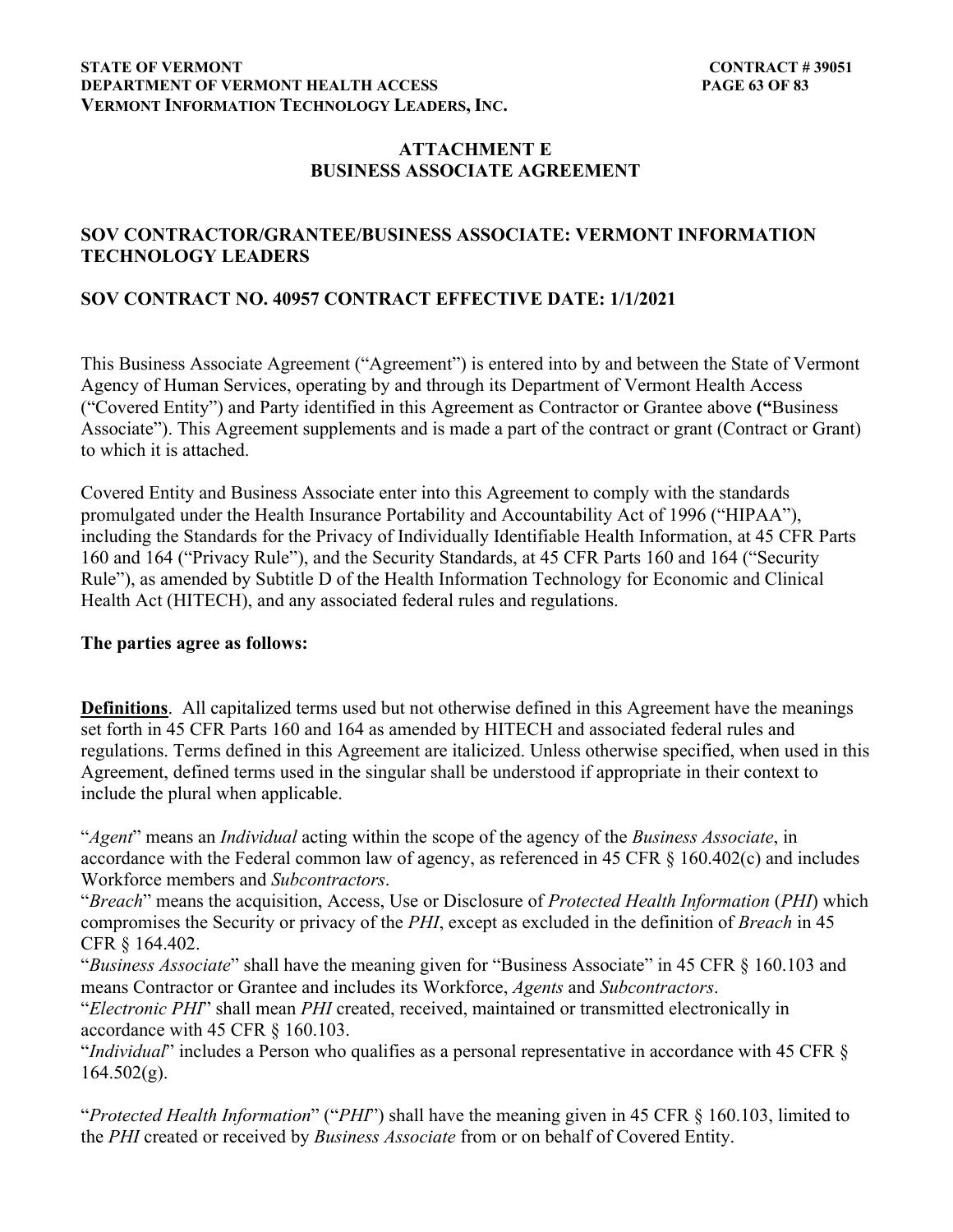### **STATE OF VERMONT** CONTRACT # 39051 **DEPARTMENT OF VERMONT HEALTH ACCESS PAGE 64 OF 83 VERMONT INFORMATION TECHNOLOGY LEADERS, INC.**

"*Required by Law*" means a mandate contained in law that compels an entity to make a use or disclosure of *PHI* and that is enforceable in a court of law and shall have the meaning given in 45 CFR § 164.103.

"*Report*" means submissions required by this Agreement as provided in section 2.3.

"*Security Incident*" means the attempted or successful unauthorized Access, Use, Disclosure, modification, or destruction of Information or interference with system operations in an Information System relating to *PHI* in accordance with 45 CFR § 164.304.

"*Services*" includes all work performed by the *Business Associate* for or on behalf of Covered Entity that requires the Use and/or Disclosure of *PHI* to perform a *Business Associate* function described in 45 CFR § 160.103.

"*Subcontractor*" means a Person to whom *Business Associate* delegates a function, activity, or service, other than in the capacity of a member of the workforce of such *Business Associate*.

"*Successful Security Incident*" shall mean a *Security Incident* that results in the unauthorized Access, Use, Disclosure, modification, or destruction of information or interference with system operations in an Information System.

"*Unsuccessful Security Incident*" shall mean a *Security Incident* such as routine occurrences that do not result in unauthorized Access, Use, Disclosure, modification, or destruction of information or interference with system operations in an Information System, such as: (i) unsuccessful attempts to penetrate computer networks or services maintained by *Business Associate*; and (ii) immaterial incidents such as pings and other broadcast attacks on *Business Associate's* firewall, port scans, unsuccessful logon attempts, denials of service and any combination of the above with respect to *Business Associate's* Information System.

"*Targeted Unsuccessful Security Incident*" means an *Unsuccessful Security Incident* that appears to be an attempt to obtain unauthorized Access, Use, Disclosure, modification or destruction of the Covered Entity's *Electronic PHI*.

## **2. Contact Information for Privacy and Security Officers and Reports.**

2.1 *Business Associate* shall provide, within ten (10) days of the execution of this Agreement, written notice to the Contract or Grant manager the names and contact information of both the HIPAA Privacy Officer and HIPAA Security Officer of the *Business Associate.* This information must be updated by *Business Associate* any time these contacts change.

2.2 Covered Entity's HIPAA Privacy Officer and HIPAA Security Officer contact information is posted at: [https://humanservices.vermont.gov/rules-policies/health-insurance-portability-and](https://humanservices.vermont.gov/rules-policies/health-insurance-portability-and-accountability-act-hipaa)[accountability-act-hipaa](https://humanservices.vermont.gov/rules-policies/health-insurance-portability-and-accountability-act-hipaa)

2.3 *Business Associate* shall submit all *Reports* required by this Agreement to the following email address: [AHS.PrivacyAndSecurity@vermont.gov](mailto)

## **3. Permitted and Required Uses/Disclosures of PHI**.

3.1 Subject to the terms in this Agreement, *Business Associate* may Use or Disclose *PHI* to perform *Services*, as specified in the Contract or Grant. Such Uses and Disclosures are limited to the minimum necessary to provide the *Services*. *Business Associate* shall not Use or Disclose *PHI* in any manner that would constitute a violation of the Privacy Rule if Used or Disclosed by Covered Entity in that manner.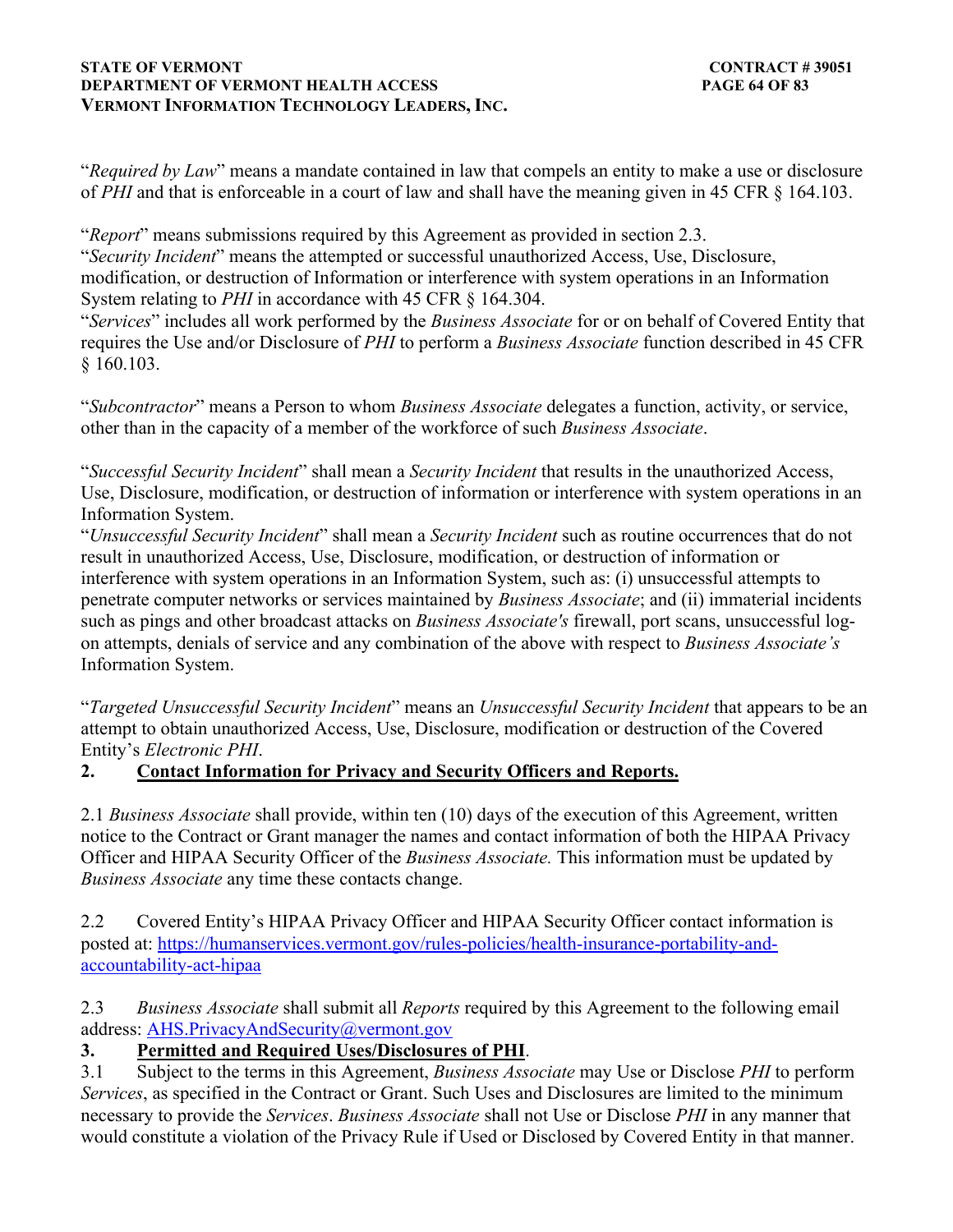### **STATE OF VERMONT** CONTRACT # 39051 **DEPARTMENT OF VERMONT HEALTH ACCESS PAGE 65 OF 83 VERMONT INFORMATION TECHNOLOGY LEADERS, INC.**

*Business Associate* may not Use or Disclose *PHI* other than as permitted or required by this Agreement or as *Required by Law* and only in compliance with applicable laws and regulations.

3.2 *Business Associate* may make *PHI* available to its Workforce, *Agent* and *Subcontractor* who need Access to perform *Services* as permitted by this Agreement, provided that *Business Associate* makes them aware of the Use and Disclosure restrictions in this Agreement and binds them to comply with such restrictions.

3.3 *Business Associate* shall be directly liable under HIPAA for impermissible Uses and Disclosures of *PHI*.

**4. Business Activities**. *Business Associate* may Use *PHI* if necessary for *Business Associate's* proper management and administration or to carry out its legal responsibilities. *Business Associate* may Disclose *PHI* for *Business Associate's* proper management and administration or to carry out its legal responsibilities if a Disclosure is *Required by Law* or if *Business Associate* obtains reasonable written assurances via a written agreement from the Person to whom the information is to be Disclosed that such *PHI* shall remain confidential and be Used or further Disclosed only as *Required by Law* or for the purpose for which it was Disclosed to the Person, and the Agreement requires the Person to notify *Business Associate*, within five (5) business days, in writing of any *Breach* of Unsecured *PHI* of which it is aware. Such Uses and Disclosures of *PHI* must be of the minimum amount necessary to accomplish such purposes.

## **5. Electronic PHI Security Rule Obligations**.

5.1 With respect to *Electronic PHI*, *Business Associate* shall:

a) Implement and use Administrative, Physical, and Technical Safeguards in compliance with 45 CFR sections 164.308, 164.310, and 164.312;

b) Identify in writing upon request from Covered Entity all the safeguards that it uses to protect such *Electronic PHI*;

c) Prior to any Use or Disclosure of *Electronic PHI* by an *Agent* or *Subcontractor*, ensure that any *Agent* or *Subcontractor* to whom it provides *Electronic PHI* agrees in writing to implement and use Administrative, Physical, and Technical Safeguards that reasonably and appropriately protect the Confidentiality, Integrity and Availability of *Electronic PHI*. The written agreement must identify Covered Entity as a direct and intended third party beneficiary with the right to enforce any breach of the agreement concerning the Use or Disclosure of *Electronic PHI*, and be provided to Covered Entity upon request;

d) Report in writing to Covered Entity any *Successful Security Incident* or *Targeted Unsuccessful Security Incident* as soon as it becomes aware of such incident and in no event later than five (5) business days after such awareness. Such *Report* shall be timely made notwithstanding the fact that little information may be known at the time of the *Report* and need only include such information then available;

e) Following such *Report*, provide Covered Entity with the information necessary for Covered Entity to investigate any such incident; and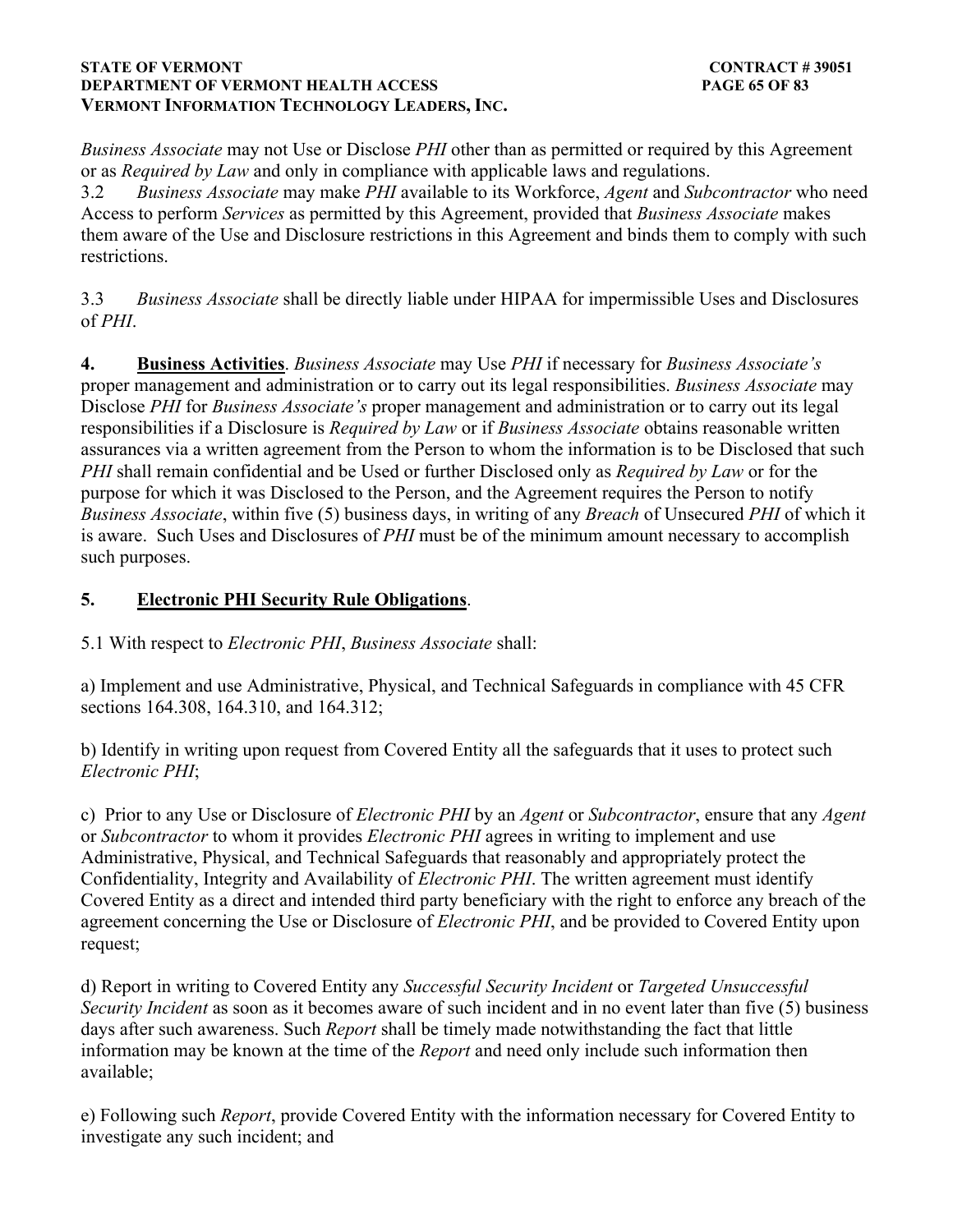f) Continue to provide to Covered Entity information concerning the incident as it becomes available to it.

5.2 Reporting *Unsuccessful Security Incidents. Business Associate* shall provide Covered Entity upon written request a *Report* that: (a) identifies the categories of Unsuccessful Security Incidents; (b) indicates whether *Business Associate* believes its current defensive security measures are adequate to address all *Unsuccessful Security Incidents*, given the scope and nature of such attempts; and (c) if the security measures are not adequate, the measures *Business Associate* will implement to address the security inadequacies.

5.3 *Business Associate* shall comply with any reasonable policies and procedures Covered Entity implements to obtain compliance under the Security Rule.

## **6. Reporting and Documenting Breaches**.

6.1 *Business Associate* shall *Report* to Covered Entity any *Breach* of Unsecured *PHI* as soon as it, or any Person to whom *PHI* is disclosed under this Agreement, becomes aware of any such *Breach*, and in no event later than five (5) business days after such awareness, except when a law enforcement official determines that a notification would impede a criminal investigation or cause damage to national security. Such *Report* shall be timely made notwithstanding the fact that little information may be known at the time of the *Report* and need only include such information then available.

6.2 Following the *Report* described in 6.1, *Business Associate* shall conduct a risk assessment and provide it to Covered Entity with a summary of the event. *Business Associate* shall provide Covered Entity with the names of any *Individual* whose Unsecured *PHI* has been, or is reasonably believed to have been, the subject of the *Breach* and any other available information that is required to be given to the affected *Individual*, as set forth in 45 CFR § 164.404(c). Upon request by Covered Entity, *Business Associate* shall provide information necessary for Covered Entity to investigate the impermissible Use or Disclosure. *Business Associate* shall continue to provide to Covered Entity information concerning the *Breach* as it becomes available.

6.3 When *Business Associate* determines that an impermissible acquisition, Access, Use or Disclosure of *PHI* for which it is responsible is not a *Breach*, and therefore does not necessitate notice to the impacted *Individual*, it shall document its assessment of risk, conducted as set forth in 45 CFR § 402(2). *Business Associate* shall make its risk assessment available to Covered Entity upon request. It shall include 1) the name of the person making the assessment, 2) a brief summary of the facts, and 3) a brief statement of the reasons supporting the determination of low probability that the *PHI* had been compromised.

**7. Mitigation and Corrective Action.** *Business Associate* shall mitigate, to the extent practicable, any harmful effect that is known to it of an impermissible Use or Disclosure of *PHI*, even if the impermissible Use or Disclosure does not constitute a *Breach*. *Business Associate* shall draft and carry out a plan of corrective action to address any incident of impermissible Use or Disclosure of *PHI*. *Business Associate* shall make its mitigation and corrective action plans available to Covered Entity upon request.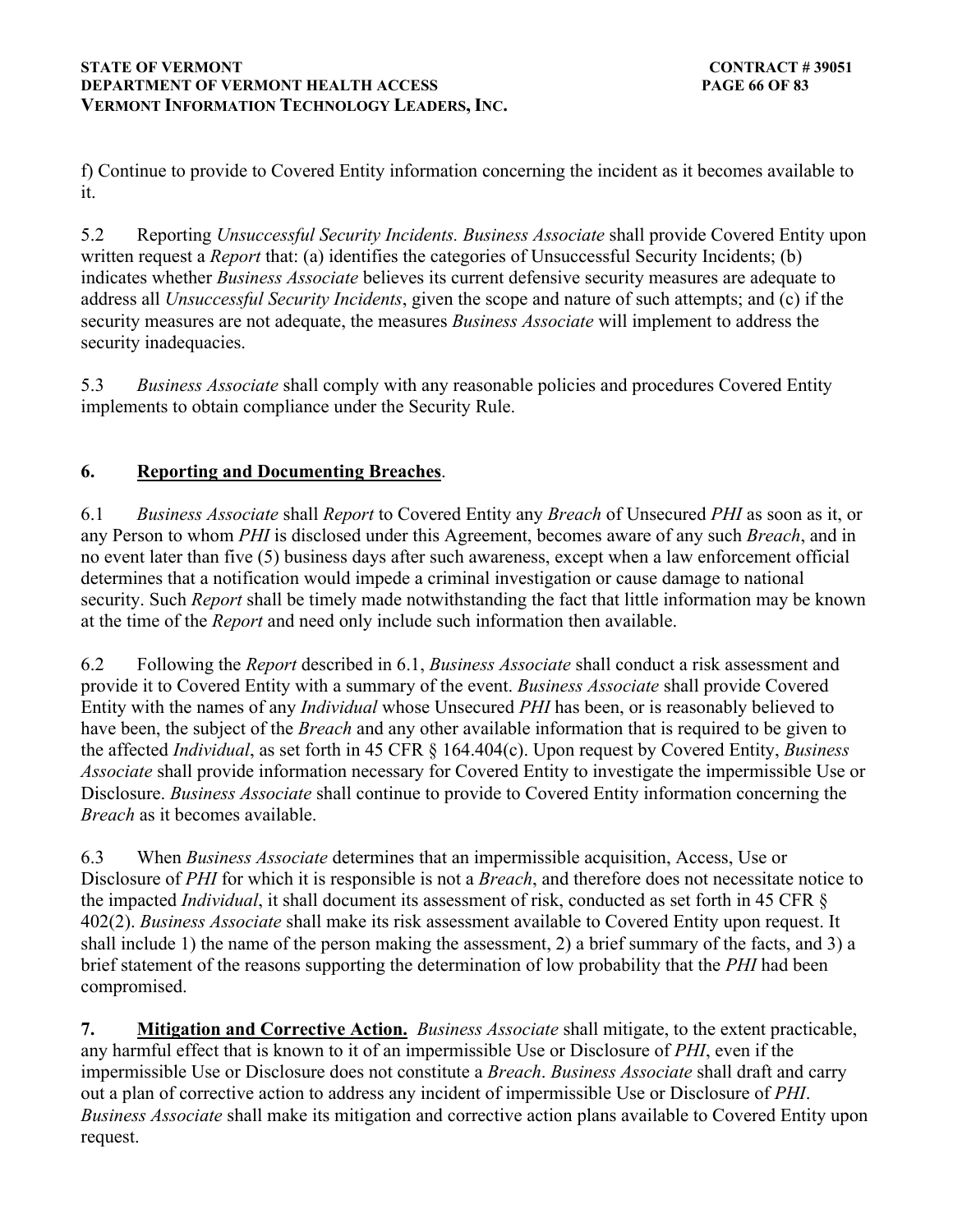### **STATE OF VERMONT** CONTRACT # 39051 **DEPARTMENT OF VERMONT HEALTH ACCESS PAGE 67 OF 83 VERMONT INFORMATION TECHNOLOGY LEADERS, INC.**

## **8. Providing Notice of Breaches**.

8.1 If Covered Entity determines that a *Breach* of *PHI* for which *Business Associate* was responsible, and if requested by Covered Entity, *Business Associate* shall provide notice to the *Individual* whose *PHI* has been the subject of the *Breach*. When so requested, *Business Associate* shall consult with Covered Entity about the timeliness, content and method of notice, and shall receive Covered Entity's approval concerning these elements. *Business Associate* shall be responsible for the cost of notice and related remedies.

8.2 The notice to affected *Individuals* shall be provided as soon as reasonably possible and in no case later than sixty (60) calendar days after *Business Associate* reported the *Breach* to Covered Entity.

8.3 The notice to affected *Individuals* shall be written in plain language and shall include, to the extent possible: 1) a brief description of what happened; 2) a description of the types of Unsecured *PHI* that were involved in the *Breach*; 3) any steps *Individuals* can take to protect themselves from potential harm resulting from the *Breach*; 4) a brief description of what the *Business Associate* is doing to investigate the *Breach* to mitigate harm to *Individuals* and to protect against further *Breaches*; and 5) contact procedures for *Individuals* to ask questions or obtain additional information, as set forth in 45 CFR § 164.404(c).

8.4 *Business Associate* shall notify *Individuals* of *Breaches* as specified in 45 CFR § 164.404(d) (methods of *Individual* notice). In addition, when a *Breach* involves more than 500 residents of Vermont, *Business Associate* shall, if requested by Covered Entity, notify prominent media outlets serving Vermont, following the requirements set forth in 45 CFR § 164.406.

**9. Agreements with Subcontractors**. *Business Associate* shall enter into a Business Associate Agreement with any *Subcontractor* to whom it provides *PHI* to require compliance with HIPAA and to ensure *Business Associate* and *Subcontractor* comply with the terms and conditions of this Agreement. *Business Associate* must enter into such written agreement before any Use by or Disclosure of *PHI* to such *Subcontractor*. The written agreement must identify Covered Entity as a direct and intended third party beneficiary with the right to enforce any breach of the agreement concerning the Use or Disclosure of *PHI*. *Business Associate* shall provide a copy of the written agreement it enters into with a *Subcontractor* to Covered Entity upon request. *Business Associate* may not make any Disclosure of *PHI* to any *Subcontractor* without prior written consent of Covered Entity.

**10. Access to PHI**. *Business Associate* shall provide access to *PHI* in a Designated Record Set to Covered Entity or as directed by Covered Entity to an *Individual* to meet the requirements under 45 CFR § 164.524. *Business Associate* shall provide such access in the time and manner reasonably designated by Covered Entity. Within five (5) business days, *Business Associate* shall forward to Covered Entity for handling any request for Access to *PHI* that *Business Associate* directly receives from an *Individual*.

**11. Amendment of PHI**. *Business Associate* shall make any amendments to *PHI* in a Designated Record Set that Covered Entity directs or agrees to pursuant to 45 CFR § 164.526, whether at the request of Covered Entity or an *Individual*. *Business Associate* shall make such amendments in the time and manner reasonably designated by Covered Entity. Within five (5) business days, *Business Associate* shall forward to Covered Entity for handling any request for amendment to *PHI* that *Business Associate*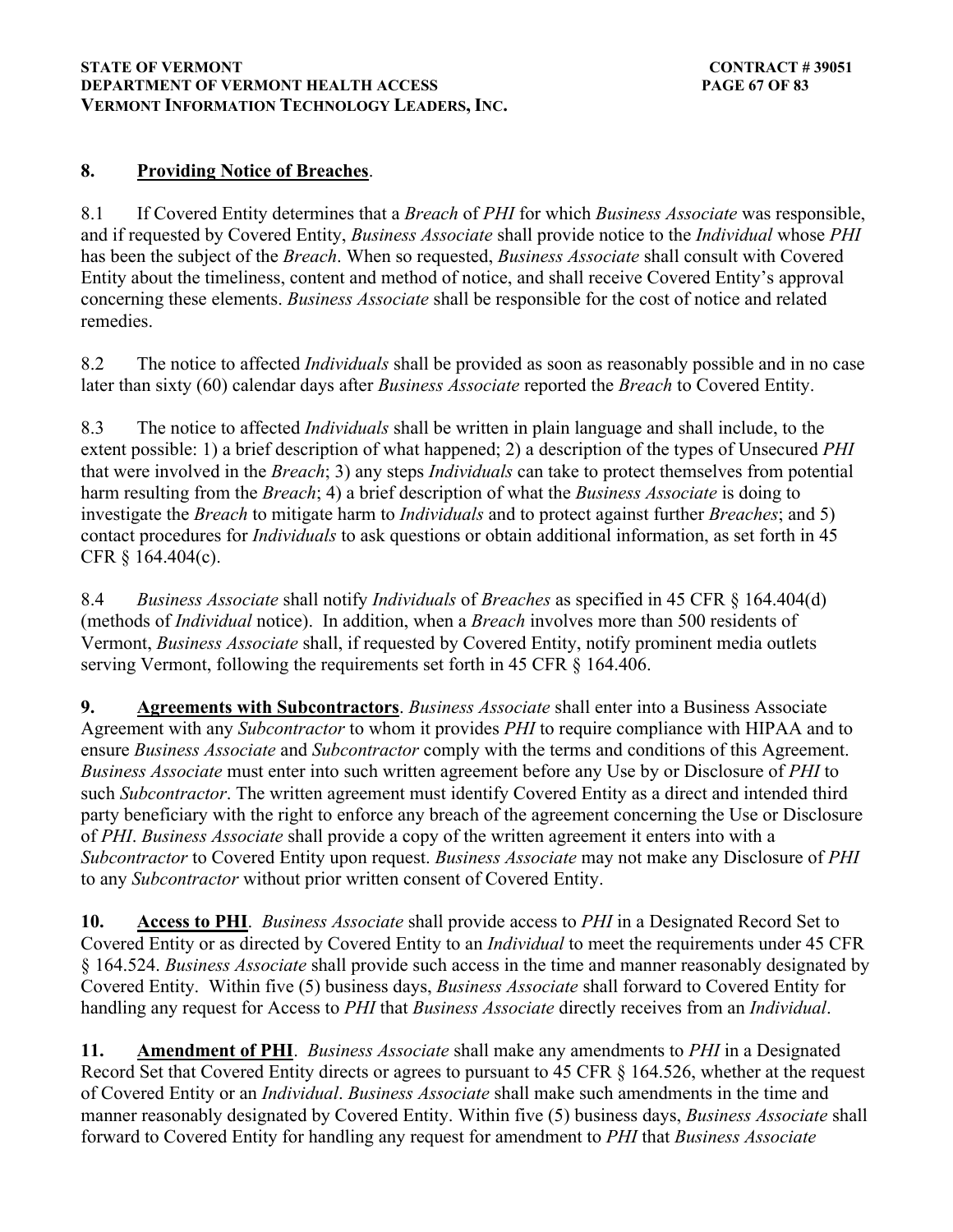### **STATE OF VERMONT** CONTRACT # 39051 **DEPARTMENT OF VERMONT HEALTH ACCESS PAGE 68 OF 83 VERMONT INFORMATION TECHNOLOGY LEADERS, INC.**

directly receives from an *Individual*.

**12. Accounting of Disclosures**. *Business Associate* shall document Disclosures of *PHI* and all information related to such Disclosures as would be required for Covered Entity to respond to a request by an *Individual* for an accounting of disclosures of *PHI* in accordance with 45 CFR § 164.528. *Business Associate* shall provide such information to Covered Entity or as directed by Covered Entity to an *Individual*, to permit Covered Entity to respond to an accounting request. *Business Associate* shall provide such information in the time and manner reasonably designated by Covered Entity. Within five (5) business days, *Business Associate* shall forward to Covered Entity for handling any accounting request that *Business Associate* directly receives from an *Individual*.

**13. Books and Records**. Subject to the attorney-client and other applicable legal privileges, *Business Associate* shall make its internal practices, books, and records (including policies and procedures and *PHI*) relating to the Use and Disclosure of *PHI* available to the Secretary of Health and Human Services (HHS) in the time and manner designated by the Secretary. *Business Associate* shall make the same information available to Covered Entity, upon Covered Entity's request, in the time and manner reasonably designated by Covered Entity so that Covered Entity may determine whether *Business Associate* is in compliance with this Agreement.

## **14. Termination.**

14.1 This Agreement commences on the Effective Date and shall remain in effect until terminated by Covered Entity or until all the *PHI* is destroyed or returned to Covered Entity subject to Section 18.8.

14.2 If *Business Associate* fails to comply with any material term of this Agreement, Covered Entity may provide an opportunity for *Business Associate* to cure. If *Business Associate* does not cure within the time specified by Covered Entity or if Covered Entity believes that cure is not reasonably possible, Covered Entity may immediately terminate the Contract or Grant without incurring liability or penalty for such termination. If neither termination nor cure are feasible, Covered Entity shall report the breach to the Secretary of HHS. Covered Entity has the right to seek to cure such failure by *Business Associate*. Regardless of whether Covered Entity cures, it retains any right or remedy available at law, in equity, or under the Contract or Grant and *Business Associate* retains its responsibility for such failure.

## **15. Return/Destruction of PHI**.

15.1 *Business Associate* in connection with the expiration or termination of the Contract or Grant shall return or destroy, at the discretion of the Covered Entity, *PHI* that *Business Associate* still maintains in any form or medium (including electronic) within thirty (30) days after such expiration or termination. *Business Associate* shall not retain any copies of *PHI*. *Business Associate* shall certify in writing and report to Covered Entity (1) when all *PHI* has been returned or destroyed and (2) that *Business Associate* does not continue to maintain any *PHI*. *Business Associate* is to provide this certification during this thirty (30) day period.

15.2 *Business Associate* shall report to Covered Entity any conditions that *Business Associate* believes make the return or destruction of *PHI* infeasible. *Business Associate* shall extend the protections of this Agreement to such *PHI* and limit further Uses and Disclosures to those purposes that make the return or destruction infeasible for so long as *Business Associate* maintains such *PHI*.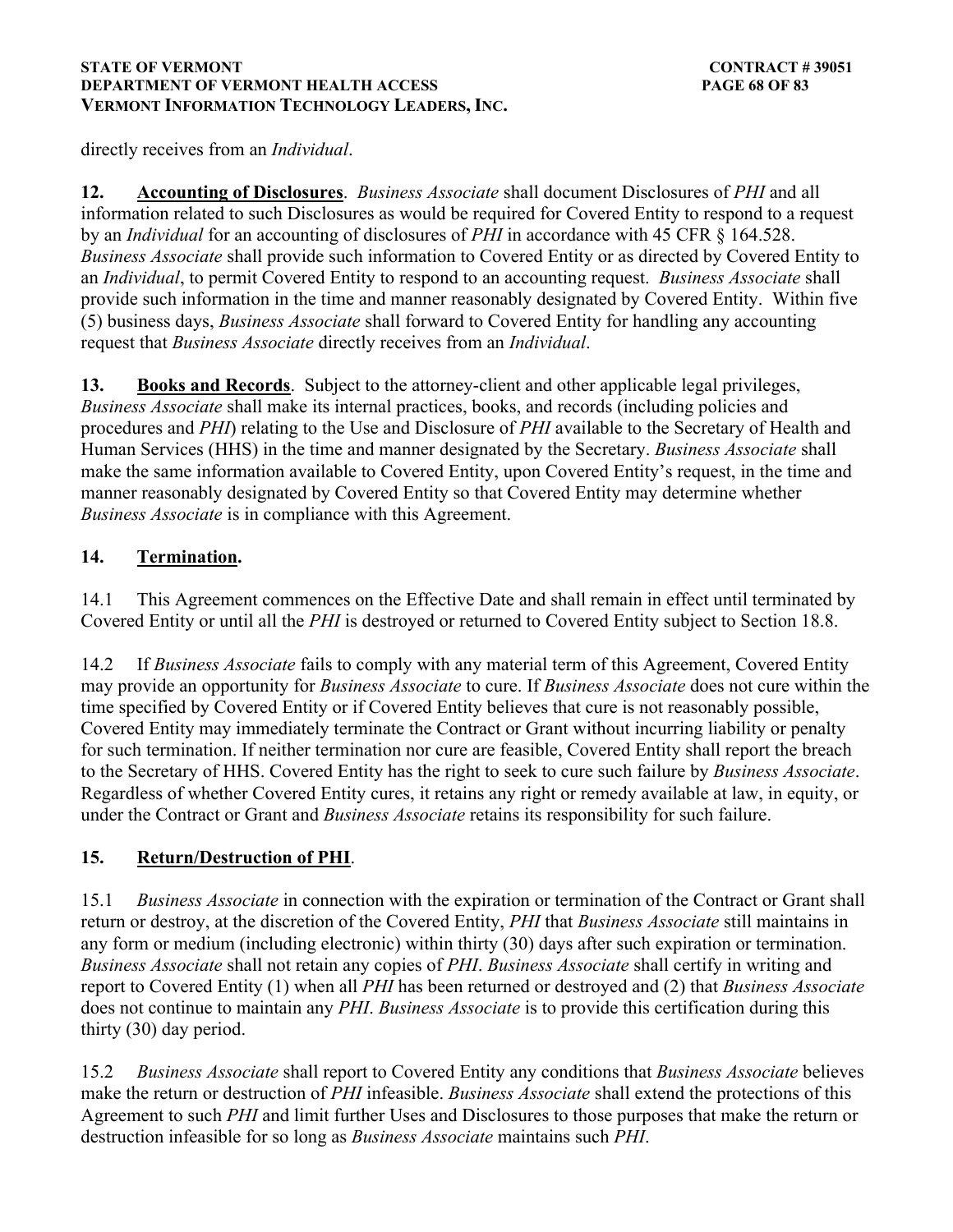#### **STATE OF VERMONT** CONTRACT # 39051 **DEPARTMENT OF VERMONT HEALTH ACCESS PAGE 69 OF 83 VERMONT INFORMATION TECHNOLOGY LEADERS, INC.**

**16. Penalties**. *Business Associate* understands that: (a) there may be civil or criminal penalties for misuse or misappropriation of *PHI* and (b) violations of this Agreement may result in notification by Covered Entity to law enforcement officials and regulatory, accreditation, and licensure organizations.

**17. Training.** *Business Associate* understands its obligation to comply with the law and shall provide appropriate training and education to ensure compliance with this Agreement. If requested by Covered Entity, *Business Associate* shall participate in Covered Entity's training regarding the Use, Confidentiality, and Security of *PHI*; however, participation in such training shall not supplant nor relieve *Business Associate* of its obligations under this Agreement to independently assure compliance with the law and this Agreement.

## **18. Miscellaneous.**

18.1 In the event of any conflict or inconsistency between the terms of this Agreement and the terms of the Contract or Grant, the terms of this Agreement shall govern with respect to its subject matter. Otherwise, the terms of the Contract or Grant continue in effect.

18.2 Each party shall cooperate with the other party to amend this Agreement from time to time as is necessary for such party to comply with the Privacy Rule, the Security Rule, or any other standards promulgated under HIPAA. This Agreement may not be amended, except by a writing signed by all parties hereto.

18.3 Any ambiguity in this Agreement shall be resolved to permit the parties to comply with the Privacy Rule, Security Rule, or any other standards promulgated under HIPAA.

18.4 In addition to applicable Vermont law, the parties shall rely on applicable federal law (e.g., HIPAA, the Privacy Rule, Security Rule, and HITECH) in construing the meaning and effect of this Agreement.

18.5 *Business Associate* shall not have or claim any ownership of *PHI*.

18.6 *Business Associate* shall abide by the terms and conditions of this Agreement with respect to all *PHI* even if some of that information relates to specific services for which *Business Associate* may not be a "*Business Associate*" of Covered Entity under the Privacy Rule.

18.7 *Business Associate* is prohibited from directly or indirectly receiving any remuneration in exchange for an *Individual's PHI*. *Business Associate* will refrain from marketing activities that would violate HIPAA, including specifically Section 13406 of the HITECH Act. *Reports* or data containing *PHI* may not be sold without Covered Entity's or the affected Individual's written consent.

18.8 The provisions of this Agreement that by their terms encompass continuing rights or responsibilities shall survive the expiration or termination of this Agreement. For example: (a) the provisions of this Agreement shall continue to apply if Covered Entity determines that it would be infeasible for *Business Associate* to return or destroy *PHI* as provided in Section 14.2 and (b) the obligation of *Business Associate* to provide an accounting of disclosures as set forth in Section 12 survives the expiration or termination of this Agreement with respect to accounting requests, if any,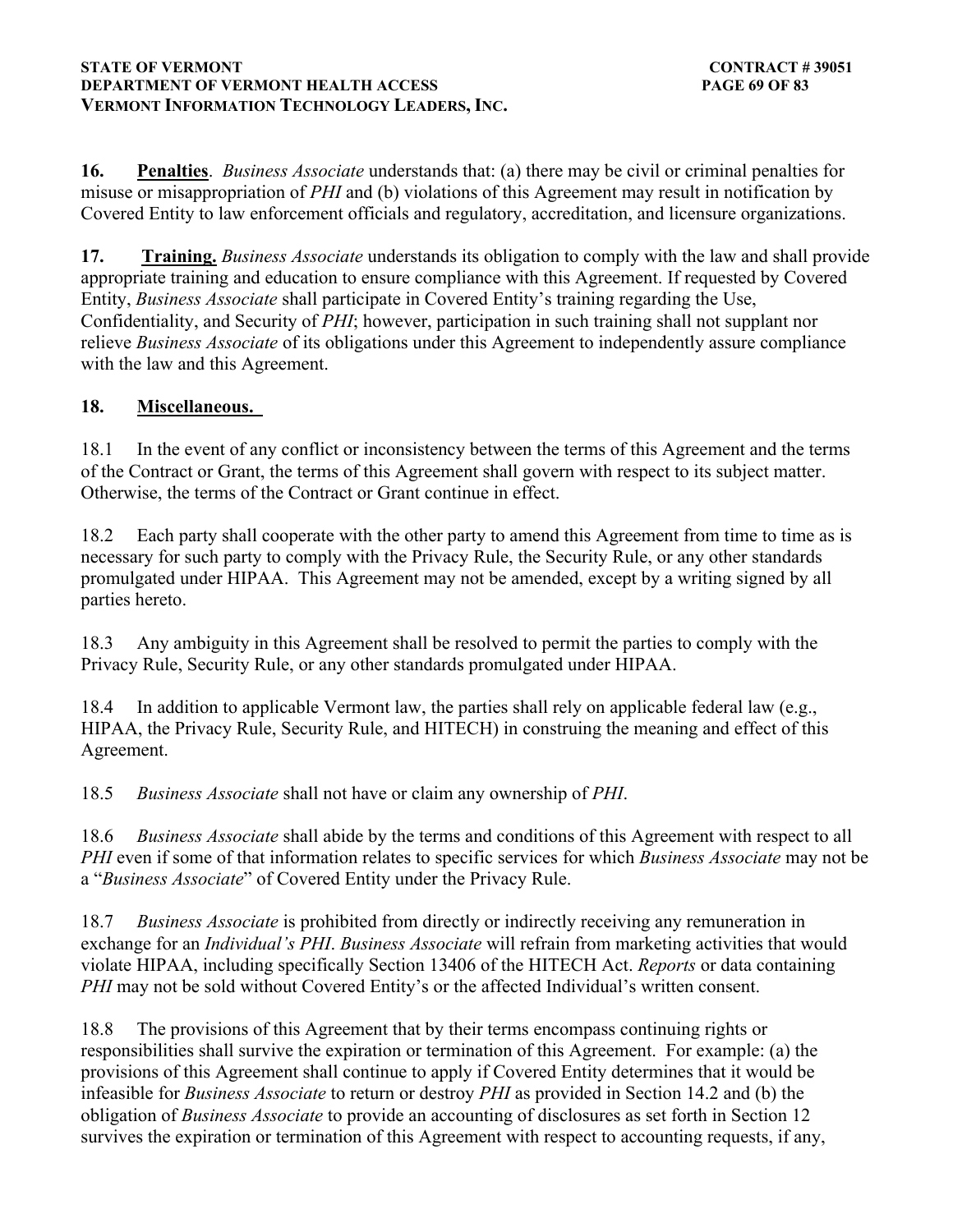#### STATE OF VERMONT<br>DEPARTMENT OF VERMONT HEALTH ACCESS PAGE 70 OF 83 **DEPARTMENT OF VERMONT HEALTH ACCESS VERMONT INFORMATION TECHNOLOGY LEADERS, INC.**

made after such expiration or termination.

Rev. 05/22/2020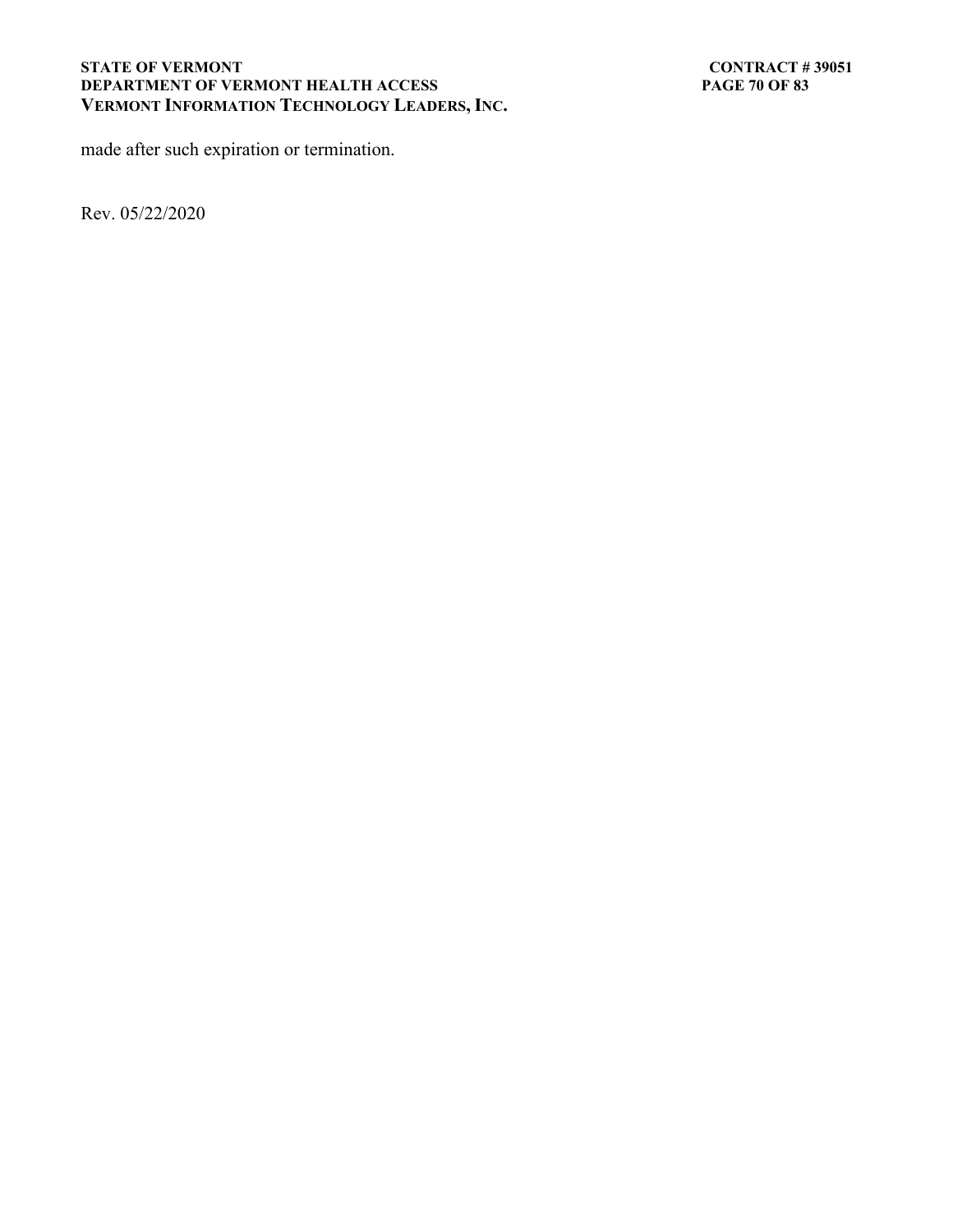### **STATE OF VERMONT** CONTRACT # 39051 **DEPARTMENT OF VERMONT HEALTH ACCESS PAGE 71 OF 83 VERMONT INFORMATION TECHNOLOGY LEADERS, INC.**

## **ATTACHMENT F AGENCY OF HUMAN SERVICES' CUSTOMARY CONTRACT/GRANT PROVISIONS**

- 1. **Definitions:** For purposes of this Attachment F, the term "Agreement" shall mean the form of the contract or grant, with all of its parts, into which this Attachment F is incorporated. The meaning of the term "Party" when used in this Attachment F shall mean any named party to this Agreement *other than* the State of Vermont, the Agency of Human Services (AHS) and any of the departments, boards, offices and business units named in this Agreement. As such, the term "Party" shall mean, when used in this Attachment F, the Contractor or Grantee with whom the State of Vermont is executing this Agreement. If Party, when permitted to do so under this Agreement, seeks by way of any subcontract, sub-grant or other form of provider agreement to employ any other person or entity to perform any of the obligations of Party under this Agreement, Party shall be obligated to ensure that all terms of this Attachment F are followed. As such, the term "Party" as used herein shall also be construed as applicable to, and describing the obligations of, any subcontractor, sub-recipient or sub-grantee of this Agreement. Any such use or construction of the term "Party" shall not, however, give any subcontractor, sub-recipient or sub-grantee any substantive right in this Agreement without an express written agreement to that effect by the State of Vermont.
- 2. **Agency of Human Services**: The Agency of Human Services is responsible for overseeing all contracts and grants entered by any of its departments, boards, offices and business units, however denominated. The Agency of Human Services, through the business office of the Office of the Secretary, and through its Field Services Directors, will share with any named AHS-associated party to this Agreement oversight, monitoring and enforcement responsibilities. Party agrees to cooperate with both the named AHS-associated party to this contract and with the Agency of Human Services itself with respect to the resolution of any issues relating to the performance and interpretation of this Agreement, payment matters and legal compliance.

## 3. **Medicaid Program Parties** (*applicable to any Party providing services and supports paid for under Vermont's Medicaid program and Vermont's Global Commitment to Health Waiver*):

*Inspection and Retention of Records*: In addition to any other requirement under this Agreement or at law, Party must fulfill all state and federal legal requirements, and will comply with all requests appropriate to enable the Agency of Human Services, the U.S. Department of Health and Human Services (along with its Inspector General and the Centers for Medicare and Medicaid Services), the Comptroller General, the Government Accounting Office, or any of their designees: (i) to evaluate through inspection or other means the quality, appropriateness, and timeliness of services performed under this Agreement; and (ii) to inspect and audit any records, financial data, contracts, computer or other electronic systems of Party relating to the performance of services under Vermont's Medicaid program and Vermont's Global Commitment to Health Waiver. Party will retain for ten years all documents required to be retained pursuant to 42 CFR 438.3(u).

*Subcontracting for Medicaid Services*: Notwithstanding any permitted subcontracting of services to be performed under this Agreement, Party shall remain responsible for ensuring that this Agreement is fully performed according to its terms, that subcontractor remains in compliance with the terms hereof, and that subcontractor complies with all state and federal laws and regulations relating to the Medicaid program in Vermont. Subcontracts, and any service provider agreements entered into by Party in connection with the performance of this Agreement, must clearly specify in writing the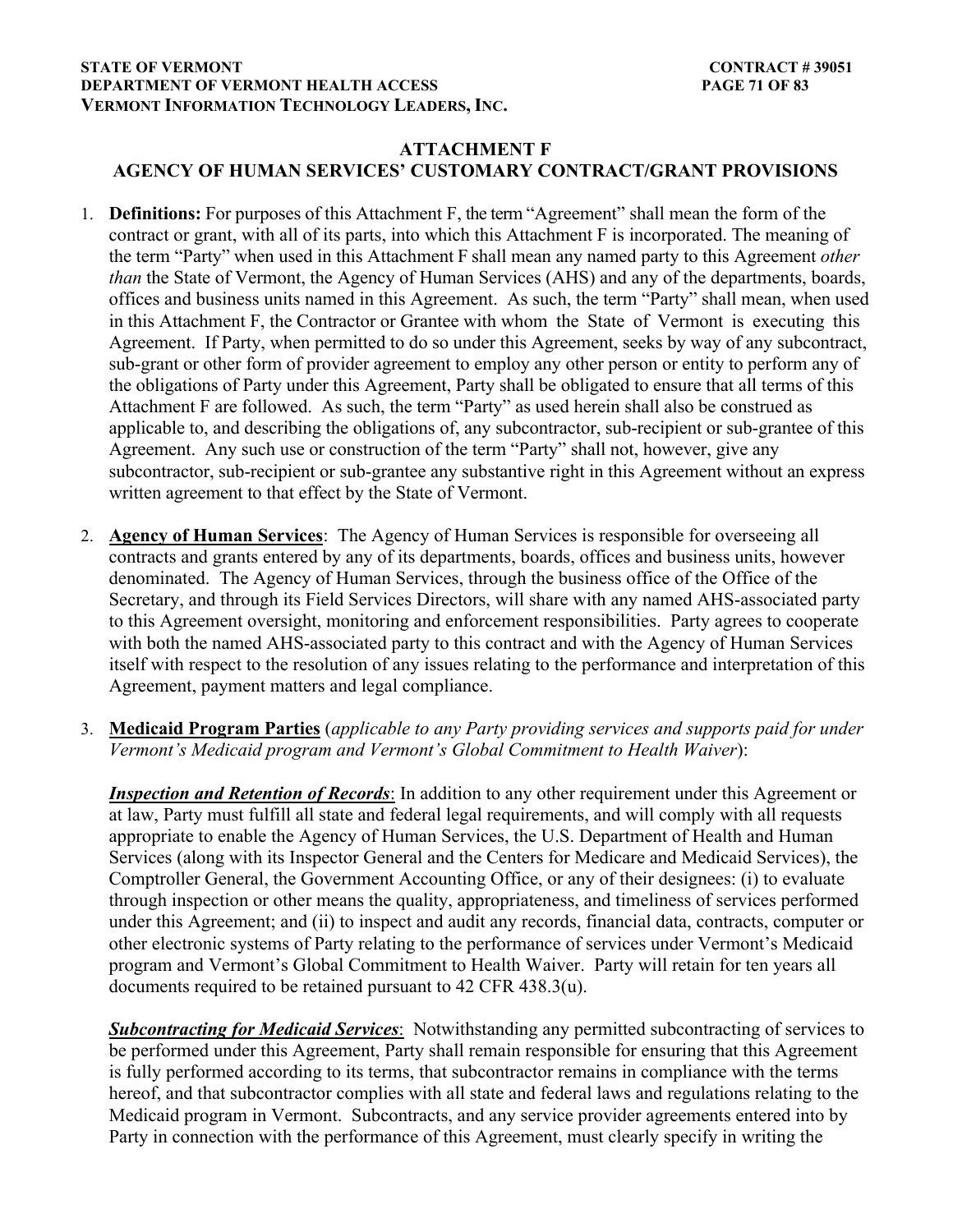#### **STATE OF VERMONT** CONTRACT # 39051 **DEPARTMENT OF VERMONT HEALTH ACCESS PAGE 72 OF 83 VERMONT INFORMATION TECHNOLOGY LEADERS, INC.**

responsibilities of the subcontractor or other service provider and Party must retain the authority to revoke its subcontract or service provider agreement or to impose other sanctions if the performance of the subcontractor or service provider is inadequate or if its performance deviates from any requirement of this Agreement. Party shall make available on request all contracts, subcontracts and service provider agreements between the Party, subcontractors and other service providers to the Agency of Human Services and any of its departments as well as to the Center for Medicare and Medicaid Services.

*Medicaid Notification of Termination Requirements*: Party shall follow the Department of Vermont Health Access Managed-Care-Organization enrollee-notification requirements, to include the requirement that Party provide timely notice of any termination of its practice.

*Encounter Data*: Party shall provide encounter data to the Agency of Human Services and/or its departments and ensure further that the data and services provided can be linked to and supported by enrollee eligibility files maintained by the State.

*Federal Medicaid System Security Requirements Compliance*: Party shall provide a security plan, risk assessment, and security controls review document within three months of the start date of this Agreement (and update it annually thereafter) in order to support audit compliance with 45 CFR 95.621 subpart F, *ADP System Security Requirements and Review Process*.

## 4. **Workplace Violence Prevention and Crisis Response** (*applicable to any Party and any*

*subcontractors and sub-grantees whose employees or other service providers deliver social or mental health services directly to individual recipients of such services*):

Party shall establish a written workplace violence prevention and crisis response policy meeting the requirements of Act 109 (2016), 33 VSA §8201(b), for the benefit of employees delivering direct social or mental health services. Party shall, in preparing its policy, consult with the guidelines promulgated by the U.S. Occupational Safety and Health Administration for *Preventing Workplace Violence for Healthcare and Social Services Workers*, as those guidelines may from time to time be amended.

Party, through its violence protection and crisis response committee, shall evaluate the efficacy of its policy, and update the policy as appropriate, at least annually. The policy and any written evaluations thereof shall be provided to employees delivering direct social or mental health services. Party will ensure that any subcontractor and sub-grantee who hires employees (or contracts with service providers) who deliver social or mental health services directly to individual recipients of such services, complies with all requirements of this Section.

### 5. **Non-Discrimination**:

Party shall not discriminate, and will prohibit its employees, agents, subcontractors, sub-grantees and other service providers from discrimination, on the basis of age under the Age Discrimination Act of 1975, on the basis of handicap under section 504 of the Rehabilitation Act of 1973, on the basis of sex under Title IX of the Education Amendments of 1972, and on the basis of race, color or national origin under Title VI of the Civil Rights Act of 1964. Party shall not refuse, withhold from or deny to any person the benefit of services, facilities, goods, privileges, advantages, or benefits of public accommodation on the basis of disability, race, creed, color, national origin, marital status, sex, sexual orientation or gender identity as provided by Title 9 V.S.A. Chapter 139.

No person shall on the grounds of religion or on the grounds of sex (including, on the grounds that a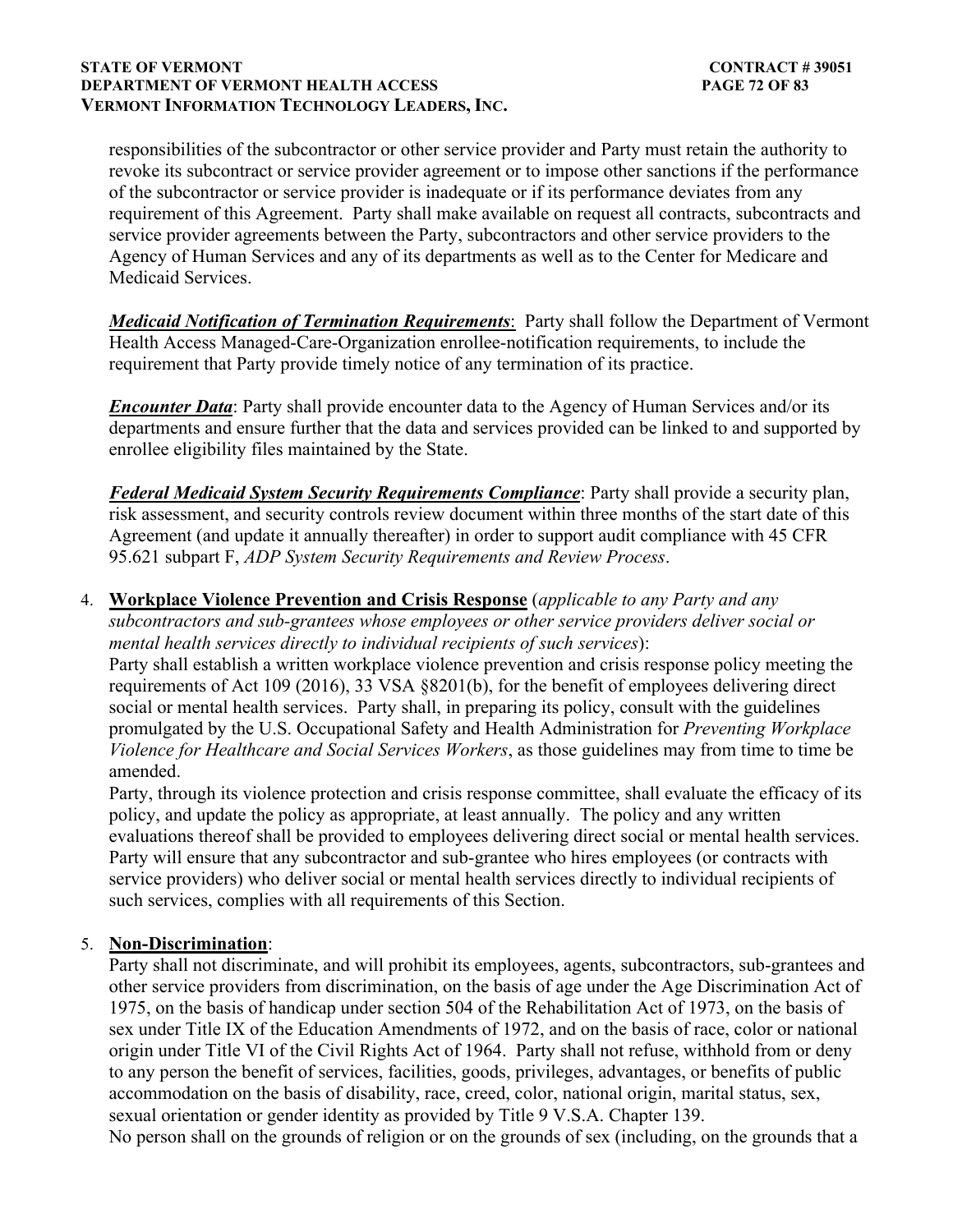### **STATE OF VERMONT** CONTRACT # 39051 **DEPARTMENT OF VERMONT HEALTH ACCESS PAGE 73 OF 83 VERMONT INFORMATION TECHNOLOGY LEADERS, INC.**

woman is pregnant), be excluded from participation in, be denied the benefits of, or be subjected to discrimination, to include sexual harassment, under any program or activity supported by State of Vermont and/or federal funds.

Party further shall comply with the non-discrimination requirements of Title VI of the Civil Rights Act of 1964, 42 USC Section 2000d, et seq., and with the federal guidelines promulgated pursuant to Executive Order 13166 of 2000, requiring that contractors and subcontractors receiving federal funds assure that persons with limited English proficiency can meaningfully access services. To the extent Party provides assistance to individuals with limited English proficiency through the use of oral or written translation or interpretive services, such individuals cannot be required to pay for such services.

### 6. **Employees and Independent Contractors**:

Party agrees that it shall comply with the laws of the State of Vermont with respect to the appropriate classification of its workers and service providers as "employees" and "independent contractors" for all purposes, to include for purposes related to unemployment compensation insurance and workers compensation coverage, and proper payment and reporting of wages. Party agrees to ensure that all of its subcontractors or sub-grantees also remain in legal compliance as to the appropriate classification of "workers" and "independent contractors" relating to unemployment compensation insurance and workers compensation coverage, and proper payment and reporting of wages. Party will on request provide to the Agency of Human Services information pertaining to the classification of its employees to include the basis for the classification. Failure to comply with these obligations may result in termination of this Agreement.

### 7. **Data Protection and Privacy:**

*Protected Health Information*: Party shall maintain the privacy and security of all individually identifiable health information acquired by or provided to it as a part of the performance of this Agreement. Party shall follow federal and state law relating to privacy and security of individually identifiable health information as applicable, including the Health Insurance Portability and Accountability Act (HIPAA) and its federal regulations.

*Substance Abuse Treatment Information*: Substance abuse treatment information shall be maintained in compliance with 42 C.F.R. Part 2 if the Party or subcontractor(s) are Part 2 covered programs, or if substance abuse treatment information is received from a Part 2 covered program by the Party or subcontractor(s).

**Protection of Personal Information**: Party agrees to comply with all applicable state and federal statutes to assure protection and security of personal information, or of any personally identifiable information (PII), including the Security Breach Notice Act, 9 V.S.A. § 2435, the Social Security Number Protection Act, 9 V.S.A. § 2440, the Document Safe Destruction Act, 9 V.S.A. § 2445 and 45 CFR 155.260. As used here, PII shall include any information, in any medium, including electronic, which can be used to distinguish or trace an individual's identity, such as his/her name, social security number, biometric records, etc., either alone or when combined with any other personal or identifiable information that is linked or linkable to a specific person, such as date and place or birth, mother's maiden name, etc.

*Other Confidential Consumer Information*: Party agrees to comply with the requirements of AHS Rule No. 08-048 concerning access to and uses of personal information relating to any beneficiary or recipient of goods, services or other forms of support. Party further agrees to comply with any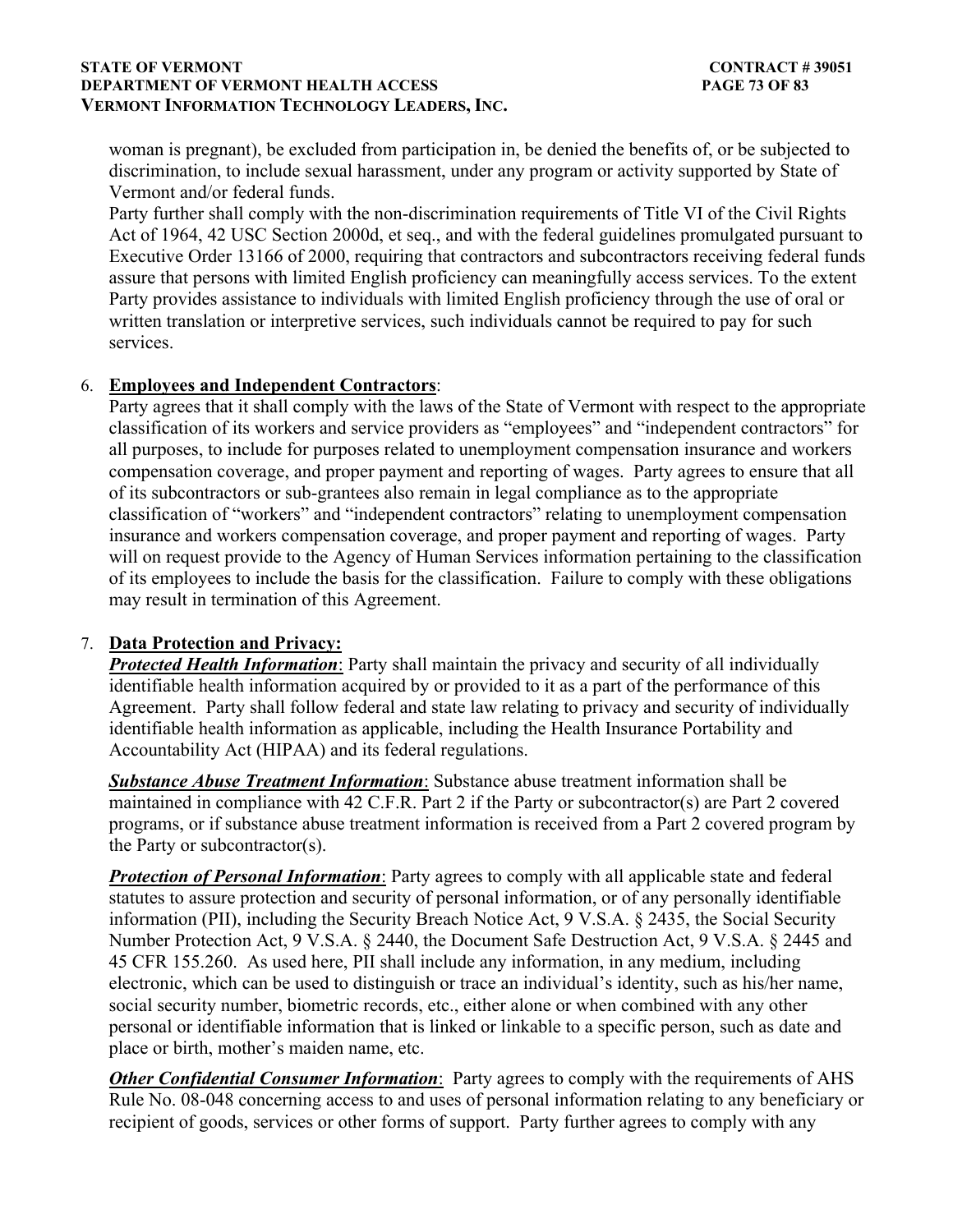### **STATE OF VERMONT** CONTRACT # 39051 **DEPARTMENT OF VERMONT HEALTH ACCESS PAGE 74 OF 83 VERMONT INFORMATION TECHNOLOGY LEADERS, INC.**

applicable Vermont State Statute and other regulations respecting the right to individual privacy. Party shall ensure that all of its employees, subcontractors and other service providers performing services under this agreement understand and preserve the sensitive, confidential and non-public nature of information to which they may have access.

*Data Breaches*: Party shall report to AHS, though its Chief Information Officer (CIO), any impermissible use or disclosure that compromises the security, confidentiality or privacy of any form of protected personal information identified above within 24 hours of the discovery of the breach. Party shall in addition comply with any other data breach notification requirements required under federal or state law.

### 8. **Abuse and Neglect of Children and Vulnerable Adults:**

*Abuse Registry.* Party agrees not to employ any individual, to use any volunteer or other service provider, or to otherwise provide reimbursement to any individual who in the performance of services connected with this agreement provides care, custody, treatment, transportation, or supervision to children or to vulnerable adults if there has been a substantiation of abuse or neglect or exploitation involving that individual. Party is responsible for confirming as to each individual having such contact with children or vulnerable adults the non-existence of a substantiated allegation of abuse, neglect or exploitation by verifying that fact though (a) as to vulnerable adults, the Adult Abuse Registry maintained by the Department of Disabilities, Aging and Independent Living and (b) as to children, the Central Child Protection Registry (unless the Party holds a valid child care license or registration from the Division of Child Development, Department for Children and Families). See 33 V.S.A. §4919(a)(3) and 33 V.S.A. §6911(c)(3).

*Reporting of Abuse, Neglect, or Exploitation***.** Consistent with provisions of 33 V.S.A. §4913(a) and §6903, Party and any of its agents or employees who, in the performance of services connected with this agreement, (a) is a caregiver or has any other contact with clients and (b) has reasonable cause to believe that a child or vulnerable adult has been abused or neglected as defined in Chapter 49 or abused, neglected, or exploited as defined in Chapter 69 of Title 33 V.S.A. shall: as to children, make a report containing the information required by 33 V.S.A. §4914 to the Commissioner of the Department for Children and Families within 24 hours; or, as to a vulnerable adult, make a report containing the information required by 33 V.S.A. §6904 to the Division of Licensing and Protection at the Department of Disabilities, Aging, and Independent Living within 48 hours. Party will ensure that its agents or employees receive training on the reporting of abuse or neglect to children and abuse, neglect or exploitation of vulnerable adults.

## 9. **Information Technology Systems**:

*Computing and Communication*: Party shall select, in consultation with the Agency of Human Services' Information Technology unit, one of the approved methods for secure access to the State's systems and data, if required. Approved methods are based on the type of work performed by the Party as part of this agreement. Options include, but are not limited to:

- 1. Party's provision of certified computing equipment, peripherals and mobile devices, on a separate Party's network with separate internet access. The Agency of Human Services' accounts may or may not be provided.
- 2. State supplied and managed equipment and accounts to access state applications and data, including State issued active directory accounts and application specific accounts, which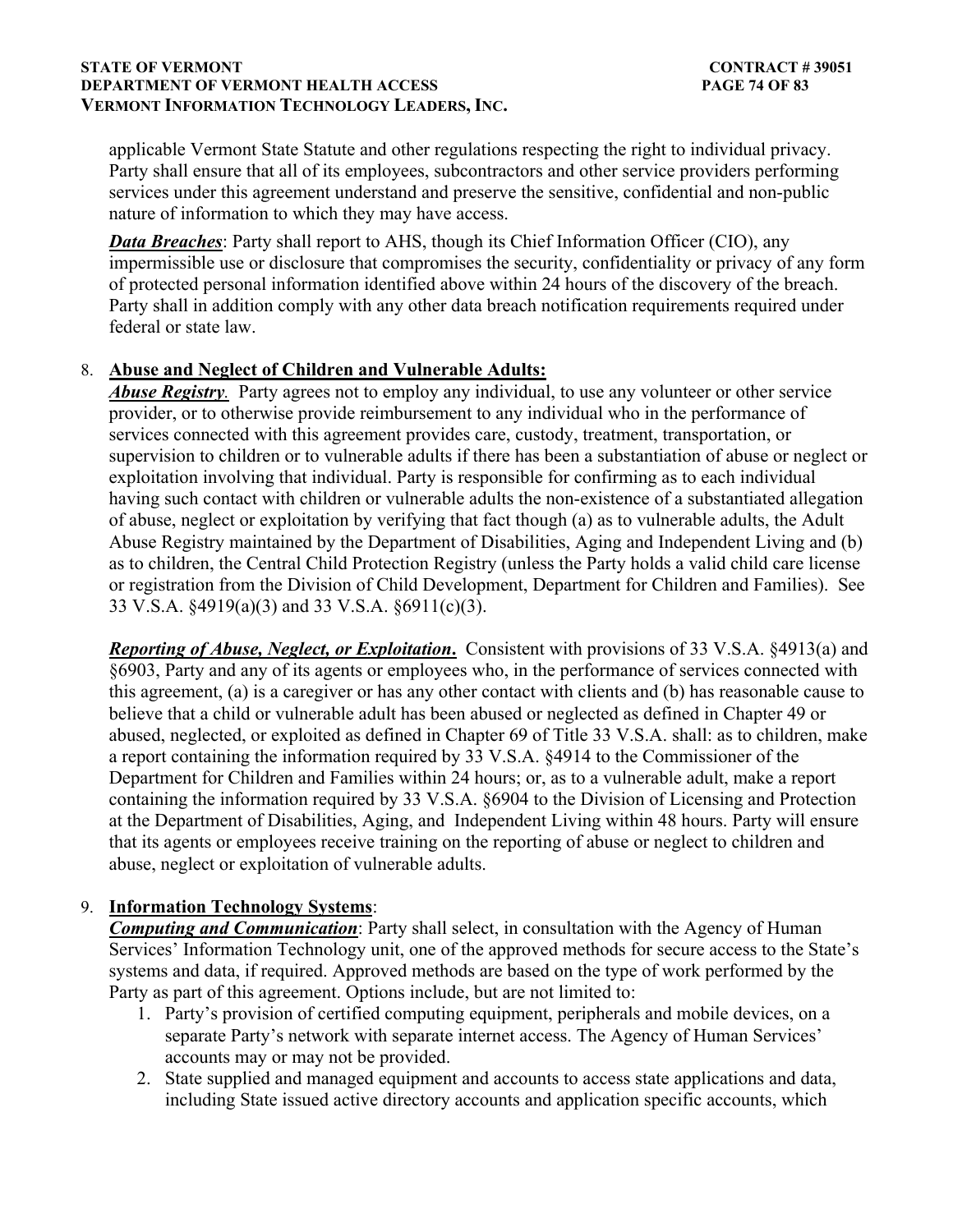### **STATE OF VERMONT** CONTRACT # 39051 **DEPARTMENT OF VERMONT HEALTH ACCESS PAGE 75 OF 83 VERMONT INFORMATION TECHNOLOGY LEADERS, INC.**

follow the National Institutes of Standards and Technology (NIST) security and the Health Insurance Portability & Accountability Act (HIPAA) standards.

3.

*Intellectual Property/Work Product Ownership***:** All data, technical information, materials first gathered, originated, developed, prepared, or obtained as a condition of this agreement and used in the performance of this agreement -- including, but not limited to all reports, surveys, plans, charts, literature, brochures, mailings, recordings (video or audio**)**, pictures, drawings, analyses, graphic representations, software computer programs and accompanying documentation and printouts, notes and memoranda, written procedures and documents, which are prepared for or obtained specifically for this agreement, or are a result of the services required under this grant -- shall be considered "work for hire" and remain the property of the State of Vermont, regardless of the state of completion unless otherwise specified in this agreement. Such items shall be delivered to the State of Vermont upon 30-days notice by the State. With respect to software computer programs and / or source codes first developed for the State, all the work shall be considered "work for hire," i.e., the State, not the Party (or subcontractor or sub-grantee), shall have full and complete ownership of all software computer programs, documentation and/or source codes developed.

Party shall not sell or copyright a work product or item produced under this agreement without explicit permission from the State of Vermont.

If Party is operating a system or application on behalf of the State of Vermont, Party shall not make information entered into the system or application available for uses by any other party than the State of Vermont, without prior authorization by the State. Nothing herein shall entitle the State to preexisting Party's materials.

Party acknowledges and agrees that should this agreement be in support of the State's implementation of the Patient Protection and Affordable Care Act of 2010, Party is subject to the certain property rights provisions of the Code of Federal Regulations and a Grant from the Department of Health and Human Services, Centers for Medicare & Medicaid Services. Such agreement will be subject to, and incorporates here by reference, 45 CFR 74.36, 45 CFR 92.34 and 45 CFR 95.617 governing rights to intangible property.

**Security and Data Transfers**: Party shall comply with all applicable State and Agency of Human Services' policies and standards, especially those related to privacy and security. The State will advise the Party of any new policies, procedures, or protocols developed during the term of this agreement as they are issued and will work with the Party to implement any required. Party will ensure the physical and data security associated with computer equipment, including desktops, notebooks, and other portable devices, used in connection with this Agreement. Party will also assure that any media or mechanism used to store or transfer data to or from the State includes industry standard security mechanisms such as continually up-to-date malware protection and encryption. Party will make every reasonable effort to ensure media or data files transferred to the State are virus and spyware free. At the conclusion of this agreement and after successful delivery of the data to the State, Party shall securely delete data (including archival backups) from Party's equipment that contains individually identifiable records, in accordance with standards adopted by the Agency of Human Services.

Party, in the event of a data breach, shall comply with the terms of Section 7 above.

## 10. **Other Provisions**:

*Environmental Tobacco Smoke***.** Public Law 103-227 (also known as the Pro-Children Act of 1994) and Vermont's Act 135 (2014) (An act relating to smoking in lodging establishments, hospitals, and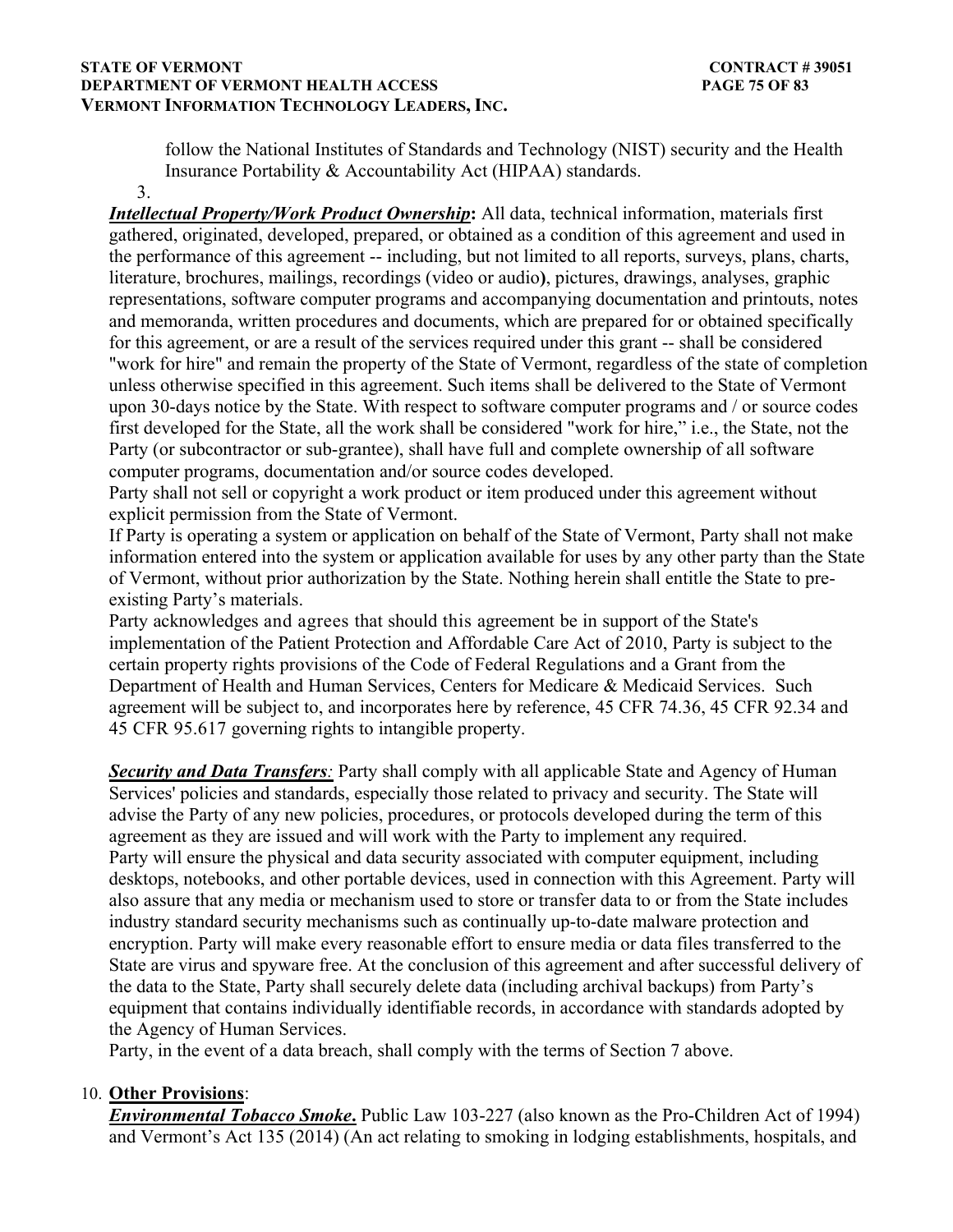### **STATE OF VERMONT** CONTRACT # 39051 **DEPARTMENT OF VERMONT HEALTH ACCESS PAGE 76 OF 83 VERMONT INFORMATION TECHNOLOGY LEADERS, INC.**

child care facilities, and on State lands) restrict the use of tobacco products in certain settings. Party shall ensure that no person is permitted: (i) to use tobacco products or tobacco substitutes as defined in 7 V.S.A. § 1001 on the premises, both indoor and outdoor, of any licensed child care center or afterschool program at any time; (ii) to use tobacco products or tobacco substitutes on the premises, both indoor and in any outdoor area designated for child care, health or day care services, kindergarten, pre-kindergarten, elementary, or secondary education or library services; and (iii) to use tobacco products or tobacco substitutes on the premises of a licensed or registered family child care home while children are present and in care. Party will refrain from promoting the use of tobacco products for all clients and from making tobacco products available to minors. Failure to comply with the provisions of the federal law may result in the imposition of a civil monetary penalty of up to \$1,000 for each violation and/or the imposition of an administrative compliance order on the responsible entity. The federal Pro-Children Act of 1994, however, does not apply to portions of facilities used for inpatient drug or alcohol treatment; service providers whose sole source of applicable federal funds is Medicare or Medicaid; or facilities where Women, Infants, & Children (WIC) coupons are redeemed.

*2-1-1 Database:* If Party provides health or human services within Vermont, or if Party provides such services near the Vermont border readily accessible to residents of Vermont, Party shall adhere to the "Inclusion/Exclusion" policy of Vermont's United Way/Vermont 211 (Vermont 211), and will provide to Vermont 211 relevant descriptive information regarding its agency, programs and/or contact information as well as accurate and up to date information to its database as requested. The "Inclusion/Exclusion" policy can be found at [www.vermont211.org](http://www.vermont211.org).

*Voter Registration*: When designated by the Secretary of State, Party agrees to become a voter registration agency as defined by 17 V.S.A. §2103 (41), and to comply with the requirements of state and federal law pertaining to such agencies.

*Drug Free Workplace Act:* Party will assure a drug-free workplace in accordance with 45 CFR Part 76.

*Lobbying*: No federal funds under this agreement may be used to influence or attempt to influence an officer or employee of any agency, a member of Congress, an officer or employee of Congress, or an employee of a member of Congress in connection with the awarding of any federal contract, continuation, renewal, amendments other than federal appropriated funds.

*AHS ATT. F 5/16/2018*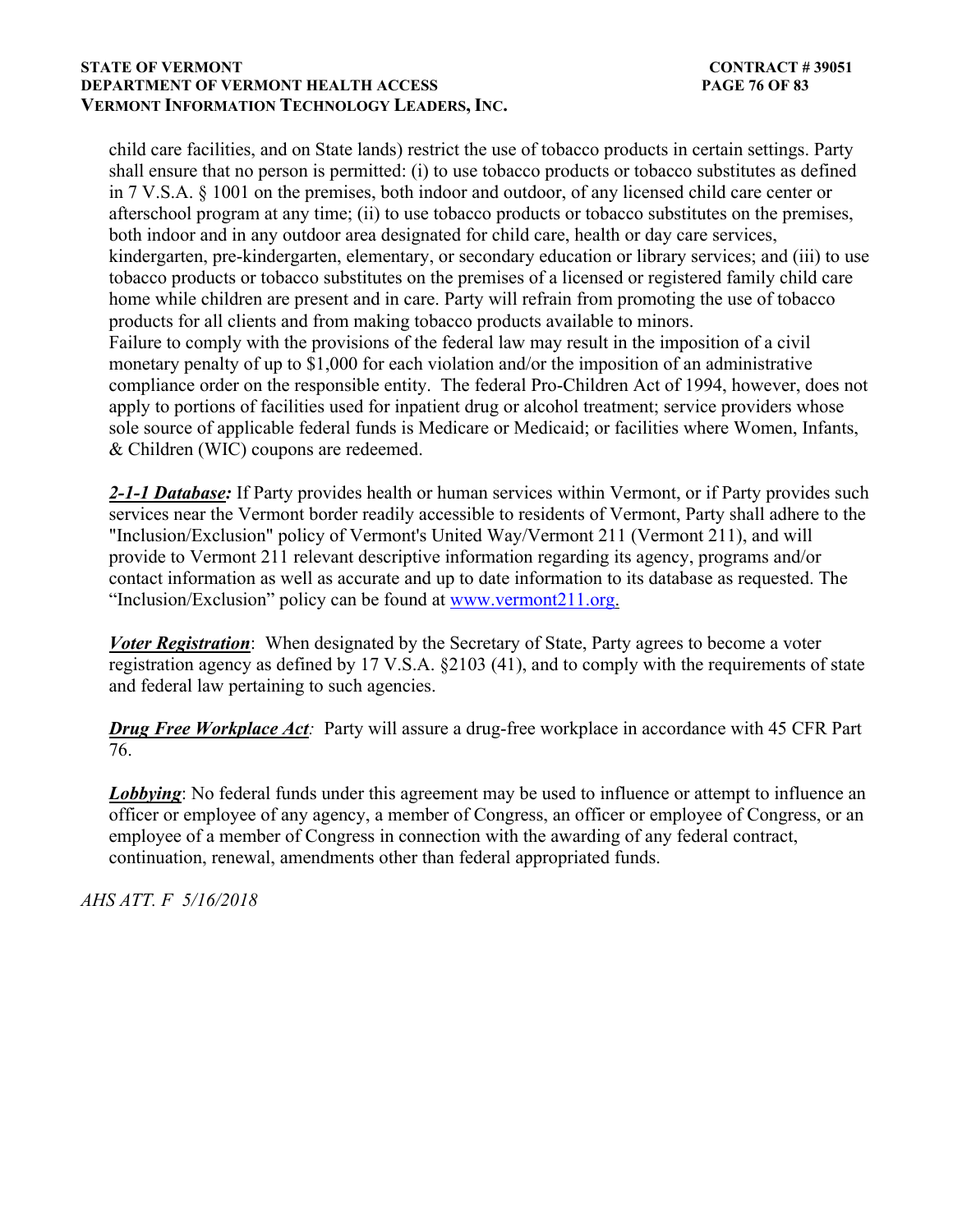### **STATE OF VERMONT** CONTRACT # 39051 **DEPARTMENT OF VERMONT HEALTH ACCESS PAGE 77 OF 83 VERMONT INFORMATION TECHNOLOGY LEADERS, INC.**

### **ATTACHMENT H BUSINESS PARTNER AGREEMENT**

This Business Partner Agreement ("Agreement") is entered into by and between **the State of Vermont, Agency of Human Services operating by and through its Department of Vermont Health Access**  ("DVHA") and **Vermont Information Technology Leaders (VITL)** ("Business Partner") as of **January 1, 2021** ("Effective Date"). This Agreement supplements and is made a part of the Contract to which it is attached.

DVHA and Business Partner ("the Parties") agree to comply with the terms of this Agreement and the standards promulgated under the Patient Protection and Affordable Care Act of 2010 (Public Law 111- 148) as amended by the Health Care and Education Reconciliation Act (Public Law 111-152), and referred to collectively as the Affordable Care Act (ACA), and 45 CFR §155.260, "Privacy and security of personally identifiable information." Business Partner information that constitutes protected health information (PHI) may have additional standards to which the Business Partner must adhere, which would be set out in a separate agreement.

- **1. Definitions** All capitalized terms in this Agreement have the meanings identified in this Agreement and 45 CFR Part 155, "Exchange Establishment Standards and Other Related Standards Under the Affordable Care Act."
	- 1.1 The term "**Services**" includes all work performed by the Business Partner for or on behalf of DVHA that requires the access, collection, use and/or disclosure of personally identifiable information (PII).
	- 1.2 The term "**PII**" refers to personally identifiable information in any medium, including electronic, which can be used to distinguish or trace an individual's identity, such as his/her name, social security number, biometric records, etc., either alone or when combined with other personal or identifying information that is linked or linkable to a specific individual, such as date and place of birth, mother's maiden name.
	- 1.3 The term "**Minimum Functions**" includes all work performed (or Contracted to be performed) pursuant to subparts D, E, H, and K of 45 CFR 155, if such work requires the Business Partner to create, collect, use, or disclose PII.
	- 1.4 The term "**Agreemen**t" refers to this Business Partner Agreement, which details the privacy and security requirements that the Parties must adhere to.
	- 1.5 The term "**Individual**" includes applicants, enrollees, and qualified individuals applying for coverage at the Vermont Health Insurance Exchange or Medicaid Agency.
	- 1.6 The term "**Breach**" means the loss of control, compromise, and unauthorized disclosure, acquisition, access, or use, and any similar term referring to situations where: (a) PII is used for an unauthorized purpose, or (b) persons other than authorized users have access or potential access to PII.

## **2. Authorized Uses/Disclosures of PII**

**2.1** Except as limited in this Agreement, Business Partner may only create, collect, use or disclose PII to the extent necessary to perform Services specified in the underlying Contract with DVHA. In the course of providing Services, Business Partner shall not use or disclose PII in any manner that would constitute a violation of 45 CFR §155.260 if used or disclosed by DVHA.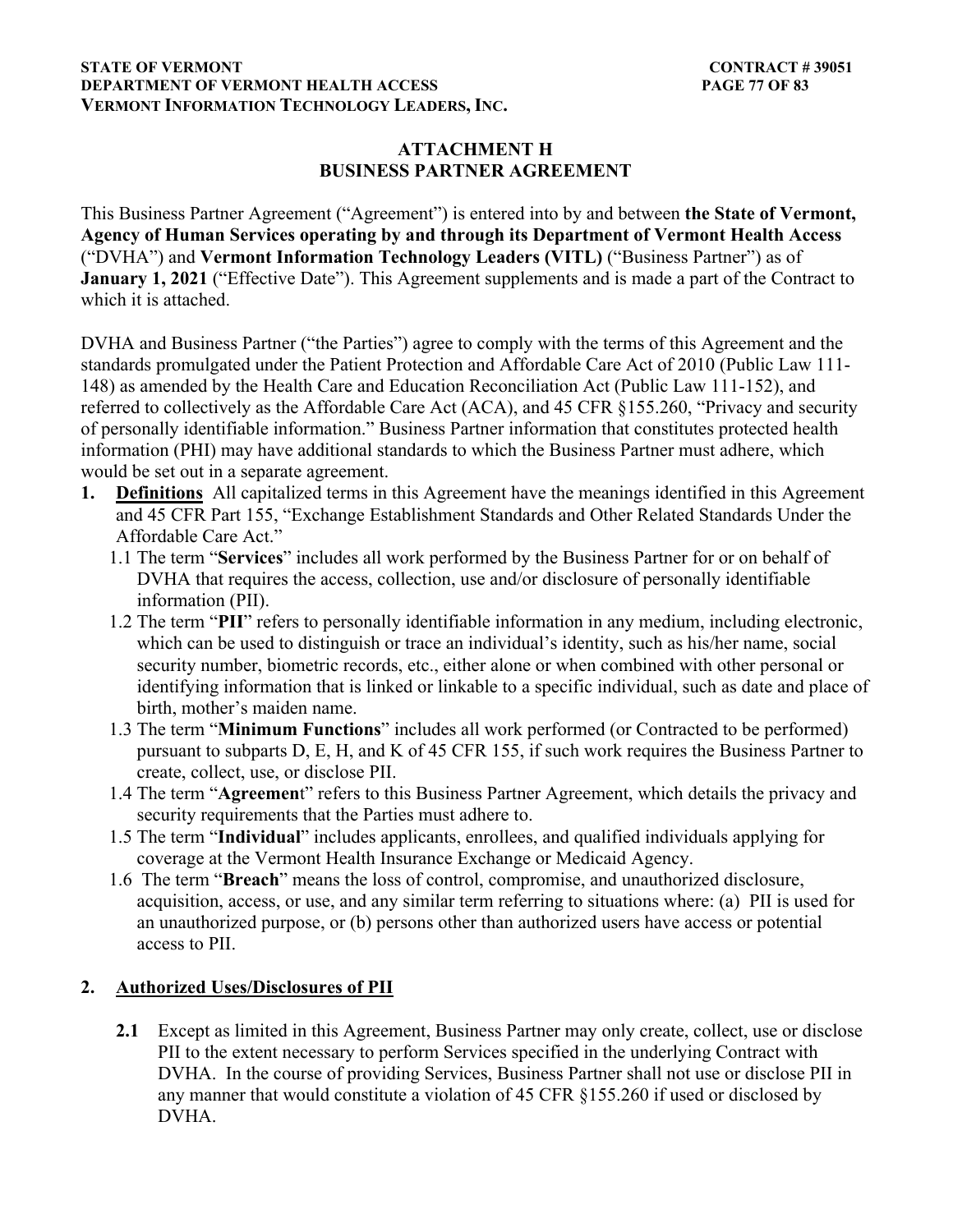### **STATE OF VERMONT** CONTRACT # 39051 **DEPARTMENT OF VERMONT HEALTH ACCESS PAGE 78 OF 83 VERMONT INFORMATION TECHNOLOGY LEADERS, INC.**

- **2.2** Business Partner may make PII available to its employees who need access to perform Services and/or Minimum Functions, provided that Business Partner makes such employees aware of the creation, collection, use and disclosure restrictions in this Agreement and binds them to comply with such restrictions. Business Partner must also require workforce compliance with 45 CFR §155.260 when employees create, collect, use, or disclose PII in the course of providing Services
- **3. Privacy Requirements** Uses and disclosures of PII to carry out the Services identified in the Contract must be of the minimum amount of PII necessary to perform the services. Business Partner may not create, collect, use or disclose PII gathered for the purposes listed in 45 CFR §155.260(a)(1) while performing Minimum Functions unless the creation, collection, use or disclosure is consistent with the written policies and procedures identified by the State in accordance with 45 CFR §155.260. In addition, Business Partner must ensure workforce compliance with these policies and procedures

## **4. Security Safeguard Requirements**

Business Partner shall implement and use appropriate safeguards to prevent the use or disclosure of PII except as provided for by this Agreement, an Interconnection Security Agreement, if applicable, and as set forth in 45 CFR  $155.260(a)(3)(vii)$  and (4).

## **5. Documenting and Reporting Breaches**

Business Partner shall report to DVHA any Breach of PII as soon as it (or any of its employees or agents) becomes aware of such Breach, and in no case later than one (1) hour after it (or any of its employees or agents) become aware of the Breach. If DVHA determines that a Breach of PII occurred for which one of Business Partner's employees or agents was responsible, upon its request, Business Partner shall provide notice to the individual(s) whose PII was the subject of the Breach. When requested to provide notice, Business Partner shall consult with DVHA about the timeliness, content and method of notice, and shall receive DVHA's approval concerning these elements. The cost of notice and related remedies shall be borne by Business Partner. Business Partner shall also be responsible for any reporting as required by 9 V.S.A. § 2435.

- **6. Mitigation and Corrective Action Requirements** Business Partner shall mitigate, to the extent practicable, any harmful effect that is known to it of a Breach of PII. Business Partner shall draft and carry out a plan of corrective action to address any incident of impermissible collection, use or disclosure of PII, subject to DVHA's prior review and written approval.
- **7. Requirements for Agreements with Third Parties** Business Partner may only disclose PII to its agents, including subcontractors, for the purposes authorized by this Agreement. Business Partner shall ensure that any agent (including any subcontractor) to whom it provides PII received from DVHA or created or received by Business Partner on behalf of DVHA agrees in a written agreement to the same PII restrictions and conditions that apply through this Agreement to Business Partner. Business Partner must enter into the written agreement and obtain the prior written consent of DVHA before any use or disclosure of PII to such agent. The written agreement must identify DVHA as a direct and intended third party beneficiary with the right to enforce any Breach of the agreement concerning the use or disclosure of PII. Business Partner shall provide a copy of the signed agreement to DVHA upon request.

## **8. Termination**

8.1 This Agreement commences on the Effective Date and shall remain in effect until terminated by DVHA or until all of the PII provided by DVHA to Business Partner or created or received by Business Partner on behalf of DVHA is destroyed or returned to DVHA subject to Section 9.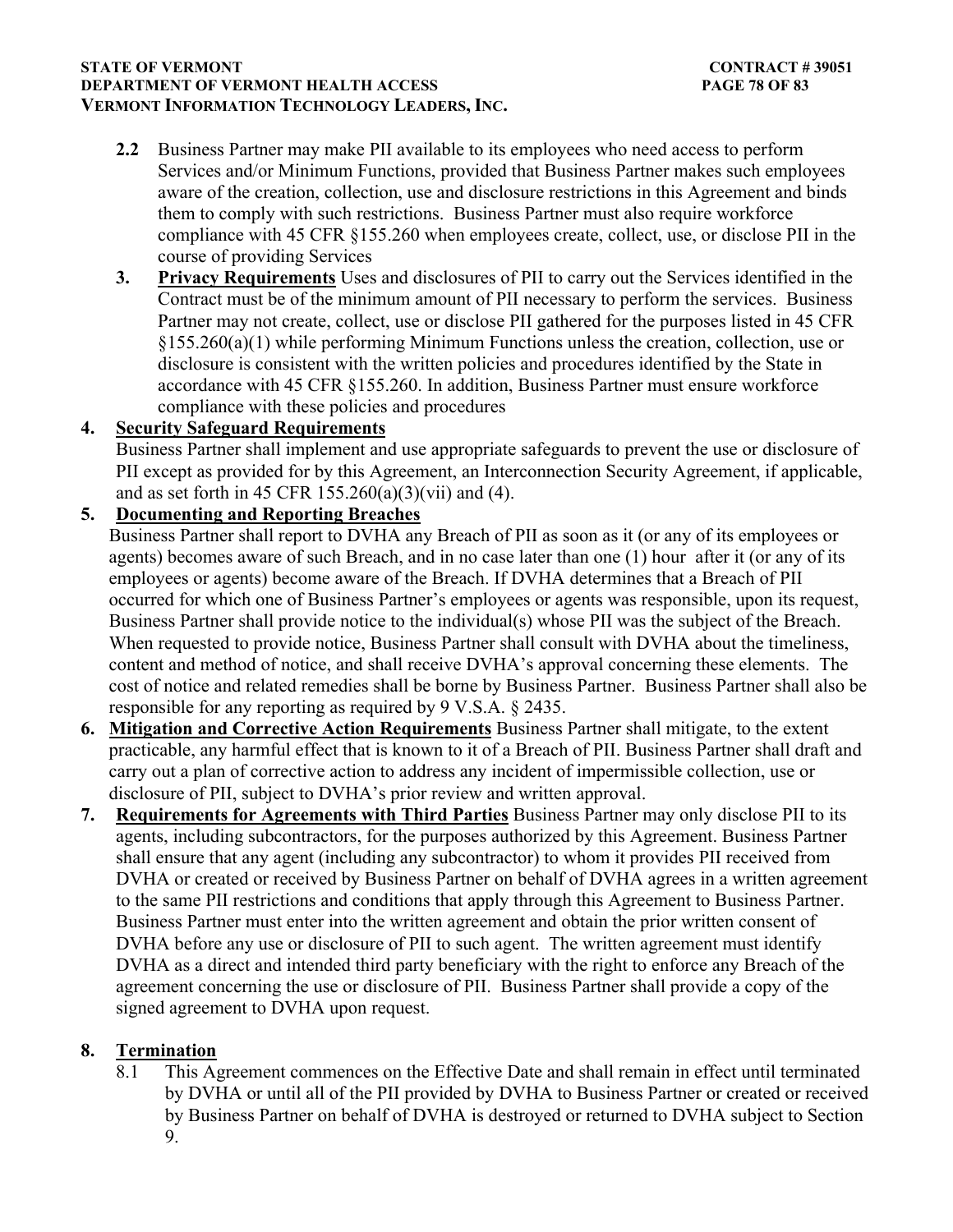### **STATE OF VERMONT** CONTRACT # 39051 **DEPARTMENT OF VERMONT HEALTH ACCESS PAGE 79 OF 83 VERMONT INFORMATION TECHNOLOGY LEADERS, INC.**

8.2 If Business Partner breaches any material term of this Agreement, DVHA, without liability or penalty, may either: (a) provide in writing an opportunity and time frame for Business Partner to cure the breach and terminate the Contract if Business Partner fails to cure; or (b) immediately terminate the Contract if DVHA believes that cure is not reasonably possible. DVHA has the right to seek to cure any breach by Business Partner and this right, regardless of whether DVHA cures such breach, does not lessen any right or remedy available to DVHA at law, in equity, or under the Contract, nor does it lessen Business Partner's responsibility for such breach or its duty to cure such breach.

## **9. Responsibility for the Return/Destruction of PII**

- 9.1 Business Partner, in connection with the expiration or termination of the Contract, shall return or destroy, at the discretion of DVHA, all PII received from DVHA or created or received by Business Partner on behalf of DVHA pursuant to the Contract that Business Partner still maintains within thirty (30) days after such expiration or termination. Business Partner shall not retain any copies of the PII. Within the thirty (30) day period, Business Partner shall certify in writing to DVHA that (1) all PII has been returned or destroyed, and (2) Business Partner does not continue to maintain any PII.
- 9.2 Business Partner shall provide to DVHA notification of any conditions that Business Partner believes make the return or destruction of PII infeasible. If DVHA agrees that return or destruction is infeasible, Business Partner shall extend the protections of this Agreement to such PII and limit further uses and disclosures of such PII to those conditions that make the return or destruction infeasible for so long as Business Partner maintains such PII.
- **10. Penalties** Business Partner understands that it may be subject to a civil penalty, in addition to other penalties that may be prescribed by law, resulting from the improper creation, collection, use or disclosure of PII. In addition, violations of this Agreement may result in notification by DVHA to law enforcement officials and regulatory, accreditation, and licensure organizations.
- **11. Training** Business Partner shall participate in training regarding the use, confidentiality, and security of PII at DVHA's request.

### **12. Miscellaneous**

- 12.1 In the event of any conflict or inconsistency between the terms of this Agreement and the terms of the Contract, the terms of this Agreement shall govern with respect to its subject matter. Otherwise the terms of the Contract continue in effect.
- 12.2 Business Partner shall cooperate with DVHA to amend this Agreement from time to time as is necessary for DVHA to comply with 45 CFR §155.260 or any other standards promulgated under the ACA, or DVHA's contractual obligations to CMS.
- 12.3 Any ambiguity in this Agreement shall be resolved to permit DVHA to comply with 45 CFR §155.260, or any other standards promulgated under the ACA, or DVHA's contractual obligations to CMS.
- 12.4 In addition to applicable Vermont law, the parties shall rely on applicable federal law (e.g., the ACA) in construing the meaning and effect of this Agreement.
- 12.5 As between Business Partner and DVHA, DVHA owns all PII provided by DVHA to Business Partner or created or received by Business Partner on behalf of DVHA.
- 12.6 The provisions of this Agreement that by their terms encompass continuing rights or responsibilities shall survive the expiration or termination of this Agreement.

**The following provisions apply only to those Business Partners that will be accessing Federal Tax Information (FTI).**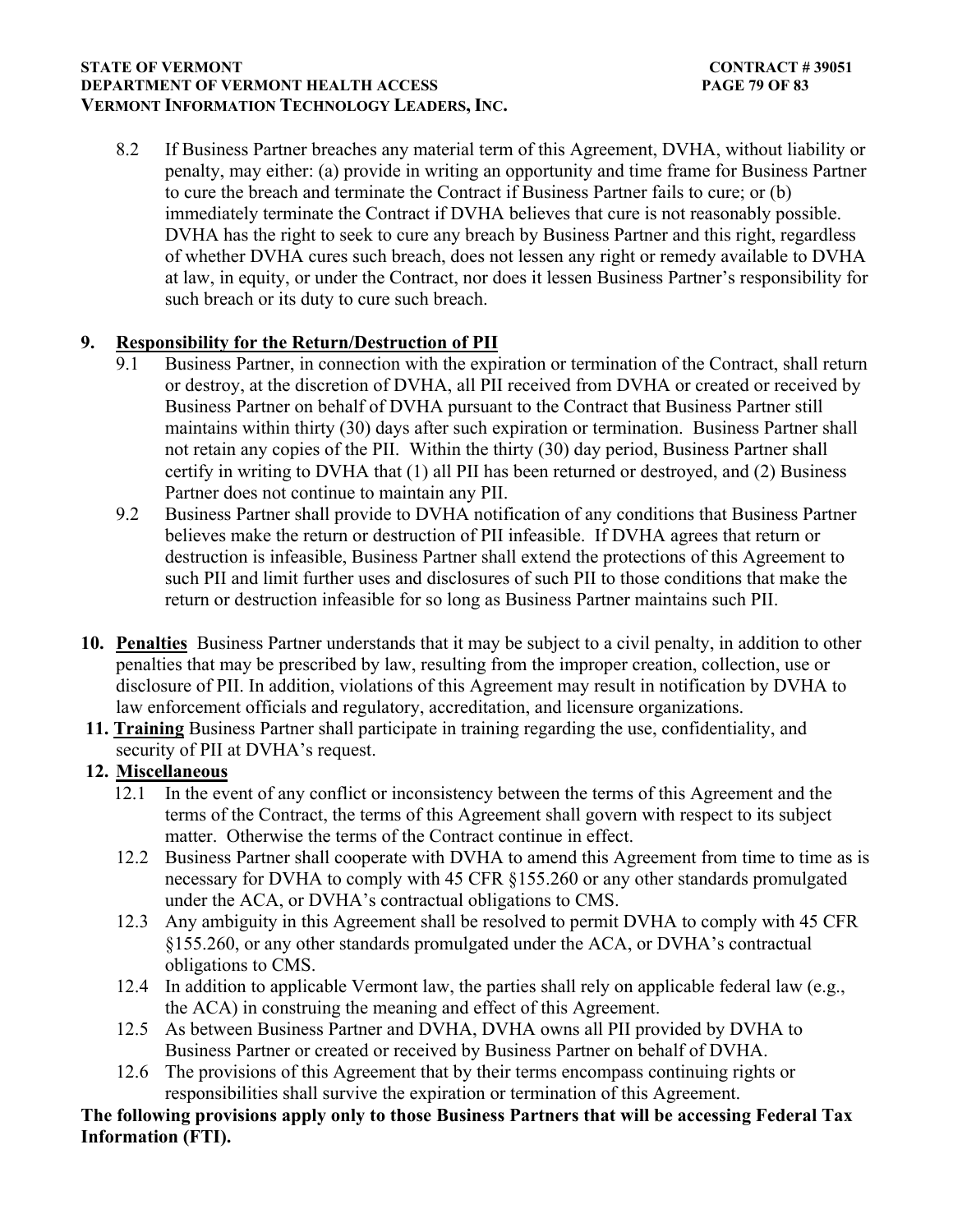### **STATE OF VERMONT** CONTRACT # 39051 **DEPARTMENT OF VERMONT HEALTH ACCESS PAGE 80 OF 83 VERMONT INFORMATION TECHNOLOGY LEADERS, INC.**

**As applicable, DVHA and Business Partner ("the Parties") agree to comply with the terms of this Agreement and the Language for General Services and Technology Services pursuant to IRS Publication 1075, Exhibit 7:**

**13. General Services; Performance** In performance of this Contract, the contractor agrees to comply with and assume responsibility for compliance by his or her employees with the following requirements:

13.1 All work will be performed under the supervision of the contractor or the contractor's responsible employees.

13.2 Any Federal tax returns or return information (hereafter referred to as returns or return information) made available shall be used only for the purpose of carrying out the provisions of this contract. Information contained in such material shall be treated as confidential and shall not be divulged or made known in any manner to any person except as may be necessary in the performance of this Contract. Inspection by or disclosure to anyone other than an officer or employee of the contractor is prohibited.

13.3 All returns and return information will be accounted for upon receipt and properly stored before, during, and after processing. In addition, all related output and products will be given the same level of protection as required for the source material.

13.4 No work involving returns and return information furnished under this Contract will be subcontracted without prior written approval of the IRS.

13.5 The contractor will maintain a list of employees authorized access. Such list will be provided to the agency and, upon request, to the IRS reviewing office.

13.6 DVHA will have the right to void the Contract if the contractor fails to provide the safeguards described above.

# **14. General Services; Criminal/Civil Sanctions**

14.1 Each officer or employee of any person to whom returns or return information is or may be disclosed shall be notified in writing by such person that returns or return information disclosed to such officer or employee can be used only for a purpose and to the extent authorized herein, and that further disclosure of any such returns or return information for a purpose or to an extent unauthorized herein constitutes a felony punishable upon conviction by a fine of as much as \$5,000 or imprisonment for as long as five years, or both, together with the costs of prosecution. Such person shall also notify each such officer and employee that any such unauthorized future disclosure of returns or return information may also result in an award of civil damages against the officer or employee in an amount not less than \$1,000 with respect to each instance of unauthorized disclosure. These penalties are prescribed by IRC Sections 7213 and 7431 and set forth at 26 CFR 301.6103(n)- 1.

14.2 Each officer or employee of any person to who returns or return information is or may be disclosed shall be notified in writing by such person that any return or return information made available in any format shall be used only for the purpose of carrying out the provisions of this contract. Information contained in such material shall be treated as confidential and shall not be divulged or made known in any manner to any person except as may be necessary in the performance of this contract. Inspection by or disclosure to anyone without an official need to know constitutes a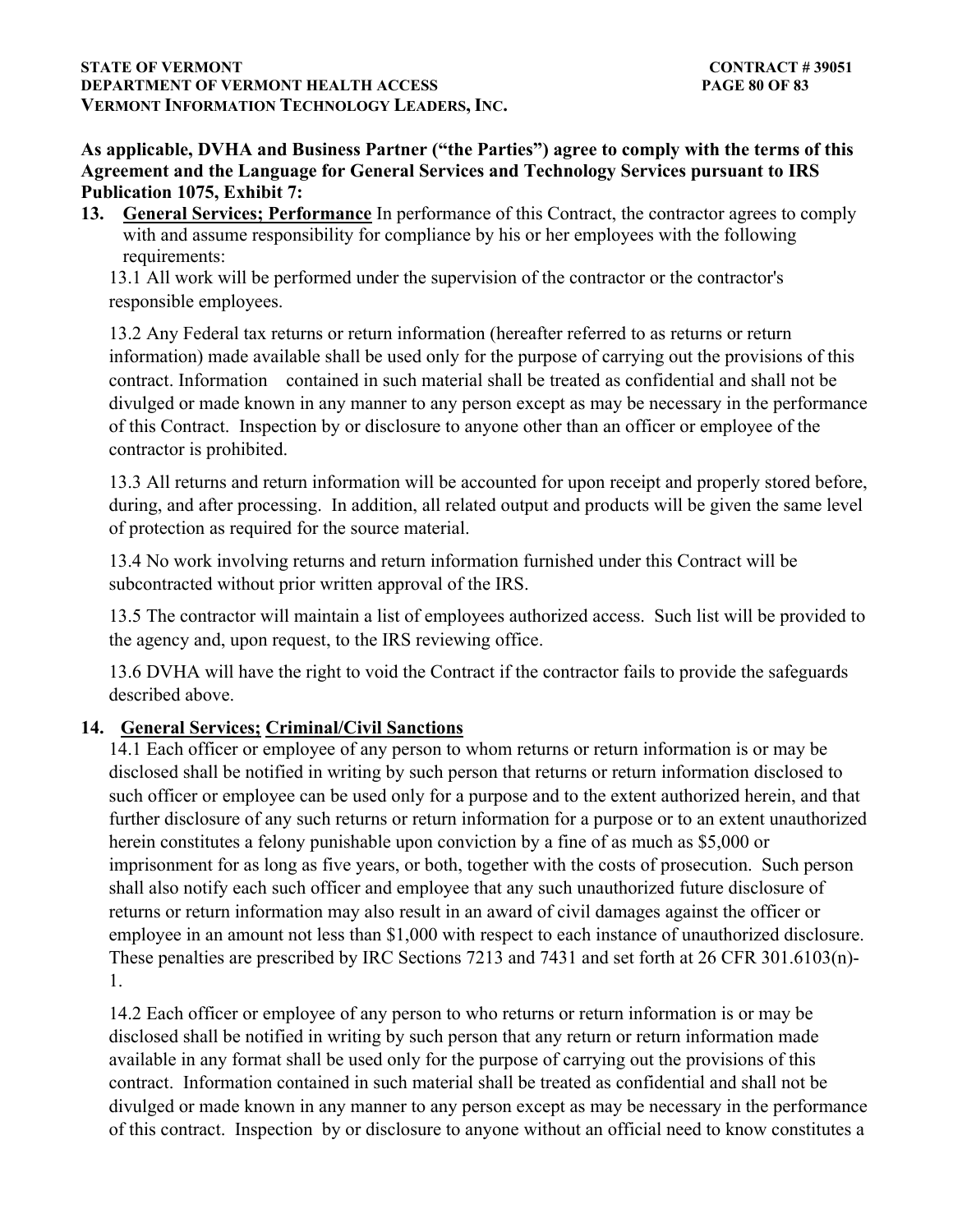#### **STATE OF VERMONT** CONTRACT # 39051 **DEPARTMENT OF VERMONT HEALTH ACCESS PAGE 81 OF 83 VERMONT INFORMATION TECHNOLOGY LEADERS, INC.**

criminal misdemeanor punishable upon conviction by a fine of as much as \$1,000.00 or imprisonment for as long as 1 year, or both, together with the costs of prosecution. Such Person shall also notify such officer and employee that such authorized inspection or disclosure of returns or return information may also result in an award of civil damages against the officer or employee [United States for Federal employees] in an amount equal to the sum of the greater of \$1,000.00 for each act of unauthorized inspection or disclosure with respect to which such defendant is found liable or the sum of the actual damages sustained by the plaintiff as a result of such unauthorized inspection or disclosure plus in the case of a willful inspection or disclosure which is the result of gross negligence, punitive damages, plus the costs of the action. The penalties are prescribed by IRC Sections 7213A and 7431.

14.3 Additionally, it is incumbent upon the contractor to inform its officers and employees of the penalties for improper disclosure imposed by the Privacy Act of 1974, 5 U.S.C. 552a. Specifically, 5 U.S.C. 552a(i)(1), which is made applicable to contractors by 5 U.S.C. 552a(m)(1), provides that any officer or employee of a contractor, who by virtue of his/her employment or official position, has possession or access to agency records which contain individually identifiable information, the disclosure of which is prohibited by the Privacy Act or regulations established thereunder, and who knowing that disclosure of the specific material is so prohibited, willfully discloses the material in any manner to any person or agency not entitled to receive it, shall be guilty of a misdemeanor and fined not more than \$5,000.

14.4 Granting a contractor access to FTI must be preceded by certifying that each individual understands the agency's security policy and procedures for safeguarding IRS information. Contractors must maintain their authorization to access FTI through annual recertification. The initial certification and recertification must be documented and placed in the agency's files for review as part of the certification and at lease annually afterwards, contractors should be advised of the provisions of IRC Sections 7431, 7213, and 7213A (see Exhibit 6, /RC Sec. 7431 Civil Damages for Unauthorized Disclosure of Returns and Return Information and Exhibit 5, IRC Sec. 7213 Unauthorized Disclosure of Information). The training provided before the initial certification and annually thereafter must also cover the incident response policy and procedure for reporting unauthorized disclosures and data breaches. (See Section 10) For both the initial certification and the annual certification, the contractor should sign, either with ink or electronic signature, a confidentiality statement certifying their understanding of the security requirements.

**15. General Services; Inspection** The IRS and DVHA shall have the right to send its officers and employees into the offices and plants of the contractor for inspection of the facilities and operations provided for the performance of any work under this Contract. On the basis of such inspection, specific measures may be required in cases where the contractor is found to be noncompliant with contract safeguards.

**16. Technology Services; Performance** In performance of this Contract, the contractor agrees to comply with and assume responsibility for compliance by his or her employees with the following requirements:

16.1 All work will be done under the supervision of the contractor or the contractor's employees.

16.2 Any return or return information made available in any format shall be used only for the purpose of carrying out the provisions of this Contract. Information contained in such material will be treated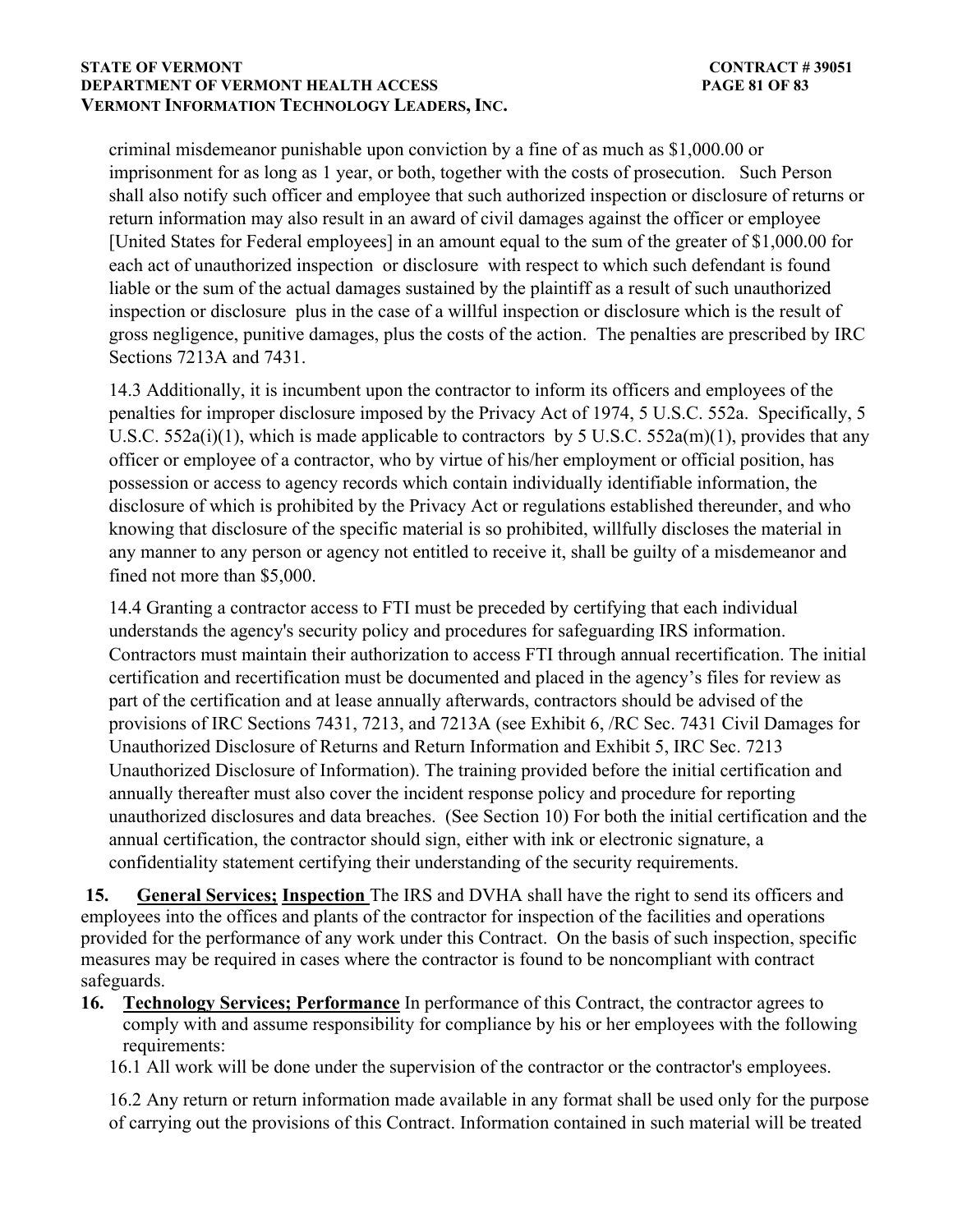### **STATE OF VERMONT** CONTRACT # 39051 **DEPARTMENT OF VERMONT HEALTH ACCESS PAGE 82 OF 83 VERMONT INFORMATION TECHNOLOGY LEADERS, INC.**

as confidential and will not be divulged or made known in any manner to any person except as may be necessary in the performance of this contract. Disclosure to anyone other than an officer or employee of the contractor will be prohibited.

16.3 All returns and return information will be accounted for upon receipt and properly stored before, during, and after processing. In addition, all related output will be given the same level of protection as required for the source material.

16.4 The contractor certifies that the data processed during the performance of this contract will be completely purged from all data storage components of his or her computer facility and no output will be retained by the contractor at the time the work is completed. If immediate purging of all data storage components is not possible, the contractor certifies that any IRS data remaining in any storage component will be safeguarded to prevent unauthorized disclosures.

16.5 Any spoilage or any intermediate hard copy printout that may result during the processing of IRS data will be given to the agency or his or her designee. When this is not possible, the contractor will be responsible for the destruction of the spoilage or any intermediate hard copy printouts, and will provide the agency or his or her designee with a statement containing the date of destruction, description of material destroyed, and the method used.

16.6 All computer systems receiving, processing, storing, or transmitting FTI must meet the requirements defined in IRS Publication 1075. To meet functional and assurance requirements, the security features of the environment must provide for the managerial, operational, and technical controls. All security features must be available and activated to protect against unauthorized use of and access to FTI.

16.7 No work involving FTI furnished under this Contract will be subcontracted without prior written approval of the IRS.

## **17. Technology Services; Criminal/Civil Sanctions**

17.1 Each officer or employee of any person to whom returns or return information is or may be disclosed shall be notified in writing by such person that returns or return information disclosed to such officer or employee can be used only for a purpose and to the extent authorized herein, and that further disclosure of any such returns or return information for a purpose or to an extent unauthorized herein constitutes a felony punishable upon conviction by a fine of as much as \$5,000 or imprisonment for as long as five years, or both, together with the costs of prosecution. Such person shall also notify each such officer and employee that any such unauthorized future disclosure of returns or return information may also result in an award of civil damages against the officer or employee in an amount not less than \$1,000 with respect to each instance of unauthorized disclosure. These penalties are prescribed by IRC Sections 7213 and 7431 and set forth at 26 CFR 301.6103(n)- 1.

17.2 Each officer or employee of any person to who returns or return information is or may be disclosed shall be notified in writing by such person that any return or return information made available in any format shall be used only for the purpose of carrying out the provisions of this contract. Information contained in such material shall be treated as confidential and shall not be divulged or made known in any manner to any person except as may be necessary in the performance